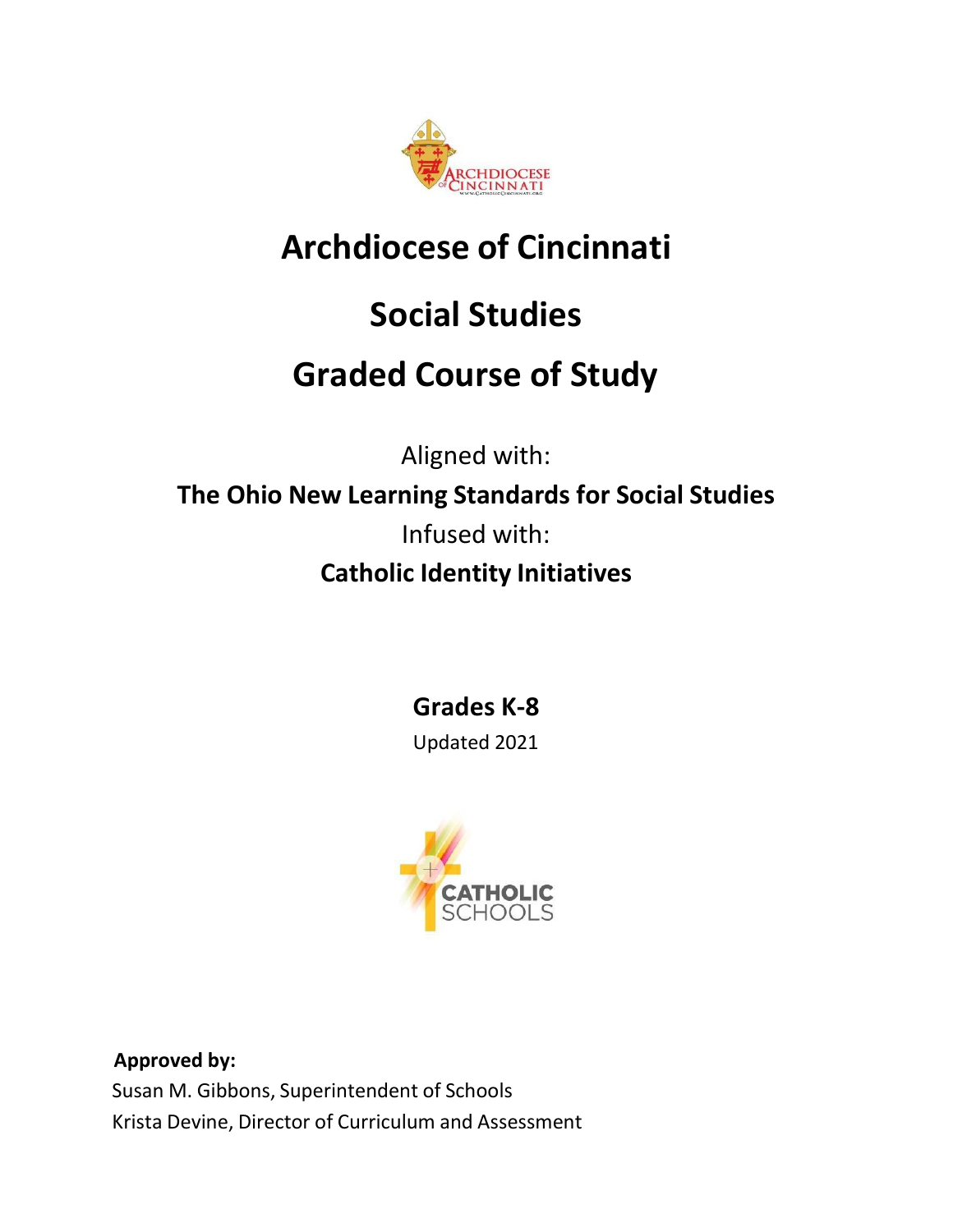

# **ARCHDIOCESE OF CINCINNATI**

Catholic Schools Office

Summer, 2021

Dear Catholic School Educators,

On behalf of the Catholic Schools Office, I am pleased to present the 2021 Archdiocesan Graded Course of Study (GCS) for Social Studies. This curriculum is the product of excellent research, effort, and was prepared to ensure the continuation of high-quality teaching and learning in our classrooms. Our Catholic schools have inherited a rich history of superior instruction for our students, and this body of work seeks to enhance that tradition as we incorporate data informed instruction with pedagogy.

The updated Graded Course of Study for Social Studies is designed to provide a strong foundation for educators teaching this subject. It continues to be aligned with National Core Curriculum and Ohio New Learning Standards while also including learning strands, anchor standards and curriculum maps; to support teachers as they plan lessons and incorporate these standards. Lastly, I invite you to review the portion related to the alignment with Catholic Identity and the Principles of Catholic Social Teaching. Our Church has been in the forefront of mathematical research and implementation, and it is important that connections continue to be made between the subject matter and our Catholic faith.

Your dedication to students, your vocation as Catholic school educators, and your continued support of our common mission is a gift to our entire Archdiocese.

Sincerely yours in Christ,

Susan M. Gilbons

Susan M. Gibbons Director of Educational Services and Superintendent of Catholic Schools

----------------RADIATE CHRIST-----------------

**Pastoral Center 100 East Eighth Street Cincinnati, Oh!o 45202 [www.CatholicAOC.org](http://www.catholicaoc.org/)**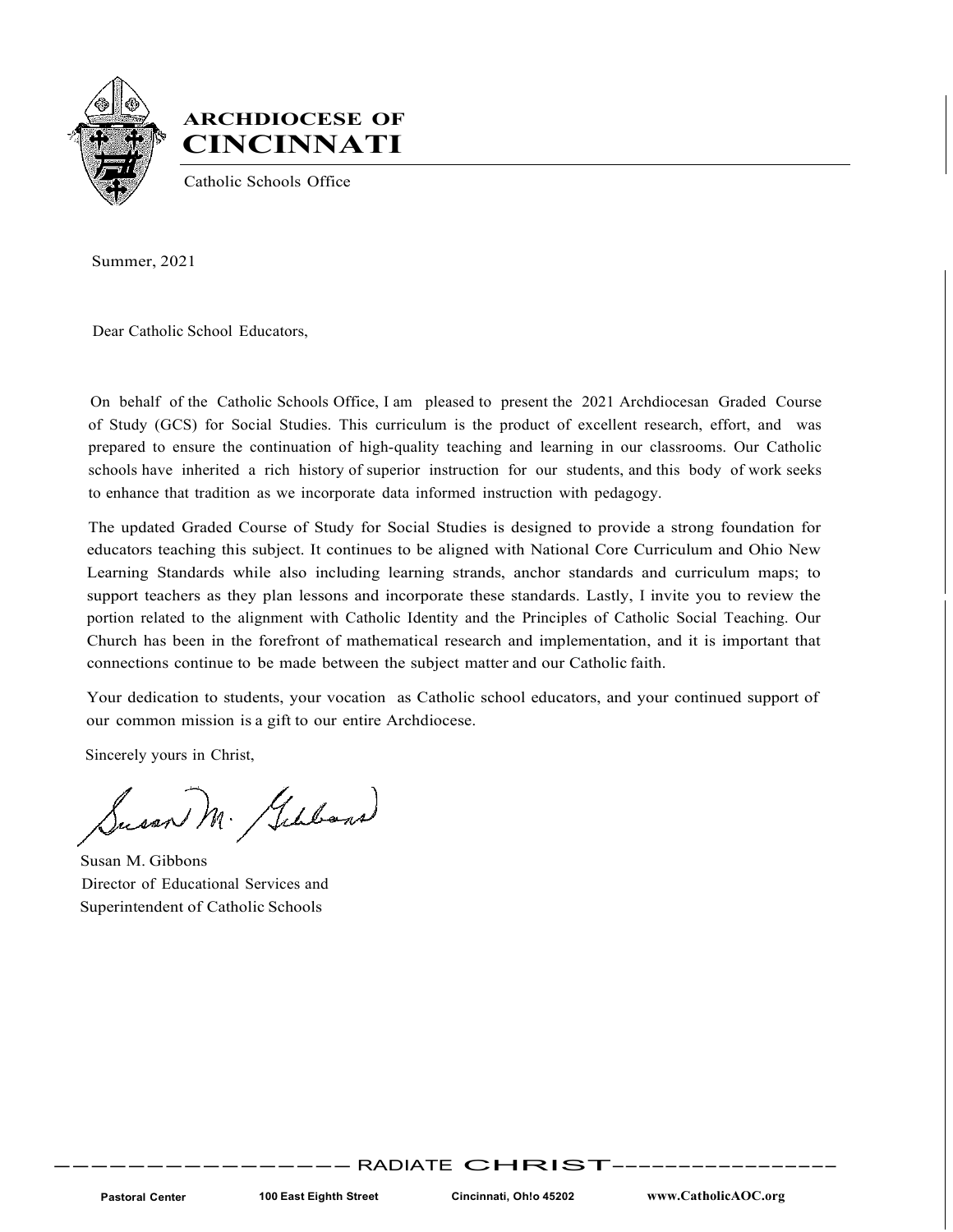

# **Introduction to Social Studies**

In 2021, the Catholic Schools Office revised the K-8 Social Studies Graded Course of Study to provide clarity on curriculum standards outlining the academic expectations throughout our schools within the Archdiocese of Cincinnati. By our definition, the Graded Course of Study provides curriculum standards to identify the content knowledge and skills students are expected to demonstrate within courses and across grade levels. These standards provide normative targets and expectations for student performance. When a student has successfully completed a course or grade level, he or she will have demonstrated competence in the knowledge, skills, or attitudes required of that course or grade level.

# **DOMAIN: HISTORY - H**

**Students use materials drawn from the diversity of human experience to analyze and interpret significant events, patterns, and themes in the history of Ohio, the United States, and the world.**

# FOCUS AREA SKILLS:

HISTORICAL THINKING AND SKILLS: Historical thinking begins with a clear sense of time – past, present and future – and becomes more precise as student's progress. Historical thinking includes skills such as locating, researching, analyzing, and interpreting primary and secondary sources so that students can begin to understand the relationships among events and draw conclusions.

HERITAGE: Ideas and events from the past have shaped the world as it is today. The actions of individuals and groups have made a difference in the lives of others. Advances in science and technology have changed and continue to change the way people have communicated and traveled.

EARLY CIVILIZATIONS: The eight features of civilizations include cities, well-organized central governments, complex religions, job specialization, social classes, arts and architecture, public works, and writing. Early peoples developed unique civilizations. Several civilizations established empires with legacies influencing later peoples.

FEUDALISM AND TRANSITIONS: Feudalism developed as a political system based on small local units controlled by lords bound by an oath of loyalty to a monarch. The decline of feudalism in Europe resulted from interactions between the Muslim world and European states. These interactions influenced the rise of new ideas and institutions.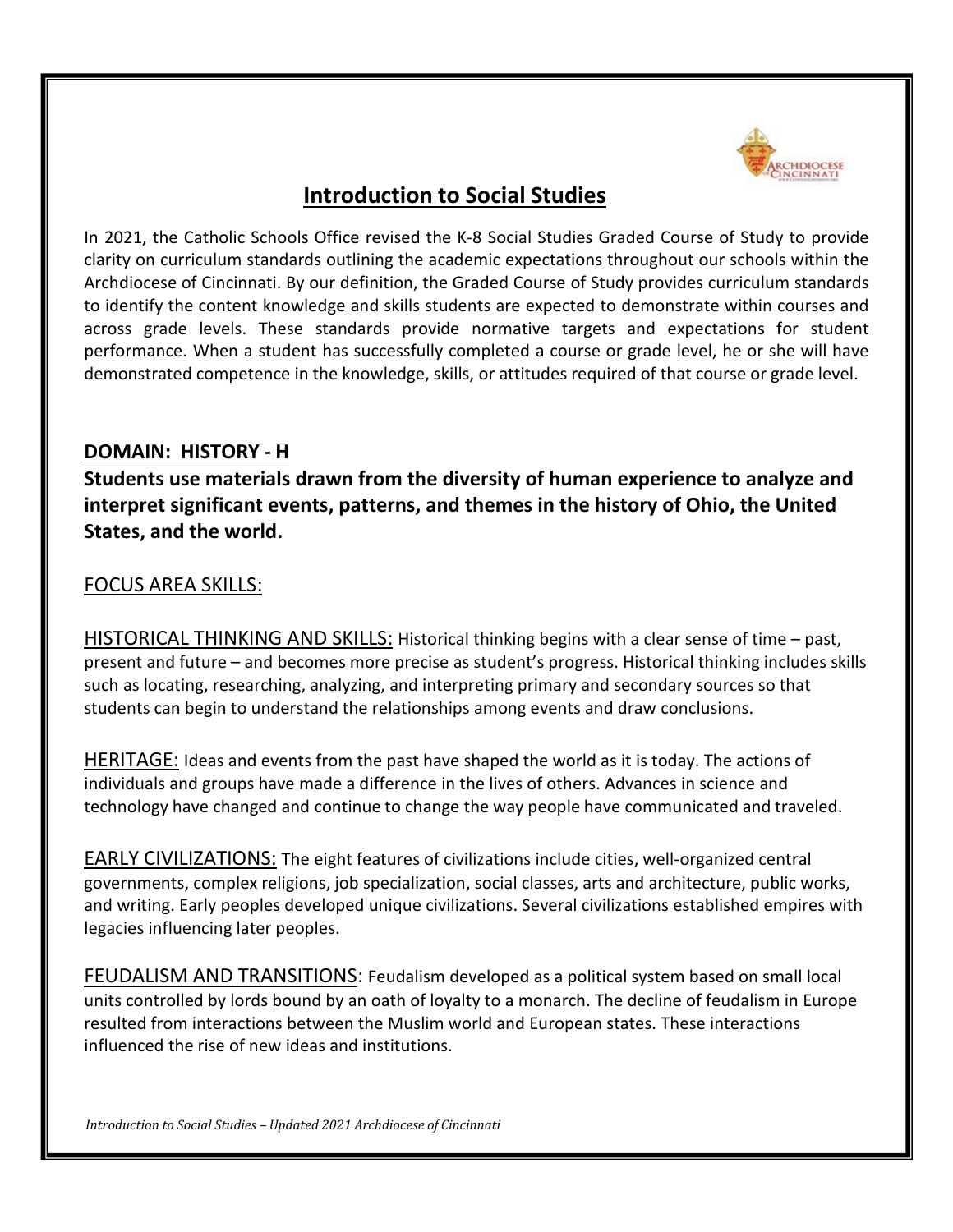FIRST GLOBAL AGE: The transoceanic linking of all the major regions of the world led to economic, political, cultural and religious transformations.

COLONIZATION TO INDEPENDENCE: European countries established colonies in North America as a means of increasing wealth and power. As the English colonies developed their own governments and economies, they resisted domination by the monarchy, rebelled and fought for independence.

A NEW NATION: The United States shifted in governing philosophy from a loosely organized system characterized by strong state powers to a federal system.

EXPANSION: The addition of new territories and economic and industrial development contributed to the growth of sectionalism in the United States.

CIVIL WAR AND RECONSTRUCTION: Sectional differences divided the North and South prior to the American Civil War. Both the American Civil War and resulting period of Reconstruction had significant consequences for the nation.

# **DOMAIN: GEOGRAPHY - G**

**Students use knowledge of geographic locations, patterns and processes to show the interrelationship between the physical environment and human activity, and to explain the interactions that occur in an increasingly interdependent world. Students use knowledge of perspectives, practices, and products of cultural, ethnic, and social groups to analyze the impact of their commonality and diversity within local, national, regional and global settings.**

# FOCUS AREAS SKILLS:

SPATIAL THINKING AND SKILLS: Spatial thinking examines the relationships among people, places and environments by mapping and graphing geographic data. Geographic data are compiled, organized, stored and made visible using traditional and geospatial technologies. Students need to be able to access, read, interpret and create maps and other geographic representations as tools of analysis.

PLACES AND REGIONS: A place is a location having distinctive characteristics, which give it meaning and character and distinguish it from other locations. A region is an area with one or more common characteristics, which give it a measure of homogeneity and make it different from surrounding areas. Regions and places are human constructs.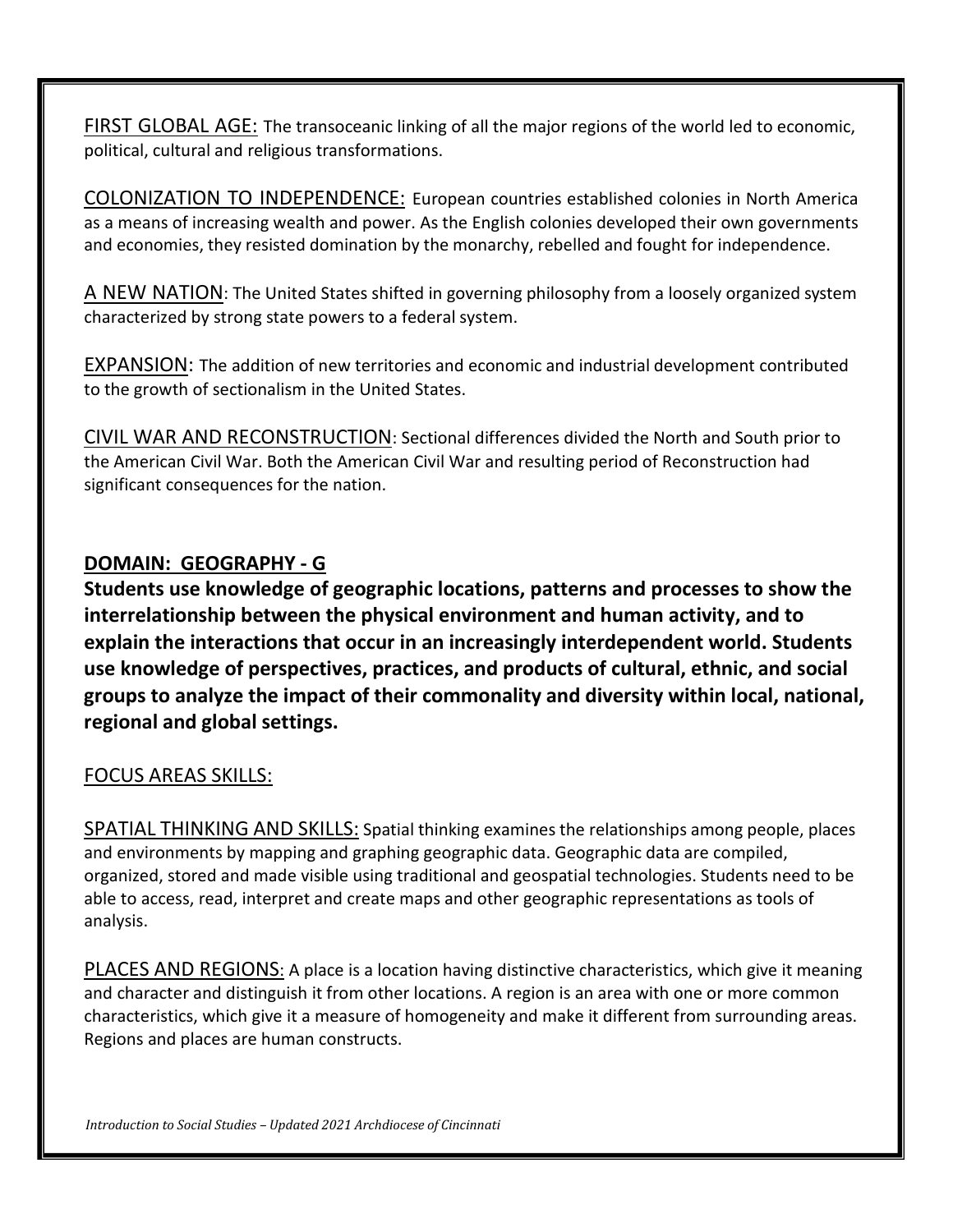HUMAN SYSTEMS: Human systems represent the settlement and structures created by people on Earth's surface. The growth, distribution and movements of people are driving forces behind human and physical events. Geographers study patterns in cultures and the changes that result from human processes, migrations and the diffusion of new cultural traits.

# **DOMAIN: GOVERNMENT - GV**

**Students use knowledge of the purposes, structures and processes of political systems at the local, state, national and international levels to understand that people create systems of government as structures of power and authority to provide order, maintain stability and promote the general welfare. They use knowledge of the rights and responsibilities of citizenship in order to examine and evaluate civic ideals and to participate in community life and the American democratic system**.

# FOCUS AREAS SKILLS:

CIVIC PARTICIPATION AND SKILLS: Civic participation embraces the ideal that an individual actively engages in his or her community, state or nation for the common good. Students need to practice effective communication skills including negotiation, compromise and collaboration. Skills in accessing and analyzing information are essential for citizens in a democracy.

RULES AND LAWS: Rules play an important role in guiding behavior and establishing order in families, classrooms and organizations. Laws are enacted by governments to perform similar functions.

ROLES AND SYSTEMS OF GOVERNMENT: The purpose of government in the United States is to establish order, protect the rights of individuals and promote the common good. Governments may be organized in different ways and have limited or unlimited powers.

# **DOMAIN: ECONOMICS - E**

**Students use economic reasoning skills and knowledge of major economic concepts, issues and systems in order to make informed choices as producers, consumers,savers, investors, workers and citizens in an interdependent world.**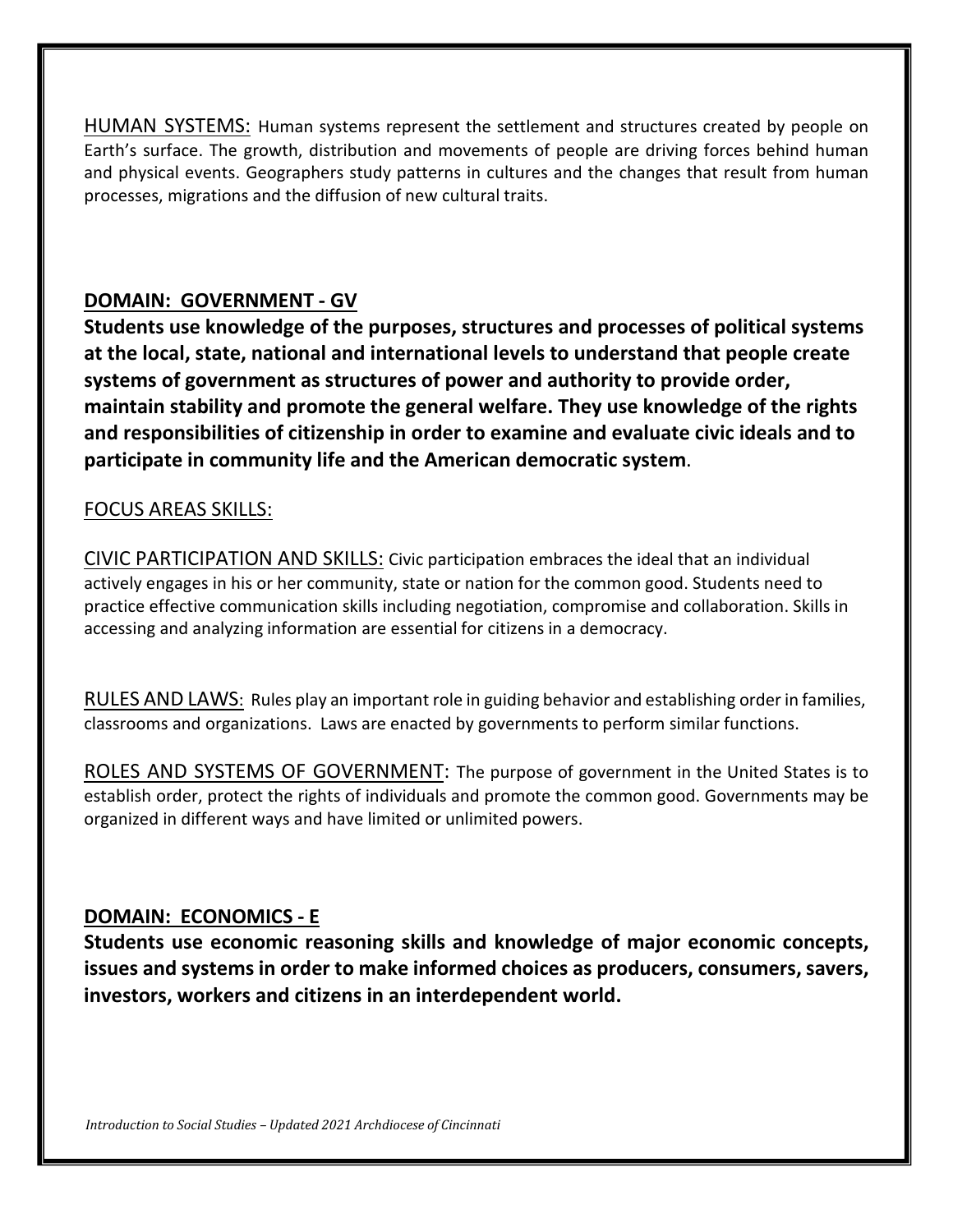# FOCUS AREAS SKILLS:

ECONOMIC DECISION MAKING AND SKILLS: Effective economic decision making requires students to be able to reason logically about key economic issues that affect their lives as consumers, producers, savers, investors, and citizens. Economic decision making and skills engage students in the practice of analyzing costs and benefits, collecting and organizing economic evidence, and proposing alternatives to economic problems.

SCARCITY: There are not enough resources to produce all the goods and services that people desire.

MARKETS: Markets exist when buyers and sellers interact. This interaction determines market prices and thereby allocates scarce resources, goods and services.

FINANCIAL LITERACY: Financial literacy is the ability of individuals to use knowledge and skills to manage limited financial resources effectively for lifetime financial security.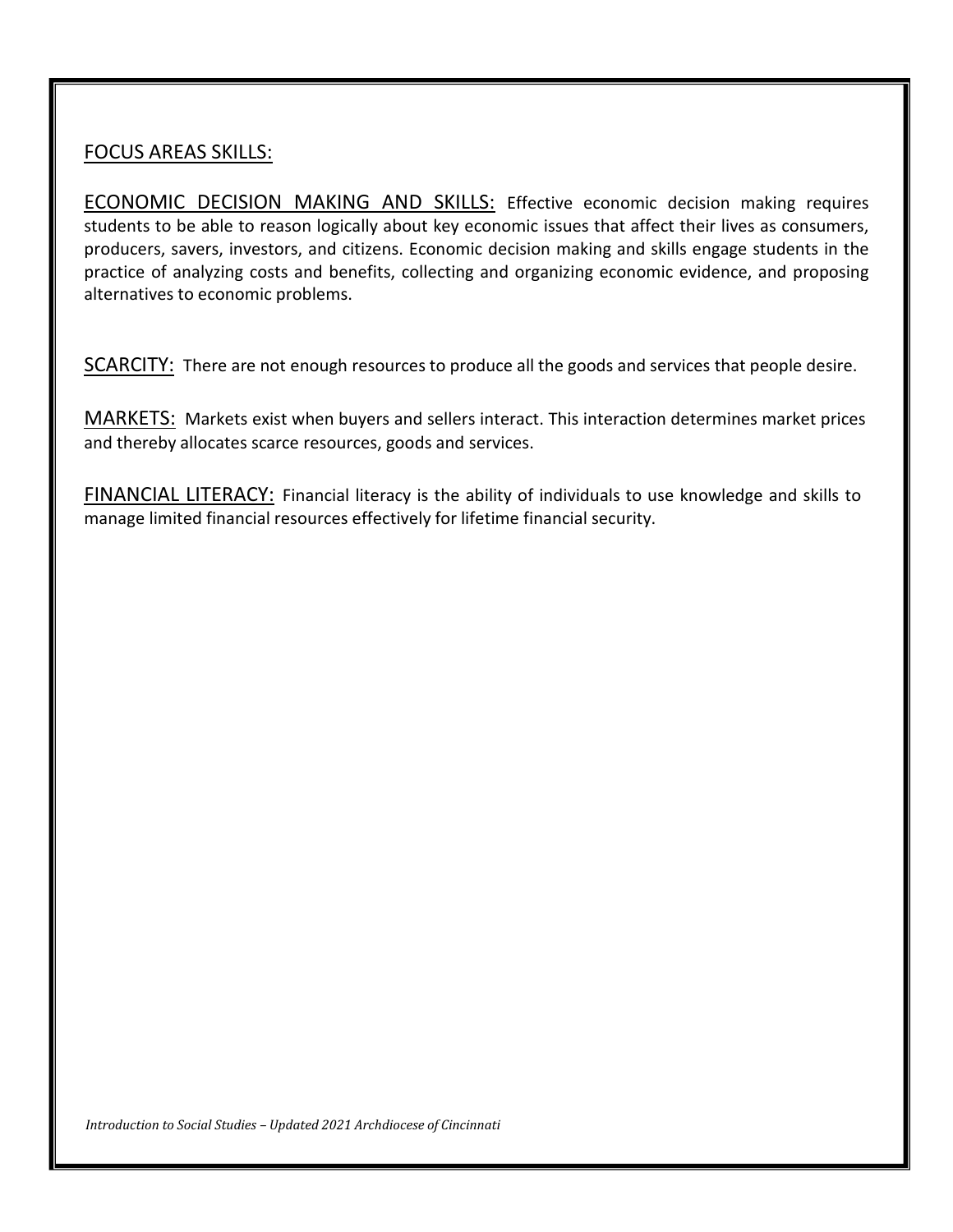

# **KINDERGARTEN SOCIAL STUDIES**

**The Archdiocese of Cincinnati has established the following Social Studies standards based on the most current teachings which are aligned to Ohio New Learning Social Studies Standards. In addition, these Standards are infused with Catholic Identity and Catholic values. This curriculum gives parents, students, and teachers the knowledge, understanding, and skill set students need to acquire and satisfy the Archdiocesan Social Studies Standards for Kindergarten.**

# **SOCIAL STUDIES APPLICATION**

Kindergarten students are expected to meet the year's grade-specific standards. Rigor is infused throughout this Graded Course of Study (GCS) along with relevance to further foster the values of Catholic teaching.

**THEME: PEOPLE WORKING TOGETHER –** Work serves as an organizing theme for the kindergarten grade. Students learn about jobs today and long ago. They use biographies, primary sources, and artifacts as clues to the past. They deepen their knowledge of diverse cultures and their roles as citizens.

# **Kindergarten Social Studies Exiting Skills**

**The Archdiocese of Cincinnati stipulates the following exiting skills in social studies for Kindergarten students:**

# **Domain: History**

**Focus Skill Area: Historical Thinking and Skills**

- $\checkmark$  Understands that time can be measured.
- $\checkmark$  Can communicate personal history through personal stories and pictures.

# **Focus Skill Area: Heritage**

- $\checkmark$  Can understand the language you speak reflects your family heritage.
- $\checkmark$  Understands that cultural heritage comes from your birth and family influence.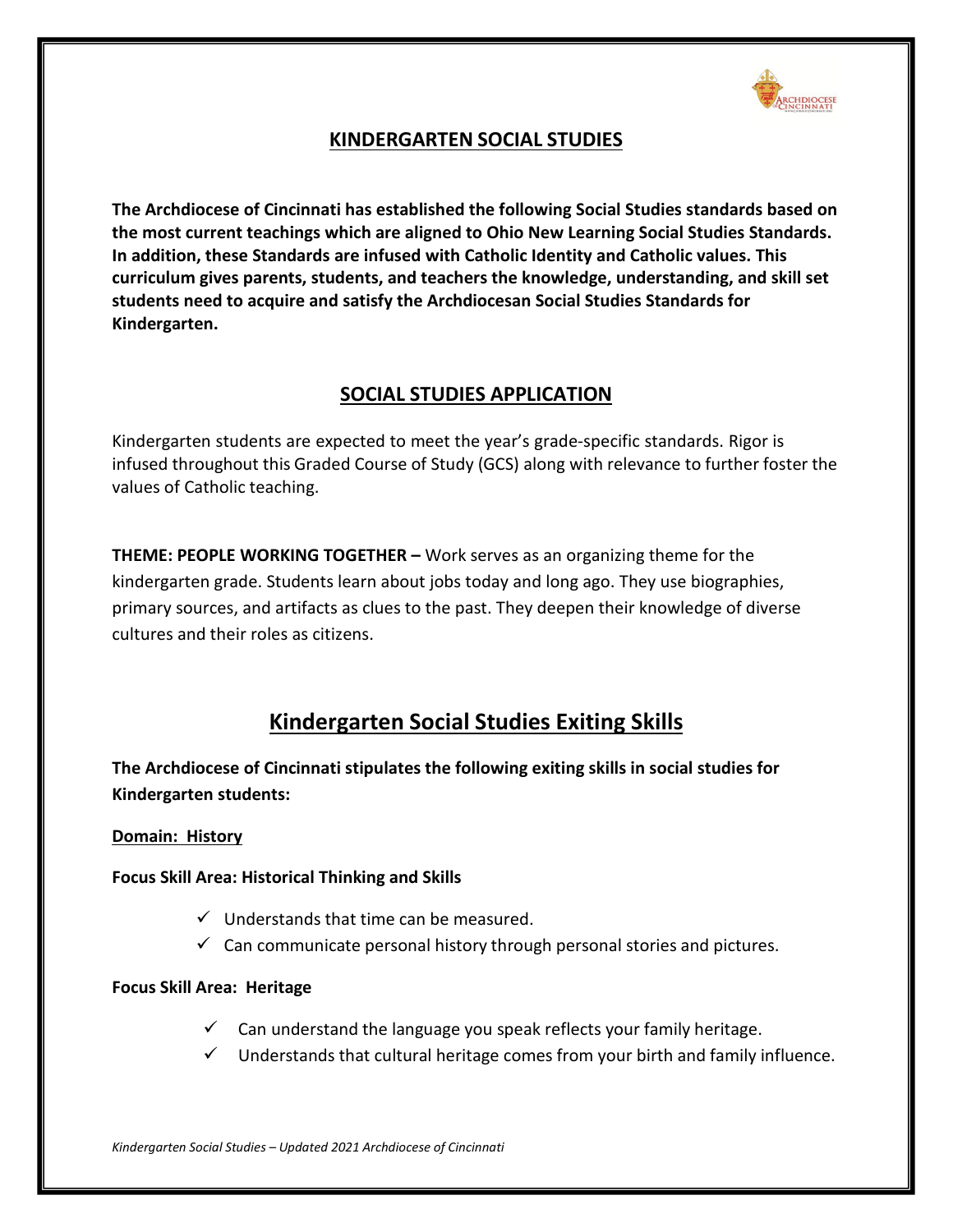

- $\checkmark$  Can identify the symbols of the United States
	- o American flag
	- o Pledge of Allegiance
	- o National Anthem

### **Domain: Geography**

### **Focus Skill Area: Spatial Thinking and Skills**

 $\checkmark$  Understands terms related to direction and distances.

### **Focus Skill Area: Places and Regions**

 $\checkmark$  Can use models and maps to build concept of relative locations to familiar places.

### **Focus Skill Area: Human Systems**

- $\checkmark$  Can explain how humans depend on and impact the physical environment to supply food, clothing, and shelter.
- $\checkmark$  Can describe how individuals are unique but share common characteristics.

### **Focus Skill Area: Government**

 $\checkmark$  Understands that civic participation shared the responsibilities that an individual actively engages in his or her community, state, or nation for the common good.

# **Focus Skill Area: Rules and Laws**

 $\checkmark$  Understands the purpose of rules and authority figures is to provide order, security and safety in homes, schools, and communities.

# **Domain: Economics**

#### **Focus Skill Area: Scarcity**

 $\checkmark$  Can explain why individuals have many wants and make decisions to satisfy their wants and how it impacts others.

# **Focus Skill Area: Production and Consumption**

 $\checkmark$  Understands that goods are objects that can satisfy an individual's wants and that services are actions that can satisfy individual's wants.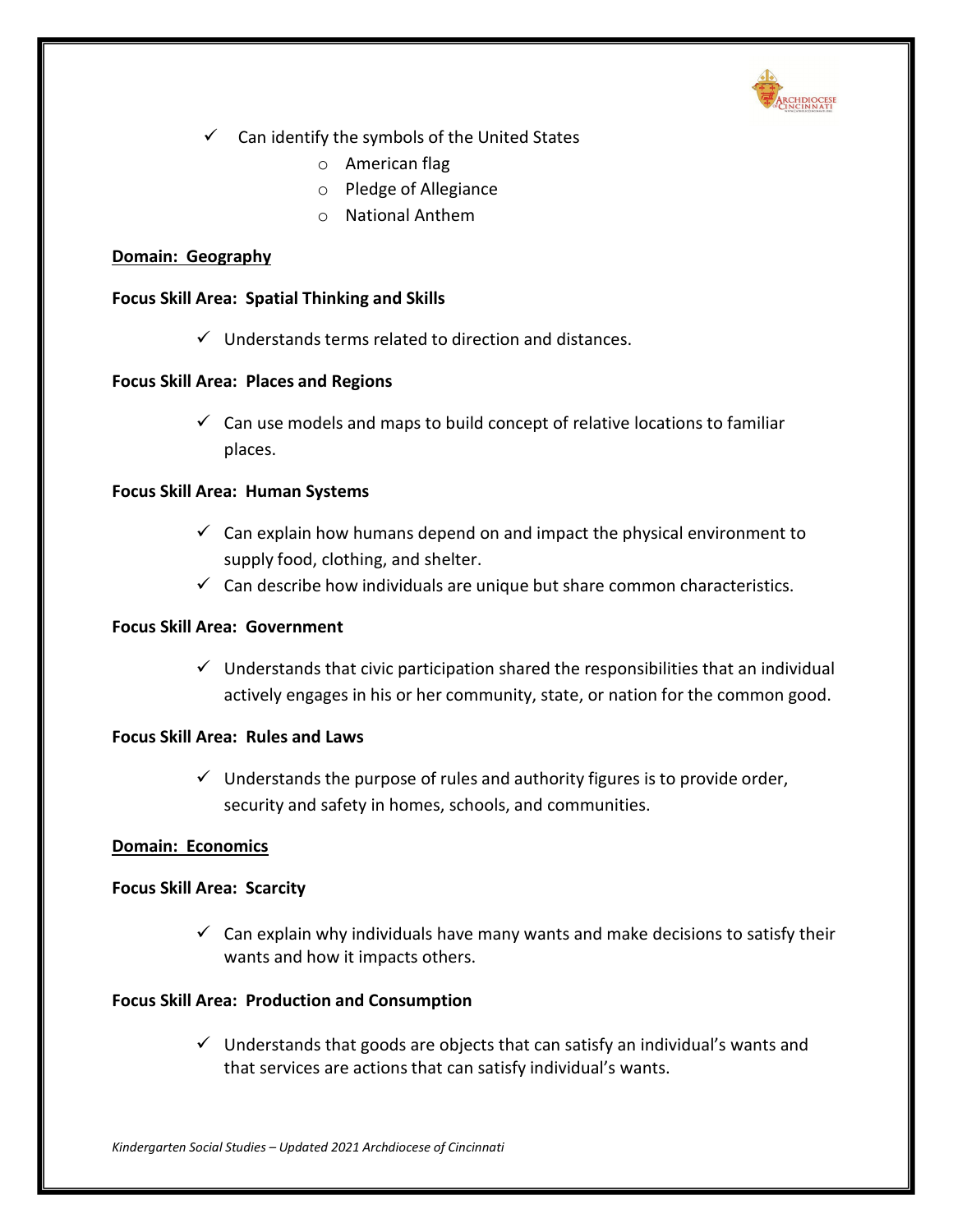

# **KINDERGARTEN SOCIAL STUDIES**

# **Domain: History – H**

# **Focus Skill Area: Historical Thinking and Skills**

#### *ANCHOR STANDARD*

| <b>SS H K.1</b> | Events in history can be shown in chronological order and on<br>timeline. Time can be measured. |
|-----------------|-------------------------------------------------------------------------------------------------|
|                 | <b>STANDARD</b>                                                                                 |
| SS H K.1.1      | Understand chronological vocabulary:<br>-Yesterday<br>-Today<br>-Tomorrow<br>-Long ago<br>-Time |
| SS H K.1.2      | Tell a story using chronological vocabulary correctly.                                          |
|                 | <b>ANCHOR STANDARD</b>                                                                          |
| <b>SS H K.2</b> | Understand the relationships among events and drawing<br>conclusions.                           |
|                 | <b>STANDARD</b>                                                                                 |
| SS H K.2.1      | Develop a sense of time (e.g. birth, pre-school, kindergarten, etc.)                            |
| SS H K.2.2      | Communicate personal history through personal stories and<br>pictures.                          |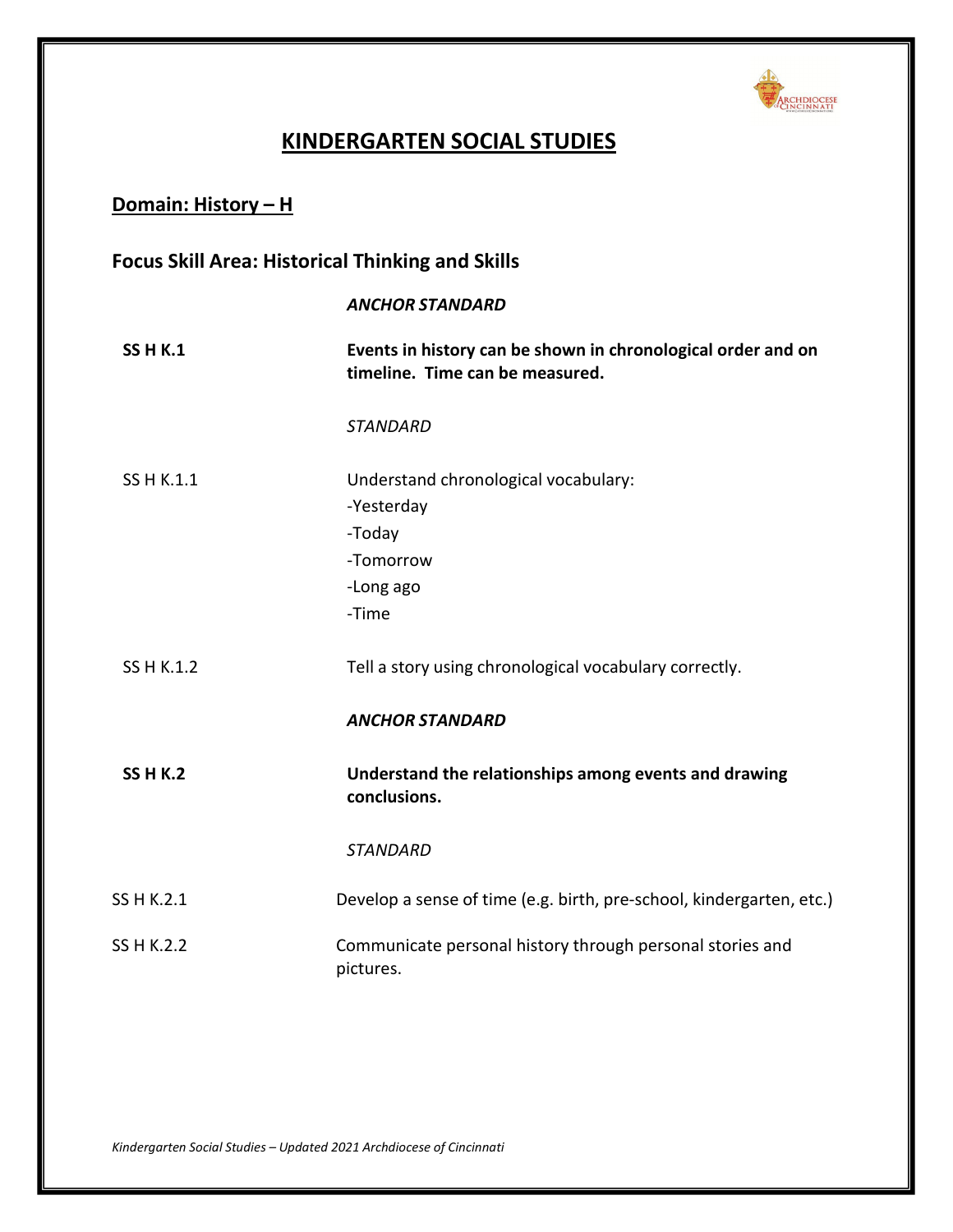

# **Focus Skill Area: Heritage**

|  | ANCHOR STANDARD |  |
|--|-----------------|--|
|  |                 |  |

| <b>SS H K.2.3</b> | Communicate personal history in chronological order, through<br>stories and pictures.                |
|-------------------|------------------------------------------------------------------------------------------------------|
|                   | <b>STANDARD</b>                                                                                      |
| <b>SS H K.3</b>   | Understand heritage is shaped from ideas and events in the world<br>from the past.                   |
| SS H K.3.1        | Know ideas and events of the past have shaped the heritage of<br>today.                              |
| SS H K.3.2        | Know reflections of heritage is reflected through arts, customs,<br>and traditions.                  |
| SS H K.3.3        | Understand the language you speak reflects your family heritage.                                     |
| SS H K.3.4        | Know that cultural heritage comes from your birth and family<br>influence.                           |
| SS H K.3.5        | Understand "cultural heritage" comes from your family's<br>influence.                                |
|                   | <b>ANCHOR STANDARD</b>                                                                               |
| <b>SS H K.4</b>   | Understand the actions of individuals and groups have made a<br>difference in the lives of others.   |
|                   | <b>STANDARD</b>                                                                                      |
| SS H K.4.1        | Understand that countries (Nations) are represented by symbols<br>and practices.                     |
| SS H K.4.2        | Know the symbols of the United States<br>-American flag<br>-Pledge of Allegiance<br>-National Anthem |
| SS H K.4.3        | Draw a picture of the American flag                                                                  |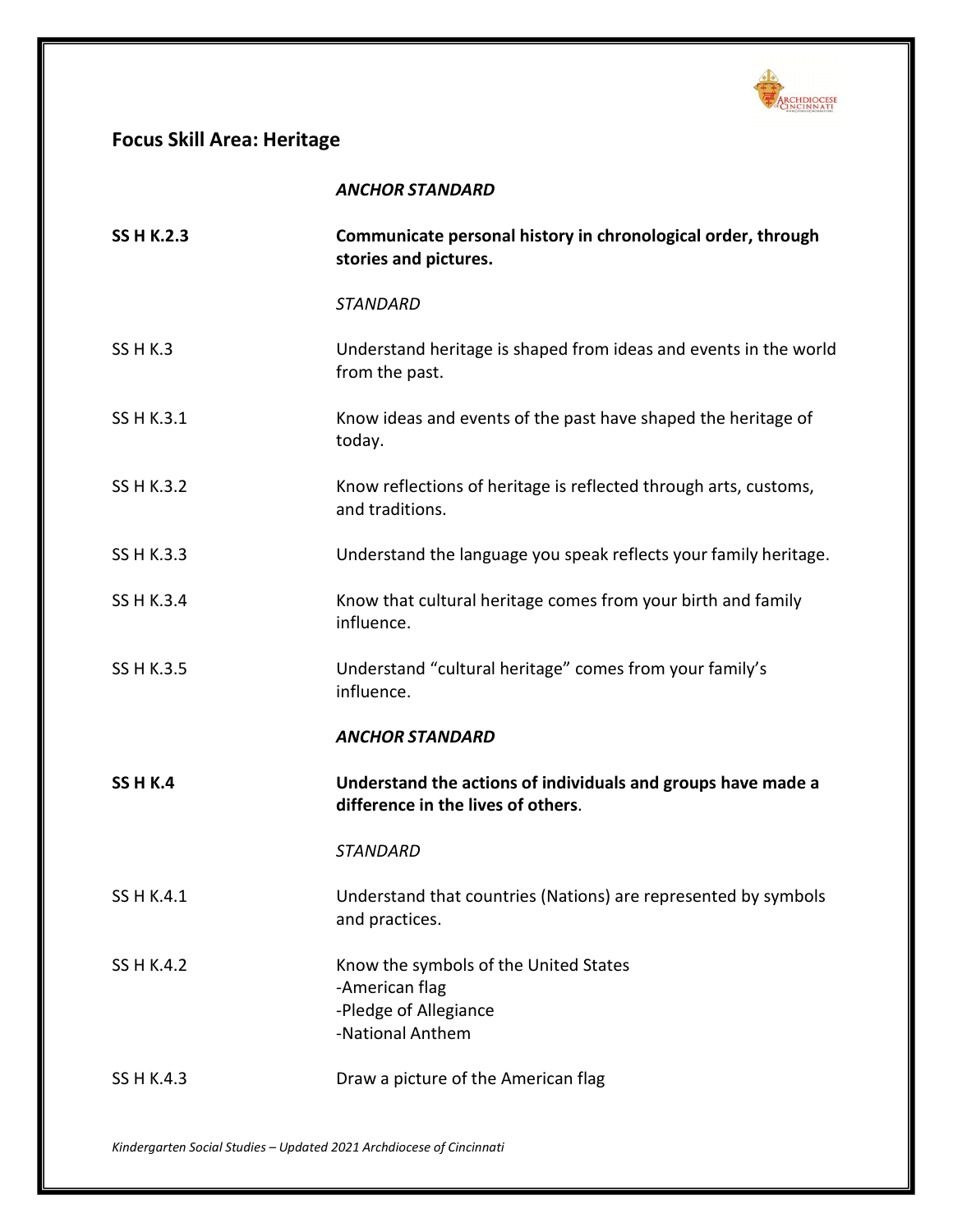

| SS H K.4.4 | Recite the "Pledge of Allegiance"           |
|------------|---------------------------------------------|
| SS H K.4.5 | Explain the term "Citizen"                  |
| SS H K.4.6 | Describe characteristics of a good citizen. |

# **Domain: Geography – G**

# **Focus Skill Area: Spatial Thinking and Skills**

|                 | <b>ANCHOR STANDARD</b>                                                                                                                           |
|-----------------|--------------------------------------------------------------------------------------------------------------------------------------------------|
| <b>SS G K.1</b> | Understand the term "relative location" related to direction,<br>distance of familiar places, and symbols as landmarks.                          |
|                 | <b>STANDARD</b>                                                                                                                                  |
| SS G K.1.2      | Understand to concept of "spatial thinking to "relative location".                                                                               |
| SS G K.1.3      | Know terms related to direction and distances.                                                                                                   |
| SS G K.1.4      | Understand the terms:<br>-Up/down<br>-Over/under<br>-Here/there<br>-Front/back<br>-Behind/in front of                                            |
| SS G K.1.5      | Understand the terms of symbols such as:<br>-Letters<br>-Numbers<br>-Logos<br>-Street signs<br>-Landmarks<br>-Schools<br>-Churches<br>-Hospitals |
| SS G K.1.6      | Know the relative location of familiar places and symbols using<br>appropriate terms.                                                            |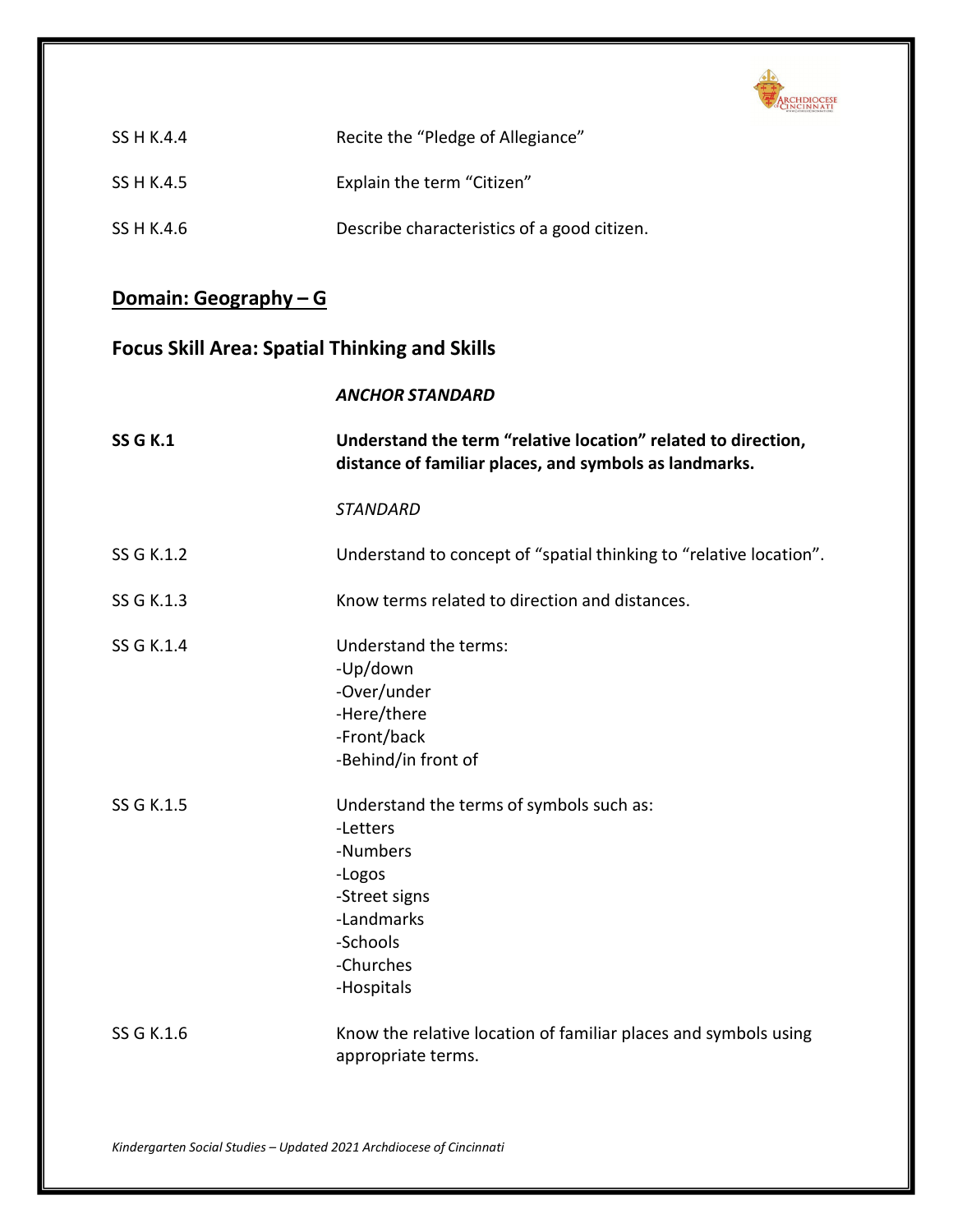

# **Focus Skill Area: Places and Regions**

|                 | <b>ANCHOR STANDARD</b>                                                                                    |
|-----------------|-----------------------------------------------------------------------------------------------------------|
| <b>SS G K.2</b> | Examine the relationships among people, places and<br>environments by mapping, graphing, geographic data. |
|                 | <i><b>STANDARD</b></i>                                                                                    |
| SS G K.2.1      | Use models and maps to build concept of relative locations to<br>familiar places.                         |
| SS G K.2.2      | Locate and identify places on maps.                                                                       |
| SS G K.2.3      | Explain the meaning of symbols of the U.S.                                                                |
| SS G K.2.4      | Explain "geographic data" to make visible stored information.                                             |
| SS G K.2.5      | Access, read, interpret, and create maps as tools of analysis.                                            |

# **Focus Skill Area: Human Systems**

|                 | <b>ANCHOR STANDARD</b>                                                                                     |
|-----------------|------------------------------------------------------------------------------------------------------------|
| <b>SS G K.3</b> | Human systems represent the settlement and structures created<br>by people on Earth's surface.             |
|                 | STANDARD                                                                                                   |
| SS G K.3.1      | Explain how humans depend on and impact the physical<br>environment to supply food, clothing, and shelter. |
| SS G K.3.2      | Explain that physical environment provides resources to meet the<br>needs for humans.                      |
| SS G K.3.3      | Identify natural resources (i.e. water, trees, soil, sunlight).                                            |
| SS G K.3.4      | Explain how humans impact the physical environment when using<br>resources.                                |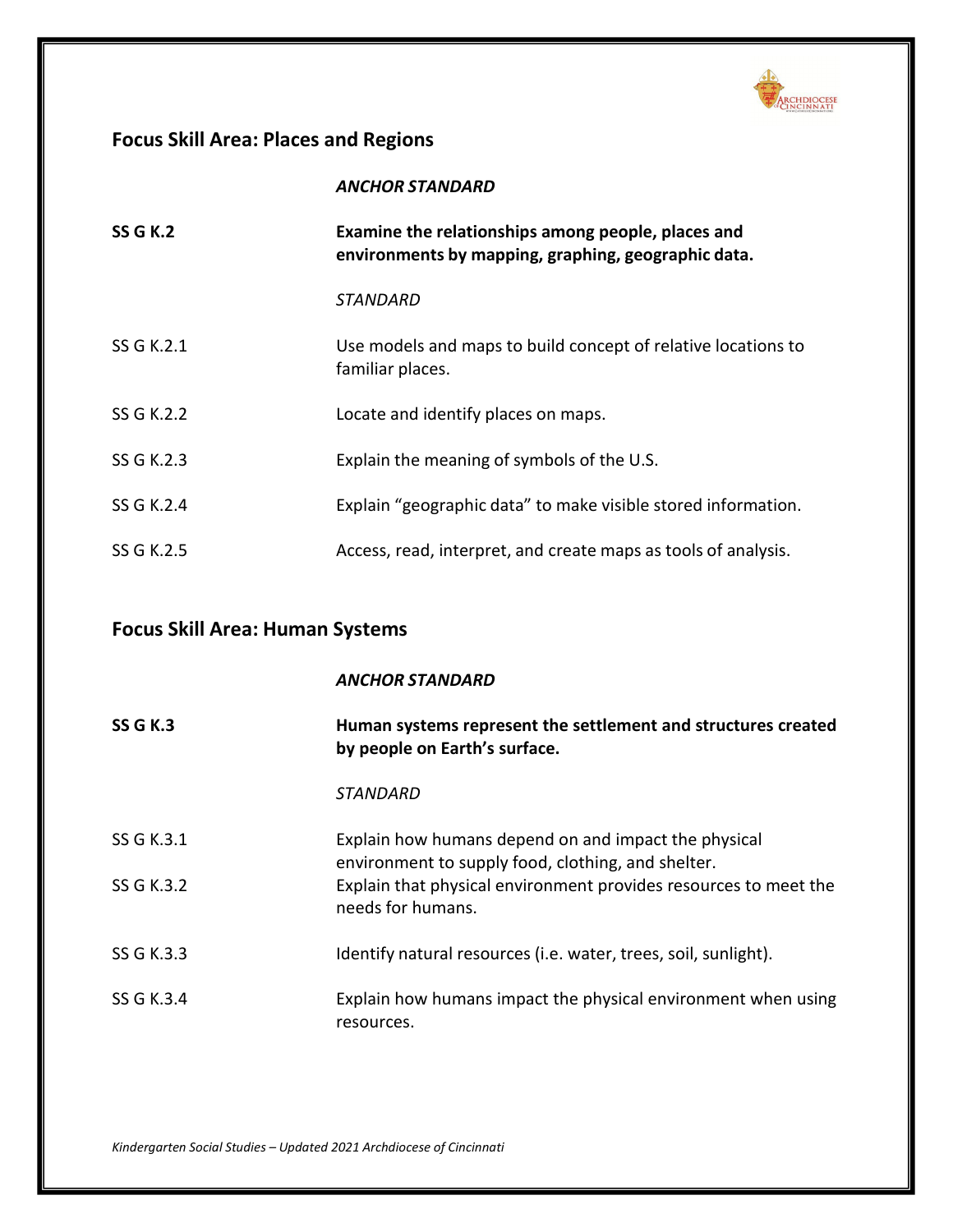

### *ANCHOR STANDARD*

| <b>SS G K.4</b>         | Describe how individuals are unique but share common<br>characteristics.                                                                                                   |
|-------------------------|----------------------------------------------------------------------------------------------------------------------------------------------------------------------------|
|                         | STANDARD                                                                                                                                                                   |
| SS G K.4.1              | Give examples of characteristics that can be used to establish<br>groups of people that share a characteristic (i.e. skin tones, hair<br>textures, facial features, etc.). |
| SS G K.4.2              | Explain that individuals can be members of more than one group.                                                                                                            |
| Domain: Government - GV |                                                                                                                                                                            |

# **Focus Skill Area: Civic Participation and Skills**

#### *ANCHOR STANDARD*

| SS GV K.1          | Civic participation shares the responsibilities that an individual<br>actively engages in his or her community, state, or nation for the<br>common good. |
|--------------------|----------------------------------------------------------------------------------------------------------------------------------------------------------|
|                    | <b>STANDARD</b>                                                                                                                                          |
| <b>SS GV K.1.1</b> | Explain the responsibilities of achieving common goals in schools,<br>communities, and homes.                                                            |
| <b>SS GV K.1.2</b> | Understand the following terms:<br>-Effective communication skills<br>-Negotiation<br>-Compromise<br>-Collaboration                                      |
| <b>SS GV K.1.3</b> | Explain democracy                                                                                                                                        |
| <b>SS GV K.1.4</b> | Discuss why accessing and analyzing information is essential for<br>citizens living in a democracy.                                                      |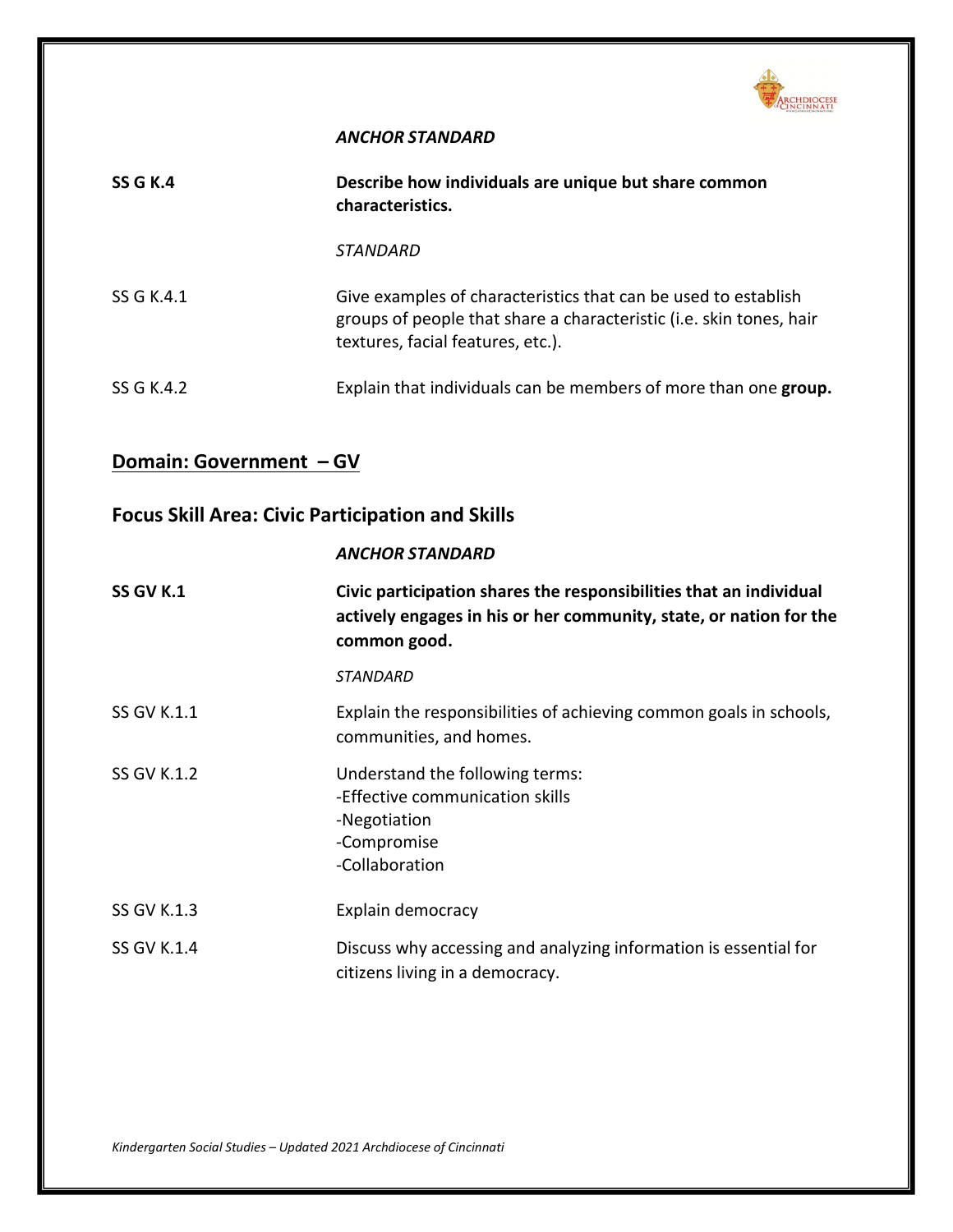

# **Focus Skill Area: Rules and Laws**

| SS GV K.2   | The purpose of rules and authority figures is to provide order,<br>security and safety in homes, schools, and communities. |
|-------------|----------------------------------------------------------------------------------------------------------------------------|
|             | <i><b>STANDARD</b></i>                                                                                                     |
| SS GV K.2.1 | Explain why rules play an important role in establishing good<br>behavior and order in schools, communities, and homes.    |
| SS GV K.2.2 | Discuss why establishing rules help provides order, security and<br>safety in our homes, schools, and communities.         |

# **Domain: Economics – E**

# **Focus Skill Area: Scarcity**

|                                                     | <b>ANCHOR STANDARD</b>                                                                                                 |
|-----------------------------------------------------|------------------------------------------------------------------------------------------------------------------------|
| <b>SS E K.1</b>                                     | There are not enough resources to produce all the goods and<br>services that people desire.                            |
|                                                     | <b>STANDARD</b>                                                                                                        |
| SS E K.1.1                                          | Explain why individuals have many wants and make decisions to<br>satisfy their wants and how it impacts others.        |
| SS E K.1.2                                          | Explain the difference between want and need.                                                                          |
| <b>SS E K.1.3</b>                                   | Explain the impact of others when there is scarcity with resources.                                                    |
| <b>Focus Skill Area: Production and Consumption</b> |                                                                                                                        |
|                                                     |                                                                                                                        |
|                                                     | <b>ANCHOR STANDARD</b>                                                                                                 |
| <b>SS E K.2</b>                                     | Goods are objects that can satisfy an individual's wants.<br>Services are actions that can satisfy individual's wants. |
|                                                     | <b>STANDARD</b>                                                                                                        |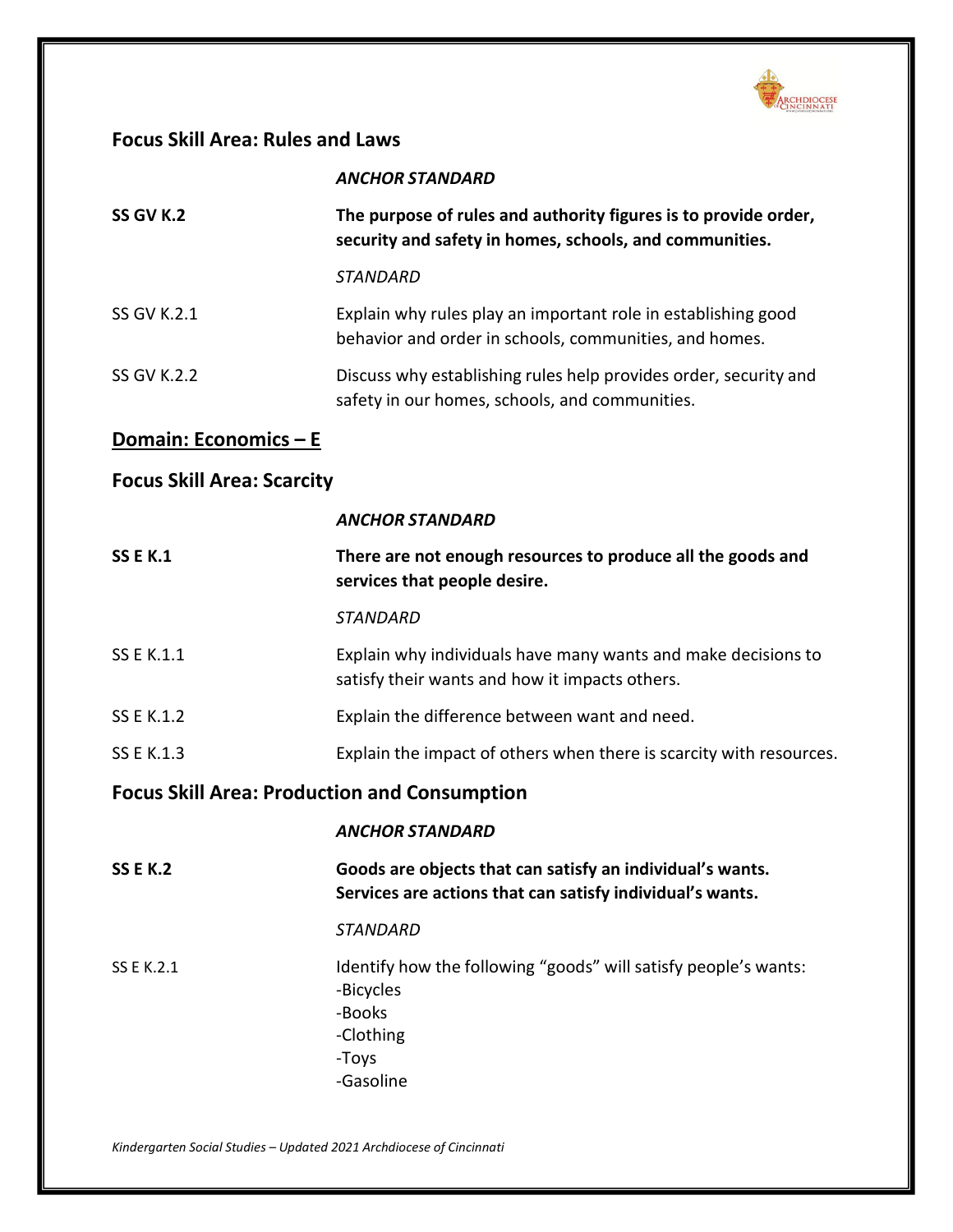

SS E K.2.2 Identify how the "services" are actions that can satisfy people's wants: -Fast Food (food service) -Doctors (medical services) -Lawn care -Pet sitting -Banks -Auto repair -Childcare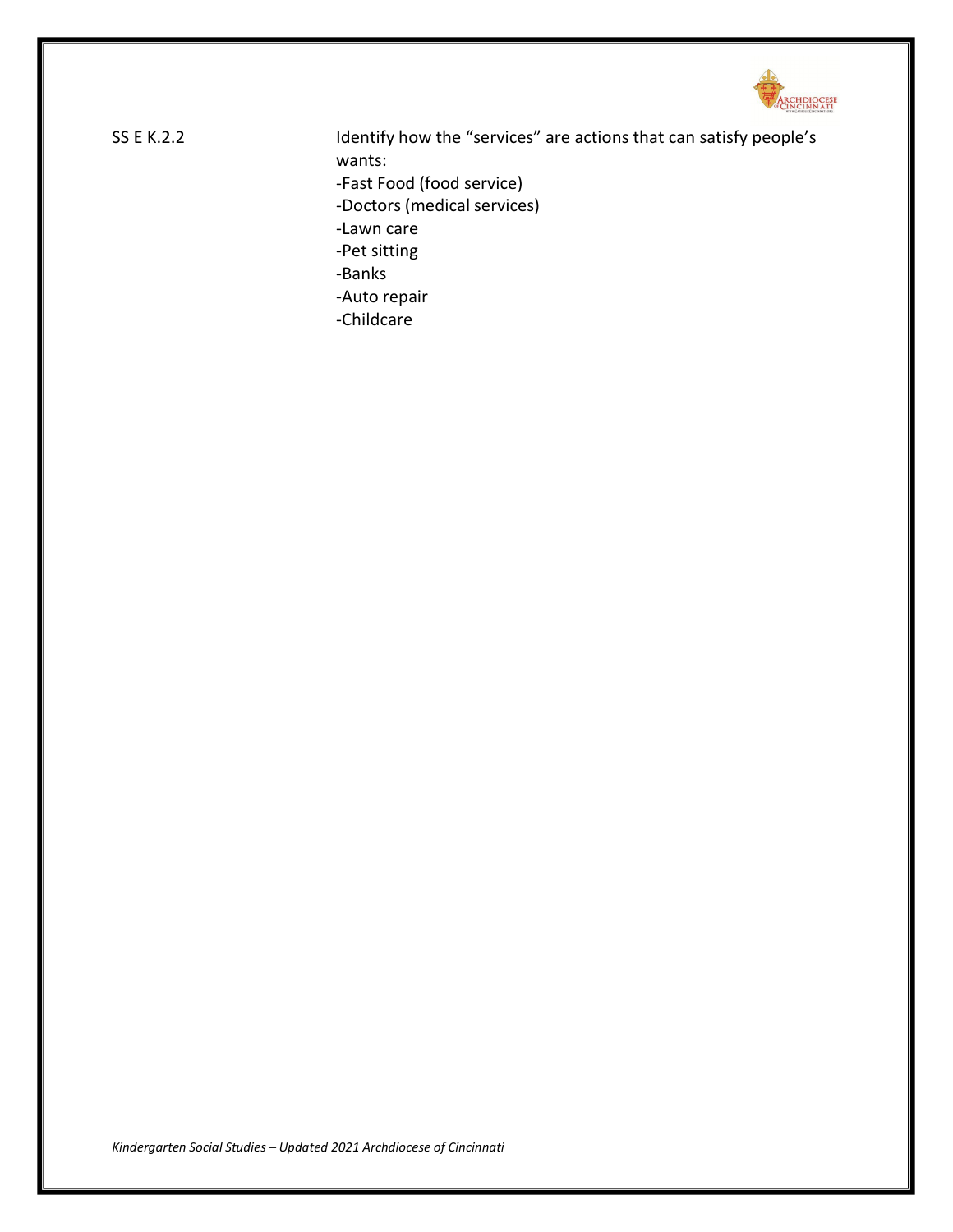

# **GRADE 1 SOCIAL STUDIES**

**The Archdiocese of Cincinnati has established the following Social Studies standards based on the most current teachings which are aligned to Ohio New Learning Social Studies Standards. In addition, these Standards are infused with Catholic Identity and Catholic values. This curriculum gives parents, students, and teachers the knowledge, understanding, and skill set students need to acquire and satisfy the Archdiocesan Social Studies Standards for Grade 1.**

# **SOCIAL STUDIES APPLICATION**

Grade 1 students are expected to meet each year's grade-specific standards. Students retain and master skills learned in the preceding grades and will further develop their skills to gain exposure to a range of texts and tasks. Rigor is infused throughout this Graded Course of Study (GCS) along with relevance to further foster the values of Catholic teaching.

**THEME: PEOPLE WORKING TOGETHER –** Work serves as an organizing theme for the First grade. Students learn about jobs today and long ago. They use biographies, primary sources, and artifacts as clues to the past. They deepen their knowledge of diverse cultures and their roles as citizens.

# **Grade 1 Social Studies Exiting Skills**

**The Archdiocese of Cincinnati stipulates the following exiting skills in social studies for Grade 1 students:**

# **Domain: History**

**Focus Skill Area: Historical Thinking and Skills**

- $\checkmark$  Understands time can be divided into categories (e.g., month of year, past, present, and future).
- $\checkmark$  Understands photographs, letters, artifacts, and books can be used to learn about the past.

# **Focus Skill Area: Heritage**

 $\checkmark$  Understands the way basic human needs are met has changed over time.

# **Domain: Geography**

# **Focus Skill Area: Spatial Thinking and Skills**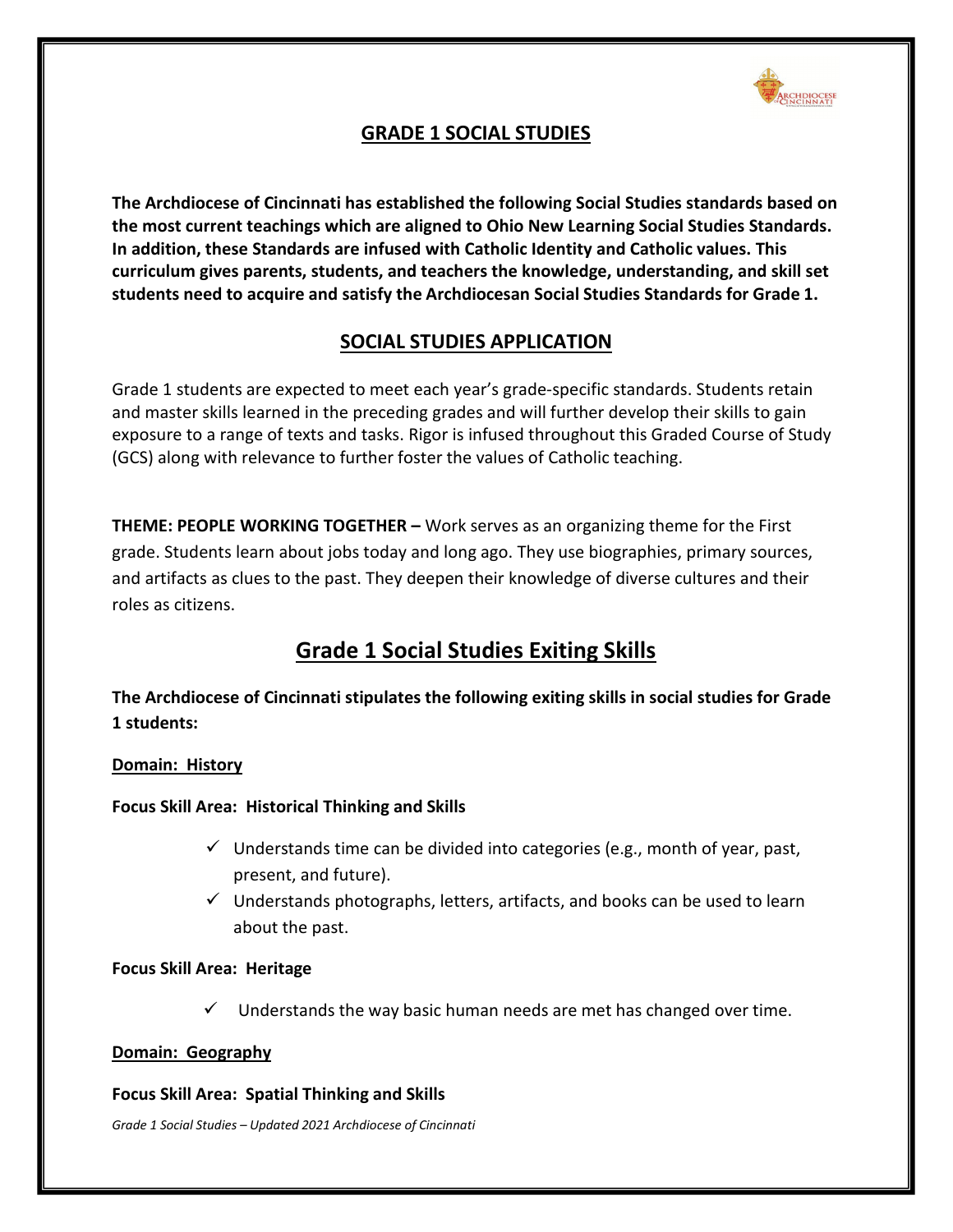

 $\checkmark$  Can use a map to locate and identify places.

# **Focus Skill Area: Places and Regions**

 $\checkmark$  Understands places are distinctive because of their physical characteristics (landforms and bodies of water) and human characteristics.

### **Focus Skill Area: Human Systems**

- $\checkmark$  Understands how families interact with the physical environment differently in different times and places.
- $\checkmark$  Can name some factors that make the physical environment change.
- $\checkmark$  Can identify some factors that make cultural practices change over time.

### **Domain: Government**

### **Focus Skill Area: Civic Participation and Skills**

- $\checkmark$  Can describe why individuals need to be accountable for their own actions.
- $\checkmark$  Can explain why it is important to understand people's differences.

### **Focus Skill Area: Rules and Laws**

 $\checkmark$  Can give examples, why it is important for schools and classrooms to have rules.

# **Domain: Economics**

#### **Focus Skill Area: Scarcity**

 $\checkmark$  Can explain the difference between "Wants" and "Needs".

# **Focus Skill Area: Production and Consumption**

- $\checkmark$  Can make a list of products you consume in one day's time.
- $\checkmark$  Can make a list of the services you and your family use in your community.
- $\checkmark$  Can make a list of "producers" in your community.

#### **Focus Skill Area: Markets**

 $\checkmark$  Can explain the difference between a "buyer" and a "seller".

# **Focus Skill Area: Financial Literacy**

 $\checkmark$  Can explain the term "currency" means.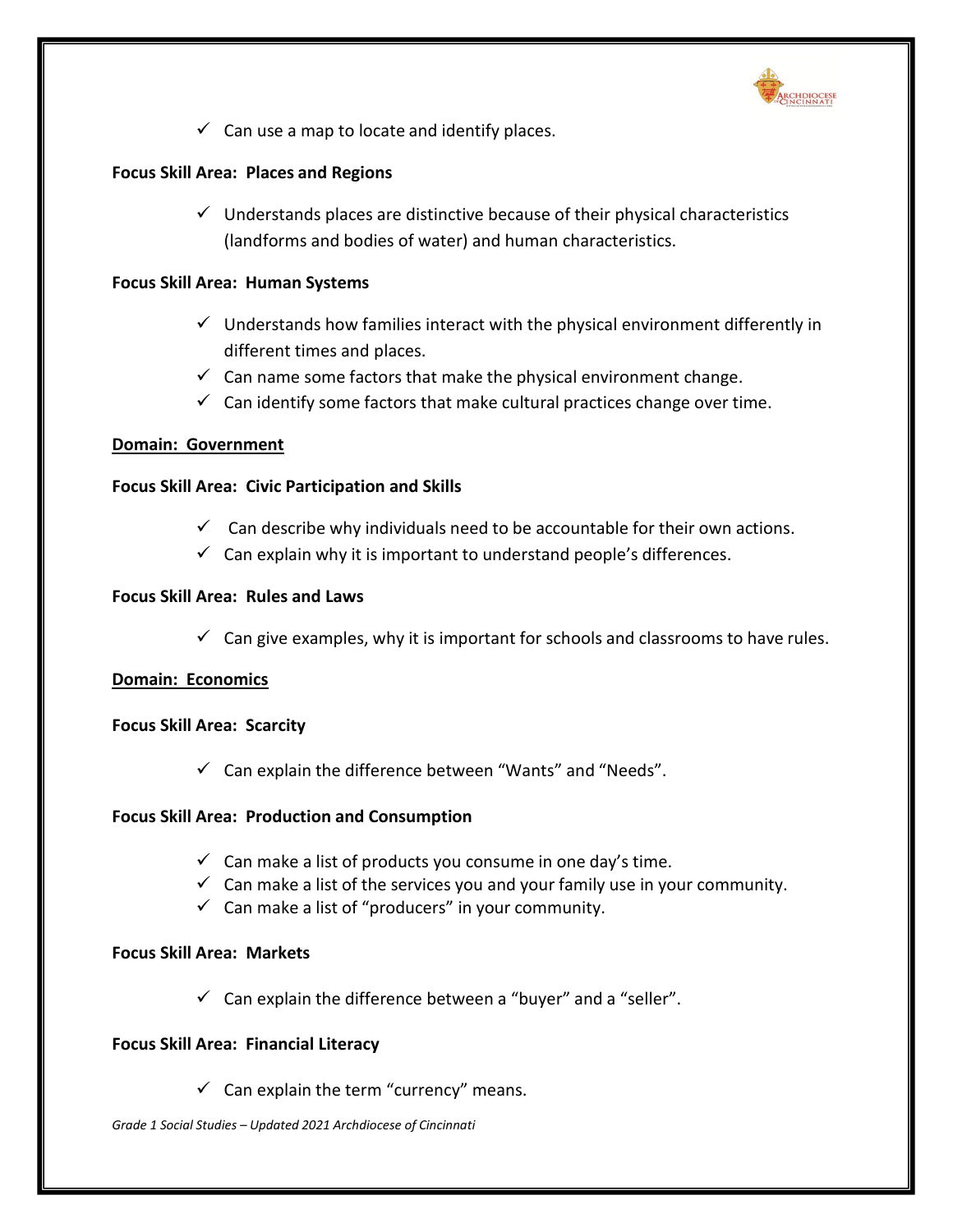

# **GRADE 1 SOCIAL STUDIES**

**The Archdiocese of Cincinnati has established the following Social Studies standards based on the most current teachings which are aligned to Ohio New Learning Social Studies Standards. In addition, these Standards are infused with Catholic Identity and Catholic values. This curriculum gives parents, students, and teachers the knowledge, understanding, and skill set students need to acquire and satisfy the Archdiocesan Social Studies Standards for Grade 1.**

**THEME:** *PEOPLE WORKING TOGETHER* **–** Work serves as an organizing theme for the First grade. Students learn about jobs today and long ago. They use biographies, primary sources, and artifacts as clues to the past. They deepen their knowledge of diverse cultures and their roles as citizens.

# **History – H**

# *Historical Thinking and Skills*

#### *ANCHOR STANDARD*

| <b>SS H 1.1</b> | Time can be divided into categories (e.g., month of year, past,<br>present, and future).           |
|-----------------|----------------------------------------------------------------------------------------------------|
|                 | <b>STANDARD</b>                                                                                    |
| SS H 1.2        | Understand chronological time:<br>-Long ago<br>-Yesterday<br>-Today<br>-Tomorrow<br>-In the future |
| SS H 1.3        | Tell a story using chronological vocabulary starting with your<br>birth.                           |
| SS H 1.4        | Tell a story using chronological vocabulary about your future.                                     |
|                 | <b>ANCHOR STANDARD</b>                                                                             |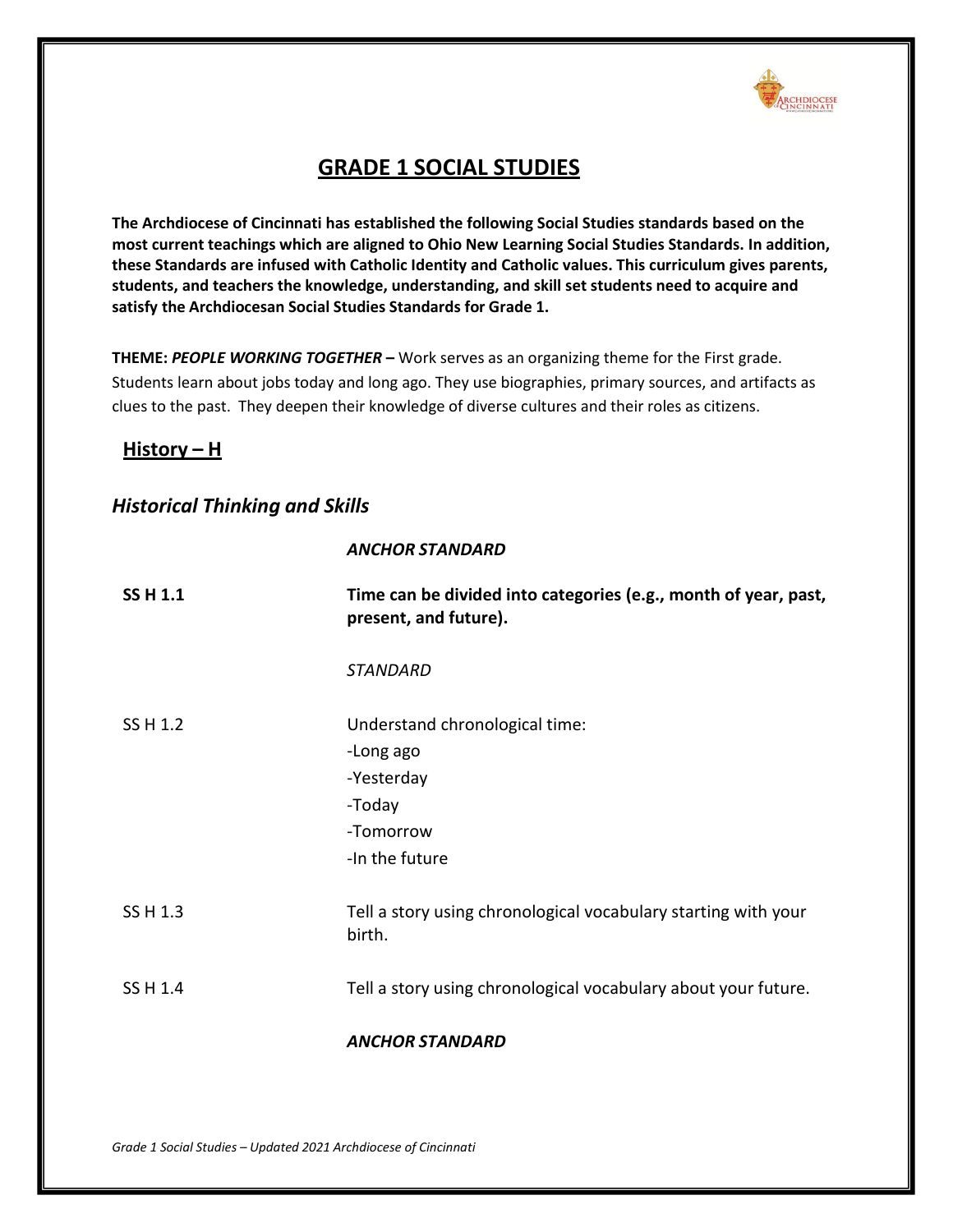

| SS H 1.2                                                        | Photographs, letters, artifacts, and books can be used to learn<br>about the past.      |
|-----------------------------------------------------------------|-----------------------------------------------------------------------------------------|
|                                                                 | <b>STANDARD</b>                                                                         |
| SS H 1.2.1                                                      | Explain the term artifact.                                                              |
| SS H 1.2.2                                                      | Describe how a photograph, letter or artifact could be used to<br>learn about the past. |
| SS H 1.2.3                                                      | Explain why an artifact is considered a "primary" source.                               |
| <b>Heritage</b>                                                 |                                                                                         |
|                                                                 | <b>ANCHOR STANDARD</b>                                                                  |
| <b>SS H 1.3</b>                                                 | The way basic human needs are met has changed over time.                                |
|                                                                 |                                                                                         |
| SS H 1.3.1                                                      | Describe how ideas and events of the past have shaped the<br>heritage of today.         |
| SS H 1.3.2                                                      | Explain how basic human needs have changed over time.                                   |
| SS H 1.3.3                                                      | Know that your cultural heritage comes from your birth and<br>family influence.         |
| <b>GEOGRAPHY-G</b>                                              |                                                                                         |
| <b>Spatial Thinking and Skills</b>                              |                                                                                         |
|                                                                 | <b>ANCHOR STANDARD</b>                                                                  |
| SS G 1.1                                                        | Maps can be used to locate and identify places.                                         |
|                                                                 | <b>STANDARD</b>                                                                         |
| SS G 1.2                                                        | Understand the difference between "spatial thinking" and<br>"relative location".        |
| SS G 1.3                                                        | Explain the "Cardinal Directions".                                                      |
| Grade 1 Social Studies - Updated 2021 Archdiocese of Cincinnati |                                                                                         |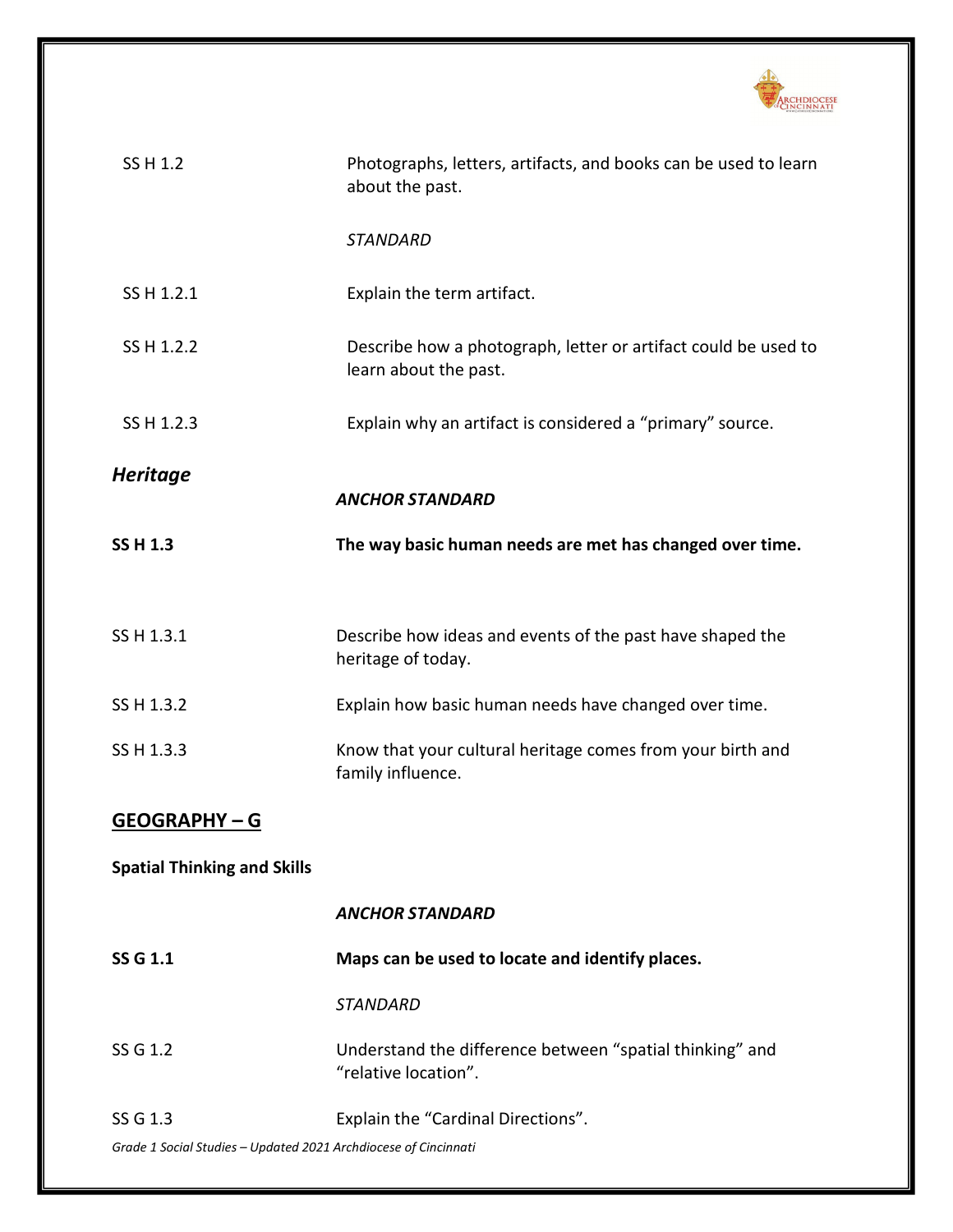

| SS G 1.4                  | Describe how boundaries and places are indicted on a physical<br>map.                                                          |
|---------------------------|--------------------------------------------------------------------------------------------------------------------------------|
| <b>Places and Regions</b> | <b>ANCHOR STANDARD</b>                                                                                                         |
| SS G 1.2                  | Places are distinctive because of their physical characteristics<br>(landforms and bodies of water) and human characteristics. |
|                           | <b>STANDARD</b>                                                                                                                |
| SS G 1.2.1                | Locate and identify landforms on maps.                                                                                         |
| SS G 1.2.2                | Explain map symbols.                                                                                                           |
| SS G 1.2.3                | Identify and use a "map key", and a "compass rose".                                                                            |
| SS G 1.2.4                | Make distinctions, using a map between cities, plains, deserts,<br>and shores.                                                 |
| SS G 1.2.5                | Explain how artifacts can be used to understand a map from long<br>ago.                                                        |
| <b>HUMANS SYSTEMS</b>     | <b>ANCHOR STANDARD</b>                                                                                                         |
| <b>SS G 1.3</b>           | Families interact with the physical environment differently in<br>different times and places.                                  |
|                           | <b>STANDARD</b>                                                                                                                |
| SS G 1.3.1                | Explain why it is important for humans to change their ways to<br>live to live in a new environment.                           |
| SS G 1.3.2                | Describe how artifacts provide accurate information of places in<br>different times.                                           |
| SS G 1.3.3                | What are some factors that make the physical environment to<br>change?                                                         |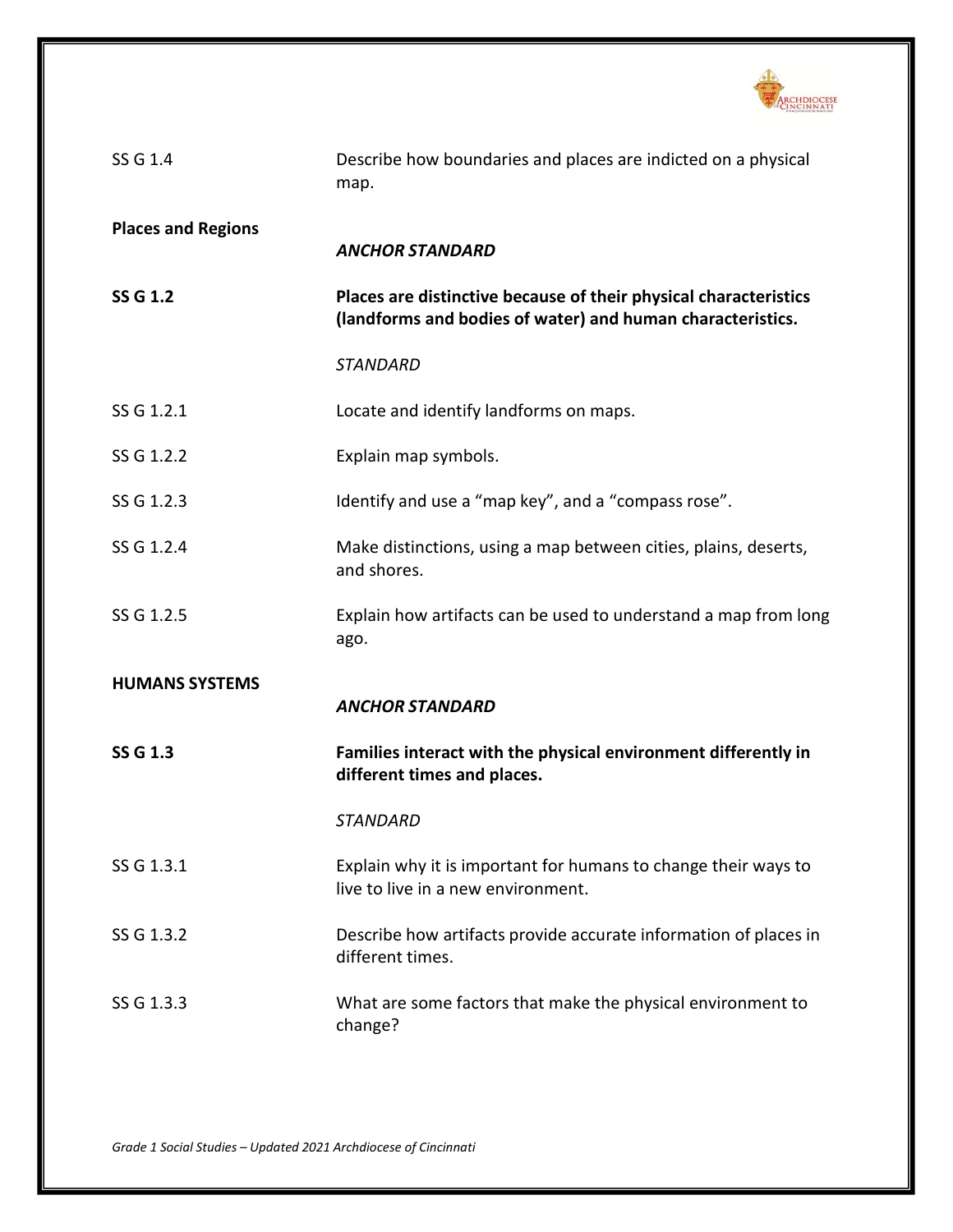

### *ANCHOR STANDARD*

| SS G 1.4   | Diverse cultural practices address basic human needs in various<br>ways and may change over time. |
|------------|---------------------------------------------------------------------------------------------------|
|            | <i><b>STANDARD</b></i>                                                                            |
| SS G 1.4.1 | Explain the meaning of a "diverse culture".                                                       |
| SS G 1.4.2 | Define the terms ethnic and ethnicity.                                                            |
| SS G 1.4.3 | Give examples of ethnicity to a cultural group (e.g., food,<br>language, religion).               |
| SS G 1.4.4 | What are some factors that make cultural practices change over time?                              |

# *GOVERNMENT – GV*

### **CIVIC PARTICIPATION AND SKILLS**

# *ANCHOR STANDARD*

| <b>SS GV 1.1</b> | Individuals are accountable for their actions.                                       |
|------------------|--------------------------------------------------------------------------------------|
|                  | <b>STANDARD</b>                                                                      |
| SS GV 1.1.1      | Describe why individuals need to be accountable for their own<br>actions.            |
| SS GV 1.1.2      | Explain "individual responsibility".                                                 |
| SS GV 1.1.3      | Explain the term "citizen".                                                          |
|                  | <b>ANCHOR STANDARD</b>                                                               |
| <b>SS GV 1.2</b> | Collaboration requires group members to respect the rights and<br>opinion of others. |
|                  | <b>STANDARD</b>                                                                      |
| SS GV 1.2.1      | Make a list of how you can respect the rights and opinions of<br>others.             |
| SS GV 1.2.2      | Explain the term "collaboration".                                                    |
| SS GV 1.2.3      | Make a list of peoples' rights.                                                      |
| SS GV 1.2.4      | Explain why it is important to understand people's differences.                      |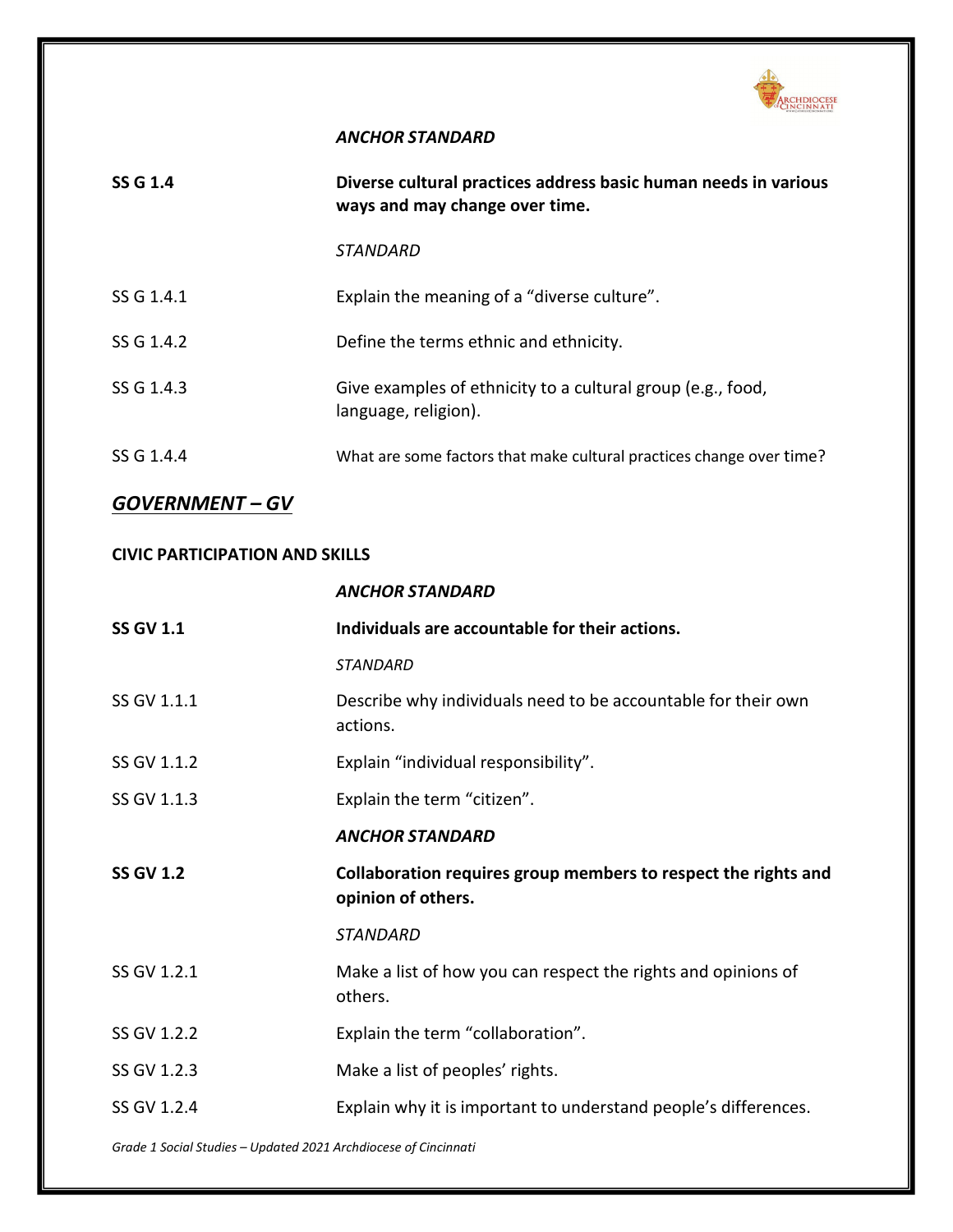

# **RULES AND LAWS**

|                                                                 | <b>ANCHOR STANDARD</b>                                                                                                              |
|-----------------------------------------------------------------|-------------------------------------------------------------------------------------------------------------------------------------|
| <b>SS GV 1.3</b>                                                | Rules exist in different settings. The principles of fairness should<br>guide rules and the consequences for breaking rules.        |
|                                                                 | <b>STANDARD</b>                                                                                                                     |
| SS GV 1.3.1                                                     | Explain the meaning and purpose of "law".                                                                                           |
| SS GV 1.3.2                                                     | Make a chart of how people can follow the "law".                                                                                    |
| SS GV 1.3.3                                                     | Discuss the term "consequences" and what could happen for not<br>following rules.                                                   |
| SS GV 1.3.4                                                     | Give it is important for schools and classrooms to have rules.                                                                      |
| <b>ECONOMICS – E</b>                                            |                                                                                                                                     |
| <b>SCARCITY</b>                                                 |                                                                                                                                     |
|                                                                 | <b>ANCHOR STANDARD</b>                                                                                                              |
| <b>SSE1.1</b>                                                   | Wants are unlimited, and resources are limited. Therefore,<br>people make choices because they cannot have everything they<br>want. |
|                                                                 | <b>STANDARD</b>                                                                                                                     |
| SS E 1.1.1                                                      | Explain the difference between "Wants" and "Needs".                                                                                 |
| SS E 1.1.2                                                      | Describe "resources".                                                                                                               |
| SS E 1.1.3                                                      | Explain why it is important to make good choices when it comes<br>to resources.                                                     |
| SS E 1.1.4                                                      | Explain why resources are limited.                                                                                                  |
| SS E 1.1.5                                                      | Define the word "scarcity" and what does it mean.                                                                                   |
| <b>PRODUCTION AND CONSUMPTION</b>                               |                                                                                                                                     |
|                                                                 | <b>ANCHOR STANDARD</b>                                                                                                              |
| <b>SSE 1.2</b>                                                  | People produce and consume goods and services in the<br>community.                                                                  |
|                                                                 | <b>STANDARD</b>                                                                                                                     |
| SS E 1.2.1                                                      | Make a list of products you consume in one day's time.                                                                              |
| Grade 1 Social Studies - Updated 2021 Archdiocese of Cincinnati |                                                                                                                                     |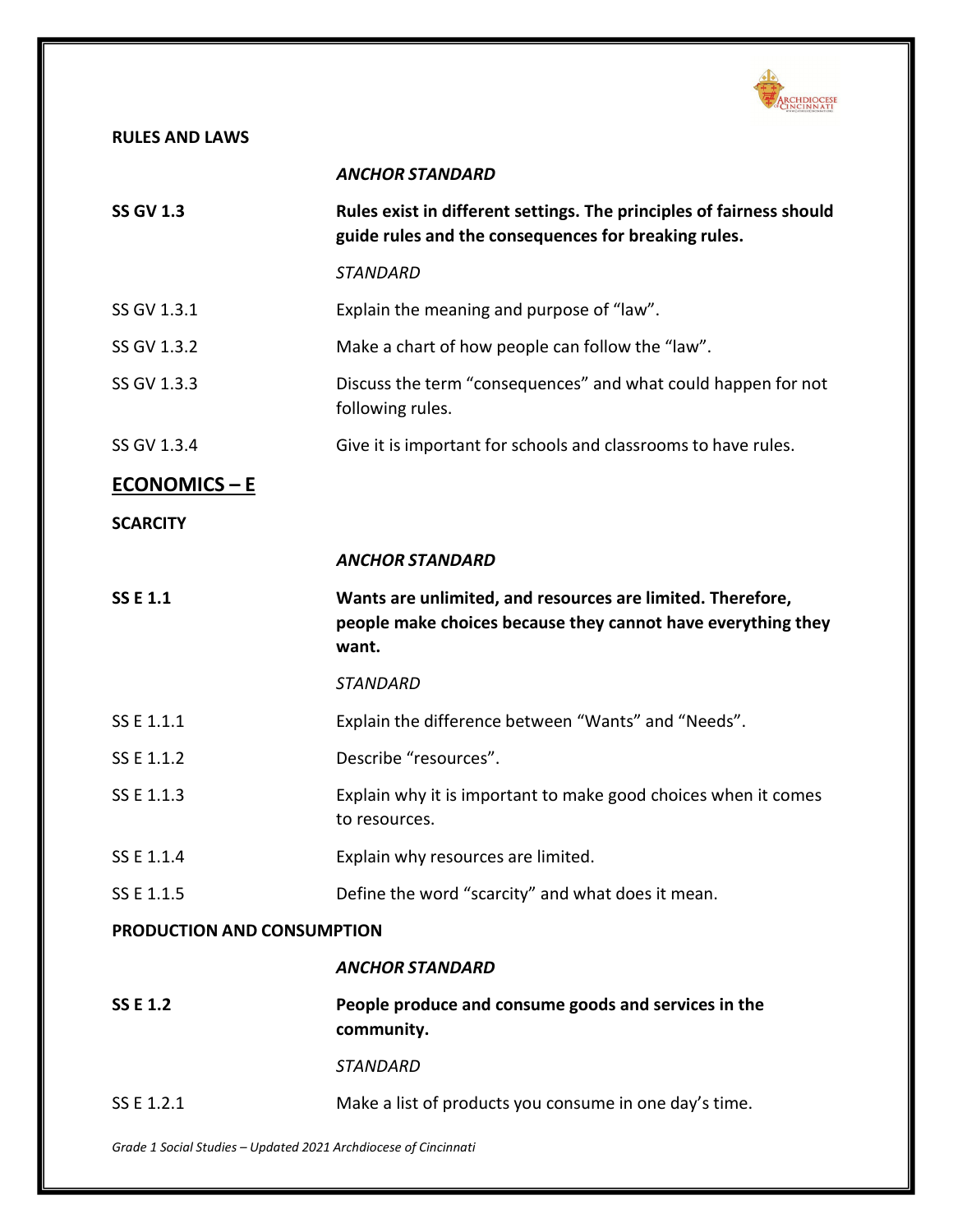

| SS E 1.2.2      | Make a list of the services you and your family use in your<br>community.        |
|-----------------|----------------------------------------------------------------------------------|
| SS E 1.2.3      | Make a list of "producers" in your community.                                    |
| SS E 1.2.4      | Explain the problem when people's wants are more than<br>producers need.         |
| <b>MARKETS</b>  |                                                                                  |
|                 | <b>ANCHOR STANDARD</b>                                                           |
|                 |                                                                                  |
| <b>SS E 1.3</b> | People trade to obtain goods and services they want.                             |
|                 | <b>STANDARD</b>                                                                  |
| SS E 1.3.1      | Create a chart and discuss the "markets" that exists in your local<br>community. |
| SS E 1.3.2      | What do people trade to obtain goods and services they want.                     |
| SS E 1.3.3      | Explain the difference between a "buyer" and a "seller".                         |

# **FINANCIAL LITERACY**

|                 | <b>ANCHOR STANDARD</b>                                                                     |
|-----------------|--------------------------------------------------------------------------------------------|
| <b>SS E 1.4</b> | Currency is used as a means of economic exchange.                                          |
|                 | STANDARD                                                                                   |
| SS E 1.4.1      | Explain the term "currency".                                                               |
| SS E 1.4.2      | Explain the term "economic exchange".                                                      |
| SS E 1.4.3      | Describe the concepts of "costs and benefits".                                             |
| SS E 1.4.4      | Explain the term "budget".                                                                 |
| SS E 1.4.5      | Explain how following a budget helps individuals make<br>responsible "economic decisions". |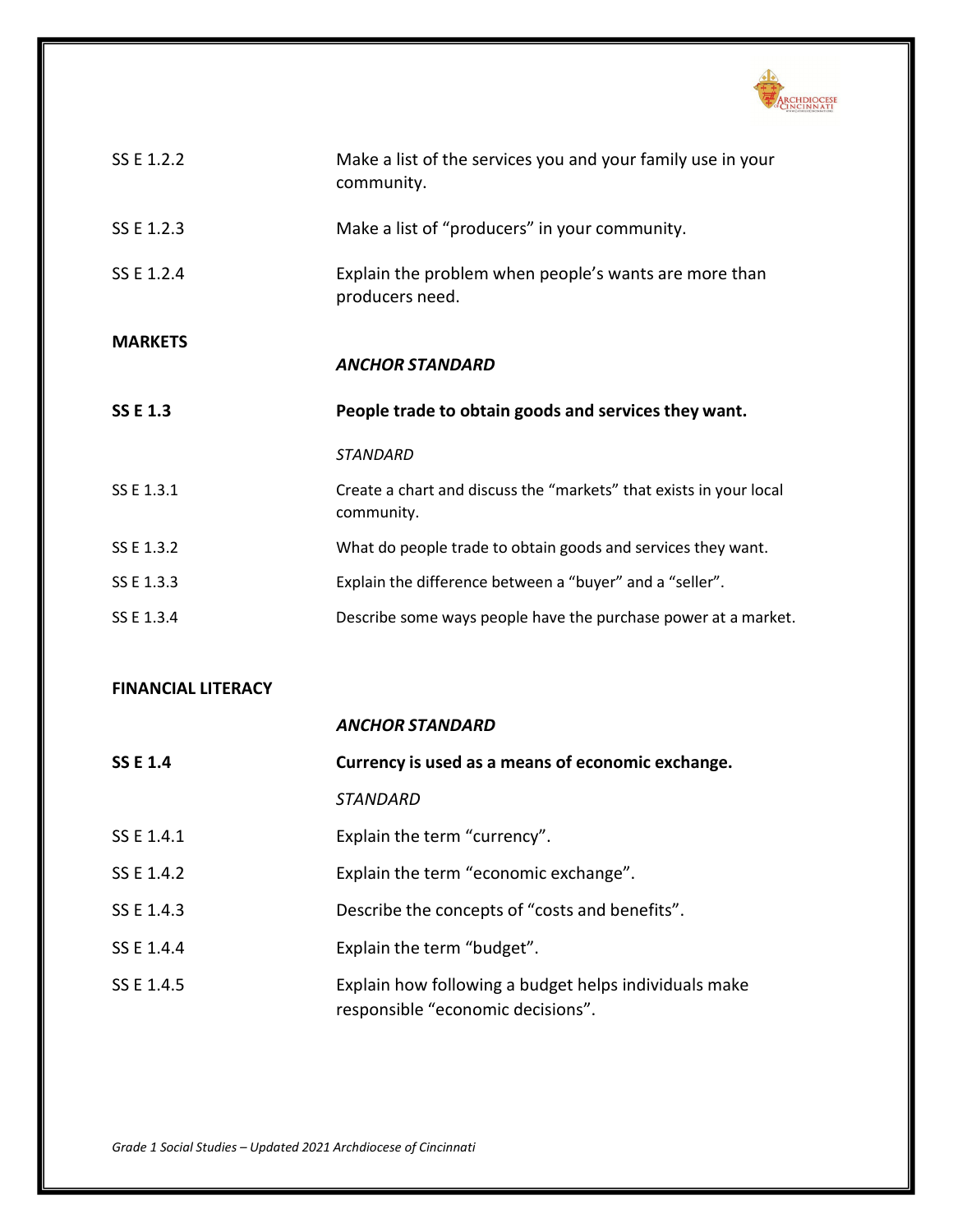

# **GRADE 2 SOCIAL STUDIES**

**The Archdiocese of Cincinnati has established the following Social Studies standards based on the most current teachings which are aligned to Ohio New Learning Social Studies Standards. In addition, these Standards are infused with Catholic Identity and Catholic values. This curriculum gives parents, students, and teachers the knowledge, understanding, and skill set students need to acquire and satisfy the Archdiocesan Social Studies Standards for Grade 2.**

# **SOCIAL STUDIES APPLICATION**

Grade 2 students are expected to meet each year's grade-specific standards. Students retain and master skills learned in the preceding grades and will further develop their skills to gain exposure to a range of texts and tasks. Rigor is infused throughout this Graded Course of Study (GCS) along with relevance to further foster the values of Catholic teaching.

**THEME: PEOPLE WORKING TOGETHER –** Work serves as an organizing theme for the second grade. Students learn about jobs today and long ago. They use biographies, primary sources, and artifacts as clues to the past. They deepen their knowledge of diverse cultures and their roles as citizens.

# **Grade 2 Social Studies Exiting Skills**

**The Archdiocese of Cincinnati stipulates the following exiting skills in social studies for Grade 2 students:**

# **Domain: History**

# **Focus Skill Area: Historical Thinking and Skills**

- $\checkmark$  Can create an accurate chronological timeline sequencing significant events in your life.
- $\checkmark$  Uses artifacts, maps, and photographs to describe how daily life has changed over time.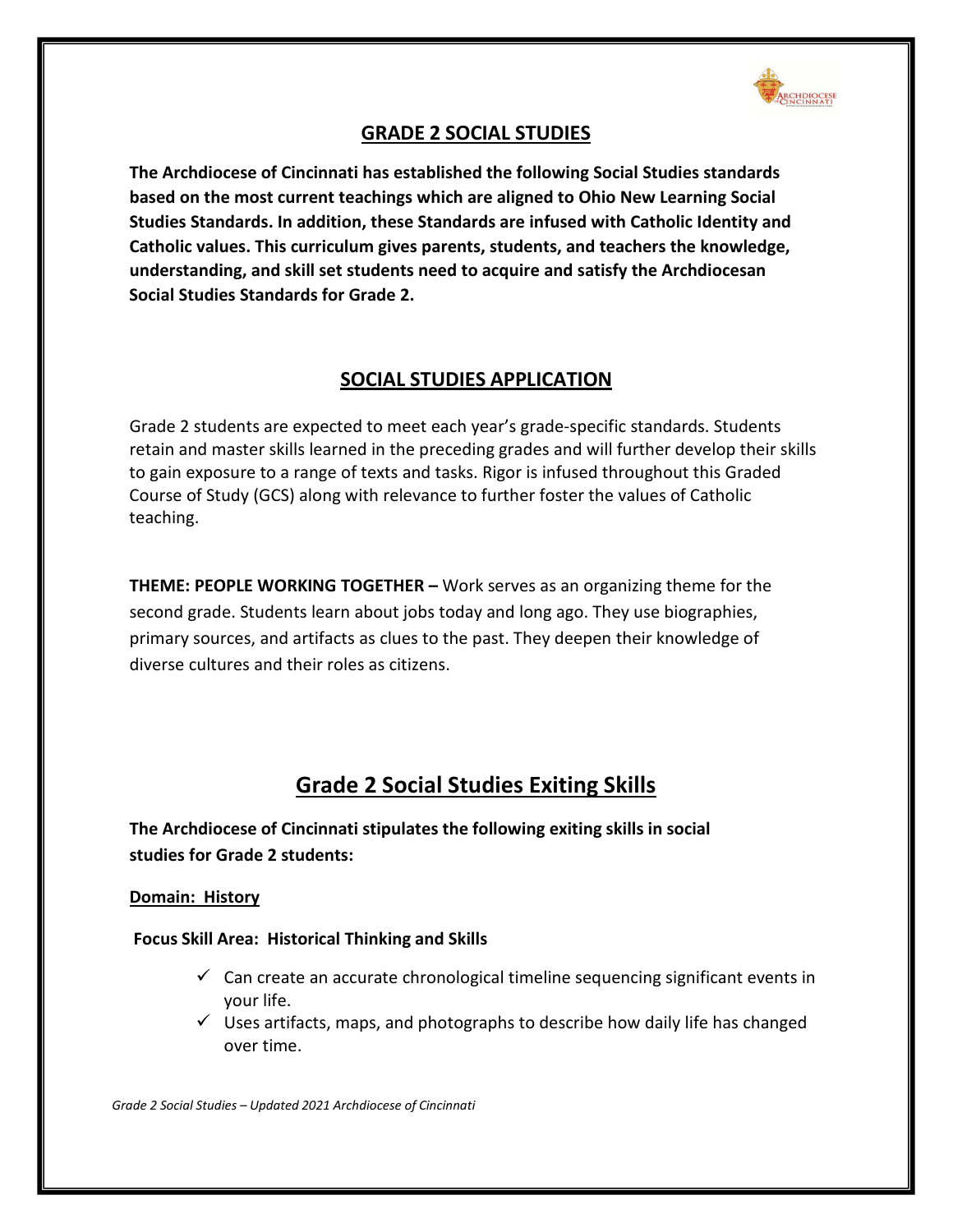

### **Focus Skill Area: Heritage**

 $\checkmark$  Can create a timeline in chronological order, show how the travel has changed including all methods starting with horses.

#### **Domain: Geography**

### **Focus Skill Area: Spatial Thinking and Skills**

 $\checkmark$  Can construct a map that includes a map title, map key, landforms, and bodies of water.

### **Focus Skill Area: Places and Regions**

 $\checkmark$  Can describe how human and physical characteristics impact work people do.

### **Focus Skill Area: Human Systems**

- $\checkmark$  Can create a list of the positive and negative results of human changes to the physical environment.
- $\checkmark$  Can create a list of various cultures and include:
	- o Food
	- o Clothing
	- o Shelter
	- o Language
	- o Religion
	- o Basic needs

#### **Domain: Government**

#### **Focus Skill Area: Civic Participation and Skills**

- $\checkmark$  Can create a list of responsible choices for a second-grade student.
- $\checkmark$  Can explain why it is important to respect others.
- $\checkmark$  Can identify three branches of the national government.

#### **Focus Skill Area: Rules and Laws**

 $\checkmark$  Can explain why rules are necessary.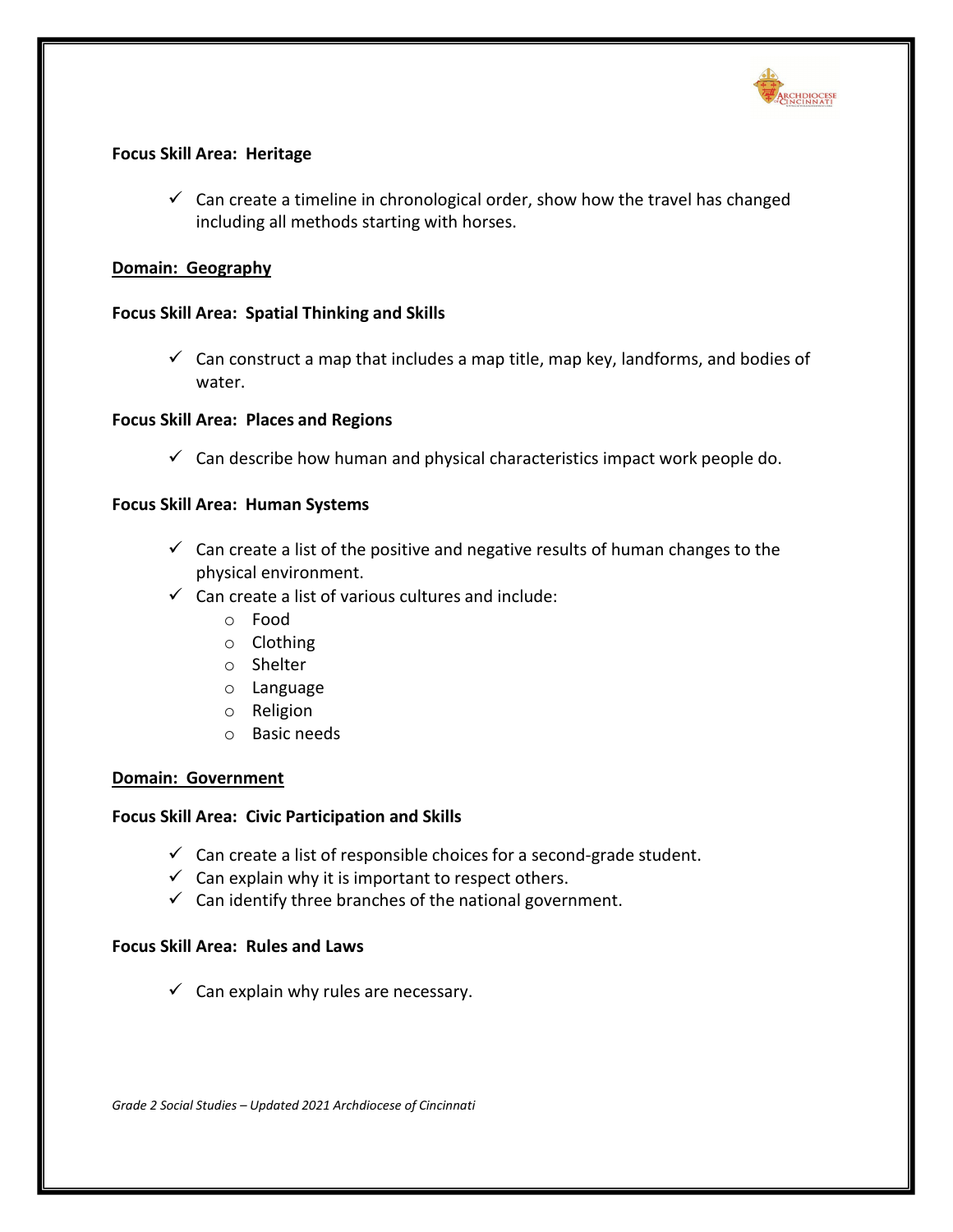

# **Domain: Economics**

#### **Focus Skill Area: Scarcity**

- $\checkmark$  Explain the term resources, natural resources, and consumable resources.
- $\checkmark$  Can describe the difference between goods and services.

### **Focus Skill Area: Markets**

 $\checkmark$  Can describe how people buy and sell goods and services using money.

# **Focus Skill Area: Financial Literacy**

 $\checkmark$  Can give examples of how people earn money.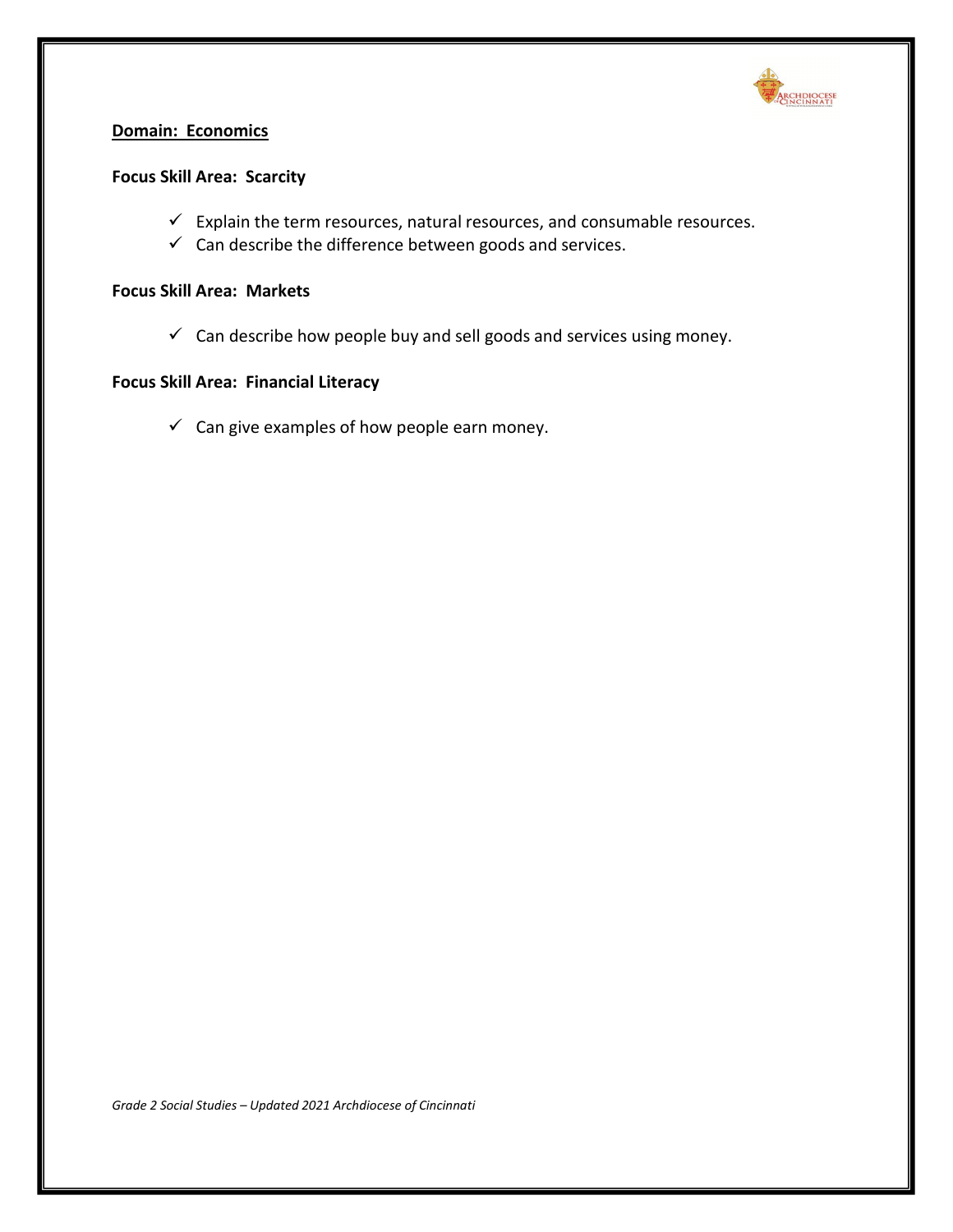

# **GRADE 2 SOCIAL STUDIES**

# **Domain: History – H**

**Focus Skill Area: Historical Thinking and Skills**

### *ANCHOR STANDARD*

SS H 2.1 Time can be shown graphically on calendars and timelines.

*STANDARD*

- SS H 2.1.1 Define the following to mark/describe units of time: -Chronological order -Time line -Years -Months -Weeks -Days
- SS H 2.1.2 Create an accurate chronological timeline sequencing significant events in your life.

# *ANCHOR STANDARD*

**SS H 2.2 Change over time can be shown with artifacts, maps, and photograph.**

#### *STANDARD*

- SS H 2.2.1 Define the terms -Artifacts -Maps -Photographs -Goggle Maps
- SS H 2.2.2 Discuss the term "Change Over Time" and apply it to your life.
- SS H 2.2.3 Use artifacts, maps, and photographs to describe how daily life has changed over time.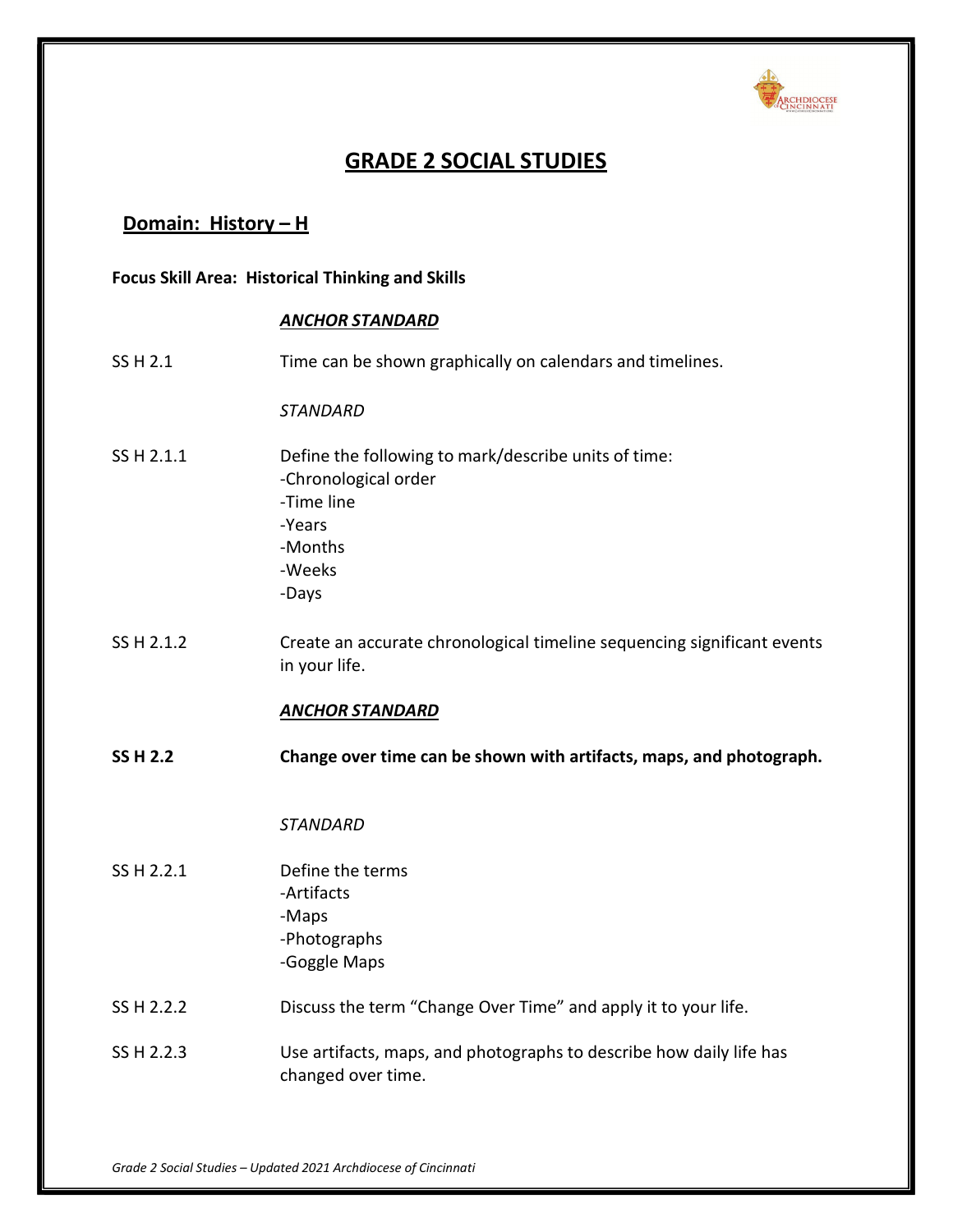

### **Focus Skill Area: Heritage**

### *ANCHOR STANDARD*

| SS H 2.3   | Science and technology have changed over daily life.                                                                   |
|------------|------------------------------------------------------------------------------------------------------------------------|
|            | STANDARD                                                                                                               |
| SS H 2.3.1 | Describe how science and technology have changed daily life.                                                           |
| SS H 2.3.2 | Creating a timeline in chronological order, show how travel<br>has changed including all methods starting with horses. |

# **Domain: Geography - G**

# **Focus Skill Area: Spatial Thinking and Skills**

### *ANCHOR STANDARD*

| <b>SS G 2.1</b> | Maps and their symbols can be interpreted to answer questions<br>about location of places.    |
|-----------------|-----------------------------------------------------------------------------------------------|
|                 | <b>STANDARD</b>                                                                               |
| SS G 2.1.1      | Explain the following landform terms:<br>-Plateau<br>-Island<br>-Hill<br>-Mountain<br>-Valley |
| SS G 2.1.2      | Explain the following bodies of water:<br>-Creek<br>-Pond<br>-Ocean<br>-Sea                   |
| SS G 2.1.3      | Explain the term absolute, relative and location.                                             |
| SS G 2.1.4      | Explain how Map Symbols can provide information to locate places and<br>things on a map.      |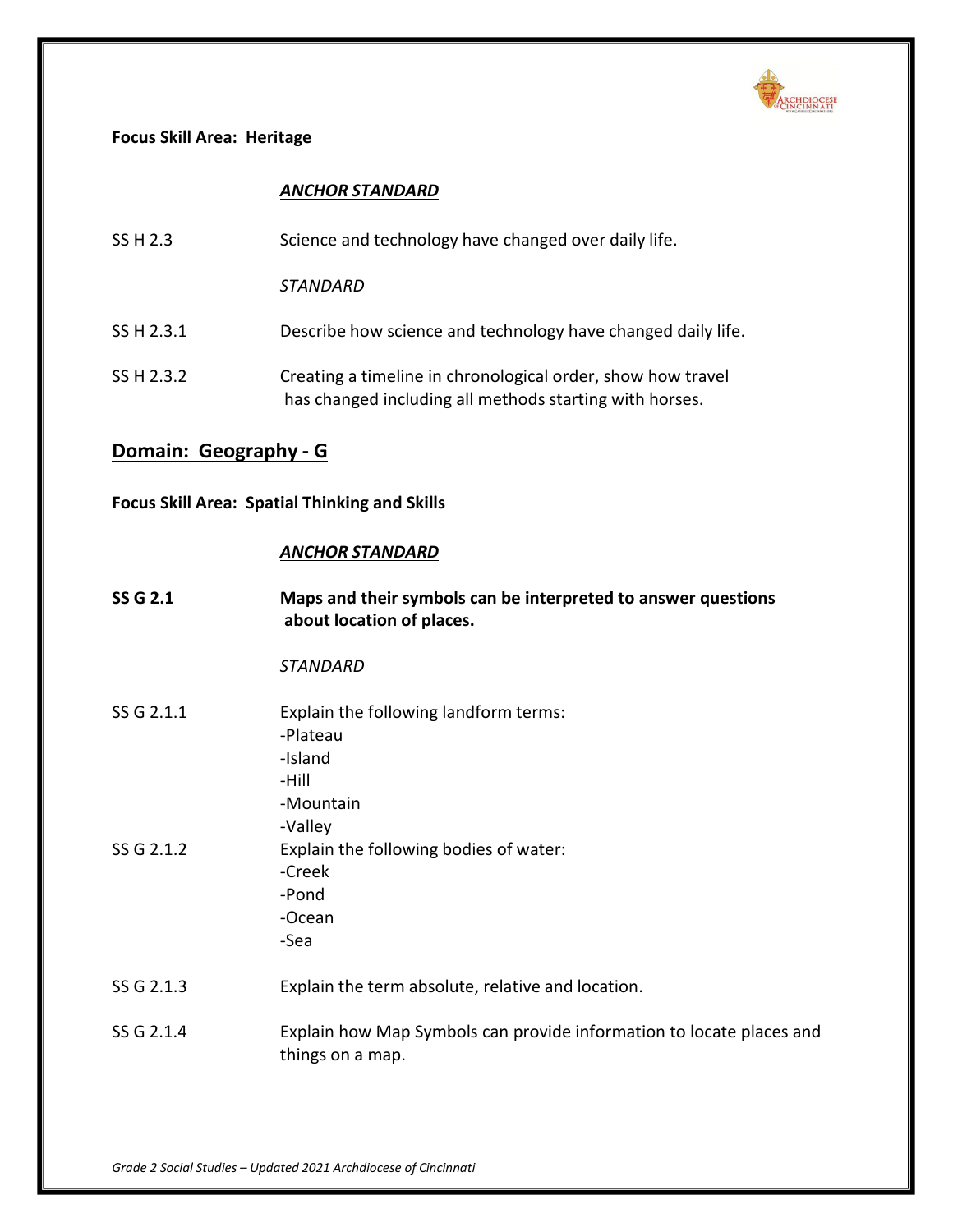

| SS G 2.1.5 | Explain physical characteristics of a map and give examples of the |
|------------|--------------------------------------------------------------------|
|            | benefits of satellite images.                                      |

- SS G 2.1.6 Describe the significance of a "map key".
- SS G 2.1.7 Construct a map that includes a map title, map key, landforms, and bodies of water.

#### **Focus Skill Area: Places and Regions**

#### *ANCHOR STANDARD*

**SS G 2.2 The work that people do is impacted by the distinctive human and physical characteristics in the place where they live.**

#### *STANDARD*

- SS G 2.2.1 Define the terms: -Agriculture -Artifacts -Communities -Industry -Human characteristics -Natural Resources -Physical characteristics
- SS G 2.2.2 Describe how human and physical characteristics impact the work people do.
- SS G 2.2.3 Explain the connection between the work people do and the human andphysical characteristics of the place where they live.
- SS G 2.2.4 Evaluate the influence of agriculture in daily life.

#### **Focus Skill Area: Human Systems**

#### *ANCHOR STANDARD*

**SS G 2.3 Human activities alter the physical environment, both positively and negatively.**

*STANDARD*

SS G 2.3.1 Explain the meaning of physical environment and climate.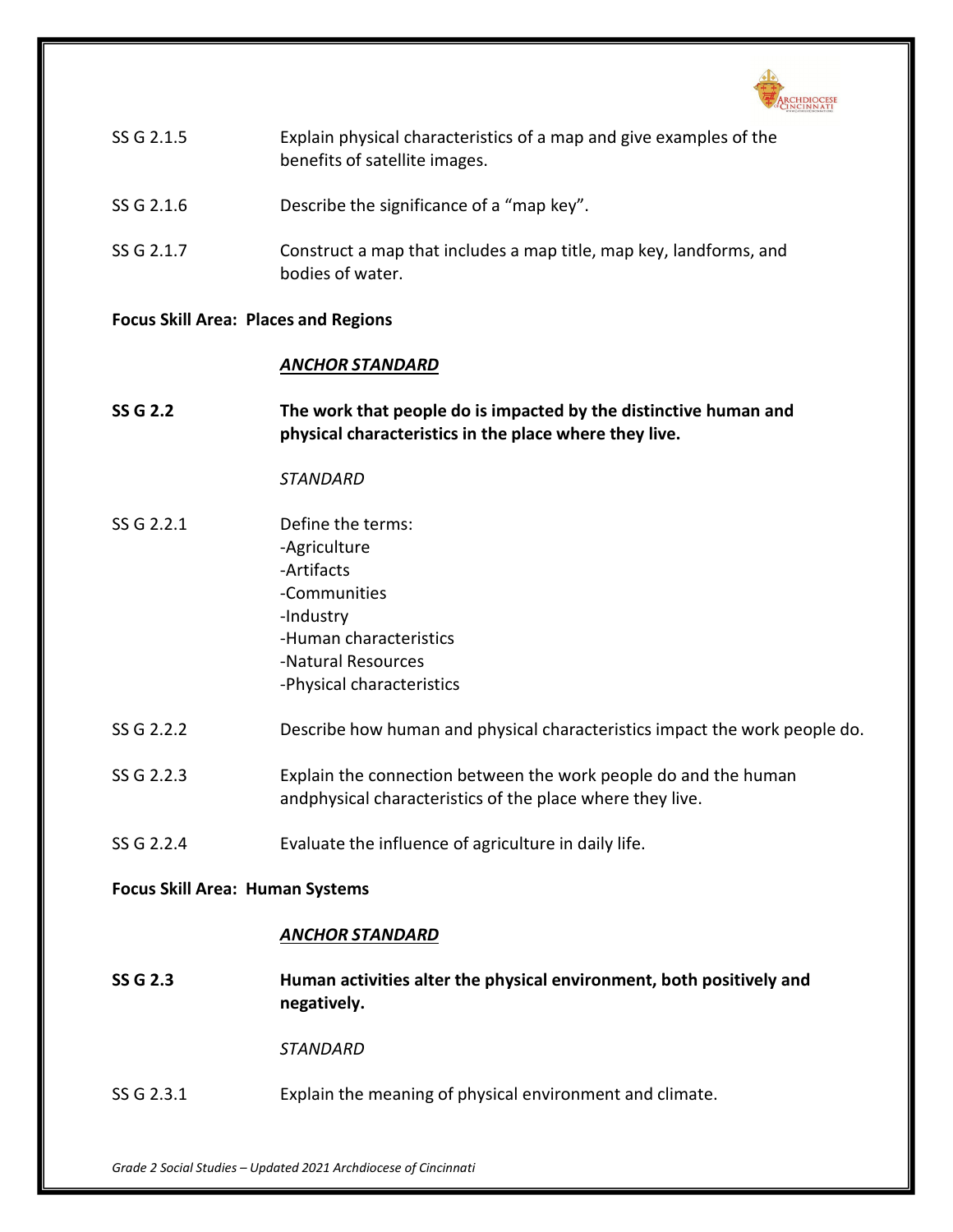

| SS G 2.3.2      | Cite some examples of "adaptations" made to the physical environment<br>and climate.                                       |
|-----------------|----------------------------------------------------------------------------------------------------------------------------|
| SS G 2.3.3      | Create a list of the positive and negative results of human changes to the<br>physical environment.                        |
| SS G 2.3.4      | Explain the five different climates in North America.                                                                      |
| SS G 2.3.5      | Explain the difference between climate and weather.                                                                        |
|                 | <b>ANCHOR STANDARDS</b>                                                                                                    |
| <b>SS G 2.4</b> | Cultures develop in unique ways, in part through the influence of the<br>physical environment.                             |
|                 | <b>STANDARD</b>                                                                                                            |
| SS G 2.4.1      | Explain the term culture.                                                                                                  |
| SS G 2.4.2      | Create a list of various cultures and include:<br>-Food<br>-Clothing<br>-Shelter<br>-Language<br>-Religion<br>-Basic needs |
| SS G 2.4.3      | Explain how different physical environments influence different cultures.                                                  |
| SS G 2.4.4      | Explain how different cultures are influenced by their<br>physicalenvironment to meet basic needs.                         |
|                 | <u>ANCHOR STANDARD</u>                                                                                                     |
| <b>SS G 2.5</b> | Interactions among cultures lead to sharing ways of life.                                                                  |
|                 | <b>STANDARD</b>                                                                                                            |
| SS G 2.5.1      | Explain the term "diversity".                                                                                              |
| SS G 2.5.2      | Explain the term interacting.                                                                                              |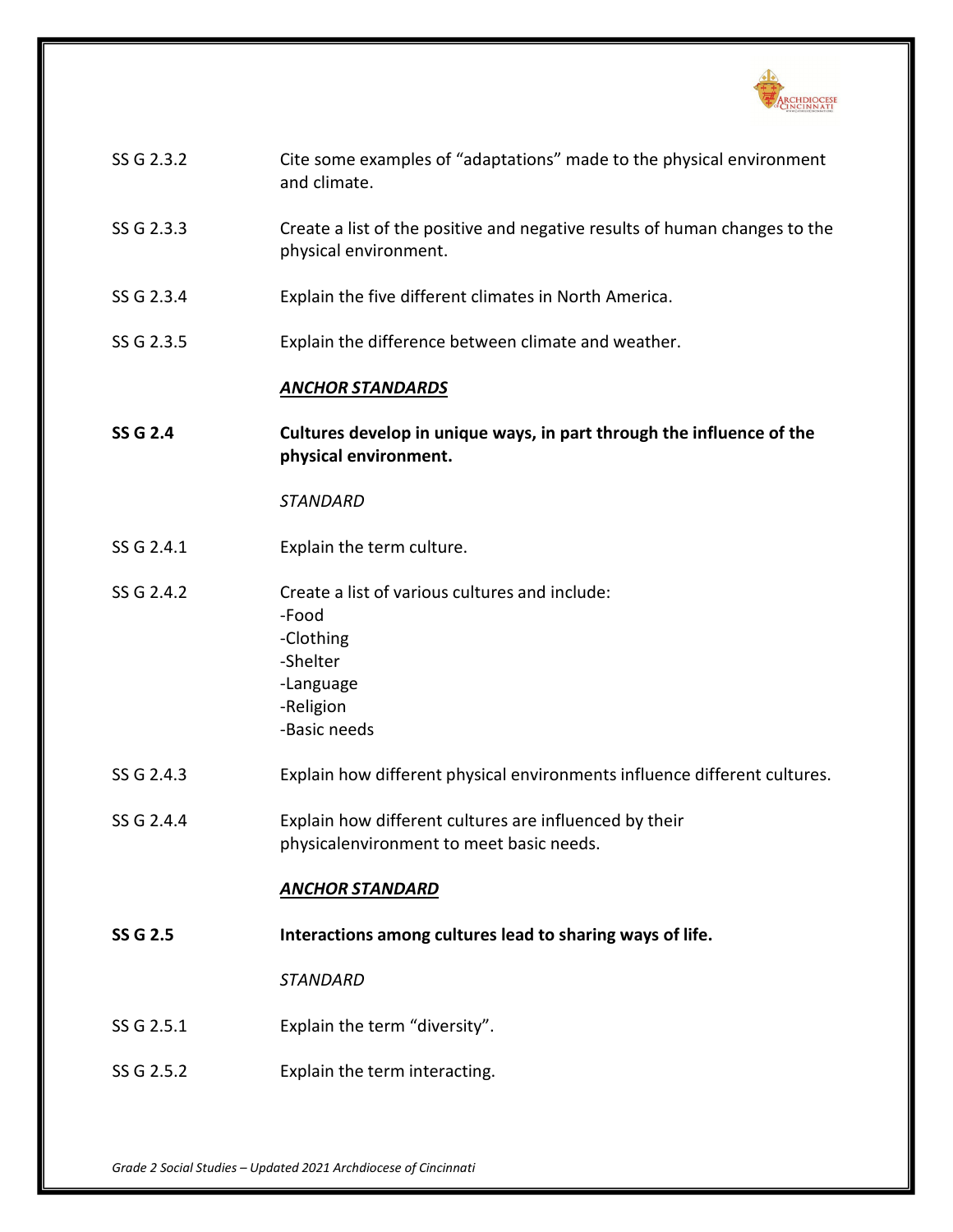

| SS G 2.5.3 | Cite examples of the results of people from different cultures interacting.                              |
|------------|----------------------------------------------------------------------------------------------------------|
| SS G 2.5.4 | Describe examples of cultural sharing with respect to food, language,<br>customs, and religious beliefs. |

# **Domain: Government - GV**

**Focus Skill Area: Civic Participation and Skills**

# *ANCHOR STANDARD*

| <b>SS GV 2.1</b>           | Personal accountability includes making responsible choices, taking<br>responsibility for personal actions and respecting others. |
|----------------------------|-----------------------------------------------------------------------------------------------------------------------------------|
|                            | <b>STANDARD</b>                                                                                                                   |
| SS GV 2.1.1                | Describe personal accountability and identify it is important.                                                                    |
| SS GV 2.1.2                | Create a list of responsible choices for a second-grade student.                                                                  |
| SS GV 2.1.3                | Explain why it is important to respect others.                                                                                    |
| SS GV 2.1.4                | Explain why you must take responsibility for your personal actions.                                                               |
|                            | <b>ANCHOR STANDARD</b>                                                                                                            |
| <b>SS GV 2.2</b>           | Groups are accountable for choices they make and actions they take.                                                               |
|                            | <b>STANDARD</b>                                                                                                                   |
| SS GV 2.2.1                | Identify the three branches of the national government.                                                                           |
| SS GV 2.2.2<br>SS GV 2.2.3 | List and explain the individual function of each branch of government.<br>Explain check and balances.                             |
| SS GV 2.2.4                | Explain how cooperation in a group will help complete the task or solve<br>the problem.                                           |
|                            |                                                                                                                                   |

# *ANCHOR STANDARD*

**SS GV 2.3 There are different rules that govern behavior in different settings.**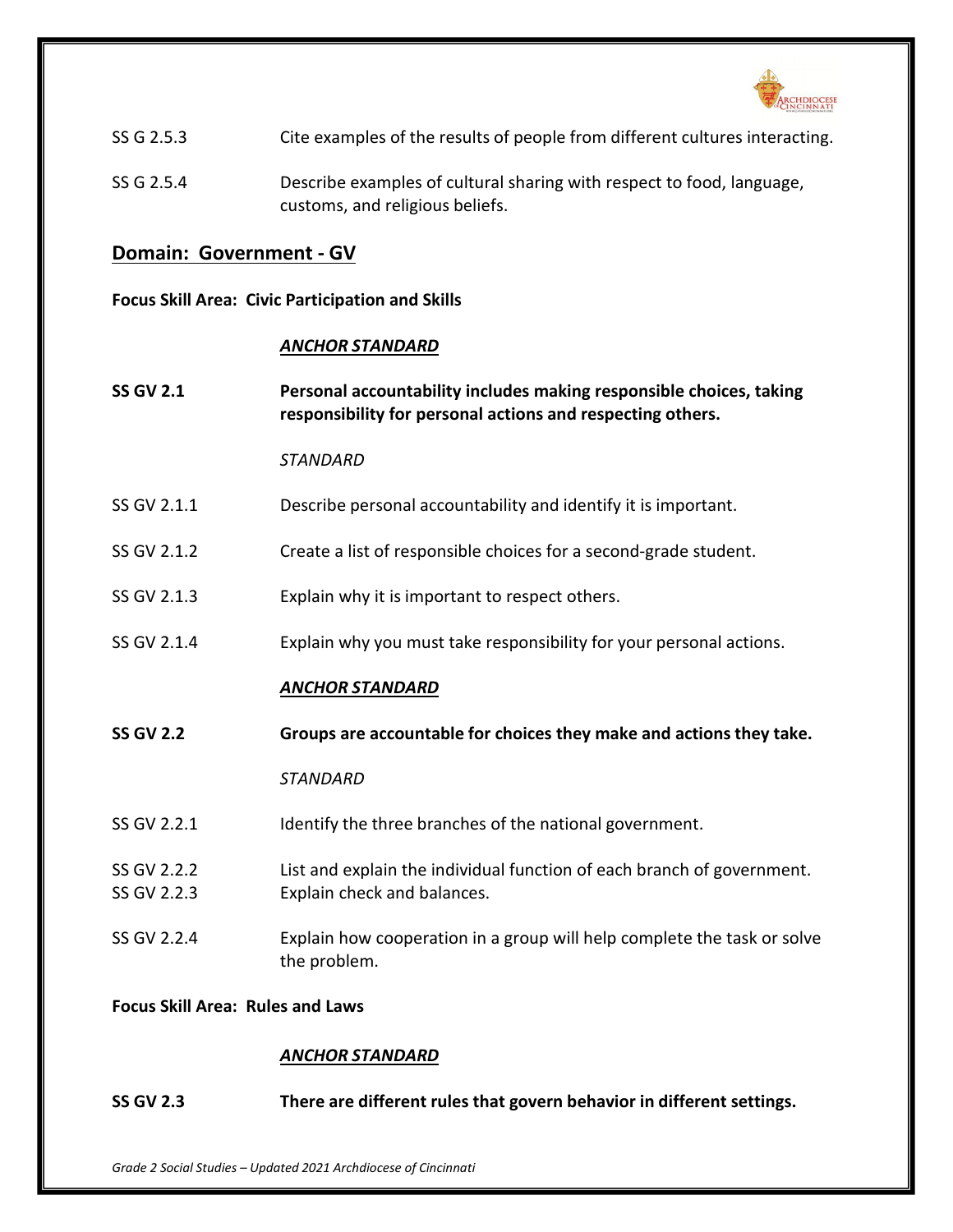

# *STANDARD*

- SS GV 2.3.1 Explain why rules are necessary.
- SS GV 2.3.2 List rules that apply in different places, such as school, home, church etc. Explain why expected behaviors are different in various places.

# **Domain: Economics – E**

**Focus Skill Area: Economic Decision Making and Skills**

# *ANCHOR STANDARD*

| <b>SS E 2.1</b>                   | Information displayed on bar graphs can be used to compare quantities.                          |  |
|-----------------------------------|-------------------------------------------------------------------------------------------------|--|
|                                   | <u>STANDARD</u>                                                                                 |  |
| SS E 2.1.1                        | Explain how bar graphs display quantities.                                                      |  |
| SS E 2.1.2                        | Construct a bar graph to compare quantities.                                                    |  |
| <b>Focus Skill Area: Scarcity</b> |                                                                                                 |  |
|                                   | <b>ANCHOR STANDARD</b>                                                                          |  |
| <b>SS E 2.2</b>                   | Resources can be used in various ways.                                                          |  |
|                                   | <b>STANDARD</b>                                                                                 |  |
| SS E 2.2.1                        | Explain the term resources.                                                                     |  |
| SS E 2.2.2                        | List some examples of natural resources.                                                        |  |
| SS E 2.2.3                        | List some examples of consumable resources.                                                     |  |
| SS E 2.2.4                        | Explain why natural resources are so valuable.                                                  |  |
|                                   | <b>ANCHOR STANDARD</b>                                                                          |  |
| <b>SS E 2.3</b>                   | Most people around the world work in jobs in which they produce<br>specific goods and services. |  |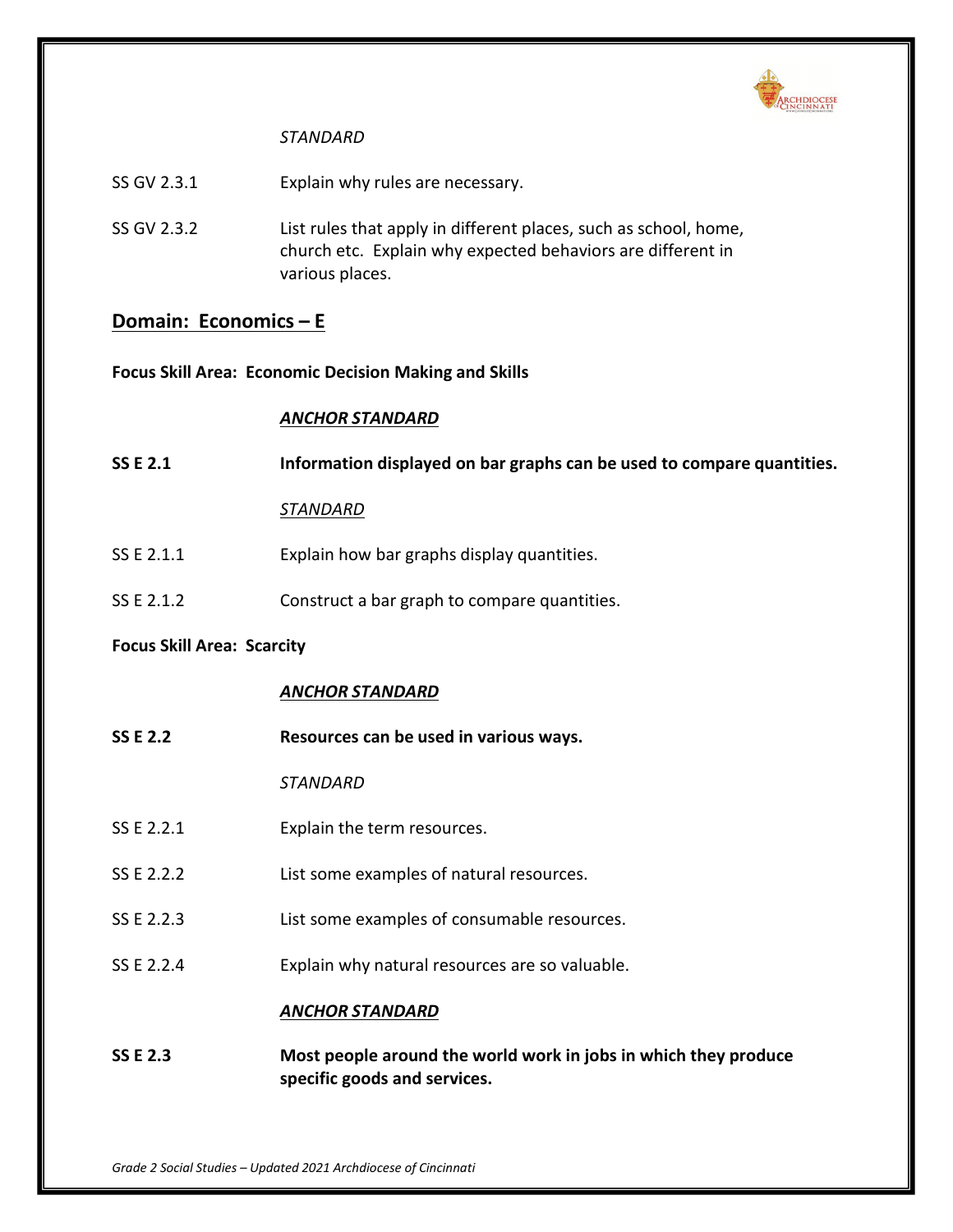

# *STANDARD*

| SS E 2.3.1                       | Describe the difference between goods and services.                                     |  |
|----------------------------------|-----------------------------------------------------------------------------------------|--|
| SS E 2.3.2                       | Explain how goods and services are produced to create an "International<br>Market".     |  |
| SS E 2.3.3                       | Explain why most farmers specialize in a single crop.                                   |  |
| SS E 2.3.4                       | Explain why most people work in jobs where specific goods and services<br>are produced. |  |
| <b>Focus Skill Area: Markets</b> |                                                                                         |  |
|                                  |                                                                                         |  |
|                                  | <b>ANCHOR STANDARD</b>                                                                  |  |
| <b>SS E 2.4</b>                  | People use money to buy and sell goods and services.                                    |  |
|                                  | STANDARD                                                                                |  |

SS E 2.4.2 Describe how people buy and sell goods and services using money.

# **Focus Skill Area: Financial Literacy**

# *ANCHOR STANDARD*

**SS E 2.5 People earn income by working.**

*STANDARD*

- SS E 2.5.1 Give examples of how people earn money.
- SS E 2.5.2 Explain why it is important to save money.
- SS E 2.5.3 Explain how people earn money to buy items.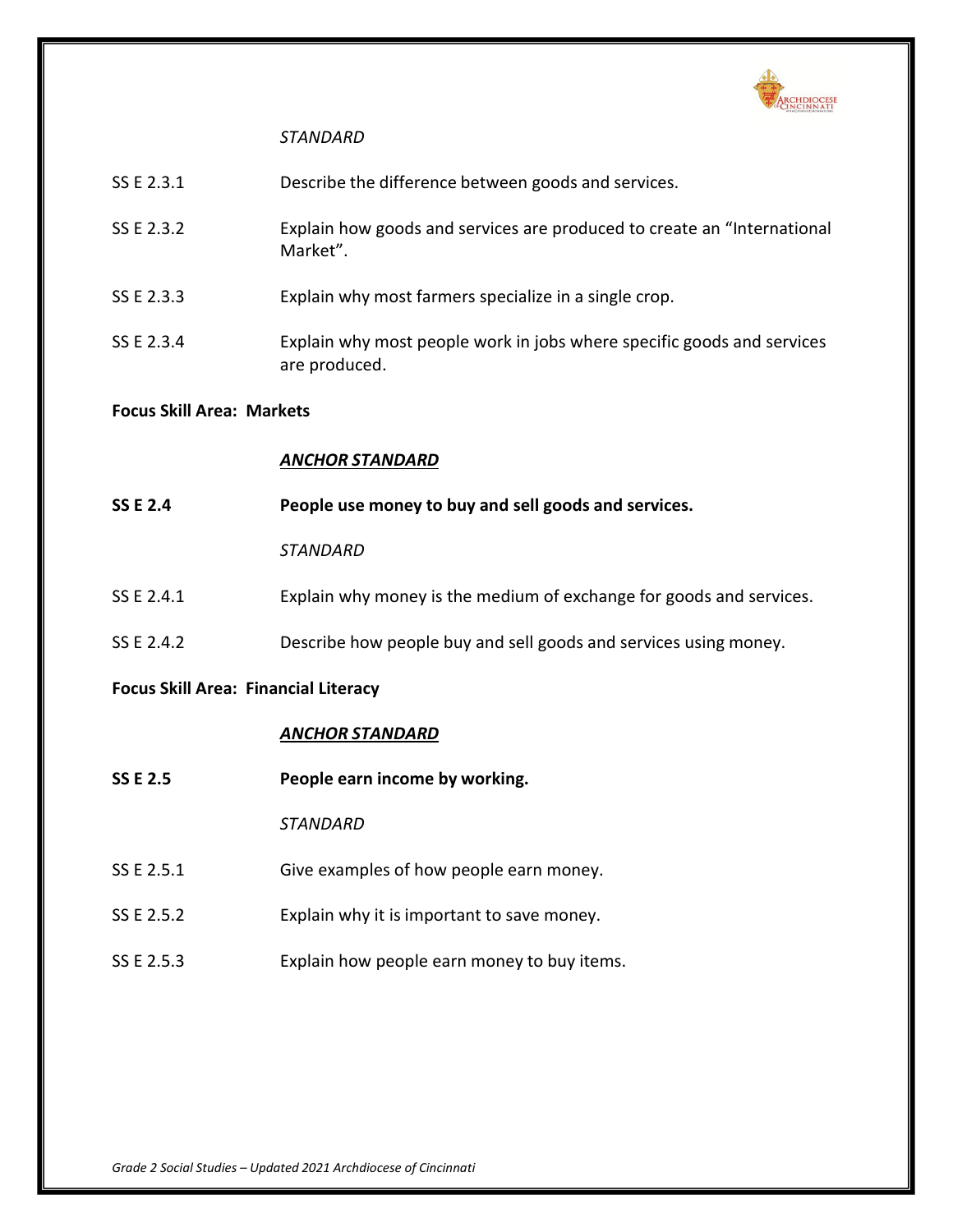

# **GRADE 3 SOCIAL STUDIES**

**The Archdiocese of Cincinnati has established the following Social Studies standards based on the most current teachings which are aligned to Ohio New Learning Social Studies Standards. In addition, these Standards are infused with Catholic Identity and Catholic values. This curriculum gives parents, students, and teachers the knowledge, understanding, and skill set students need to acquire and satisfy the Archdiocesan Social Studies Standards for Grade 3.**

# **SOCIAL STUDIES APPLICATION**

Grade 3 students are expected to meet each year's grade-specific standards. Students retain and master skills learned in the preceding grades and will further develop their skills to gain exposure to a range of texts and tasks. Rigor is infused throughout this Graded Course of Study (GCS) along with relevance to further foster the values of Catholic teaching.

**THEME COMMUNITIES: PAST AND PRESENT, NEAR AND FAR** - The local community serves as the focal point for third grade as students begin to understand how their communities have changed over time and to make comparisons with communities in other places. The study of local history comes alive using artifacts and documents. They also learn how communities are governed and how the local economy is organized.

# **GRADE 3 SOCIAL STUDIES EXITING SKILLS**

**The Archdiocese of Cincinnati stipulates the following exiting skills in social studies for Grade 3 students:**

# **Domain: History**

# **Focus Skill Area: Historical Thinking and Skills**

- $\checkmark$  Can create a timeline of your school from its establishment to present.
- $\checkmark$  Can explain the difference between Primary and Secondary sources.
- $\checkmark$  Can discuss the term "Change over Time" and apply it to your life.

# **Focus Skill Area: Heritage**

 $\checkmark$  Using Primary Sources, research, analyze, and organize present historical information about a characteristic of your community that has changed over the years.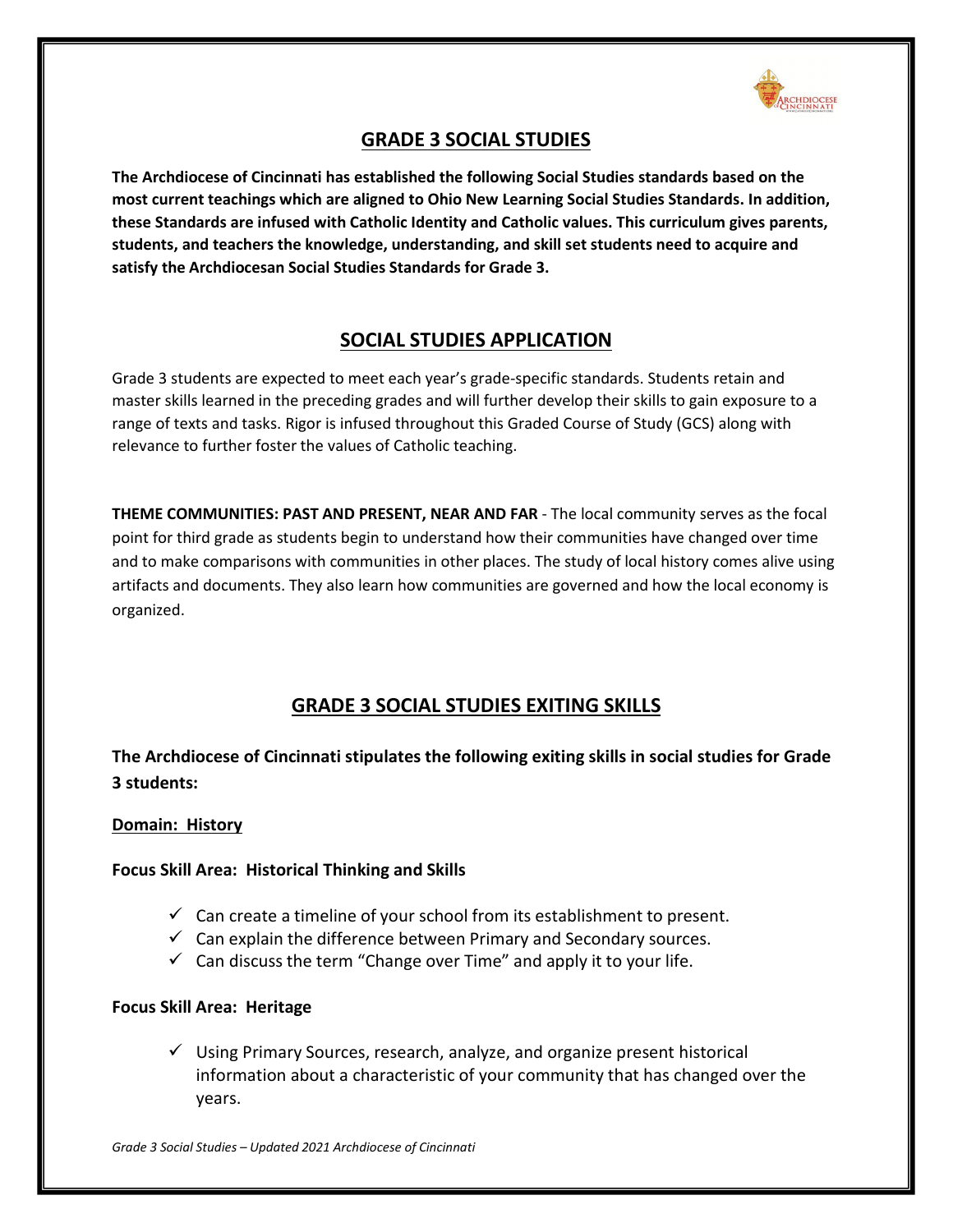

# **Domain: Geography**

# **Focus Skill Area: Spatial Thinking and Skills**

- $\checkmark$  Can use the following terms to locate places in your local community:
	- o Map title
	- o Key
	- o Alphanumeric grid
	- o Cardinal directions

# **Focus Skill Area: Human Systems**

- $\checkmark$  Can site various examples of human changes to the environment in the community.
- $\checkmark$  Can identify and describe how "systems of transportation" move people and products from place to place.
- $\checkmark$  Can identify and describe how "systems of communication" move ideas and products from place to place.
- $\checkmark$  Can explain the meaning of "cultural group".

# **Domain: Government**

# **Focus Skill Area: Civic Participation and Skills**

- $\checkmark$  Can explain why social and political responsibilities of citizens are important for the common good.
- $\checkmark$  Can create a list for class discussion, of the variety of ways individuals help solve problems to make their community a better place for everyone.

# **Focus Skill Area: Rules and Laws**

- $\checkmark$  Can explain the meaning and purpose of "laws".
- $\checkmark$  Can explain how laws affect the behavior of individuals and groups in a community.

# **Focus Skill Area: Roles and Systems of Government**

 $\checkmark$  Can explain why the government has the authority to change laws as necessary.

# **Domain: Economics**

# **Focus Skill Area: Economic Decision Making and Skills**

- $\checkmark$  Can describe how "change over time" is reflected on a line graph.
- $\checkmark$  Can create a chart indicating examples of positive and negative incentives that affect people's choices and behaviors.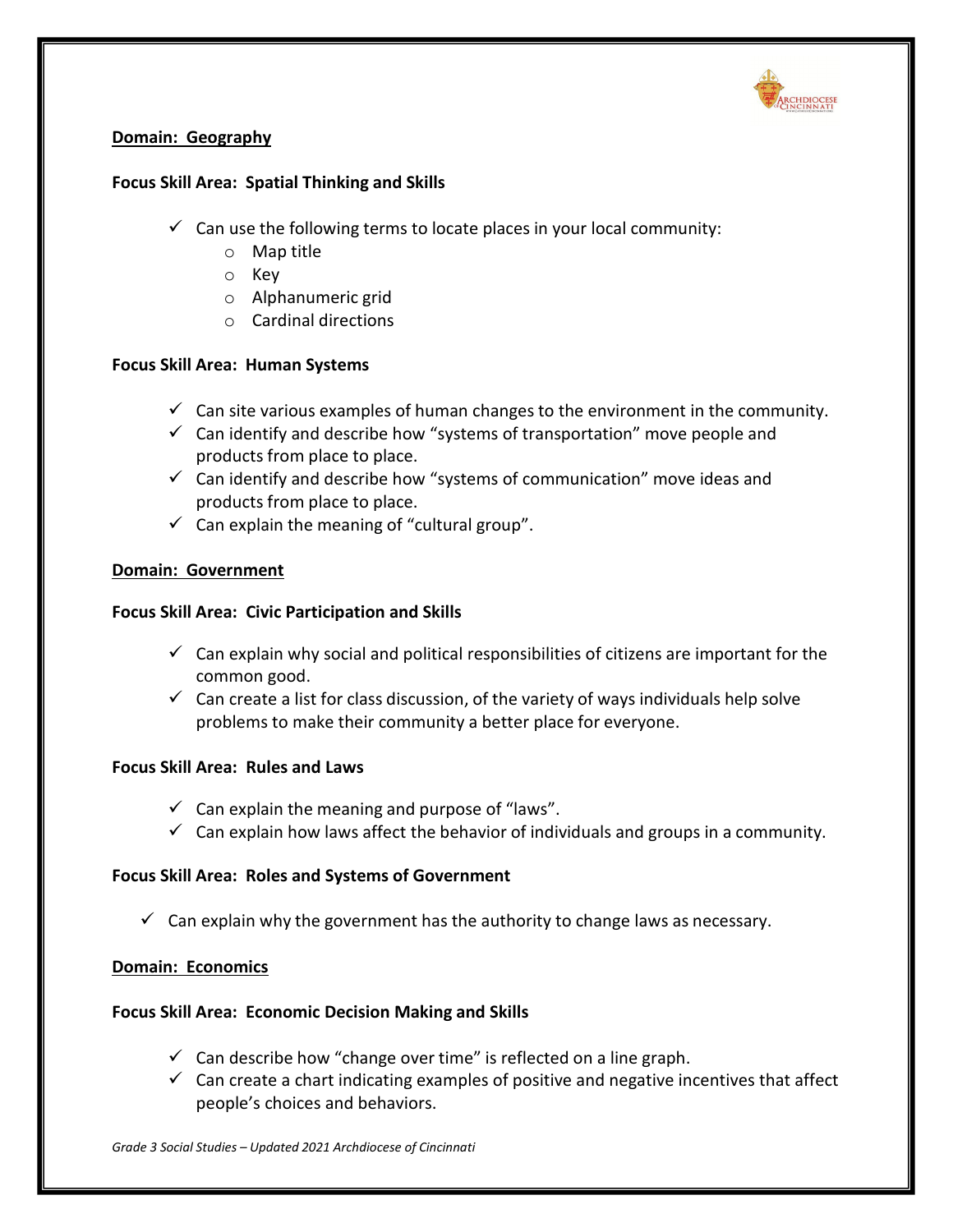

# **Focus Skill Area: Scarcity**

- $\checkmark$  Analyze why it is difficult to produce all the goods and services desired when there is a scarcity.
- $\checkmark$  Can create a chart identifying who are the "consumers" and "producers" in your community.

# **Focus Skill Area: Markets**

 $\checkmark$  Can describe how "markets" involve interactions of "buyers" and "sellers".

# **Focus Skill Area: Financial Literacy**

- $\checkmark$  Can evaluate the "cost" and "benefits" of an individual economic decision.
- $\checkmark$  Can explain how using a "budget" helps an individual make responsible "economic decisions".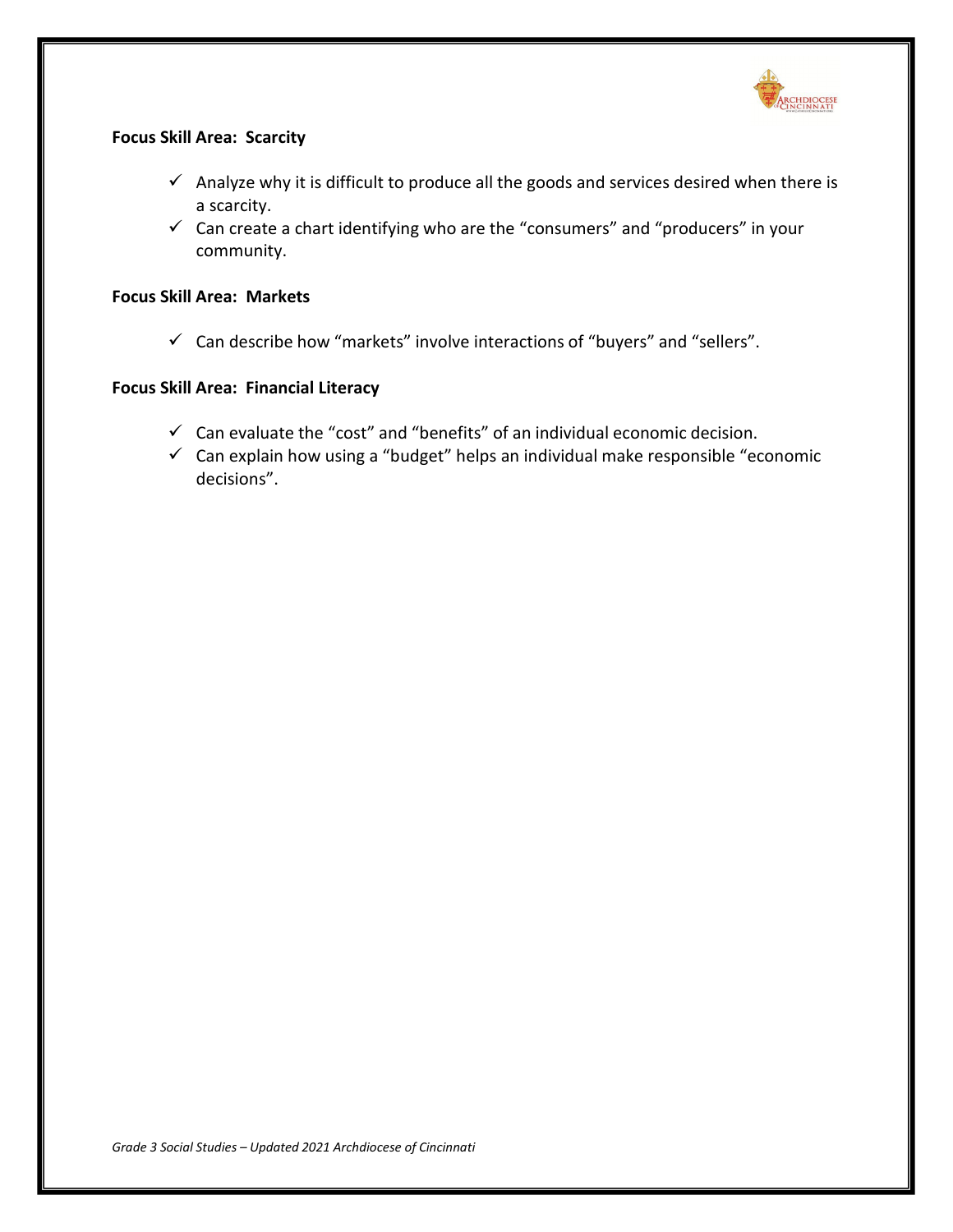

# **GRADE 3 SOCIAL STUDIES**

# **Domain: History – H**

## **Focus Skill Area: Historical Thinking and Skills**

#### *ANCHOR STANDARD*

SS H 3.1 Events in local history can be shown on timelines organized by years, decades, and centuries.

*STANDARD*

- SS H 3.1.1 Define the following units of time: -Years -Decades -Centuries
	- -Chronological order
	- -Time line
	- -Sequential order
- SS H 3.1.2 Explain the difference between FACT and OPINION.
- SS H 3.1.3 Create a timeline of your school from its establishment to present.
- SS H 3.1.4 Create an accurate chronological timeline sequencing significant events in your life by years, decades, and centuries.

# *ANCHOR STANDARD*

**SS H 3.2 Primary sources, such as artifacts, maps, and photographs, can be used to show change over time.**

- SS H 3.2.1 Explain the difference between Primary and Secondary sources.
- SS H 3.2.2 Give examples of Primary Sources including records of events, original documents, diaries, photographs, etc.
- SS H 3.2.3 Discuss the term "Change over Time" and apply it to your life.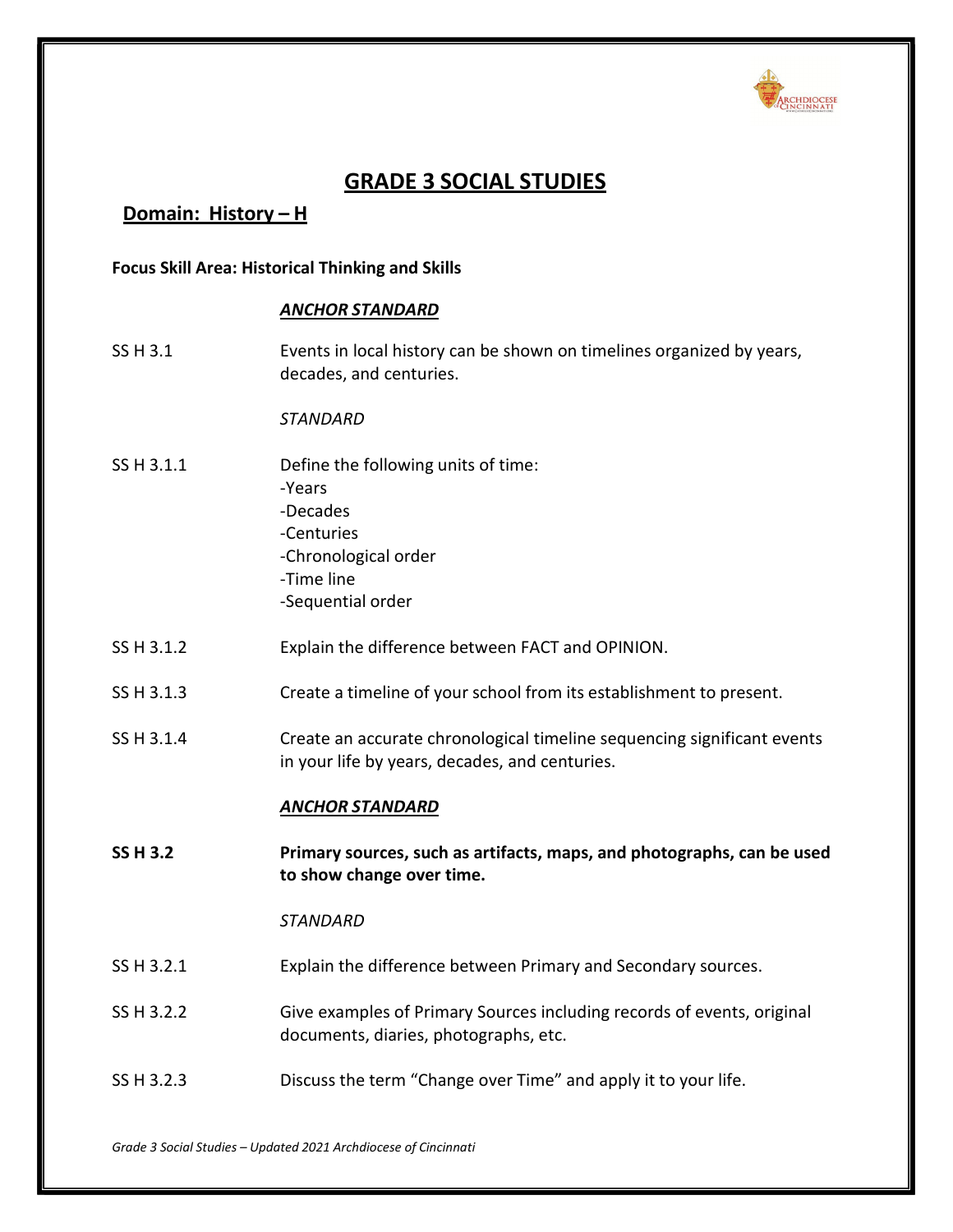

SS H 3.2.4 Explain how and why Primary Sources can produce valuable information over time.

# **Focus Skill Area: Heritage**

# *ANCHOR STANDARD*

SS H 3.3 Local communities change over time.

*STANDARD*

SS H 3.3.1 Using Primary Sources, research, analyze, and organize present historical information about a characteristic of your community that has changed over the years.

# **Domain: Geography - G**

# **Focus Skill Area: Spatial Thinking and Skills**

# *ANCHOR STANDARD*

SS G 3.1 Physical and political maps have distinctive characteristics and purposes. Places can be located on a map by using the title, key, alphanumeric grid, and cardinal directions. *STANDARD* SS G 3.1.1 Describe the difference between and the purpose of "Political" and "Physical" maps. SS G 3.1.2 Explain how boundaries are indicated on a physical map. SS G 3.1.3 Indicate on a map the four Cardinal Directions. SS G 3.1.4 Indicate on a map the Intermediate Directions. SS G 3.1.5 Explain the meaning of an Alphanumeric Grid and what it indicates on a map. SS G 3.1.6 Use the following terms to locate places in your local community: -Map title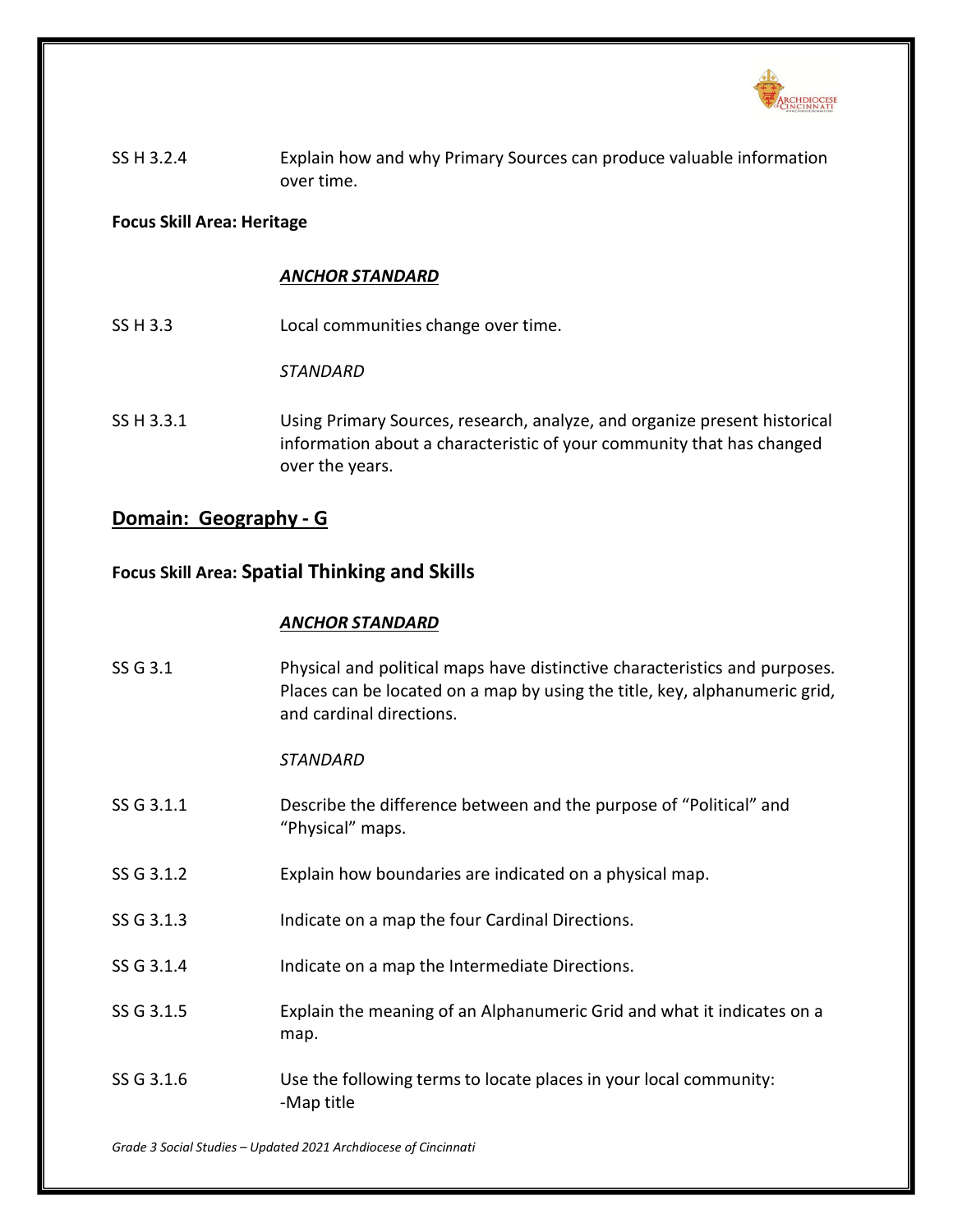

-Key -Alphanumeric grid -Cardinal directions

## **Focus Skill Area: Places and Regions**

## *ANCHOR STANDARD*

**SS G 3.2 Daily life is influenced by the agriculture, industry, and natural resources in different communities.**

### *STANDARD*

- SS G 3.2.1 Describe how studying "artifacts" and "photographs" can be used to understand life in your local community.
- SS G 3.2.2 Give examples of how "artifacts" and "photographs" make inferences about the influence of agriculture, industry, and natural resources on daily life.
- SS G 3.2.3 Evaluate the influence of agriculture, industry, and natural resources on daily life.

### **Focus Skill Area: Human Systems**

### *ANCHOR STANDARD*

**SS G 3.3 Evidence of human modification of the environment can be observed in the local community.**

### *STANDARD*

- SS G 3.3.1 Cite various examples of human changes to the environment in the community.
- SS G 3.3.2 Describe examples of "human modification" to the environment in your local community.

#### *ANCHOR STANDARDS*

**SS G 3.4 Systems of transportation and communication move people, products, and ideas from place to place.**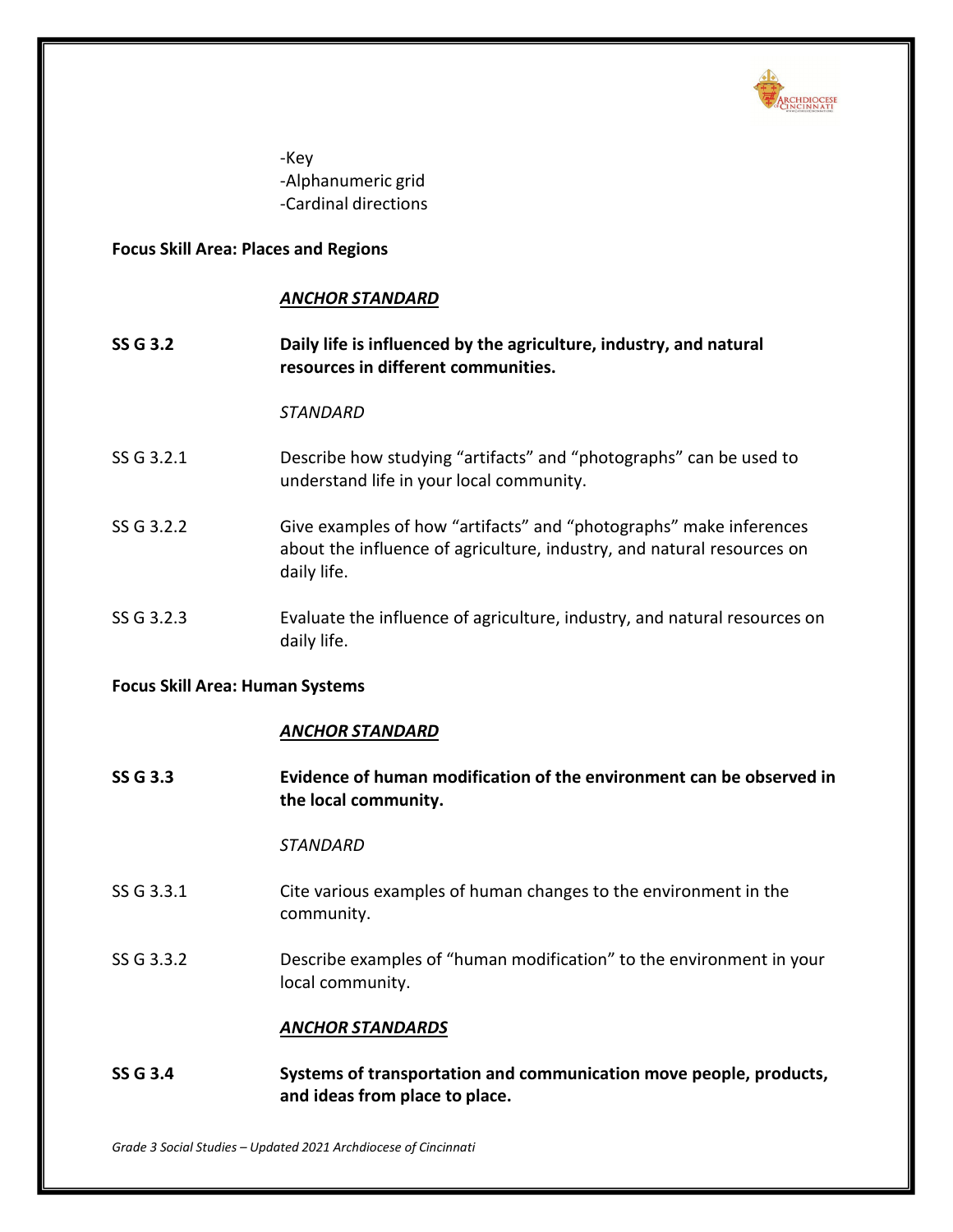

## *STANDARD*

- SS G 3.4.1 Identify and describe how "systems of transportation" move people and products from place to place.
- SS G 3.4.2 Identify and describe how "systems of communication" move ideas and products from place to place.

# *ANCHOR STANDARD*

**SS G 3.5 Communities may include diverse cultural groups.**

# *STANDARD*

- SS G 3.5.1 Explain the meaning of "cultural group".
- SS G 3.5.2 Describe one or more unique characteristics a cultural group may share, i.e.: race, national origin, or ethnicity.
- SS G 3.5.3 Define the terms ethnic and ethnicity and explain the connections to a cultural group.

# **Domain: Government - GV**

# **Focus Skill Area: Civic Participation and Skills**

### *ANCHOR STANDARD*

| <b>SS GV 3.1</b> | Members of local communities have social and political responsibilities.                            |
|------------------|-----------------------------------------------------------------------------------------------------|
|                  | <b>STANDARD</b>                                                                                     |
| SS GV 3.1.1      | Describe the meaning of social and political responsibilities.                                      |
| SS GV 3.1.2      | Explain the purpose of social and political responsibilities.                                       |
| SS GV 3.1.3      | Explain why social and political responsibilities of citizens are important<br>for the common good. |
|                  | <b>ANCHOR STANDARD</b>                                                                              |
| <b>SS GV 3.2</b> | Individuals make the community a better place by solving problems in a                              |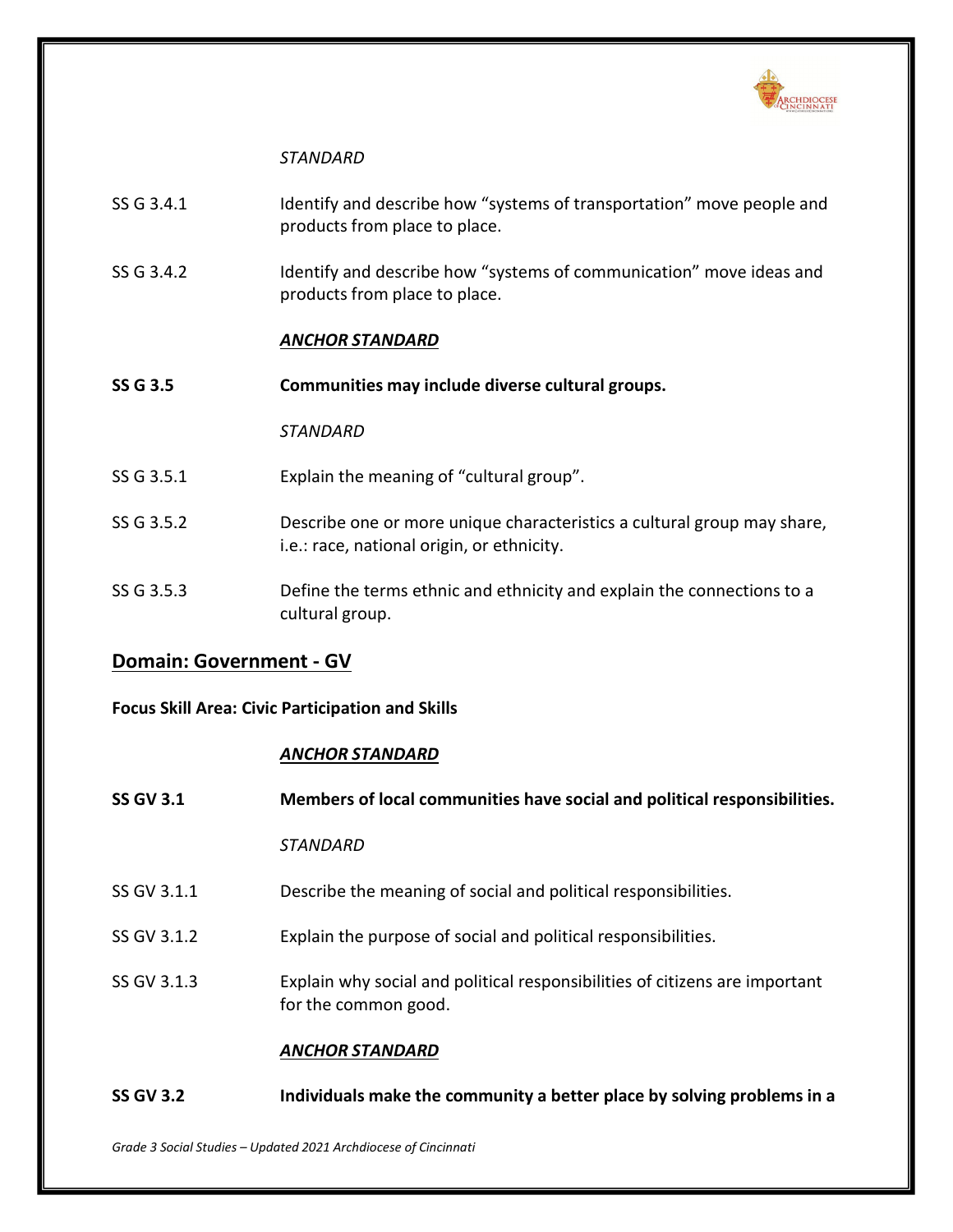

### **way that promotes the common good.**

*STANDARD*

| SS GV 3.2.1 | Create a list for class discussion, of the variety of ways individuals help<br>solve problems to make their community a better place for everyone. |
|-------------|----------------------------------------------------------------------------------------------------------------------------------------------------|
| SS GV 3.2.2 | Create a chart indicating effective citizenship traits for a better<br>community.                                                                  |
| SS GV 3.2.3 | List the five characteristics of the problem-solving process.                                                                                      |
| SS GV 3.2.4 | Explain why it is very important to recognize and understand<br>"differences".                                                                     |

### **Focus Skill Area: Rules and Laws**

### *ANCHOR STANDARD*

**SS GV 3.3 Laws are rules which apply to all people in a community and describe ways people are expected to behave. Laws promote order and security, provide public services, and protect the rights of individuals in the local community.**

- SS GV 3.3.1 Explain the meaning and purpose of "laws".
- SS GV 3.3.2 Explain who establishes "laws" and the expectation of "laws".
- SS GV 3.3.3 Describe why safety, security, and orderliness are important in your daily life.
- SS GV 3.3.4 Give examples how individuals can follow "laws".
- SS GV 3.3.5 Give examples how groups of people can follow "laws".
- SS GV 3.3.6 Discuss why it is necessary to have consequences for not obeying "laws".
- SS GV 3.3.7 Explain how laws affect the behavior of individuals and groups in a community.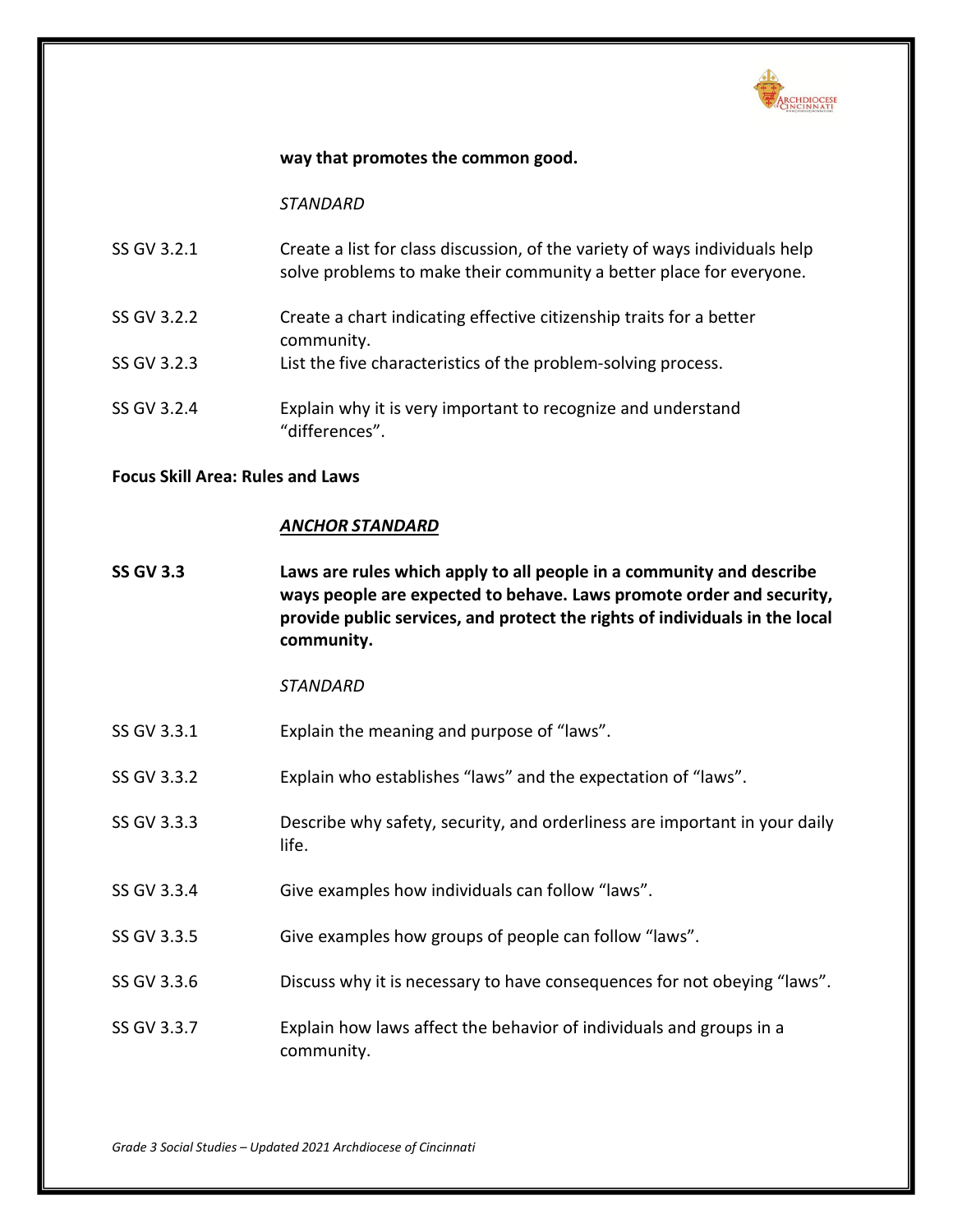

# **Focus Skill Area: Roles and Systems of Government**

# *ANCHOR STANDARD*

| <b>SS GV 3.4</b> | Governments have authority to make and enforce laws.                                                                                                                    |
|------------------|-------------------------------------------------------------------------------------------------------------------------------------------------------------------------|
|                  | <b>STANDARD</b>                                                                                                                                                         |
| SS GV 3.4.1      | Local governments have the authority and right to enforce laws.                                                                                                         |
| SS GV 3.4.2      | Discuss the people in your community who can make and enforce laws.                                                                                                     |
| SS GV 3.4.3      | Explain why it is important to be able to feel safe and secure in your<br>community.                                                                                    |
| SS GV 3.4.4      | Explain why the government has the authority to change laws as<br>necessary.                                                                                            |
|                  | <b>ANCHOR STANDARD</b>                                                                                                                                                  |
| <b>SS GV 3.5</b> | The structure of local governments may differ from one community to                                                                                                     |
|                  | another.                                                                                                                                                                |
|                  | <b>STANDARD</b>                                                                                                                                                         |
| SS GV 3.5.1      | Research the following types of local government and indicate their roles<br>of enforcing the laws in your community:<br>-Municipal<br>-County<br>-Township<br>-Special |

# **Domain: Economics – E**

**Focus Skill Area: Economic Decision Making and Skills**

# *ANCHOR STANDARD*

**SS E 3.1 Line graphs are used to show changes in data over time.**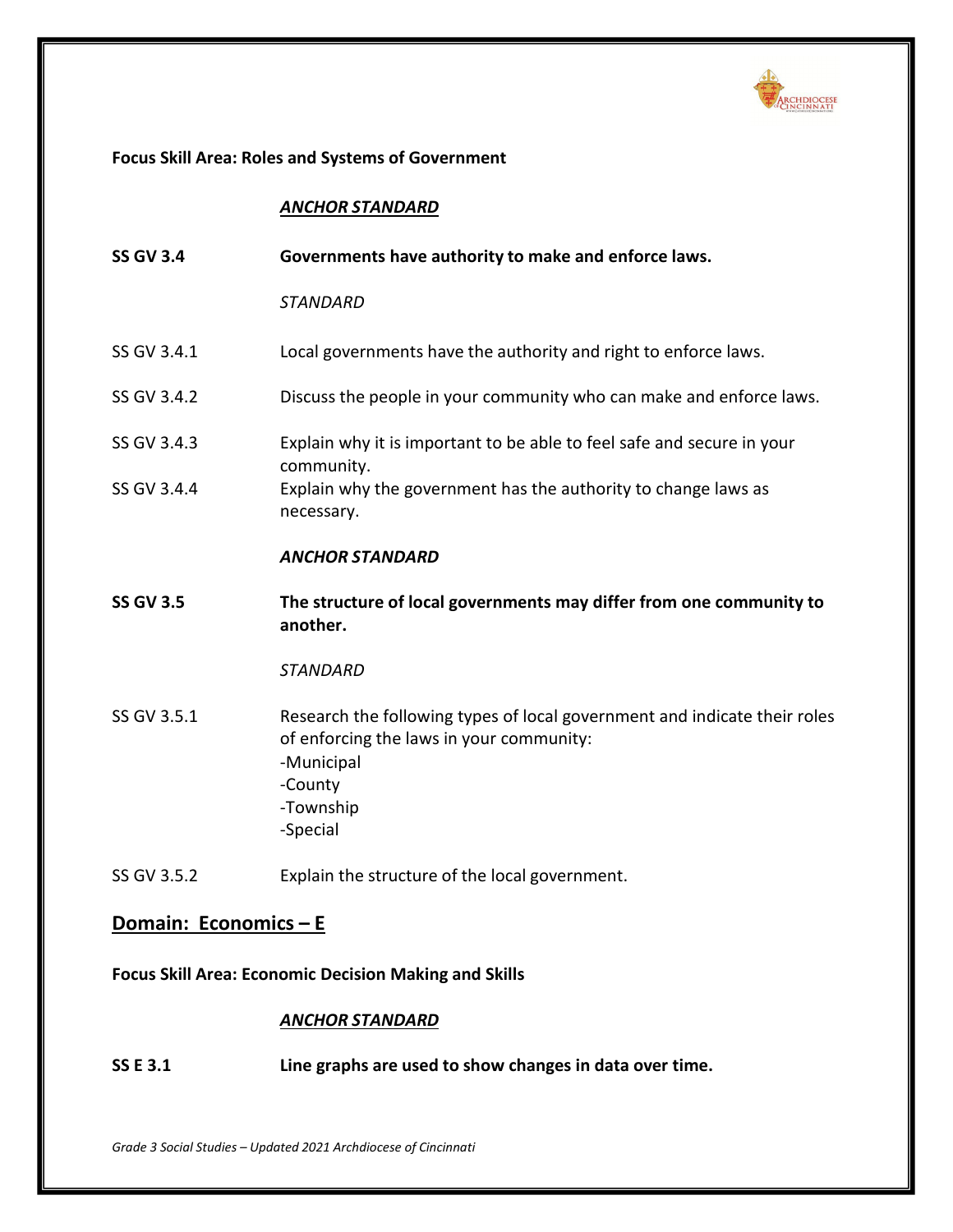

# *STANDARD*

| SS E 3.1.1                        | Explain why line graphs are used to display "changes over time".                                                                                                                                           |  |
|-----------------------------------|------------------------------------------------------------------------------------------------------------------------------------------------------------------------------------------------------------|--|
| SS E 3.1.2                        | Explain the term variable when used in a line graph.                                                                                                                                                       |  |
| SS E 3.1.3                        | Describe the difference and purpose of the horizontal and vertical axis of<br>a line graph.                                                                                                                |  |
| SS E 3.1.4                        | Describe how "change over time" is reflected on a line graph.                                                                                                                                              |  |
| SS E 3.1.5                        | Construct line graphs showing change over time using data related to a<br>specific topic.                                                                                                                  |  |
|                                   | <b>ANCHOR STANDARD</b>                                                                                                                                                                                     |  |
| <b>SS E 3.2</b>                   | Both positive and negative incentives affect people's choices and<br>behaviors.                                                                                                                            |  |
|                                   | <b>STANDARD</b>                                                                                                                                                                                            |  |
| SS E 3.2.1                        | Explain and give examples of how "positive economic incentives" reward<br>people financially for making certain choices.                                                                                   |  |
| SS E 3.2.2                        | Explain and give examples of how "negative economic incentives"<br>penalize people financially for making certain choices.                                                                                 |  |
| SS E 3.2.3                        | Create a chart indicating examples of positive and negative incentives<br>that affect people's choices and behaviors.                                                                                      |  |
| <b>Focus Skill Area: Scarcity</b> |                                                                                                                                                                                                            |  |
|                                   | <b>ANCHOR STANDARD</b>                                                                                                                                                                                     |  |
| <b>SS E 3.3</b>                   | Individuals must make decisions because of the scarcity of resources.<br>Decision making involves an opportunity cost, the value of the next best<br>alternative given up when an economic choice is made. |  |
|                                   | <b>STANDARD</b>                                                                                                                                                                                            |  |
| SS E 3.3.1                        | Explain the meaning of the economic term "Scarcity".                                                                                                                                                       |  |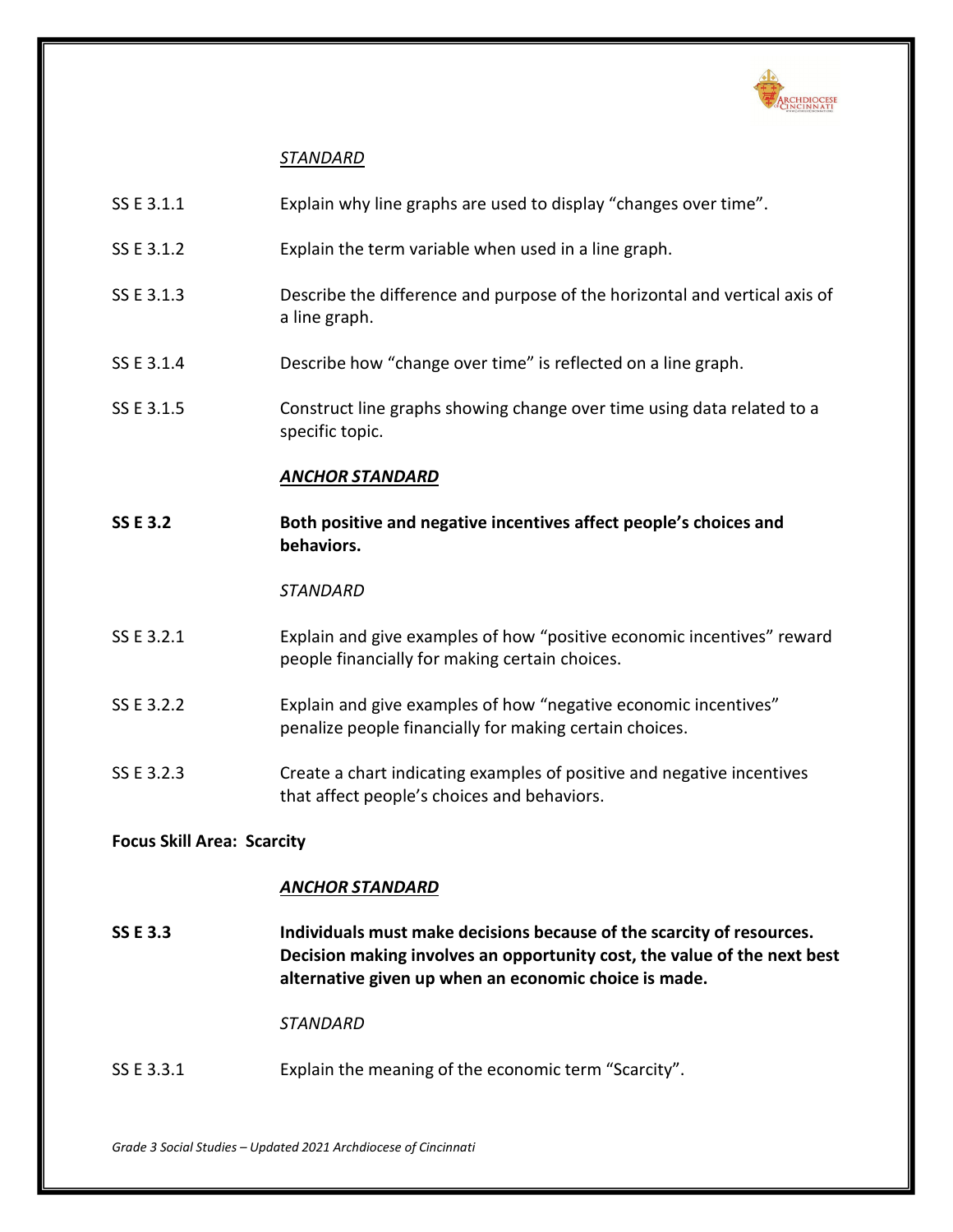

| SS E 3.3.2      | Analyze why it is difficult to produce all the goods and services desired<br>when there is a scarcity.                            |
|-----------------|-----------------------------------------------------------------------------------------------------------------------------------|
| SS E 3.3.3      | Research "opportunity cost" and why every choice for something means<br>giving up something else.                                 |
| SS E 3.3.4      | Describe the "opportunity cost" of an individual economic decision.                                                               |
|                 | <b>ANCHOR STANDARD</b>                                                                                                            |
| <b>SS E 3.4</b> | A consumer is a person whose wants are satisfied by using goods and<br>services. A producer makes goods and/or provides services. |
|                 | <b>STANDARD</b>                                                                                                                   |
| SS E 3.4.1      | Describe why people would consider you and your family "consumers".                                                               |
| SS E 3.4.2      | Explain how "GOODS" satisfy people's wants.                                                                                       |
| SS E 3.4.3      | Explain how "SERVICES" are capable of satisfying people's wants.                                                                  |
| SS E 3.4.4      | Create a chart identifying who are the "consumers" and "producers" in<br>your community.                                          |

# **Focus Skill Area: Markets**

# *ANCHOR STANDARD*

| <b>SS E 3.5</b> | A market is where buyers and sellers exchange goods and services.               |
|-----------------|---------------------------------------------------------------------------------|
|                 | <i><b>STANDARD</b></i>                                                          |
| SS E 3.5.1      | Describe how "markets" involve interactions of "buyers" and "sellers".          |
| SS E 3.5.2      | Explain how people have the purchase power at the "market".                     |
| SS E 3.5.3      | Create a chart and discuss the "market" that exists in your local<br>community. |

# **Focus Skill Area: Financial Literacy**

# *ANCHOR STANDARD*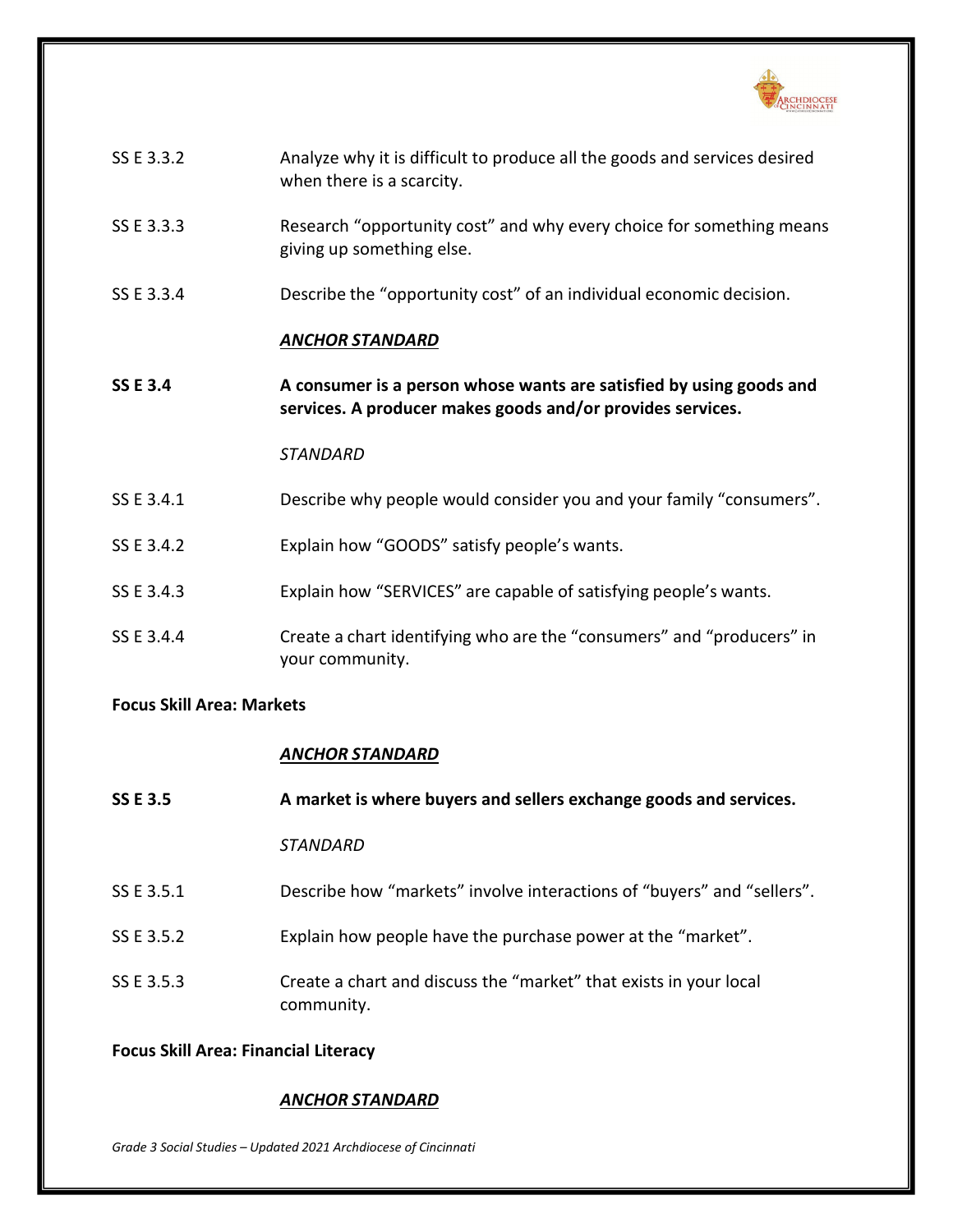

| <b>SSE 3.6</b>  | Making decisions involves weighing costs and benefits.                                                                                        |
|-----------------|-----------------------------------------------------------------------------------------------------------------------------------------------|
|                 | <b>STANDARD</b>                                                                                                                               |
| SS E 3.6.1      | Explain the concepts of" costs and benefits" with personal decisions.                                                                         |
| SS E 3.6.2      | Explain how a "cost" is the alternative given up as the result of a decision.                                                                 |
| SS E 3.6.3      | Explain that a "benefit" is the result received as an improvement or<br>advantage.                                                            |
| SS E 3.6.4      | Describe how making financial decisions must be considered carefully<br>and do have consequences.                                             |
| SS E 3.6.5      | Evaluate the "costs" and "benefits" of an individual economic decision.                                                                       |
|                 | <b>ANCHOR STANDARD</b>                                                                                                                        |
| <b>SS E 3.7</b> | A budget is a plan to help people make personal economic decisions for<br>the present and future, and to become more financially responsible. |
|                 |                                                                                                                                               |
|                 | <b>STANDARD</b>                                                                                                                               |
| SS E 3.7.1      | Describe the meaning of "budget" and its function and importance.                                                                             |
| SS E 3.7.2      | Explain the term "income" and its relationship to a "budget".                                                                                 |
| SS E 3.7.3      | Explain the term "personal finances" and its relationship to a "budget".                                                                      |
| SS E 3.7.4      | Describe the term "cash flow" and why it needs to be managed.                                                                                 |
| SS E 3.7.5      | Explain how using a "budget" helps an individual make responsible<br>"economic decisions".                                                    |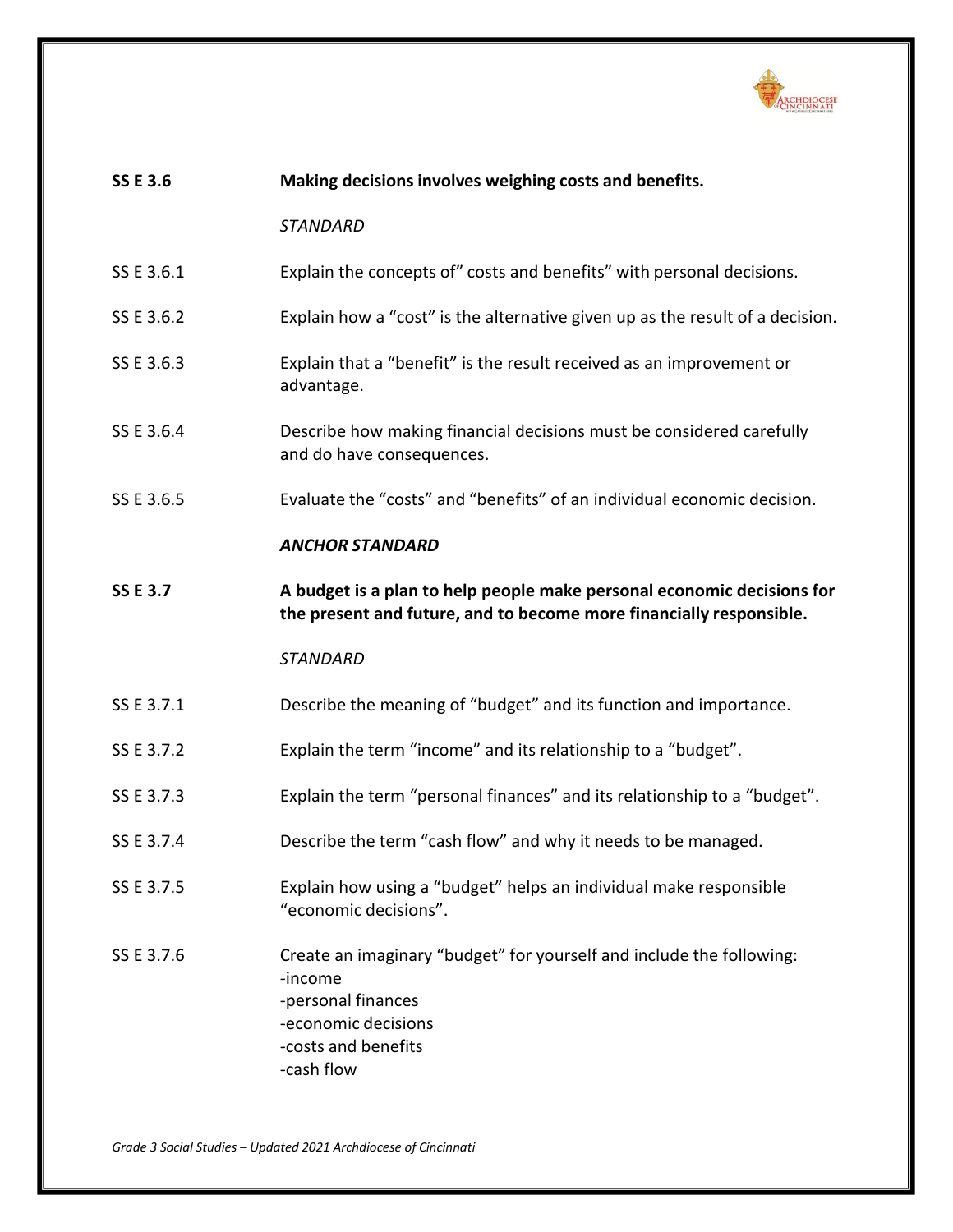

# **GRADE 4 SOCIAL STUDIES**

**The Archdiocese of Cincinnati has established the following Social Studies standards based on the most current teachings which are aligned to Ohio New Learning Social Studies Standards. In addition, these Standards are infused with Catholic Identity and Catholic values. This curriculum gives parents, students, and teachers the knowledge, understanding, and skill set students need to acquire and satisfy the Archdiocesan Social Studies Standards for Grade 4.**

# **SOCIAL STUDIES APPLICATION**

Grade 4 students are expected to meet each year's grade-specific standards. Students retain and master skills learned in the preceding grades and will further develop their skills to gain exposure to a range of texts and tasks. Rigor is infused throughout this Graded Course of Study (GCS) along with relevance to further foster the values of Catholic teaching.

The fourth-grade year focuses on the early development of Ohio and the United States. Students learn the **History, Geography, Government and Economy of OHIO** and **U.S.** as well as how to obtain, organize, utilize, and communicate this information through **Social Studies Skills.** Students learn the foundations of U.S. History, prehistoric Ohio cultures, early American life, the U.S. Constitution, and the development and growth of Ohio and the United States. Fourth grade students begin the understanding of how ideas and events from the past have shaped Ohio and the United States today. Students also begin to learn the influence of early missionaries and other faith-based settlers in Ohio, and its impact on establishing and shaping certain towns, landmarks, and establishments throughout the state.

# **GRADE 4 SOCIAL STUDIES EXITING SKILLS**

**The Archdiocese of Cincinnati stipulates the following exiting skills in social studies for Grade 4 students:**

# **Domain: History**

**Focus Skill Area: Historical Thinking and Skills**

 $\checkmark$  Can construct a timeline of significant events in Ohio and the United States to demonstrate an understanding of units of time and chronological order.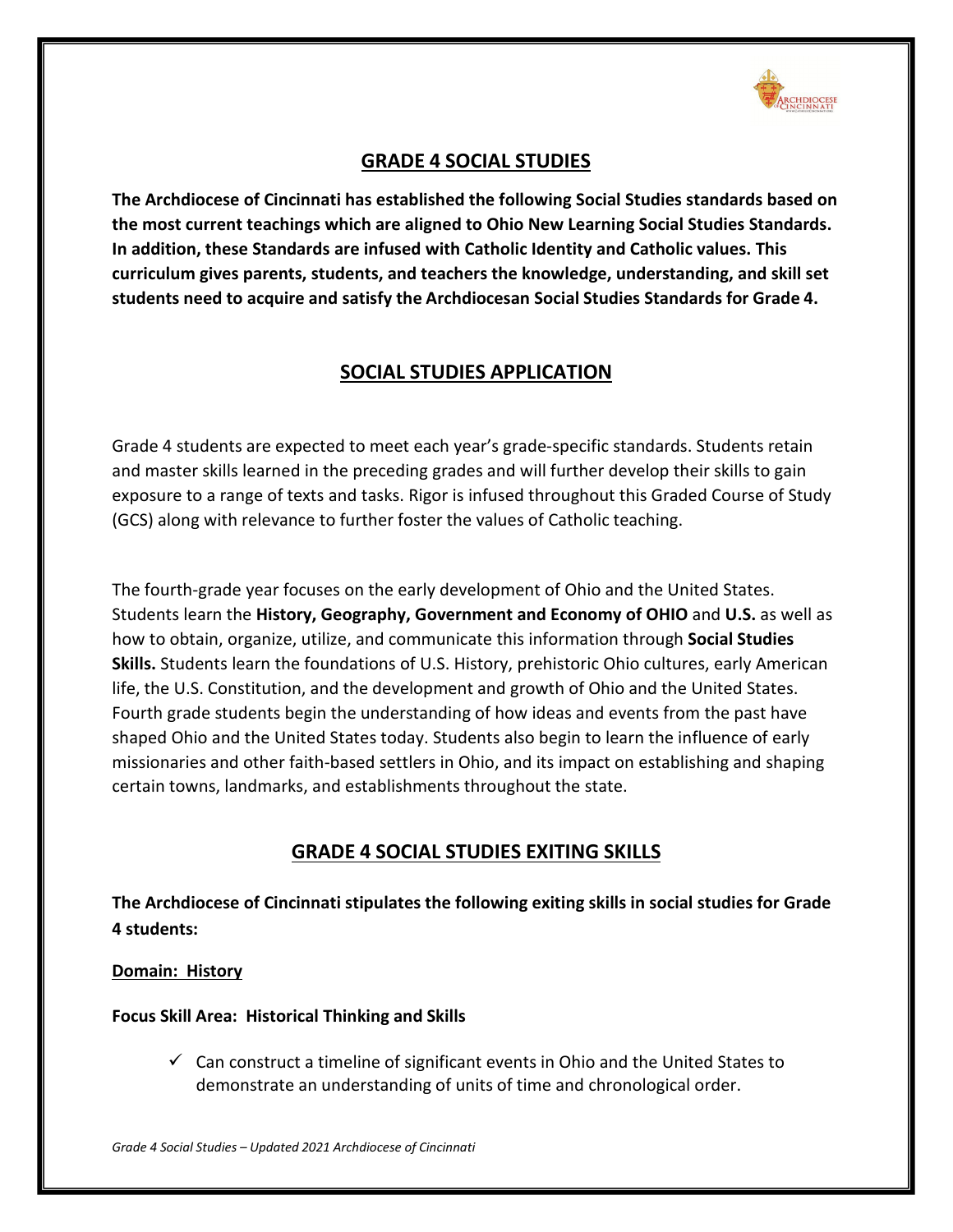

 $\checkmark$  Can research, organize, and evaluate information from primary and secondary sources to create an historical narrative.

## **Focus Skill Area: Heritage**

- $\checkmark$  Can explain why the 13 American colonies united to fight for independence from Great Britain and form a new nation.
- $\checkmark$  Can explain how Ohio progressed from territory to statehood including the terms of the Northwest Territory.
- $\checkmark$  Can explain how the inability to resolve standing issues with Great Britain and ongoing conflicts with American Indians led to the War of 1812.
- $\checkmark$  Can describe the sectional issues that divided the United States after the War of 1812.
- $\checkmark$  Can explain the role of Ohio in the anti-slavery movement and the Underground Railroad.
- $\checkmark$  Can explain how technological innovations from Ohio's inventors benefitted the United States.

### **Domain: Geography**

### **Focus Skill Area: Spatial Thinking and Skills**

 $\checkmark$  Can use a map scale and cardinal and intermediate directions to describe the relative location of physical and human characteristics of Ohio and the United States.

### **Focus Skill Area: Places and Regions**

- $\checkmark$  Can explain Ohio's agriculture, industry and natural resources continue to both influence and be influenced by the economic development of the United States.
- $\checkmark$  Can describe the physical and economic characteristics of the northern, southern, and western regions of the United States in the early 1800s.

### **Focus Skill Area: Human Systems**

- $\checkmark$  Can describe ways humans have modified the environment and explain the positive and negative consequences resulting from those modifications.
- $\checkmark$  Can explain how Ohio's population is increasingly reflective of the cultural diversity of the United States.
- $\checkmark$  Can explain how Ohio's location and its transportation systems have influenced the movement of people, products, and ideas.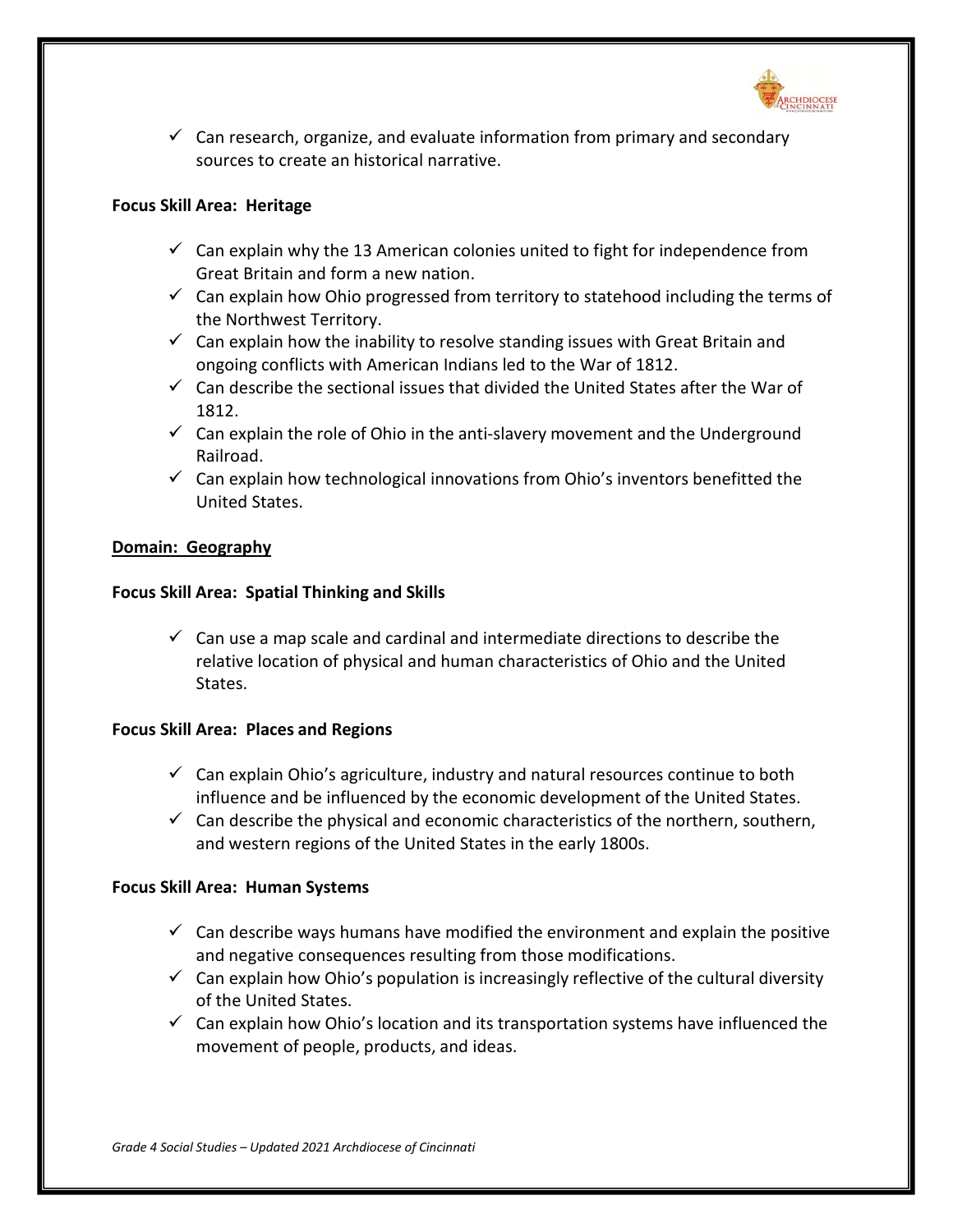

# **Domain: Government - GV**

### **Focus Skill Area: Civic Participation and Skills**

- $\checkmark$  Can describe the ways citizens participate in and influence their state and national government.
- $\checkmark$  Can explain the rights and responsibilities of citizens in a democratic government.
- $\checkmark$  Can use information effectively to make an informed decision.
- $\checkmark$  Can describe a strategy for compromise in a situation where there are differences of opinion on a matter.

# **Focus Skill Area: Rules and Laws**

- $\checkmark$  Can describe ways in which laws protect the rights, provide benefits, and assign responsibilities to citizens.
- $\checkmark$  Can explain how the U.S. Constitution limits the power of government and protects the rights of citizens.

# **Focus Skill Area: Roles and Systems of Government**

- $\checkmark$  Can describe the purpose of democratic constitutions in Ohio and the United States.
- $\checkmark$  Can explain the major responsibilities of each of the three branches of government in Ohio and the United States.

# **Domain: Economics**

### **Focus Skill Area: Economic Decision Making and Skills**

- $\checkmark$  Can reason logically about key economic issues that affect their lives as consumers, producers, investors, and citizens.
- $\checkmark$  Can analyze cost and benefits, collecting and organizing economic evidence and proposing alternatives to economic problems.

### **Focus Skill Area: Production and Consumption**

- $\checkmark$  Can understand production is the act of combining natural and human resources, capital goods and entrepreneurship to make goods and services.
- $\checkmark$  Can understand consumption is the use of goods and services.

### **Focus Skill Area: Financial Literacy**

 $\checkmark$  Can understand and explain that financial literacy is ability to manage financial resources effectively for a lifetime of financial security.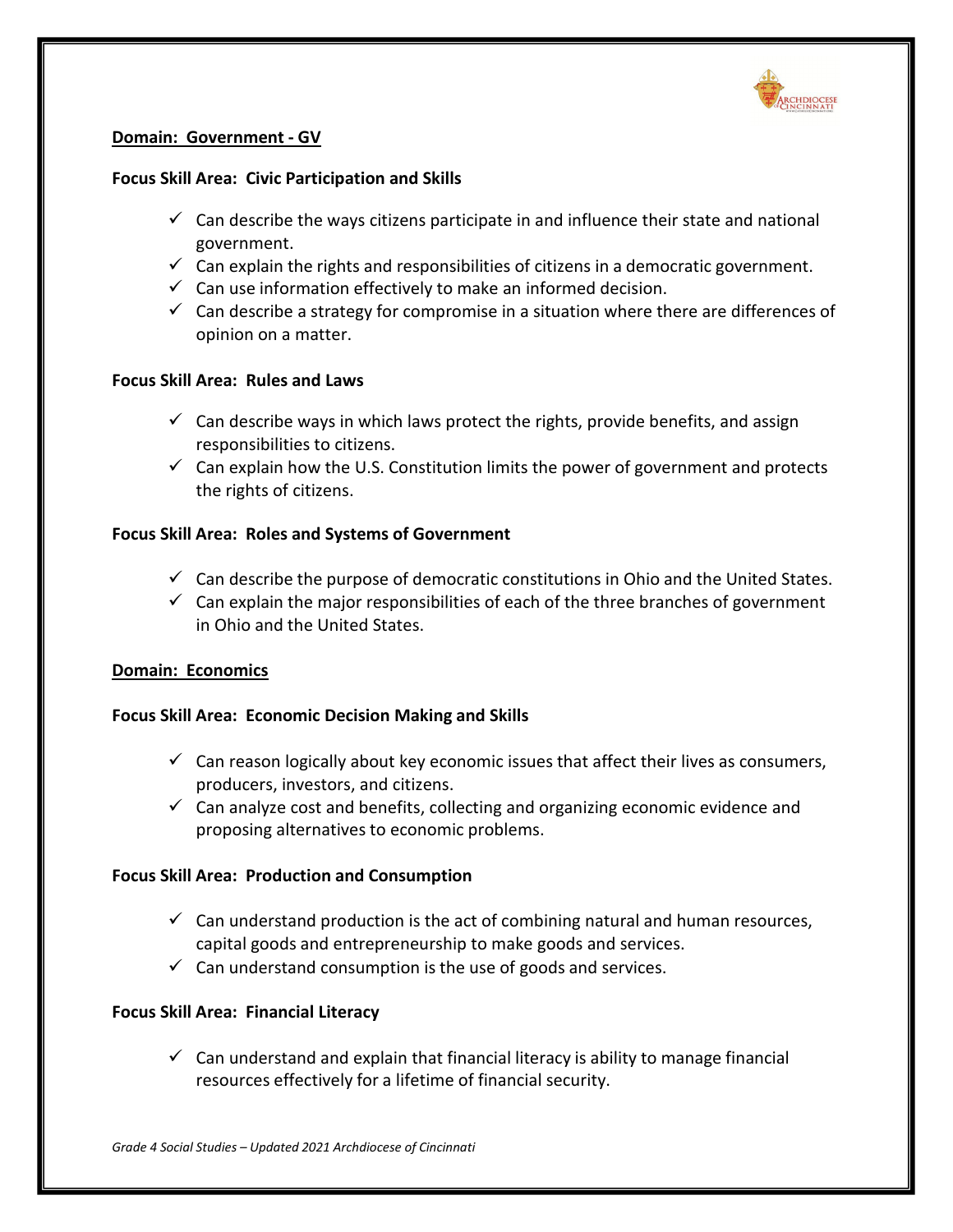

# **GRADE 4 SOCIAL STUDIES**

# **Domain History – H**

**Focus Skill Area: Historical Thinking and Skills**

### *ANCHOR STANDARD*

# **SS H 4.1 Construct timelines with evenly spaced intervals for years, decades, and centuries to show the order of significant events in Ohio history.**

#### *STANDARD*

# SS H 4.1.1 Construct chronological timeline for the following inhabitants of Ohio, and significant events and contributions they established.

- Mound Builders (Adena, Hopewell, Fort Ancient)
- Historic Indians of Ohio- (Shawnee, Miami, Delaware, Ottowa, Mingo, and Wyandot)
- Amish and Appalachian populations
- Catholic missionaries and other religious organizations
- The first diocese of Ohio
- The first Catholic university/college in Ohio
- SS H 4.1.2 During this school year demonstrate significant events in Ohio and the United States on a timeline.

### *ANCHOR STANDARD*

**SS H 4.2 Explain the difference between Primary and Secondary sources when creating historical narratives.**

- SS H 4.2.1 Give examples of Primary Sources including records of events, memoirs, photos, original documents, etc.
- SS H 4.2.2 Offer an analysis of a Secondary Source to identify supporting details, and to be able to distinguish fact from opinion.
- SS H 4.2.3 Describe "Historical Narratives" and how they are constructed and their purpose for supporting historical events.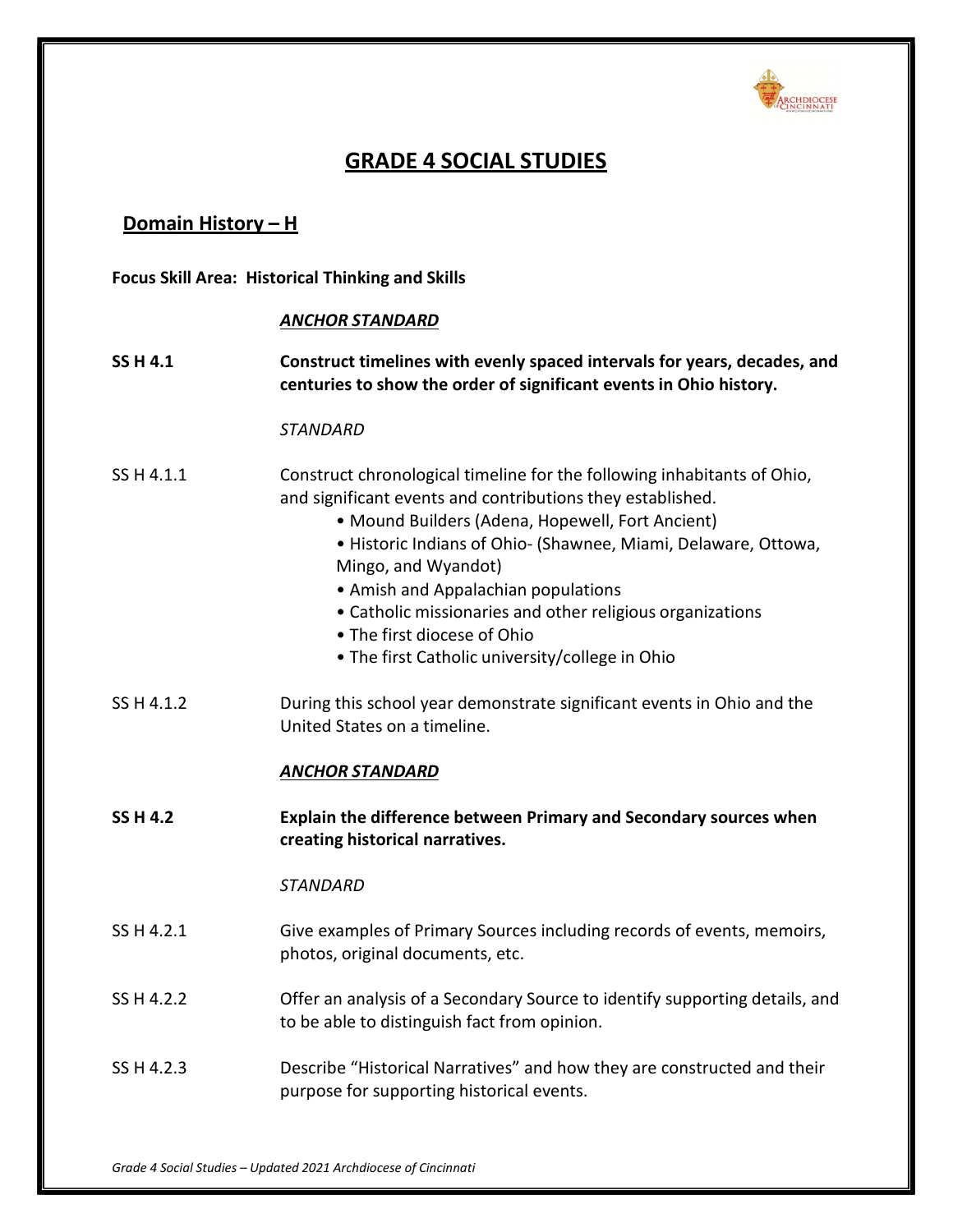

**Focus Skill Area: Heritage**

## *ANCHOR STANDARD*

**SS H 4.3 Various groups of people lived in Ohio over time including prehistoric and historic American Indians, settlers, and immigrants. The interactions among these groups have resulted in both cooperation and conflict. Discuss times when these groups were cooperative and when there was conflict and the outcomes.**

### *STANDARD*

- SS H 4.3.1 Using primary and secondary sources, write a narrative report about the people, cultures, and lifestyles of the earlier inhabitants of Ohio.
- SS H 4.3.2 Construct an informational visual comparing and contrasting early establishments and lifestyles in Ohio to that of the 21st century.
- SS H 4.3.3 Explain some reasons that early people migrated to Ohio and established settlements.

# *ANCHOR STANDARD*

**SS H 4.4 Identify and name the thirteen original colonies and the reasons why they came together around the common causes for justice and independence and were willing to fight to form a new nation.**

- SS H 4.4.1 Analyze and discuss some of the high taxes the colonists had to pay under the British rule: Stamp Act, Paint Tax, and Tea Tax.
- SS H 4.4.2 Discuss the Proclamation of 1763 and how the colonists felt about this Proclamation.
- SS H 4.4.3 Reenact the Boston Tea Party including the reasons why it happened, the major people involved, and the final outcomes.
- SS H 4.4.4 Analyze and discuss the main reasons and major outcomes of the American Revolutionary War.
- SS H 4.4.5 Write a historical narrative about the Articles of Confederation and why it was ineffective.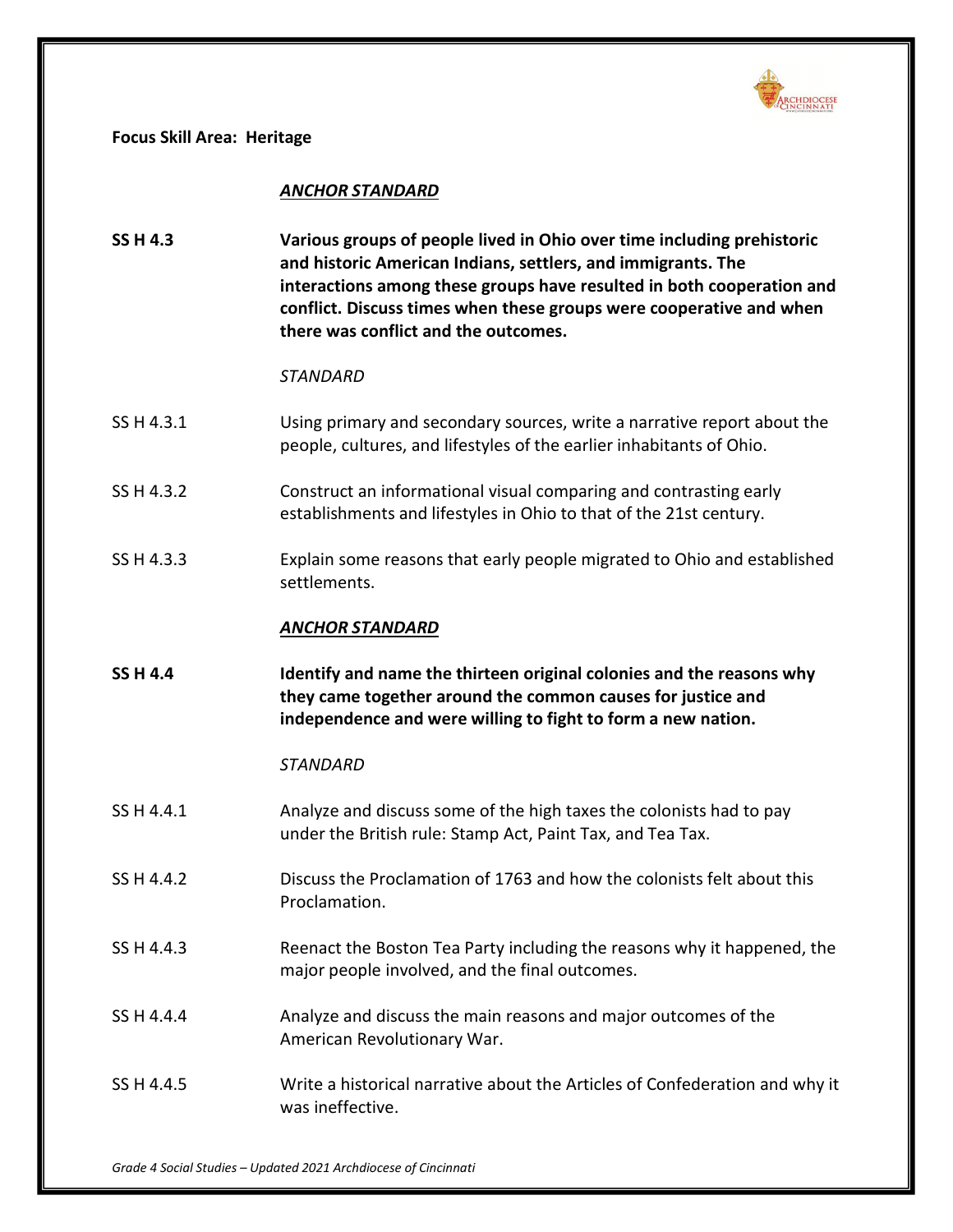

| SS H 4.4.6      | Describe how the Constitution of the United States was written and why<br>it allowed for changes.                                                                                                                                                 |
|-----------------|---------------------------------------------------------------------------------------------------------------------------------------------------------------------------------------------------------------------------------------------------|
| SS H 4.4.7      | Analyze the significance of the Bill of Rights (first 10 amendments of the<br>Constitution).                                                                                                                                                      |
|                 | <b>ANCHOR STANDARD</b>                                                                                                                                                                                                                            |
| <b>SS H 4.5</b> | The Northwest Ordinance established a process for the creation of new<br>states and specified democratic ideals. Discuss these ideals and how<br>they were to be incorporated into the Northwest Territory.                                       |
|                 | <b>STANDARD</b>                                                                                                                                                                                                                                   |
| SS H 4.5.1      | Create a map of the Northwest Territory, labeling the names of the states<br>that were formed.                                                                                                                                                    |
| SS H 4.5.2      | Democratic ideals were guaranteed to the people of the Northwest<br>Territory under the Northwest Ordinance. List and discuss the 5 major<br>rights including the banning of slavery.                                                             |
| SS H 4.5.3      | The Northwest Ordinance established a three-step plan for admitting<br>states from the Northwest Territory. Analyze these steps as a condition<br>for statehood.                                                                                  |
| SS H 4.5.4      | Explain the reason political leaders in Ohio wrote Ohio's first constitution,<br>and what model was used to compose Ohio's Constitution.                                                                                                          |
| SS H 4.5.5      | Describe how some Revolutionary War veterans were compensated in<br>the Northwest Territory for their service.                                                                                                                                    |
| SS H 4.5.6      | Describe the progression from being a territory to becoming a state in<br>Ohio.                                                                                                                                                                   |
|                 | <b>ANCHOR STANDARD</b>                                                                                                                                                                                                                            |
| <b>SS H 4.6</b> | The inability to resolve issues with Great Britain and the conflicts with<br>American Indians led the U.S. into the War of 1812. Analyze and discuss<br>the Battle of Lake Erie and how it contributed to American success in<br>the War of 1812. |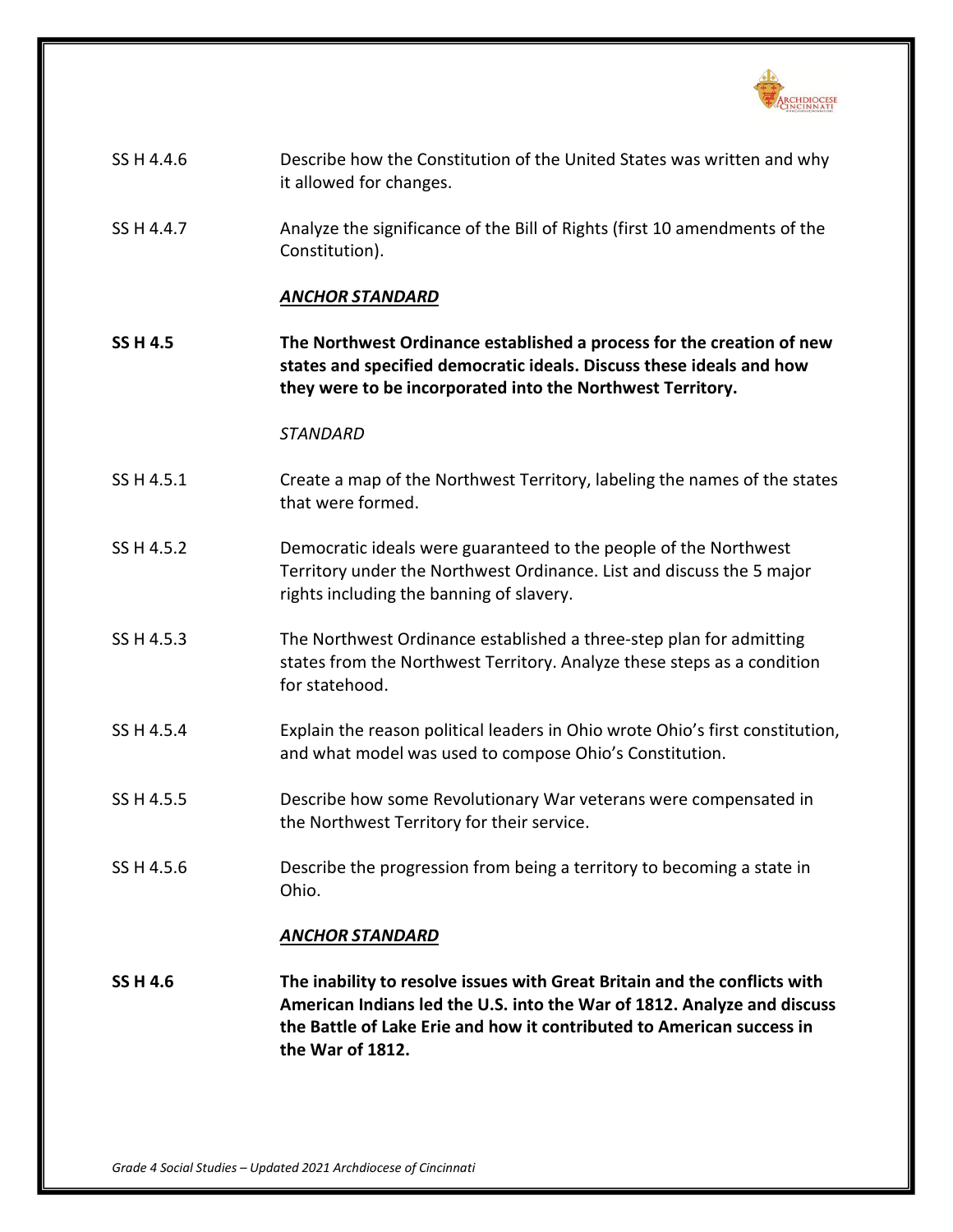

# *STANDARD*

- SS H 4.6.1 Using primary and secondary sources, write a narrative essay identifying these tribal leaders and their role in the resistance of Ohio settlements by American settlers: Blue Jacket, Little Turtle, Tecumseh, and Prophet.
- SS H 4.6.2 Analyze and describe the significance of the Battle of Fallen Timber and the Battle of Tippecanoe.
- SS H 4.6.3 Describe the outcomes of Treaty of Greenville.
- SS H 4.6.4 Write a narrative describing Oliver Hazard Perry's victory against the British navy on Lake Erie in 1813.
- SS H 4.6.5 Describe the significance of Fort Meigs and how it helped the U.S. in the defeat of British troops and Indian warriors.

# *ANCHOR STANDARD*

- **SS H 4.7 After the War of 1812, Ohio played a key role with issues that divided the U.S., particularly with the anti-slavery movement and the Underground Railroad. Discuss the beliefs behind the anti-slavery movement and the key people involved.**
- SS H 4.7.1 The Northwest Ordinance admitted Ohio to statehood as a "Free State". Discuss the part the Fugitive Slave Act of 1850 played in the anti-slavery movement.
- SS H 4.7.2 Uncle Tom's Cabin was written in Cincinnati by Harriet Beecher Stowe. Explain how this popular book played a monumental role with the Abolitionist Movement.
- SS H 4.7.3 Create a visual tracing some of the secret routes of the Underground Railroad including towns where "safe houses" were located.
- SS H 4.7.4 Write a historical narrative about Harriet Tubman's heroic acts and the role she played conducting the Underground Railroad.

# *ANCHOR STANDARD*

**SS H 4.8 List and discuss the contributions of the technological innovations that originated in Ohio and benefited the United States.**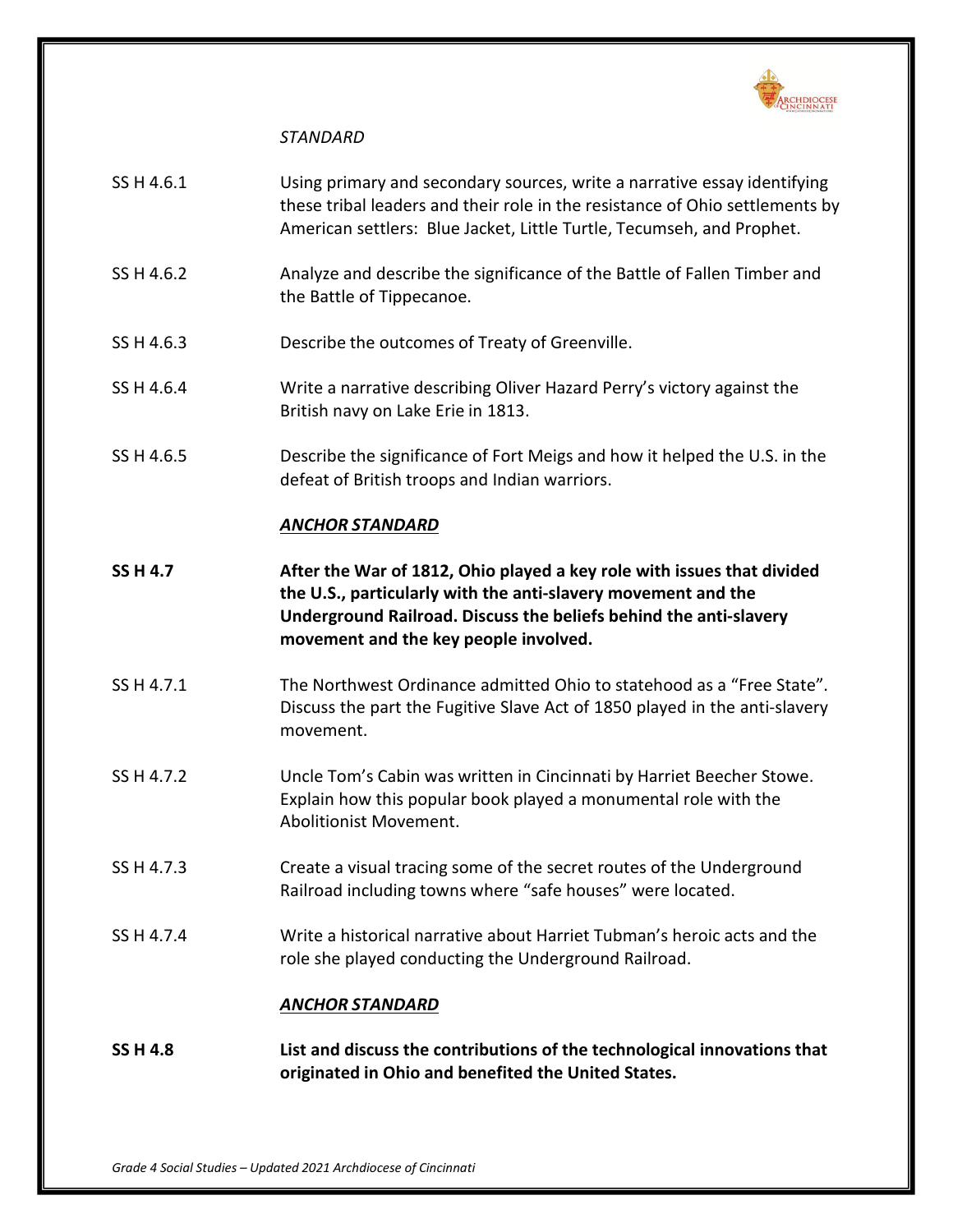

# **Domain: Geography - G**

**Focus Skill Area: Spatial Thinking and Skills**

# *ANCHOR STANDARD*

**SS G 4.1 A map scale and cardinal and intermediate direction can be used to describe the relative location of physical and human characteristics of Ohio and the United States.**

# *STANDARD*

- SS G 4.1.1 Demonstrate the concept of "relative location" by using map scale and cardinal and intermediate directions.
- SS G 4.1.2 Demonstrate understanding of the relationship between a unit of length on a map and the corresponding length on Earth's surface.
- SS G 4.1.3 Demonstrate understanding of "cardinal directions as the 4 main points of a compass (North, N; South, S; East, E; and West, W).
- SS G 4.1.4 Demonstrate understanding of "intermediate directions" as the points on a compass that fall between the 4 "cardinal directions." (NE, NW, SE, SW)

# **Focus Skill Area: Places and Regions**

# *ANCHOR STANDARD*

**SS G 4.2 The economic development of the United States continues to influence and be influenced by agriculture, industry, and natural resources in Ohio.**

- SS G 4.2.1 List and explain how Ohio's "natural resources" played a crucial role in the early development of the United States.
- SS G 4.2.2 Name and explain how Ohio's waterways have played a role in the development of Ohio and the U.S. and are still playing a role in the 21st century.
- SS G 4.2.3 Write a narrative essay explaining the importance of agriculture and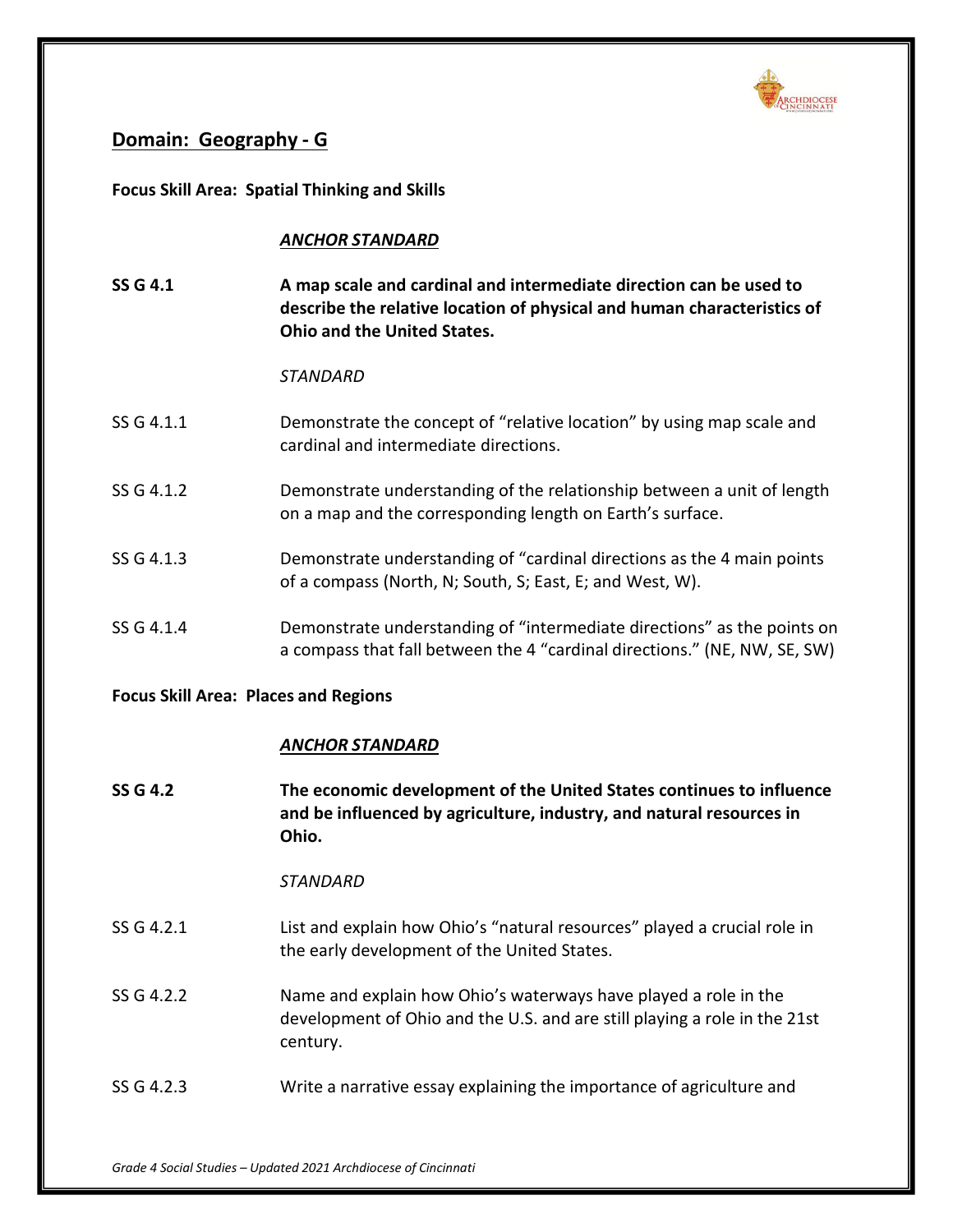

family farming in Ohio and why Catholic farmers pay homage to St. Isadore, the Farmer.

- SS G 4.2.4 List some of the industries and their locations that were created in Ohio.
- SS G 4.2.5 Describe the "alternative energy sources" and other alternatives that Ohio is moving towards in the 21st century.

### *ANCHOR STANDARD*

*SS G 4.3 Regions which became known as the North, South, and West of the United States developed in the early 1800's based largely because of the physical environments and economies.*

### *STANDARD*

- SS G 4.3.1 Conduct research to create an 1800's map of the U.S. identifying the borders of the U.S. and labeling the regions.
- SS G 4.3.2 Identify and list the physical characteristics of each region and their contributions to the economy of that region and the U.S.
- SS G 4.3.3 Locate and list the "natural" landmarks used as boundary development in the 1800's.

### **Focus Skill Area: Human Systems**

### *ANCHOR STANDARD*

**SS G 4.4 People have modified the environment since prehistoric times. There are both positive and negative consequences for modifying the environment in Ohio and the U.S.**

### *STANDARD*

SS G 4.4.1 Create an informational chart explaining the consequences (both positive and negative) of humans modifying the environment in Ohio and the U.S.

#### **Focus Skill Area: Population and Human Systems**

#### *ANCHOR STANDARDS*

**SS G 4.5 The population of the U.S. has become more diverse over time. Ohio's**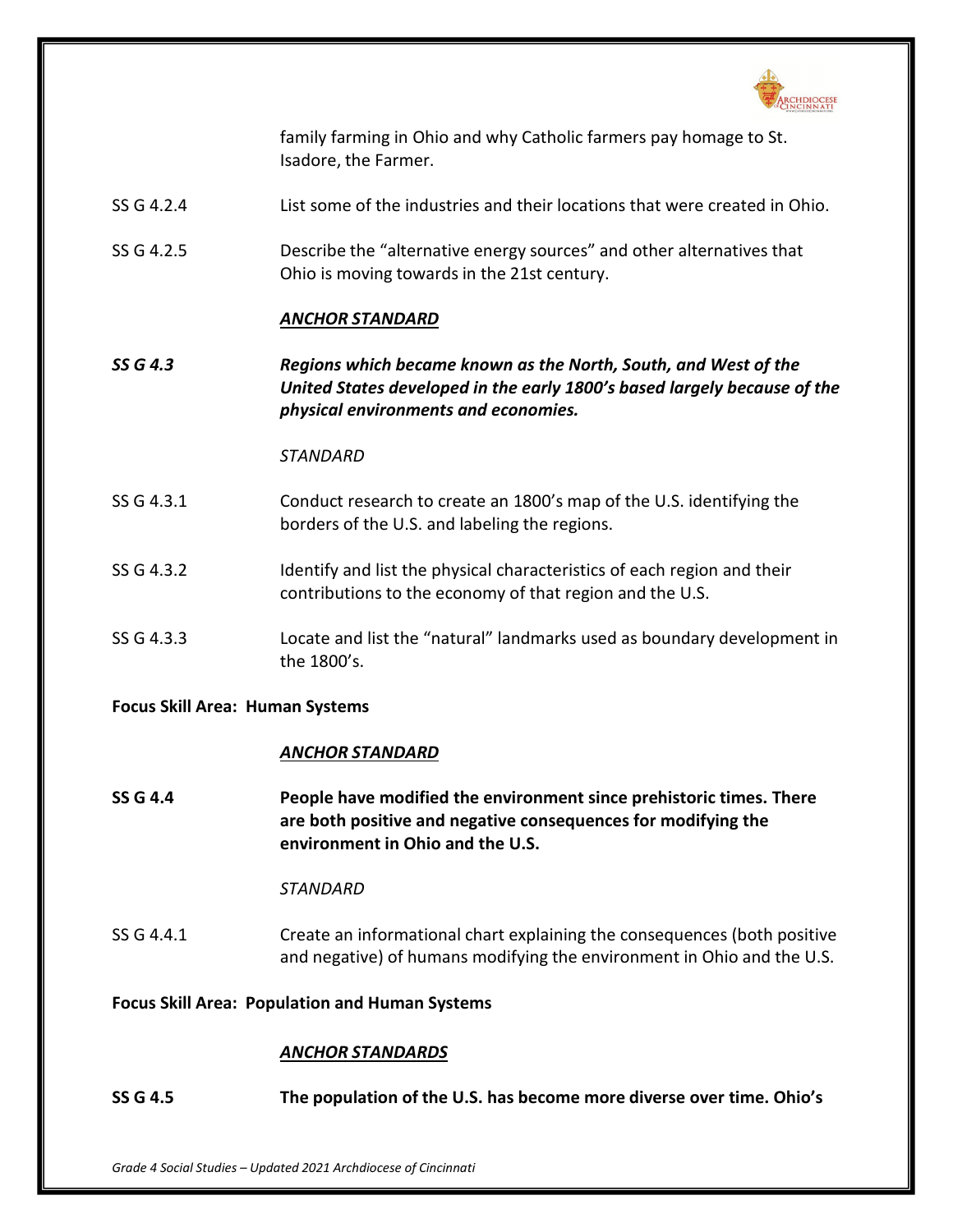

# **population has become reflective of the cultural diversity of the U.S.**

*STANDARD*

| SS G 4.5.1 | Research Ohio's population tracking it from 1800-1860, and create a      |
|------------|--------------------------------------------------------------------------|
|            | visual timeline or chart showing the population and ethnic growth during |
|            | this time.                                                               |

- SS G 4.5.2 Construct a demographic chart of the "cause and effect" of industrialization in the early 1900 in Ohio, and the changes it made to Ohio's population.
- SS G 4.5.3 Explain the purpose of the U.S. Census Bureau and how and when it can project "increases/decreases" of populations and ethnicities in Ohio and the U.S.
- SS G 4.5.4 Define "cultural diversity" and track cultural population changes in Ohio since 1860.

# **Domain: Government - GV**

# **Focus Skill Area: Civic Participation and Skills**

# *ANCHOR STANDARD*

| <b>SS GV 4.1</b> | Individuals have a variety of opportunity to participate in and influence<br>their state.                                                  |
|------------------|--------------------------------------------------------------------------------------------------------------------------------------------|
|                  | <b>STANDARD</b>                                                                                                                            |
| SS GV 4.1.1      | Citizens have both rights and responsibilities in Ohio. Distinguish between<br>rights and responsibilities in a democratic government.     |
| SS GV 4.1.2      | Explain the following "Rights of Citizenship".<br>-Freedom of Religion<br>-Freedom of Speech<br>-Freedom of Petition<br>-Right to Assemble |
| SS GV 4.1.3      | Describe some ways citizens have "civic responsibilities" including<br>obeying laws.                                                       |
| SS GV 4.1.4      | Discuss, as citizens, we should respect the rights of others.                                                                              |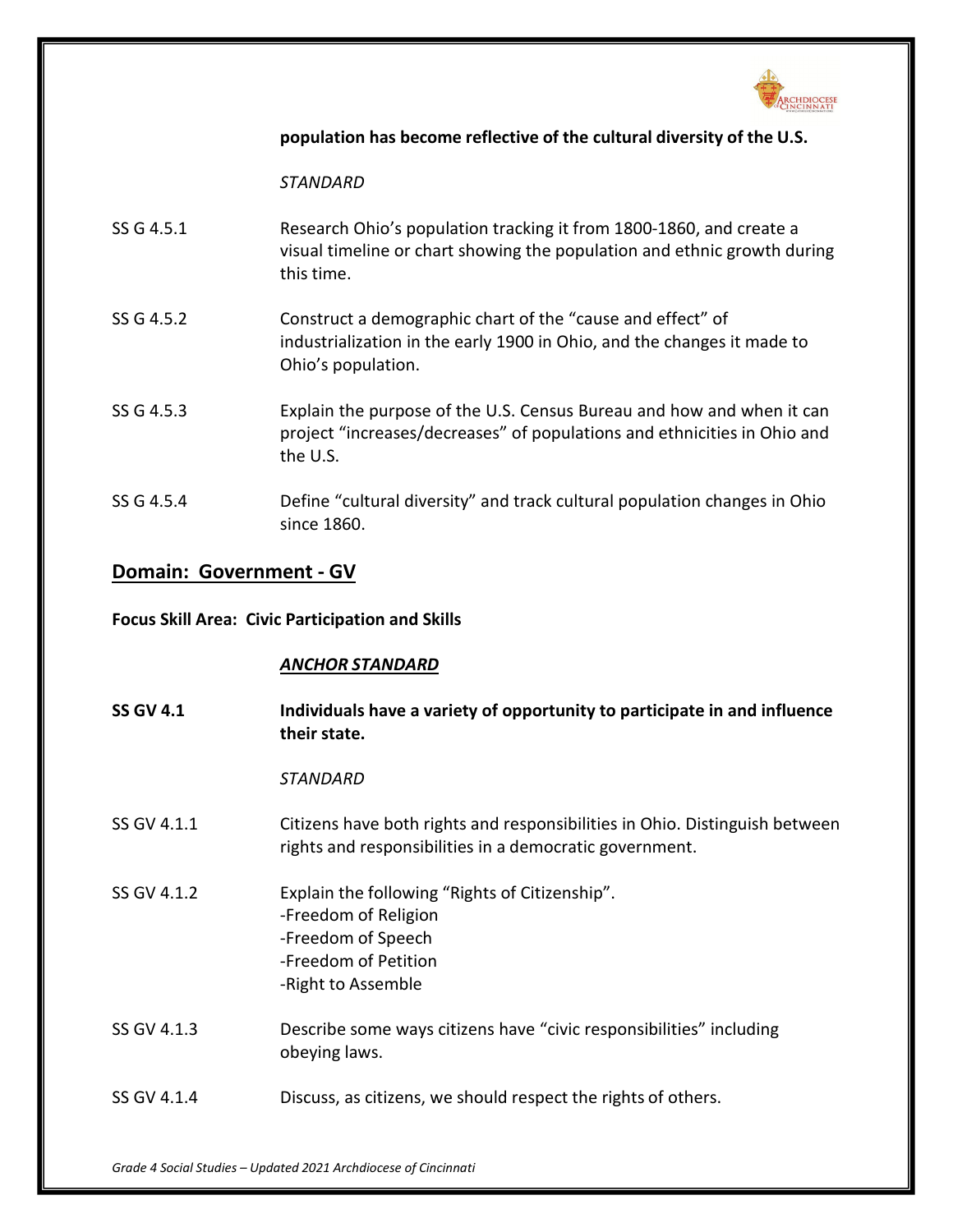

| SS GV 4.1.5      | Create a list to discuss with classmates, the obligations of citizens to<br>uphold both Ohio's and U.S. Constitution-include:<br>-Obeying laws<br>-Paying taxes<br>-Serving on juries<br><b>ANCHOR STANDARD</b> |
|------------------|-----------------------------------------------------------------------------------------------------------------------------------------------------------------------------------------------------------------|
|                  |                                                                                                                                                                                                                 |
| <b>SS GV 4.2</b> | Civic participation requires individuals to make informed and reasoned<br>decisions based by accessing and using information effectively.                                                                       |
|                  | <b>STANDARD</b>                                                                                                                                                                                                 |
| SS GV 4.2.1      | Identify main ideas and supporting details from factual information in<br>social studies reading.                                                                                                               |
| SS GV 4.2.2      | Distinguish between "fact and opinion" when discussing social studies.                                                                                                                                          |
| SS GV 4.2.3      | Read and interpret with accuracy:<br>-Pictographs<br>-Bar graphs<br>-Line graphs<br>-Tables                                                                                                                     |
| SS GV 4.2.4      | Recognize and discuss "Perspective and Purpose".                                                                                                                                                                |
| SS GV 4.2.5      | Compare "Points of Agreement and Disagreement".                                                                                                                                                                 |
| SS GV 4.2.6      | Think of and discuss some "cause and effect" relationships that have<br>happened within your local government.                                                                                                  |
|                  | <b>ANCHOR STANDARD</b>                                                                                                                                                                                          |
| <b>SS GV 4.3</b> | Effective participation in a democratic society engage and rely on<br>comprise.                                                                                                                                 |
|                  | <b>STANDARD</b>                                                                                                                                                                                                 |
| SS GV 4.3.1      | Clearly state the meaning of "compromise".                                                                                                                                                                      |
| SS GV 4.3.2      | Compare/contrast "compromises" with "concessions".                                                                                                                                                              |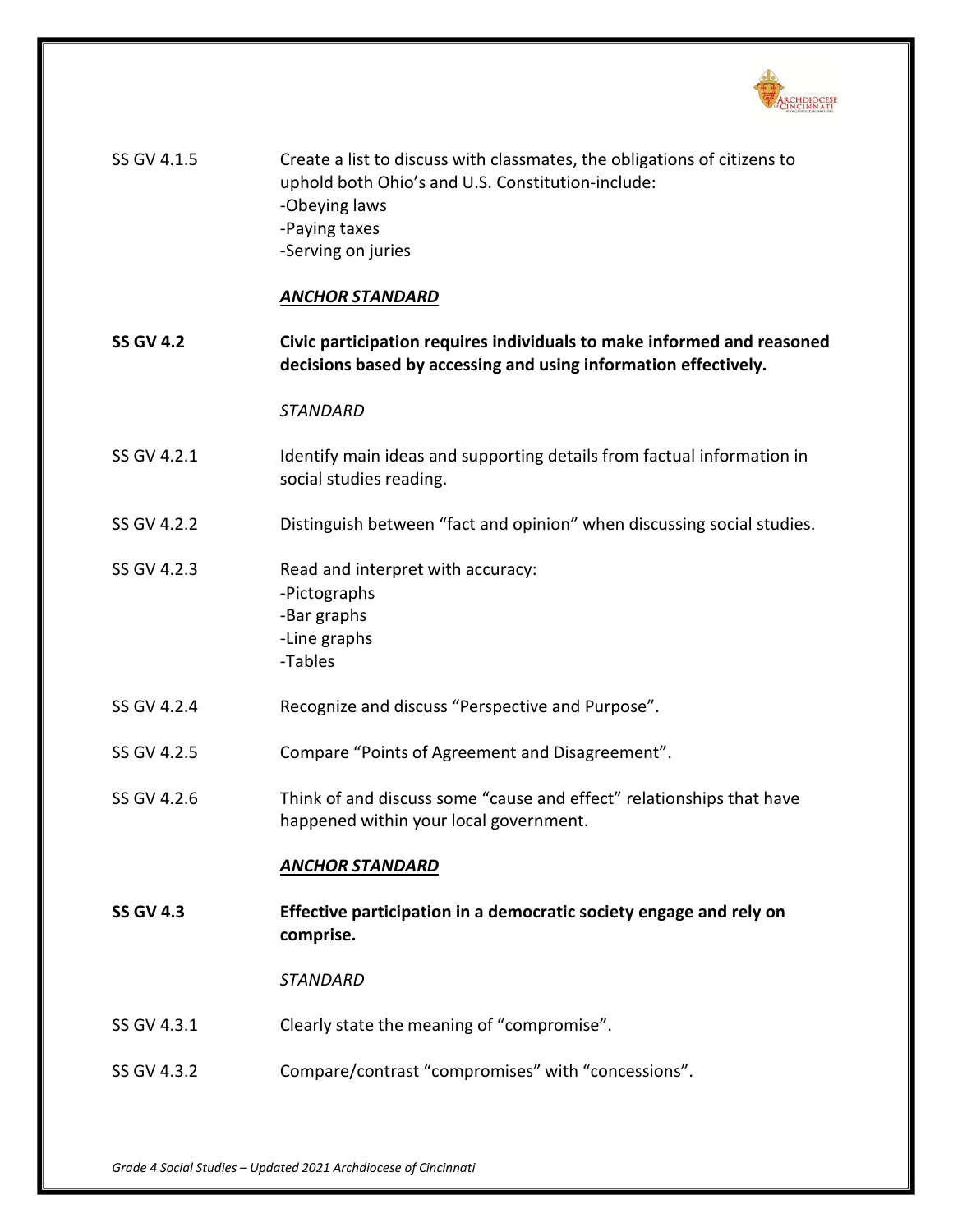

**Focus Skill Area: Rules and Laws**

# *ANCHOR STANDARD*

| <b>SS GV 4.4</b>                                         | Laws can protect rights, provide benefits, and assign responsibilities.                                                                                                                                                          |
|----------------------------------------------------------|----------------------------------------------------------------------------------------------------------------------------------------------------------------------------------------------------------------------------------|
|                                                          | <b>STANDARD</b>                                                                                                                                                                                                                  |
| SS GV 4.4.1                                              | Discuss with classmates how laws in a democratic society establish rule<br>and order and help protect citizens.                                                                                                                  |
| SS GV 4.4.2                                              | Laws are established by government to protect "Rights such as: religion,<br>speech, press, petition and assembly. Discuss specific laws that have<br>been established to provide rights to protect citizens in Ohio and the U.S. |
| SS GV 4.4.3                                              | Laws also assign "responsibilities to citizens". Create a list explaining the<br>responsibilities and reasons for certain laws. Include:<br>-Paying taxes<br>-Serving on juries<br>-Obtaining certain licenses                   |
|                                                          | <b>ANCHOR STANDARD</b>                                                                                                                                                                                                           |
| <b>SS GV 4.5</b>                                         | The U.S. Constitution establishes a system of limited government and<br>protects "citizens' rights".                                                                                                                             |
|                                                          | <b>STANDARD</b>                                                                                                                                                                                                                  |
| SS GV 4.5.1                                              | The U.S. Constitution created a government with 1.) Limited Powers and<br>2.) Protections for the rights of citizens. Discuss what each of these terms<br>are a why the U.S. Constitution was created this way.                  |
| SS GV 4.5.2                                              | Weaknesses in the Articles of Confederation led to calls for a new<br>framework of government. Research and discuss the weaknesses of the<br>Articles of Confederation.                                                          |
| <b>Focus Skill Area: Roles and Systems of Government</b> |                                                                                                                                                                                                                                  |
|                                                          | <b>ANCHOR STANDARD</b>                                                                                                                                                                                                           |
| <b>SS GV 4.6</b>                                         | A constitution is a written plan of government.                                                                                                                                                                                  |

*STANDARD*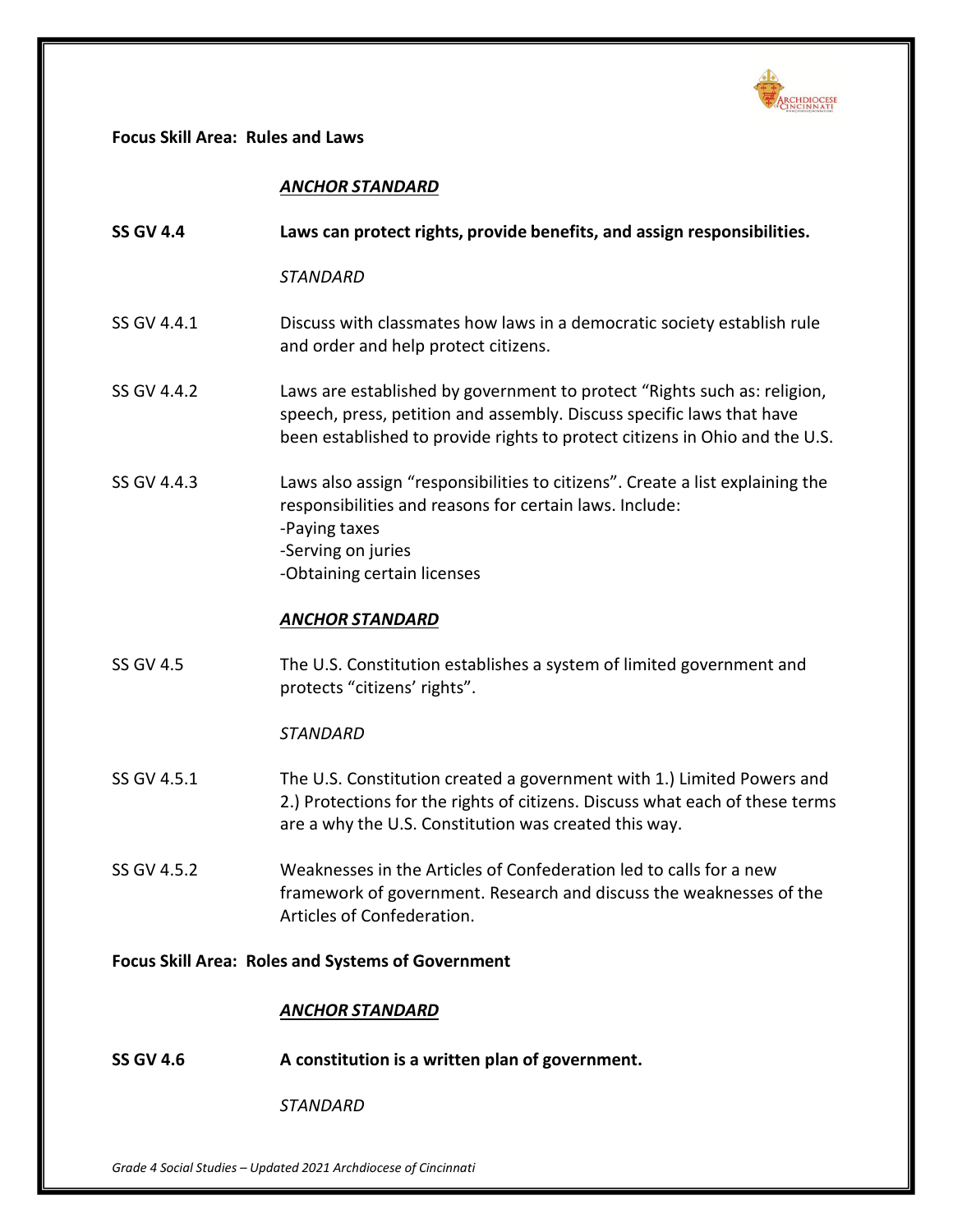

| SS GV 4.6.1 | Describe the purpose of a "democratic constitution" in Ohio and the<br>United States. |
|-------------|---------------------------------------------------------------------------------------|
| SS GV 4.6.2 | Describe what a "democratic constitution" may provide.                                |
|             | ANCHOR STANDARD                                                                       |

**SS GV 4.7 The Ohio Constitution and the U.S. Constitution separate the major responsibilities of government among three branches.**

*STANDARD*

SS GV 4.7.1 List the three branches of Ohio's and the U.S. Constitution and the distinctive role that each branch has.

# **Domain: Economics – E**

**Focus Skill Area: Economic Decision Making and Skills**

# *ANCHOR STANDARD*

**SS E 4.1 Tables and charts help people to understand information and issues. Tables organize information in columns and rows. Charts organize information in a variety of visual formats.**

# *STANDARD*

- SS E 4.1.1 Create tables displaying information about the seven most populated cities in Ohio in the 21st century.
- SS E 4.1.2 Create charts that display information regarding professional sports teams in Ohio.

# *ANCHOR STANDARD*

**SS E 4.2 Entrepreneurs in Ohio and the U.S. organize productive resources and take risks to make a profit and compete with other producers.**

# *STANDARD*

SS E 4.2.1 Describe "Productive Resources" and explain how they are used to make "goods" and "services".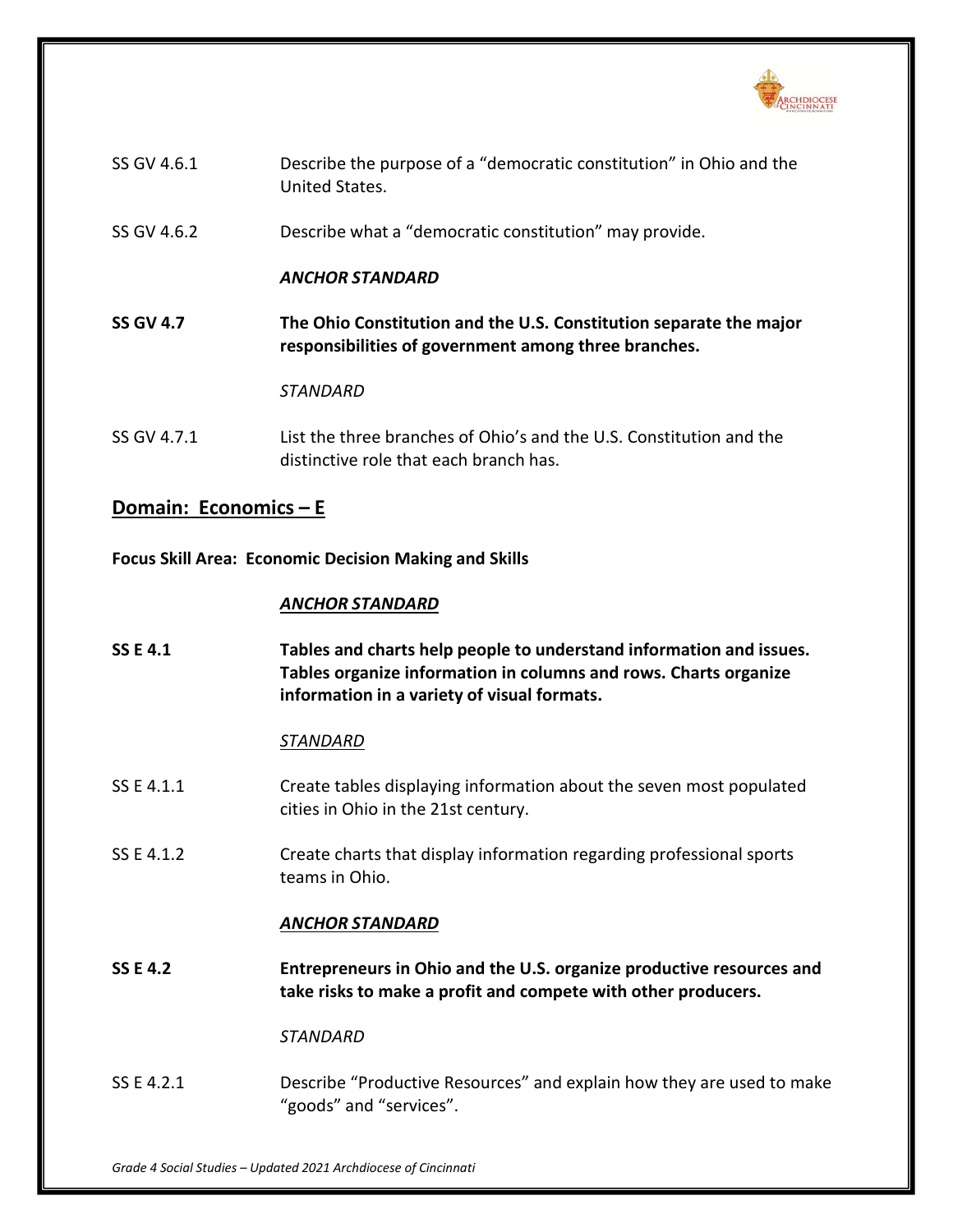

| SS E 4.2.2 | Explain the meaning of "Entrepreneur" and his/her role with productive |  |
|------------|------------------------------------------------------------------------|--|
|            | resources.                                                             |  |

SS E 4.2.3 Entrepreneurs take risks to develop new products to make a profit. List and describe three basic questions for every entrepreneur.

### **Focus Skill Area: Production and Consumption**

### *ANCHOR STANDARD*

**SS E 4.2 Entrepreneurs in Ohio and the U.S. organize productive resources and take risks to make a profit and compete with other producers.**

### *STANDARD*

- SS E 4.2.1 Describe "Productive Resources" and explain how they are used to make "goods" and "services".
- SS E 4.2.2 Explain the meaning of "Entrepreneur" and his/her role with productive resources.
- SS E 4.2.3 Entrepreneurs take risks to develop new products to make a profit. List and describe three basic questions for every entrepreneur.

### **Focus Skill Area: Financial Literacy**

### *ANCHOR STANDARD*

**SS E 4.3 Saving a portion of income contributes to an individual's financial wellbeing. Individuals can reduce spending to save more of their income.**

- SS E 4.3.1 Explain the advantages of "saving" a portion of income to meet a goal.
- SS E 4.3.2 Describe the term "trade-off" and what it entails.
- SS E 4.3.3 Describe the benefits of making a good economic decision and the steps needed to increase savings.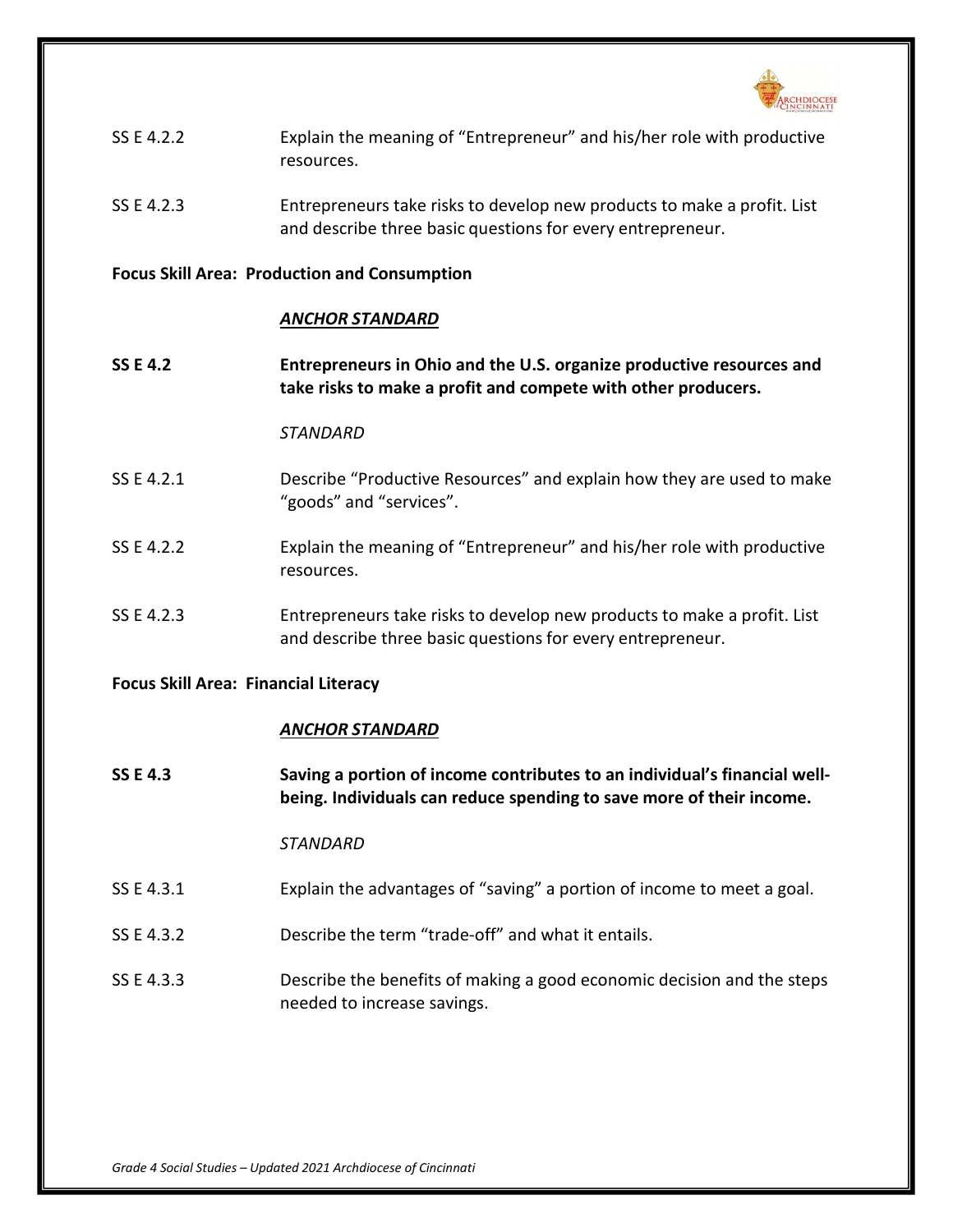

# **GRADE 5 SOCIAL STUDIES**

**The Archdiocese of Cincinnati has established the following Social Studies standards based on the most current teachings which are aligned to Ohio New Learning Social Studies Standards. In addition, these Standards are infused with Catholic Identity and Catholic values. This curriculum gives parents, students, and teachers the knowledge, understanding, and skill set students need to acquire and satisfy the Archdiocesan Social Studies Standards for Grade 5.**

# **SOCIAL STUDIES APPLICATION**

Grade 5 students are expected to meet each year's grade-specific standards. Students retain and master skills learned in the preceding grades and will further develop their skills to gain exposure to a range of texts and tasks. Rigor is infused throughout this Graded Course of Study (GCS) along with relevance to further foster the values of Catholic teaching.

# **GRADE 5 SOCIAL STUDIES EXITING SKILLS**

**The Archdiocese of Cincinnati stipulates the following exiting skills in social studies for Grade 5 students:**

# **Domain: History**

# **Focus Skill Area: Historical Thinking and Skills**

 $\checkmark$  Can construct a multiple-tier timeline and analyze the relationship among events.

# **Focus Skill Area: Early Civilizations**

 $\checkmark$  Can compare characteristics of early Indian civilizations (government, social structures, religious, technologies, and agricultural practices and products.)

# **Focus Skill Area: Heritage**

 $\checkmark$  Can describe lasting effects of Europe explanation and colonization on the cultural practices and products of the Western Hemisphere.

# **Domain: Geography**

# **Focus Skill Area: Spatial Thinking and Skills**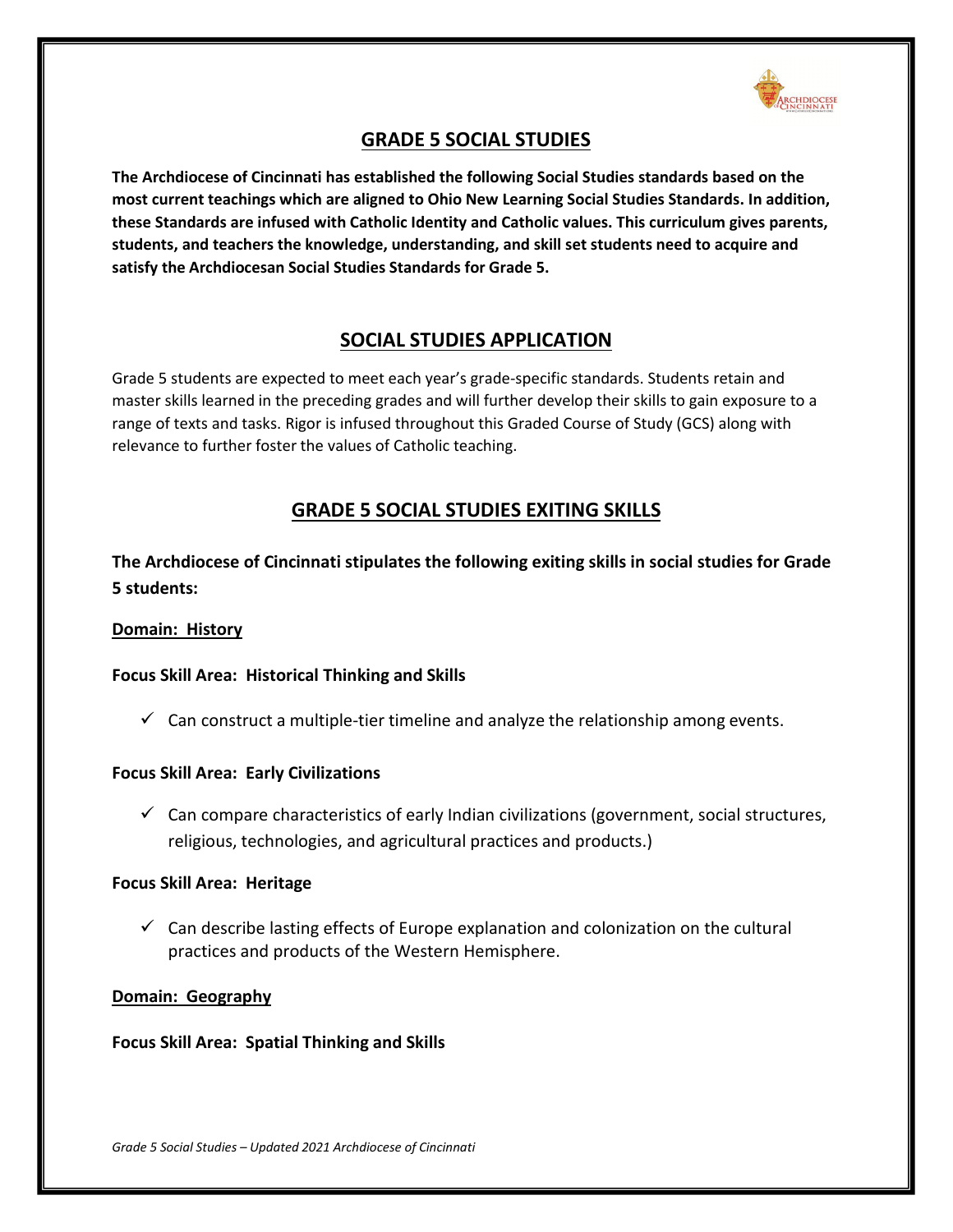

- $\checkmark$  Can use appropriate maps, globes, and geographic tools to gather, process, and report information about people, places, and environments.
- $\checkmark$  Can use location to make generalizations about climate.

# **Focus Skill Area: Places and Regions**

 $\checkmark$  Can identify and describe regions within the Western Hemisphere using criteria related to landform, climate, population, culture, and economies.

### **Focus Skill Area: Human Systems**

- $\checkmark$  Can explain how variations among physical environments in the Western Hemisphere influence human activities.
- $\checkmark$  Can explain how human activities have altered the physical environments of the Western Hemisphere.
- $\checkmark$  Can generalize about the cultural ways of life among American Indian cultural groups in North and South America.
- $\checkmark$  Can explain political, environmental, social, and economic factors that cause the movement of people, products, and ideas to move from place to place in the Western Hemisphere.
- $\checkmark$  Can describe the cultural diversity of the Western Hemisphere as evidenced by artistic expression, language, religion, and food.

### **Domain: Government**

### **Focus Skill Area: Civic Participation and Skills**

 $\checkmark$  Can use multiple sources and appropriate communication tools to locate, investigate, organize, and communicate information on a public issue.

# **Focus Skill Area: Roles and Systems of Government**

 $\checkmark$  Can explain the relationship between those in power and individual citizens in a democracy, a dictatorship, a monarchy, and a theocracy.

### **Domain: Economics**

# **Focus Skill Area: Economic Decision Making and Skills**

- $\checkmark$  Can construct a circle graph that displays information on part-to-whole relationship of data.
- $\checkmark$  Can explain the present and future consequences of an economic decision.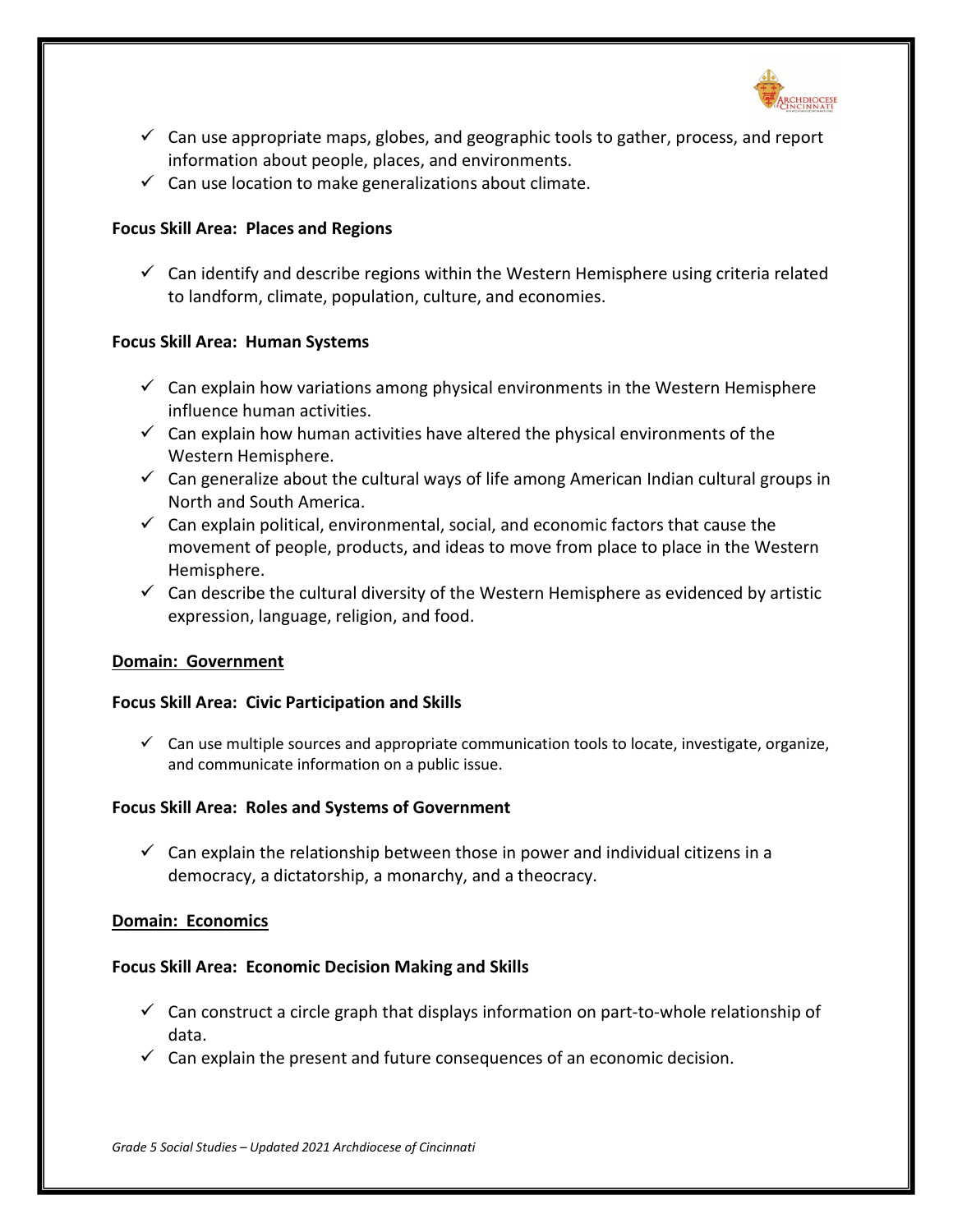

# **Focus Skill Area: Scarcity**

 $\checkmark$  Can explain how the availability of productive resources in a specific region promotes specialization and results in trade.

## **Focus Skill Area: Production and Consumption**

 $\checkmark$  Can explain how the availability of productive resources and division of labor influence productive capacity.

## **Focus Skill Area: Markets**

 $\checkmark$  Can explain how specialization and trade lead to interdependency among countries of the Western Hemisphere.

### **Focus Skill Area: Financial Literacy**

 $\checkmark$  Can explain and identify a career of personal interest and research the knowledge, skill set to be successful.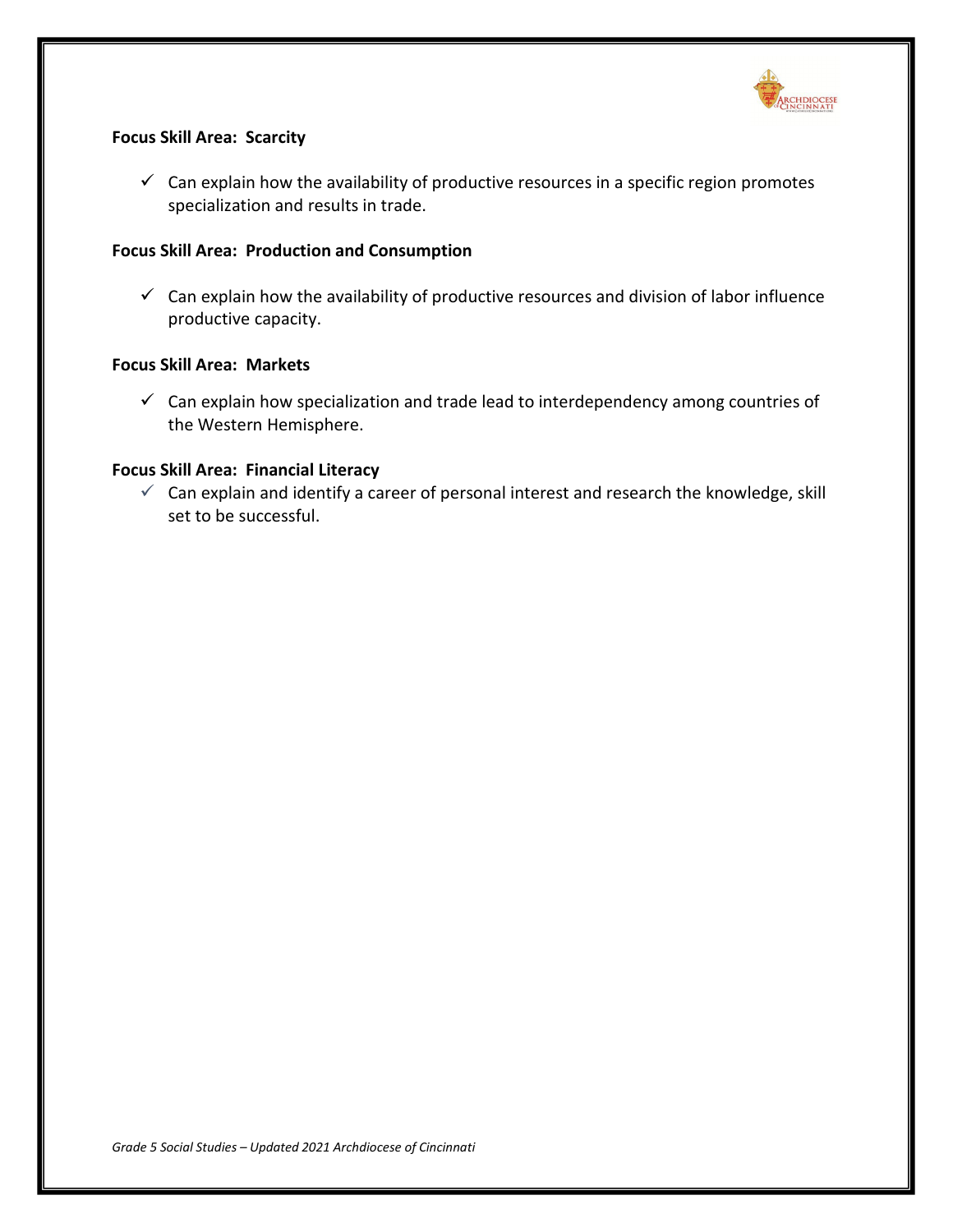

# **GRADE 5 SOCIAL STUDIES**

## **Domain: History – H**

**Focus Skill Area: Historical Thinking and Skills**

### *ANCHOR STANDARD*

**SS H 5.1 Multiple-tier timelines can be used to show relationships among events and places. The Old and New Testaments create multiple timelines to show relationships of events and places.**

#### *STANDARD*

- SS H 5.1.1 Construct a multiple-tier timeline covering events since (students') birth to present including events that occurred at the local, state, and nation level.
- SS H 5.1.2 Use a multiple-tier timeline to analyze cause and effect relationships or patterns and themes among events in a specific period of time.
- SS H 5.1.3 Analyze timelines to discuss a significant connection or similarity between two or more things, i.e., Chronological order vs. temporal order.
- SS H 5.1.4 Analyze how ideas and events from the past shaped the Western Hemisphere today.

### **Focus Skill Area: Early Civilizations**

#### *ANCHOR STANDARD*

**SS H 5.2 Early Indian civilizations (Maya, Inca, Aztec, and Mississippian) existed in the Western Hemisphere prior to the arrival of Europeans. These civilizations had developed unique governments, social structures, religions, technologies, and agricultural practices and products.**

#### *STANDARD*

### SS H 5.2.1 Early civilization include eight features of civilization:

- Cities
- Well organized central governments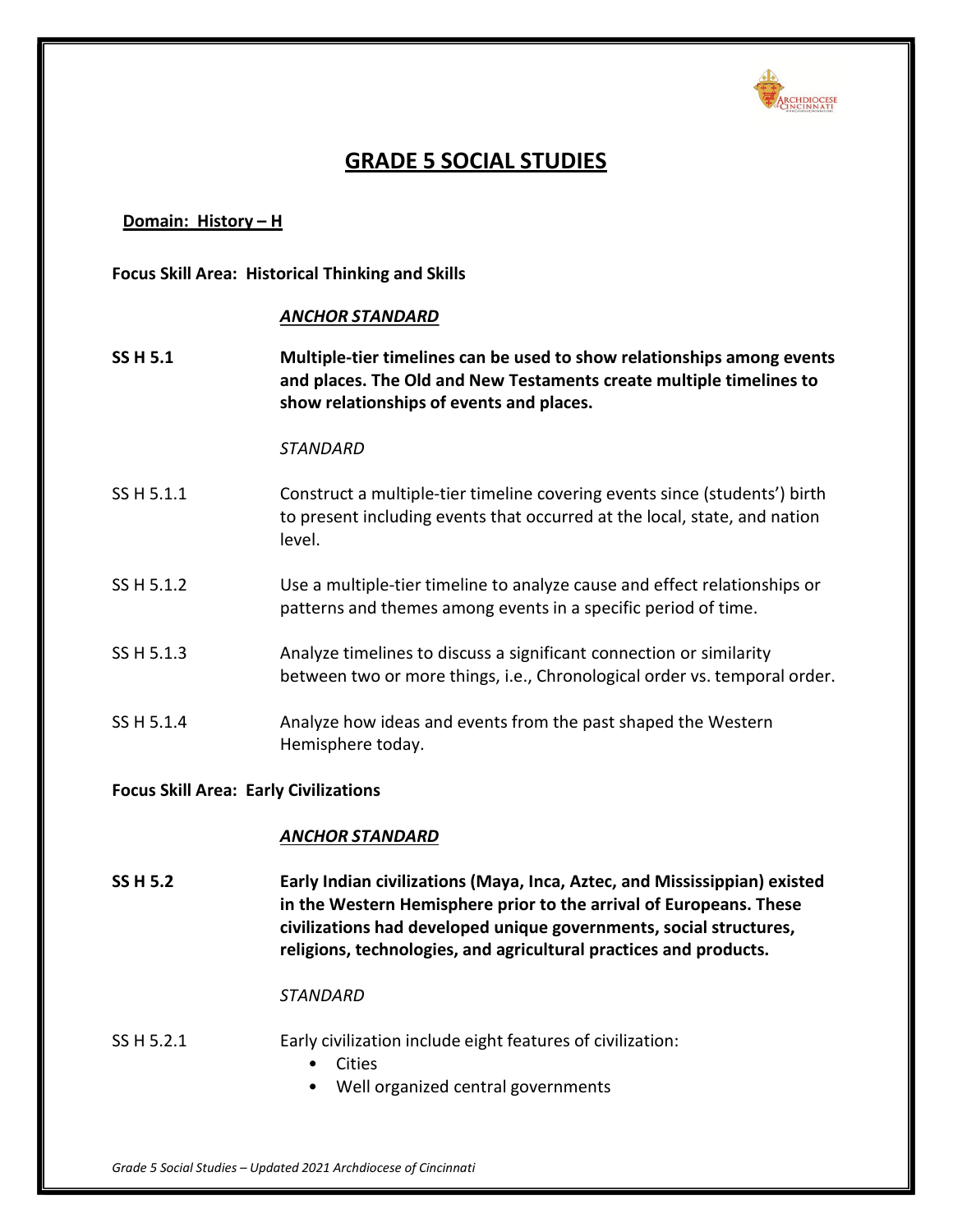

- Complex religion
- Job specialization
- Social class
- Arts and architecture
- Public works
- Writing

Research the features of "Early Civilization" to discuss the commonalities and differences that existed in America prior to the European arrival.

SS H 5.2.2 Early Indian civilizations (Maya, Inca, Aztec, and Mississippian) existed in the Western Hemisphere prior to the arrival of Europeans. Use a visual (Chart or electronic organizer) to compare the unique characteristics of the four civilizations including governments, social structures, religions, technology, and product and practices of agriculture. Identify and discuss the commonalities and differences between the characteristics of civilizations.

# **Focus Skill Area: Heritage**

# *ANCHOR STANDARD*

**SS H 5.3 European exploration and colonization had lasting effects which can be used to understand the Western Hemisphere today. Early missionaries had lasting effects with accomplishments in the Western Hemisphere.**

# *STANDARD*

- SS H 5.3.1 Ideas and events from the past have shaped the world as it is today and have made a difference in the lives of others. Create a scrapbook or electronic documentation of the influence regarding:
	- **EXALGO** Architecture
	- Governments
	- Festivals
	- Religions
	- Holidays
	- Foods

# **Domain: Geography - G**

**Focus Skill Area: Spatial Thinking and Skills**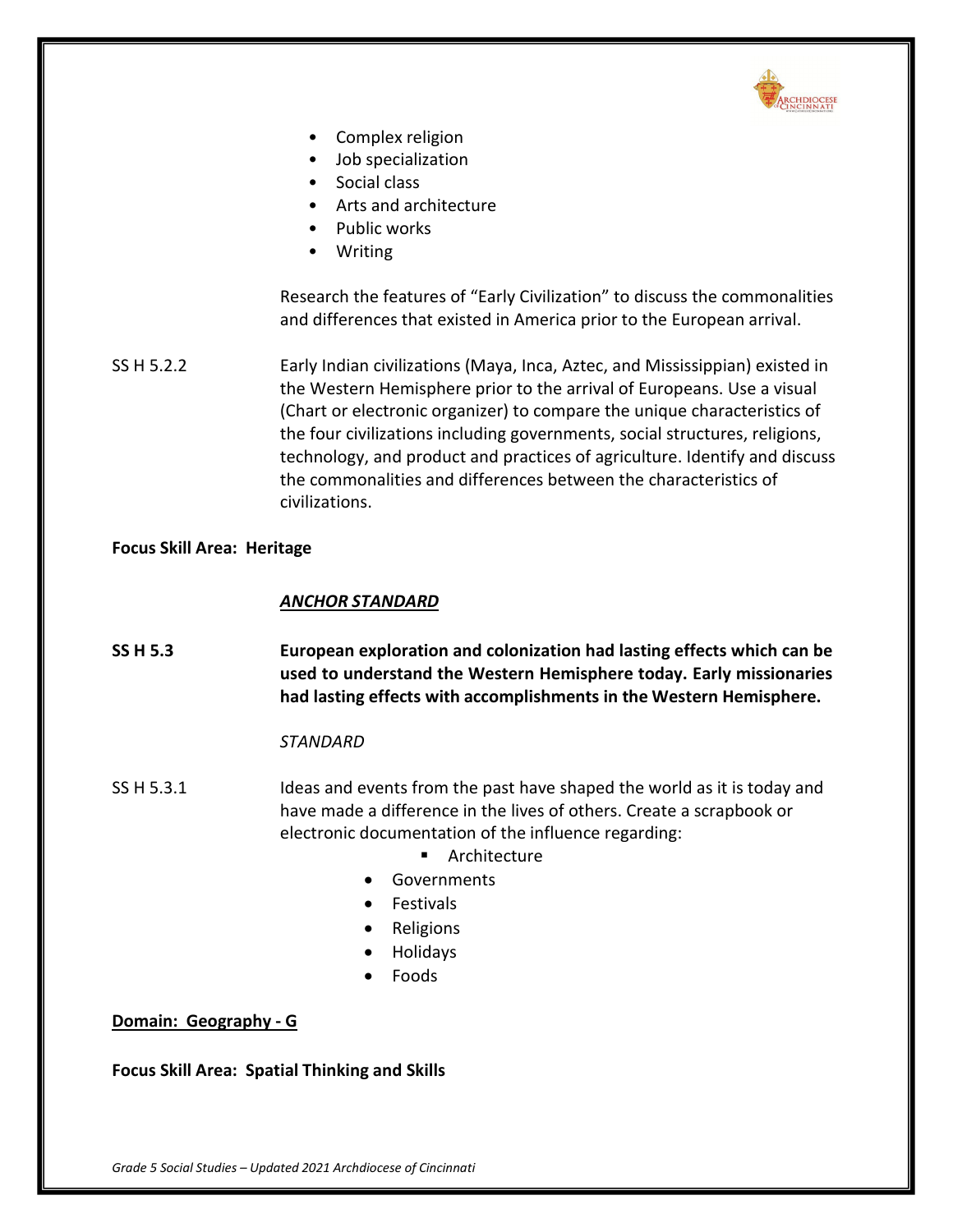

# *ANCHOR STANDARD*

| <b>SS G 5.1</b> | Globes and other geographic tools can be used to gather, process, and<br>report information about people, places, and environments.<br>Cartographers decide which information to include in maps.                                                          |
|-----------------|------------------------------------------------------------------------------------------------------------------------------------------------------------------------------------------------------------------------------------------------------------|
|                 | <b>STANDARD</b>                                                                                                                                                                                                                                            |
| SS G 5.1.1      | Cartographers decide which information to include in maps. Compare<br>and contrast information and facts for the following maps:                                                                                                                           |
|                 | Physical features<br>$\bullet$<br>Population density<br>$\bullet$<br>Economic activity<br>$\bullet$<br>Political climate                                                                                                                                   |
| SS G 5.1.2      | Computer systems include mapping skills that build foundations for<br>future work. List the function of the following computer mapping<br>systems:<br>Geographic Information System (GIS)<br>$\bullet$<br><b>Global Position System (GPS)</b><br>$\bullet$ |
|                 | Remote Sensing (RS)<br>$\bullet$                                                                                                                                                                                                                           |
| SS G 5.1.3      | Give examples of how spatial thinking and spatial skills examine the<br>relationships among people, places, and environment.                                                                                                                               |
| SS G 5.1.4      | Describe the term "geographic data" and its relationship to geospatial<br>technology.                                                                                                                                                                      |
|                 | <b>ANCHOR STANDARD</b>                                                                                                                                                                                                                                     |
| <b>SS G 5.2</b> | Latitude and longitude can be used to make observations about<br>location and generalizations about climate.                                                                                                                                               |
|                 | STANDARD                                                                                                                                                                                                                                                   |
| SS G 5.2.1      | Explain how location on the earth's surface is identified.                                                                                                                                                                                                 |
| SS G 5.2.2      | Describe the function and position of "longitude" on maps.                                                                                                                                                                                                 |
| SS G 5.2.3      | Explain the function and location of the "Prime Meridian" and "Equator".                                                                                                                                                                                   |
| SS G 5.2.4      | Explain the function and position of "latitude" on maps.                                                                                                                                                                                                   |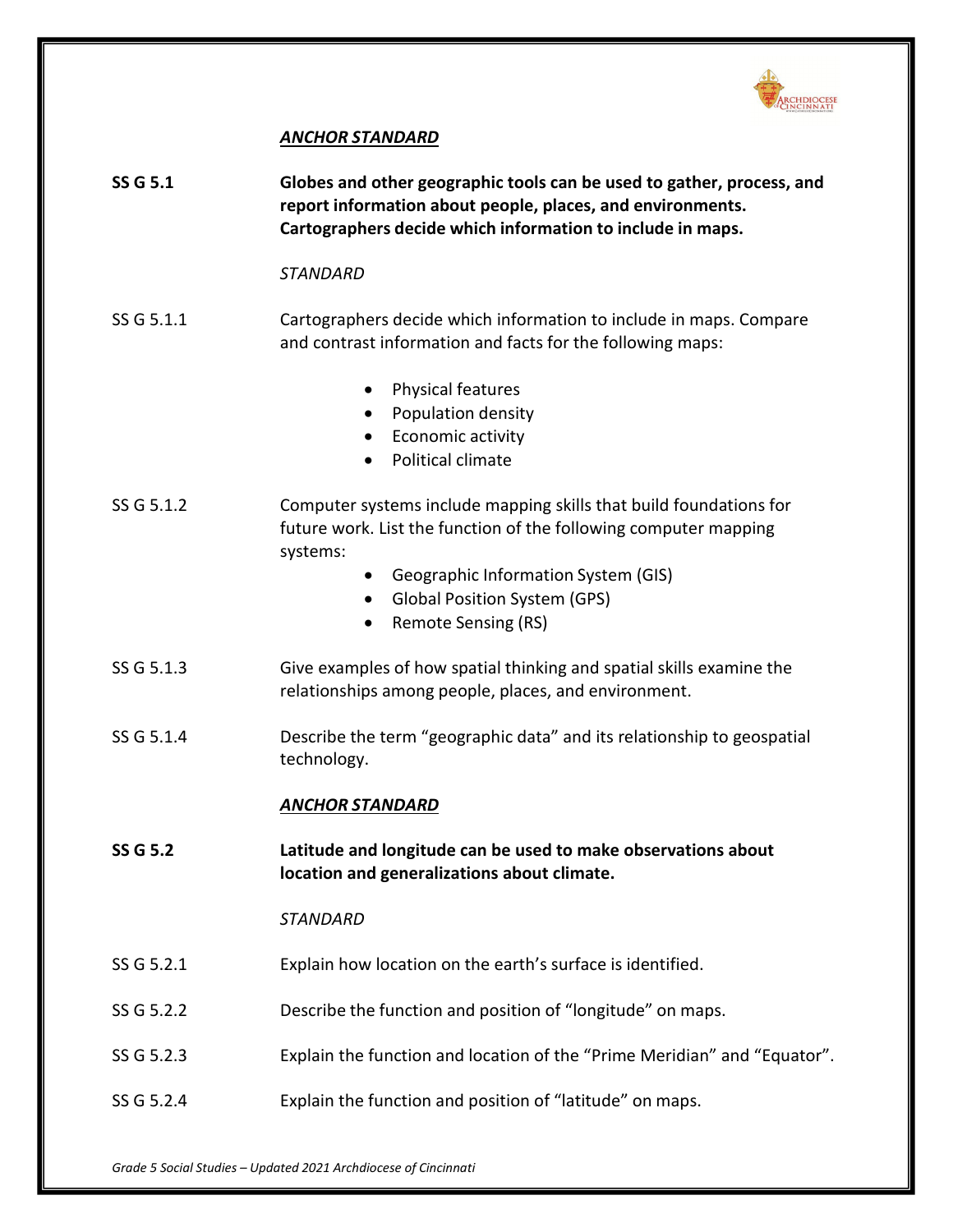

| SS G 5.2.5 | Describe the term: "Parallels of latitude" and its function. |  |  |
|------------|--------------------------------------------------------------|--|--|
|            |                                                              |  |  |

- SS G 5.2.6 Explain the meaning and purpose of an "absolute grid" on a map.
- SS G 5.2.7 Explain the term: "climate" and its relationship with "atmospheric conditions".

### **Focus Skill Area: Places and Regions**

### *ANCHOR STANDARD*

**SS G 5.3 Regions can be determined using various criteria (e.g., landform, climate, population, cultural or economic).**

### *STANDARD*

# SS G 5.3.1 Describe the following terms and their relationship to regions:

- Landform
- Climate
- Population
- Culture
- Economics

### SS G 5.3.2 Describe and discuss the following terms:

- Place
- Region
- Homogeneity

### **Focus Skill Area: Human Systems**

### *ANCHOR STANDARD*

**SS G 5.4 Variations among physical environments within the Western Hemisphere influence human activities. Human activities also alter the physical environment.**

- SS G 5.4.1 Explain the term "Human System" and what it represents.
- SS G 5.4.2 Define and explain "Physical Environment" and "Human Activity".
- SS G 5.4.3 Explain how and why variations among physical environments in the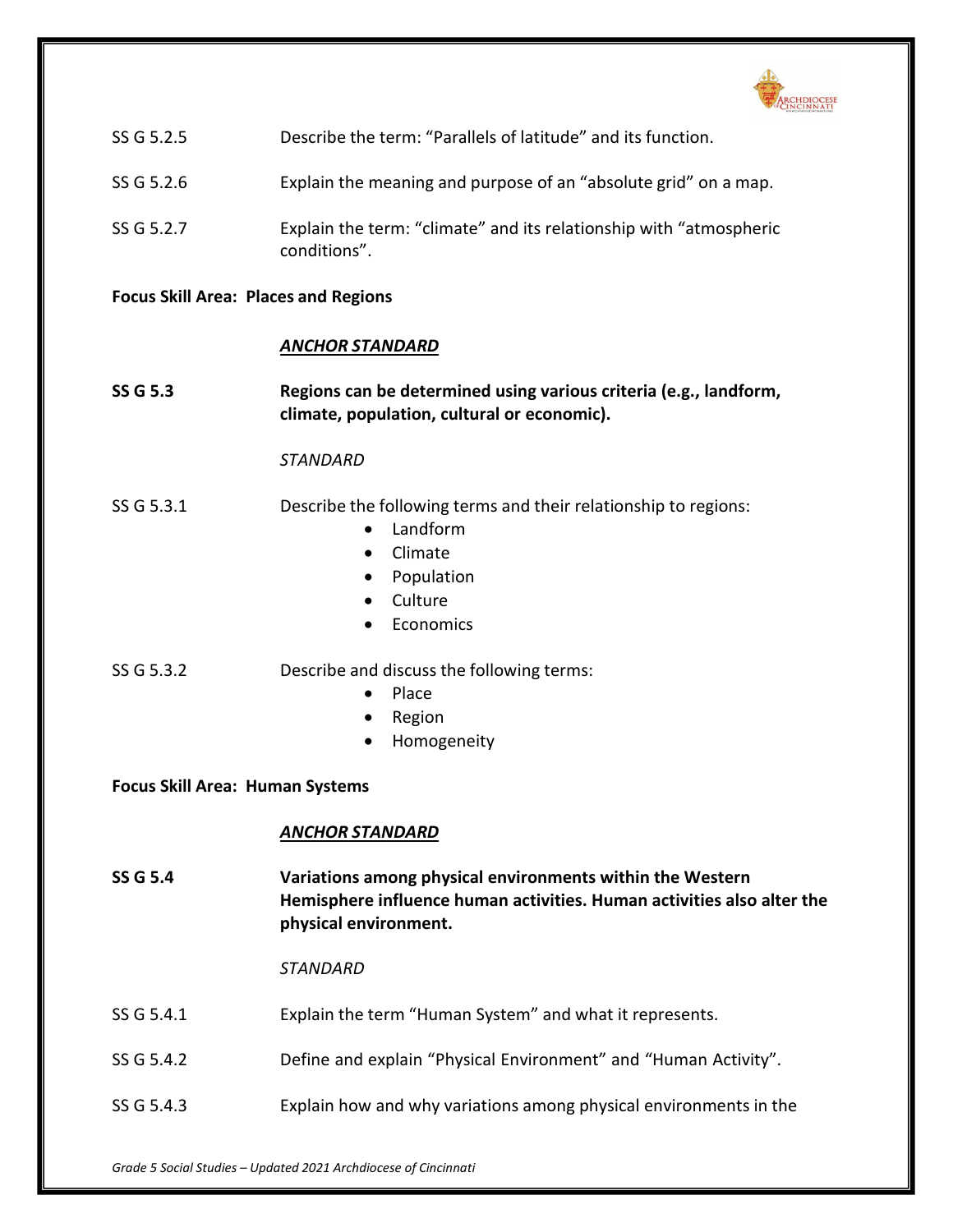

Western Hemisphere influence human activities.

SS G 5.4.4 Explain how human activities have altered the physical environment of the Western Hemisphere.

## *ANCHOR STANDARD*

**SS G 5.5 American Indians developed unique cultures with many different ways of life. American Indian tribes and nations can be classified into cultural groups based on geographic similarities.**

#### *STANDARD*

- SS G 5.5.1 The Indians of North and South America formed hundreds of tribes and nations with many ways of life which are called "Cultural Groups". List the ten "Cultural Groups" of Canada and the United States.
- SS G 5.5.2 Generalize about the way of life within and among cultural areas.
- SS G 5.5.3 Compare cultural similarities of each group.
- SS G 5.5.4 List the five Cultural Groups of Latin America.
- SS G 5.5.5 List and discuss generalizations about cultural ways of life among American Indian in the North versus American Indians in the South.

### *ANCHOR STANDARD*

**SS G 5.6 Political, environmental, social, and economic factors cause people, products, and ideas to move from place to place in the Western Hemisphere today.**

### *STANDARD*

- SS G 5.6.1 People, products, and ideas move from place to place in the Western Hemisphere for political, environmental, social, and economic reasons. List the area of change the following factors would affect the most:
	- Political Factors
	- Environmental Factors
	- Social factors
	- Economic Factors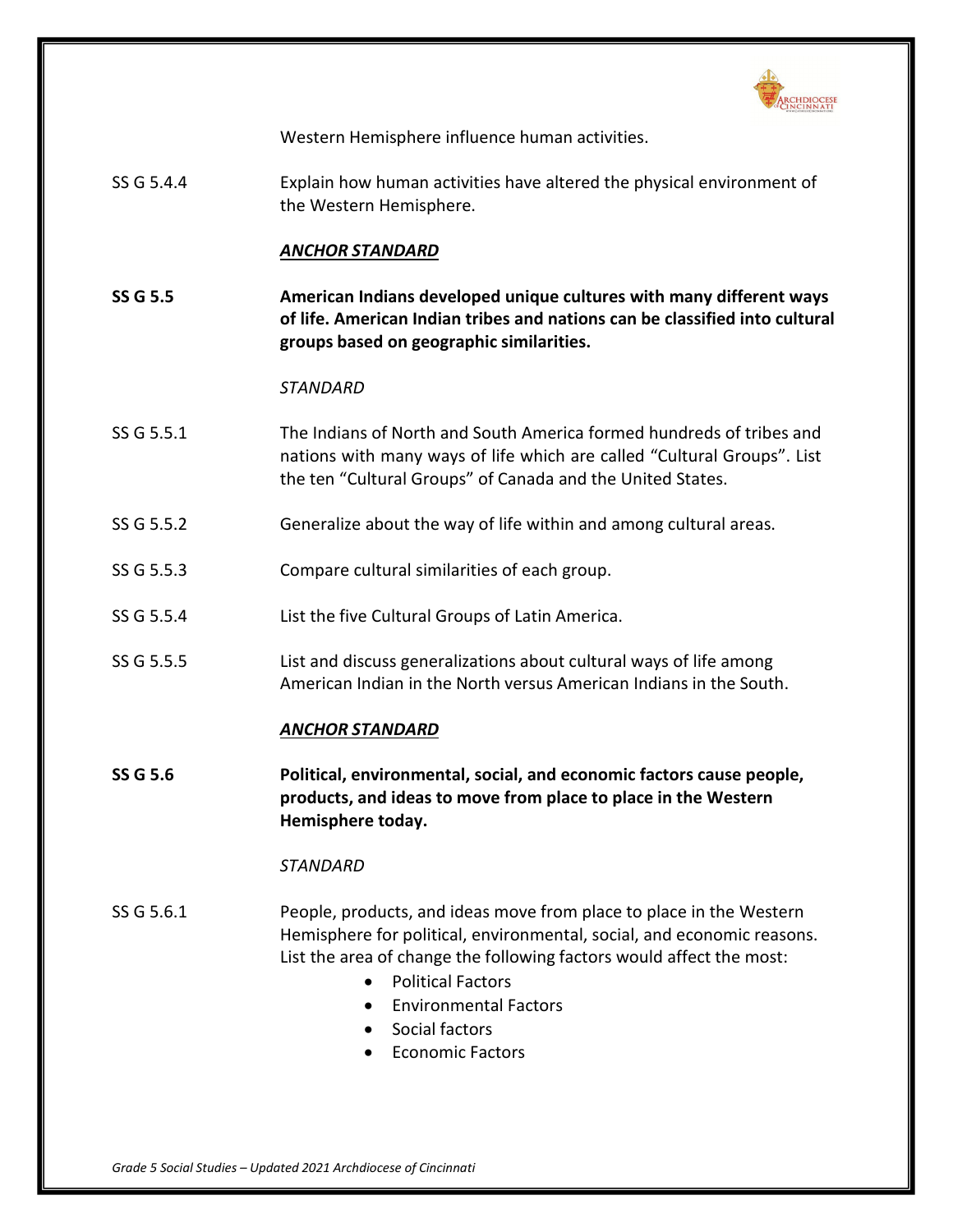

# *ANCHOR STANDARD*

| SS G 5.7   | The Western Hemisphere is culturally diverse due to American Indian,<br>European, Asian, and African influences and interactions, as evidenced by<br>artistic expression, language, religion, and food. The Church embraces                                                                                        |
|------------|--------------------------------------------------------------------------------------------------------------------------------------------------------------------------------------------------------------------------------------------------------------------------------------------------------------------|
|            | diversity as the community builder.                                                                                                                                                                                                                                                                                |
|            | STANDARD                                                                                                                                                                                                                                                                                                           |
| SS G 5.7.1 | List the countries located in the Western Hemisphere.                                                                                                                                                                                                                                                              |
| SS G 5.7.2 | Describe how the cultural diversity of the Western Hemisphere is<br>evidenced by artistic expression, language, religion, and food.                                                                                                                                                                                |
| SS G 5.7.3 | Cultural diversity is the result of contributions and interactions among<br>people from America, Europe, Asia, and Africa. Make a list of diverse<br>contributions of language, belief systems, artistic expressions, and food<br>from various cultural groups, and identify the inception of the<br>contribution. |

## **Domain: Government - GV**

# **Focus Skill Area: Civic Participation and Skills**

# *ANCHOR STANDARD*

**SS GV 5.1 Individuals can better understand public issues by gathering and interpreting information from multiple sources. Data can be displayed graphically to effectively communicate information. This also applies to gathering and interpreting information about the Catholic faith through multiple sources.**

### *STANDARD*

- SS GV 5.1.1 Describe for discussion how people in communities can become active participants in civic activities.
- SS GV 5.1.2 Describe the following skills, and with a clear explanation, tell why these skills need to be practiced demonstrating effective communication for civic participation.
	- Negotiation
	- Compromising
	- Collaboration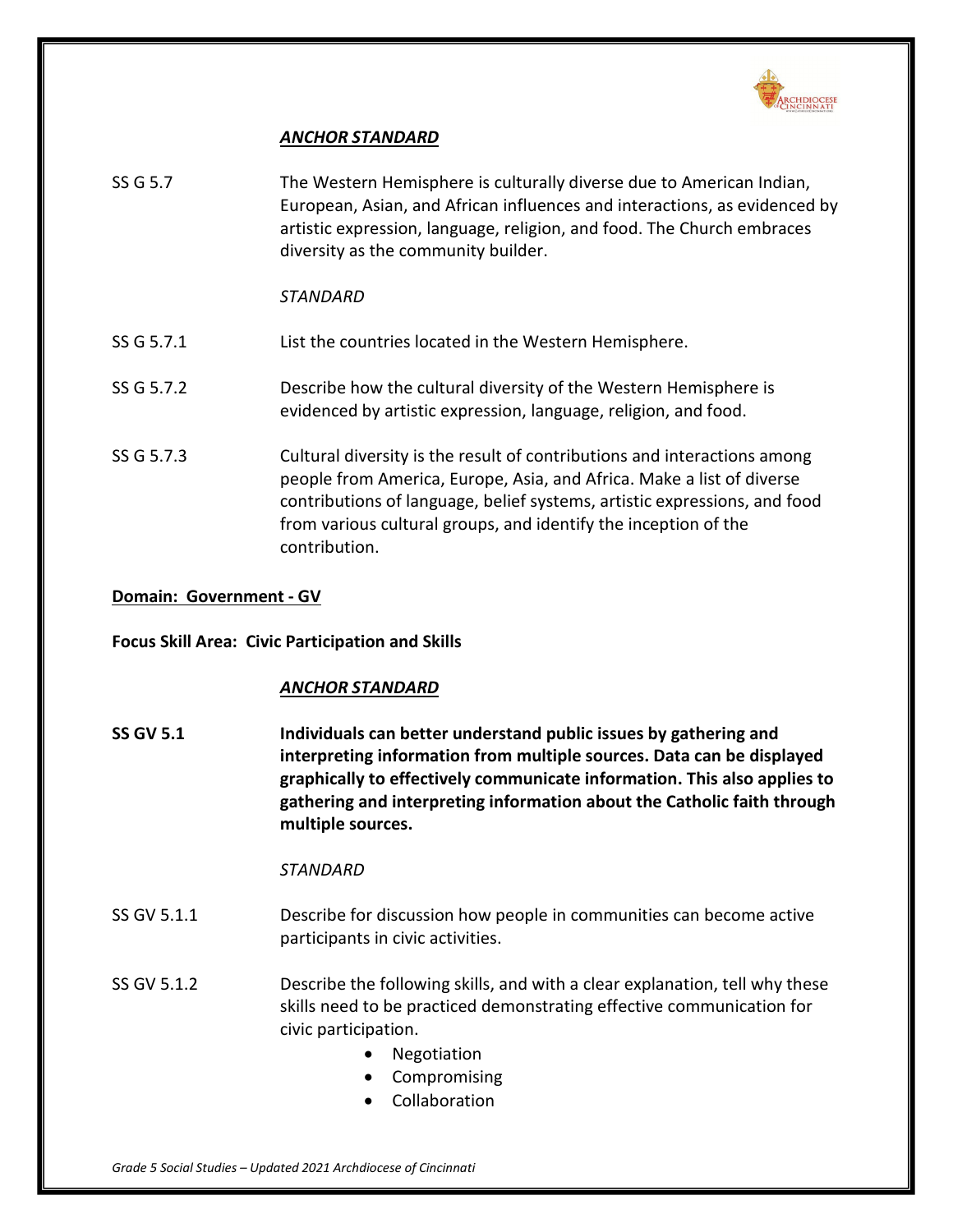

| SS GV 5.1.3 | Describe steps citizens should take to access and analyze information    |
|-------------|--------------------------------------------------------------------------|
|             | with local and national issues. Describe how citizens should effectively |
|             | communicate this information.                                            |

SS GV 5.1.4 Give examples of how civic ideals are translated into practice.

### **Focus Skill Area: Roles and Systems of Government**

### *ANCHOR STANDARD*

**SS GV 5.2 Democracies, dictatorships and monarchies are categories for understanding the relationship between those in power or authority and citizens. The relationship between God and ourselves is prayer, the sacraments, and duties of obligation.**

### *STANDARD*

- SS GV 5.2.1 The purpose of government is the United States is to:
	- Establish order
	- Protect individual rights
	- Promote common good

Research countries with different forms of government, compare and contrast the U.S. democratic government to countries that have a dictatorship or monarchy.

SS GV 5.2.2 Explain the relationship of "people in power" in a democracy, a dictatorship, or a monarchy to its citizens. Explain what type of communication citizens would have to the "people in power" of their government.

# **Domain: ECONOMICS – E**

**Focus Skill Area: Economic Decision Making and Skills**

### *ANCHOR STANDARD*

**SS E 5.1 Information displayed in circle graphs can be used to show relative proportions of segments of data to an entire body of data.**

### *STANDARD*

SS E 5.1.1 Explain the circle graph data concept of "part to whole" vs. "whole to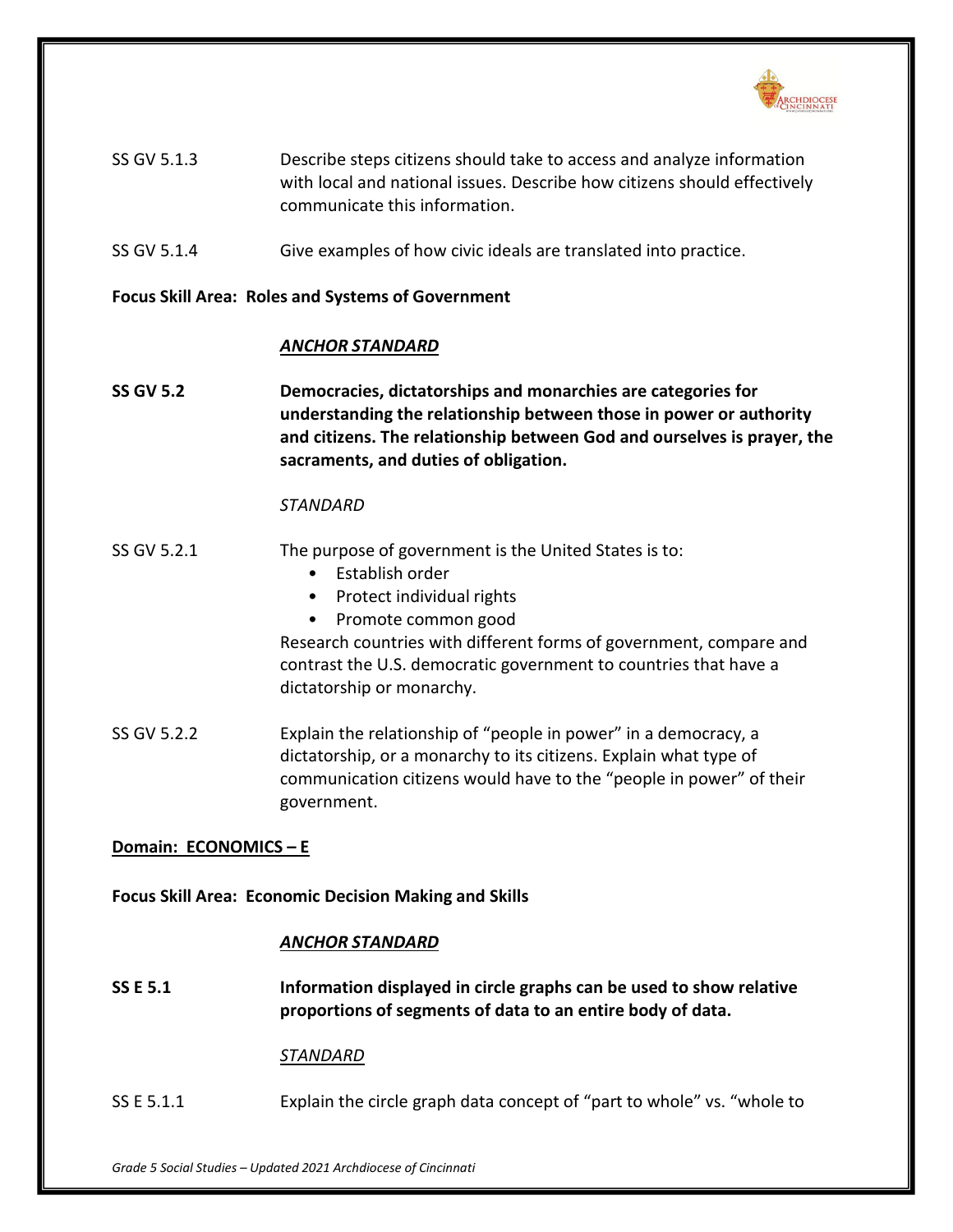

| SS E 5.1.2                       | part". Give a demonstration of segments of data.<br>Explain the following economic terms:<br>Consumers<br>$\bullet$<br>Producers<br>$\bullet$<br>Savers<br>$\bullet$<br>Investors<br>$\bullet$<br>Citizens<br>$\bullet$              |
|----------------------------------|--------------------------------------------------------------------------------------------------------------------------------------------------------------------------------------------------------------------------------------|
| SS E 5.1.3                       | Research the following economic terms:<br>Costs and benefits<br>Economic evidence<br>$\bullet$<br>Alternative economic problems<br>$\bullet$<br>Discuss why these terms are so essential for economic decision making<br>and skills. |
| <b>SS E 5.2</b>                  | The choices people make have both present and future consequences.<br>Scripture help guide people to make choices that have consequences that<br>are Godlike.                                                                        |
| SS E 5.2.1                       | Gather information to explain the present and future consequences of an<br>"economic decision".                                                                                                                                      |
| SS E 5.2.2                       | Construct a list for showing examples of economic choices that have both<br>present and future consequences.                                                                                                                         |
| SS E 5.2.3                       | Write an explanatory paper defining, explaining, and summarizing, the<br>necessity for collaboration and problem solving when making solid<br>economic choices.                                                                      |
| <b>Focus Skill Area: Scarity</b> |                                                                                                                                                                                                                                      |
|                                  | <b>ANCHOR STANDARD</b>                                                                                                                                                                                                               |
| <b>SS E 5.3</b>                  | The availability of productive resources (i.e. human resources, capital<br>goods, and natural resources) promotes specialization that leads to<br>trade.                                                                             |

### *STANDARD*

# SS E 5.3.1 Define, explain, and summarize the following economic terms:

- Productive resources
- Goods and services
- Capital goods
- Human resources
- Natural resources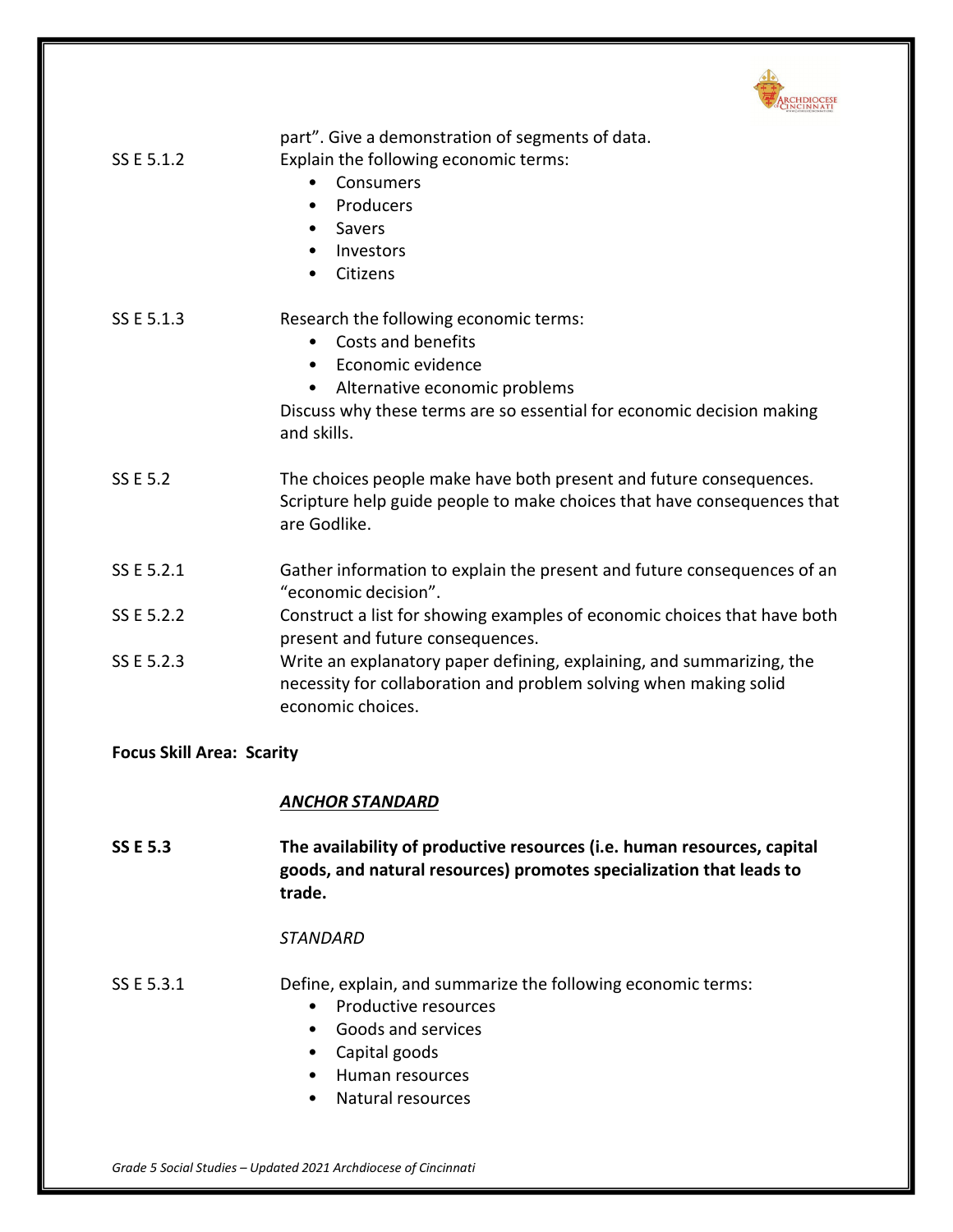

- **Manufacturing**
- Trade
- Specialization
- Opportunity cost
- Scarcity
- SS E 5.3.2 Explain why "specialization" occurs as a result of people using "productive resources".
- SS E 5.3.3 Describe how and why scarcity happens.
- SS E 5.3.4 Comprise of list of "natural" resources to compare with "productive" resources.
- SS E 5.3.5 Explain how the availability of productive resources in a specific region usually promotes specialized trade.

# **Focus Skill Area: Production and Consumption**

# *ANCHOR STANDARD*

**SS E 5.4 The availability of productive resources and the division of labor impact productive capacity. Pay impacts productive lives.**

# *STANDARD*

- SS E 5.4.1 Describe and explain the terms:
	- Production
	- Consumption
- SS E 5.4.2 Define and give examples of "Productive Capacity".
- SS E 5.4.3 Explain how the availability of resources influences "Productive Capacity".
- SS E 5.4.4 Define and explain the term "Division of Labor".
- SS E 5.4.5 Discuss how the availability of productive resources and the division of labor influence productive capacity.

# **Focus Skill Area: Markets**

# *ANCHOR STANDARD*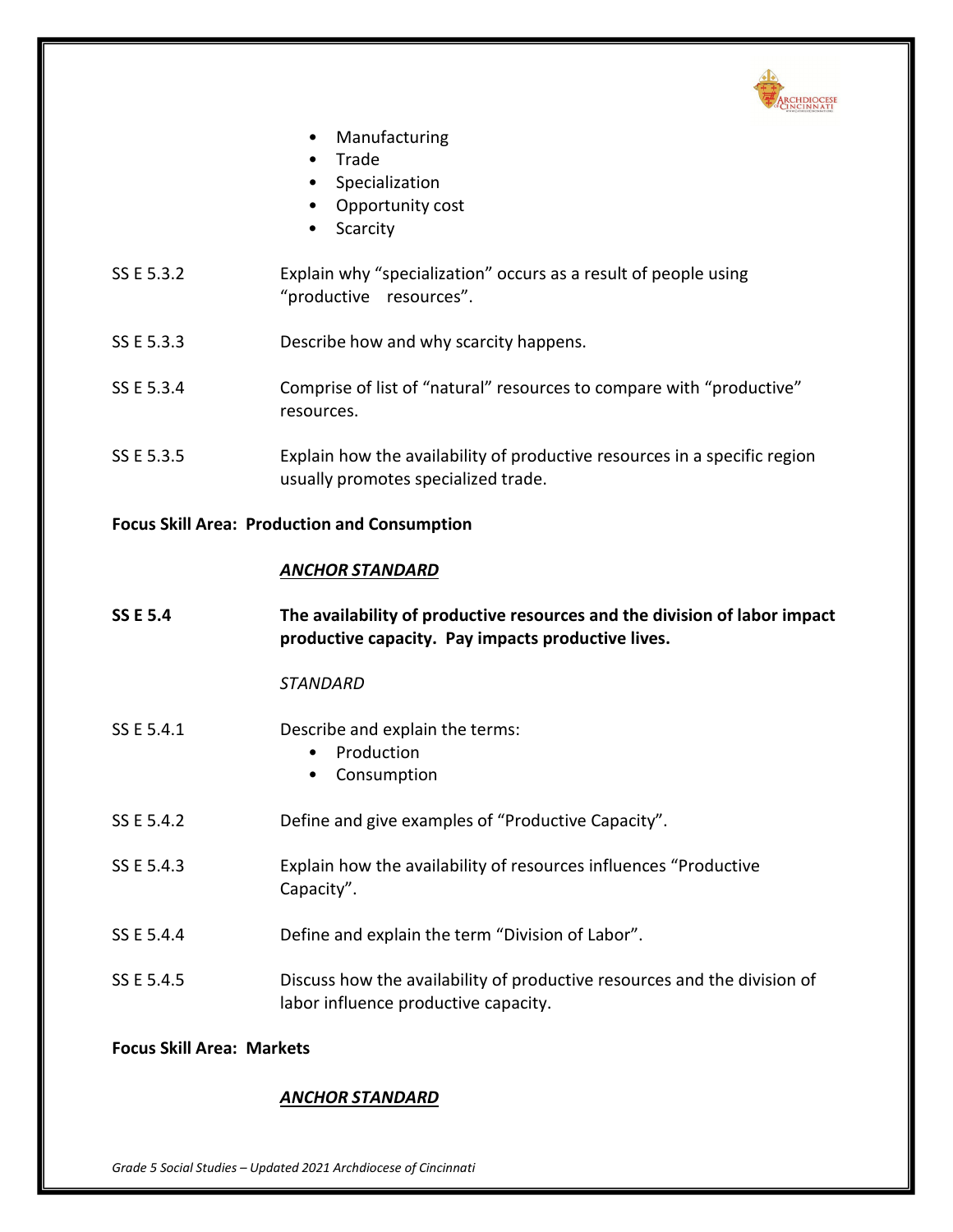

| <b>SS E 5.5</b> | Regions and countries become interdependent when they specialize in<br>what they produce best and then trade with other regions to increase<br>the amount and variety of goods and services available. |
|-----------------|--------------------------------------------------------------------------------------------------------------------------------------------------------------------------------------------------------|
|                 | STANDARD                                                                                                                                                                                               |
| SS E 5.5.1      | Explain when and how "Specialization" occurs.                                                                                                                                                          |
| SS E 5.5.2      | Describe the process of reducing the cost of production through<br>specialization of goods and services.                                                                                               |
| SS E 5.5.3      | Define and give examples of "Interdependence".                                                                                                                                                         |
| SS E 5.5.4      | Research and use a visual display how specialization and trade lead to<br>interdependence among countries of the Western Hemisphere.                                                                   |

### **Focus Skill Area: Financial Literacy**

### *ANCHOR STANDARD*

| <b>SS E 5.6</b> | Workers can improve their ability to earn income by gaining new     |
|-----------------|---------------------------------------------------------------------|
|                 | knowledge, skills, and experiences. We improve our ability to gain  |
|                 | new knowledge of Jesus through knowledge, skills, and experience in |
|                 | our Catholic community.                                             |

*STANDARD*

- SS E 5.6.1 Describe "Financial Literacy"
- SS E 5.6.2 Define the term "Entrepreneur"
- SS E 5.6.3 Explain how your knowledge, skill, and experience can affect your career and job choices.
- SS E 5.6.4 Research a career of personal interest and list the knowledge, skills, and experience required to be successful in that career
- SS E 5.6.5 List the elements of success and the role they play that support economic success.

.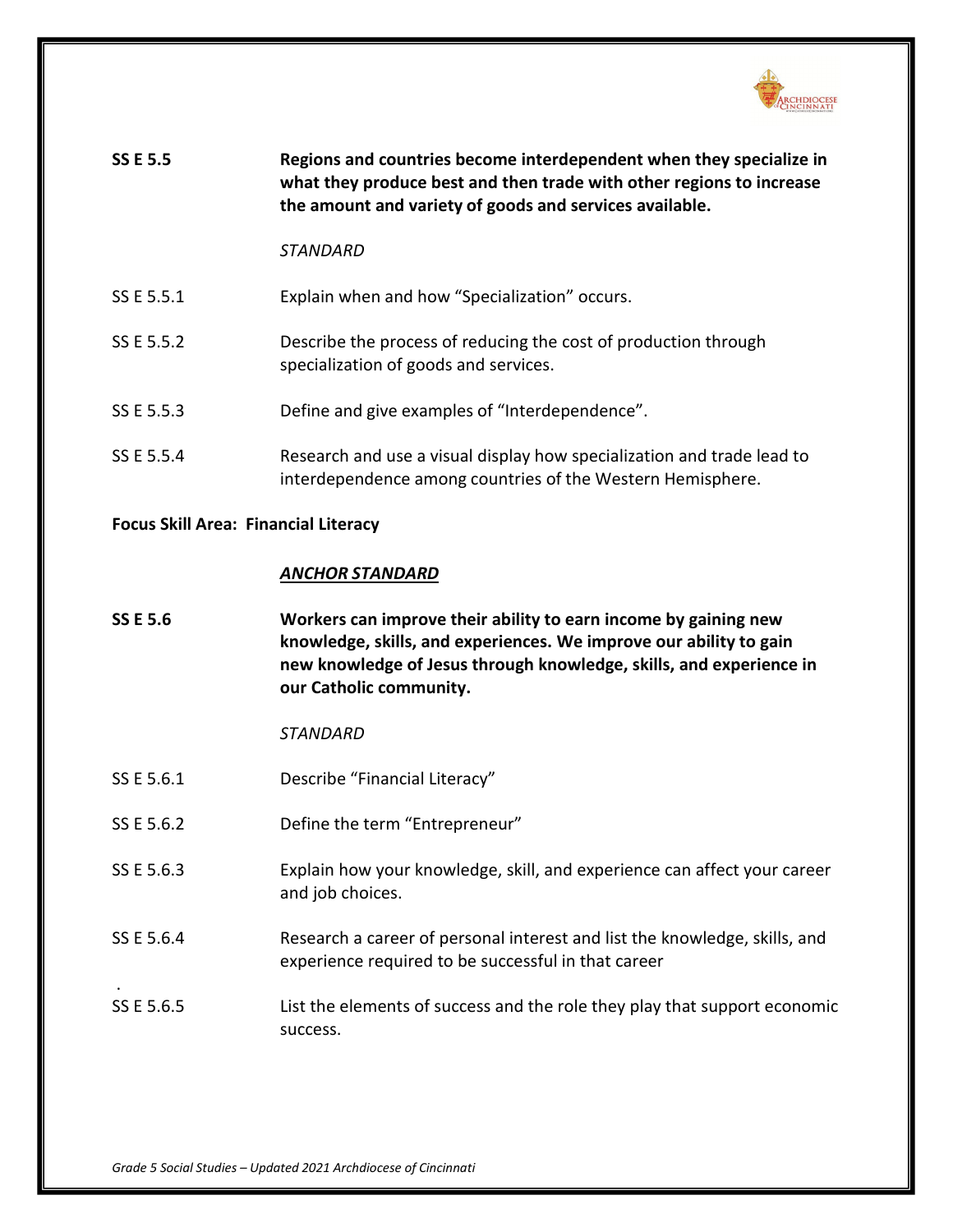

# **GRADE 6 SOCIAL STUDIES**

**The Archdiocese of Cincinnati has established the following Social Studies standards based on the most current teachings which are aligned to Ohio New Learning Social Studies Standards. In addition, these Standards are infused with Catholic Identity and Catholic values. This curriculum gives parents, students, and teachers the knowledge, understanding, and skill set students need to acquire and satisfy the Archdiocesan Social Studies Standards for Grade 6.**

## **SOCIAL STUDIES APPLICATION**

Grade 6 students are expected to meet each year's grade-specific standards. Students retain and master skills learned in the preceding grades and will further develop their skills to gain exposure to a range of texts and tasks. Rigor is infused throughout this Graded Course of Study (GCS) along with relevance to further foster the values of Catholic teaching.

# **GRADE 6 SOCIAL STUDIES EXITING SKILLS**

**The Archdiocese of Cincinnati stipulates the following exiting skills in social studies for Grade 6 students:**

## **Domain: History**

## **Focus Skill Area: Historical Thinking and Skills**

 $\checkmark$  Can apply the conventions of B.C.E., B.C. and A.D. to arrange an analyze events in chronological order.

## **Focus Skill Area: Early Civilizations**

- $\checkmark$  Can describe the influence of geography on the development of unique civilizations in India, Egypt, China, Mesopotamia.
- $\checkmark$  Can describe the governments, cultures, economic systems, technologies, and agricultural practices and products of early civilizations and their enduring influence in the Eastern Hemisphere today.

## **Domain: Geography**

## **Focus Skill Area: Spatial Thinking and Skills**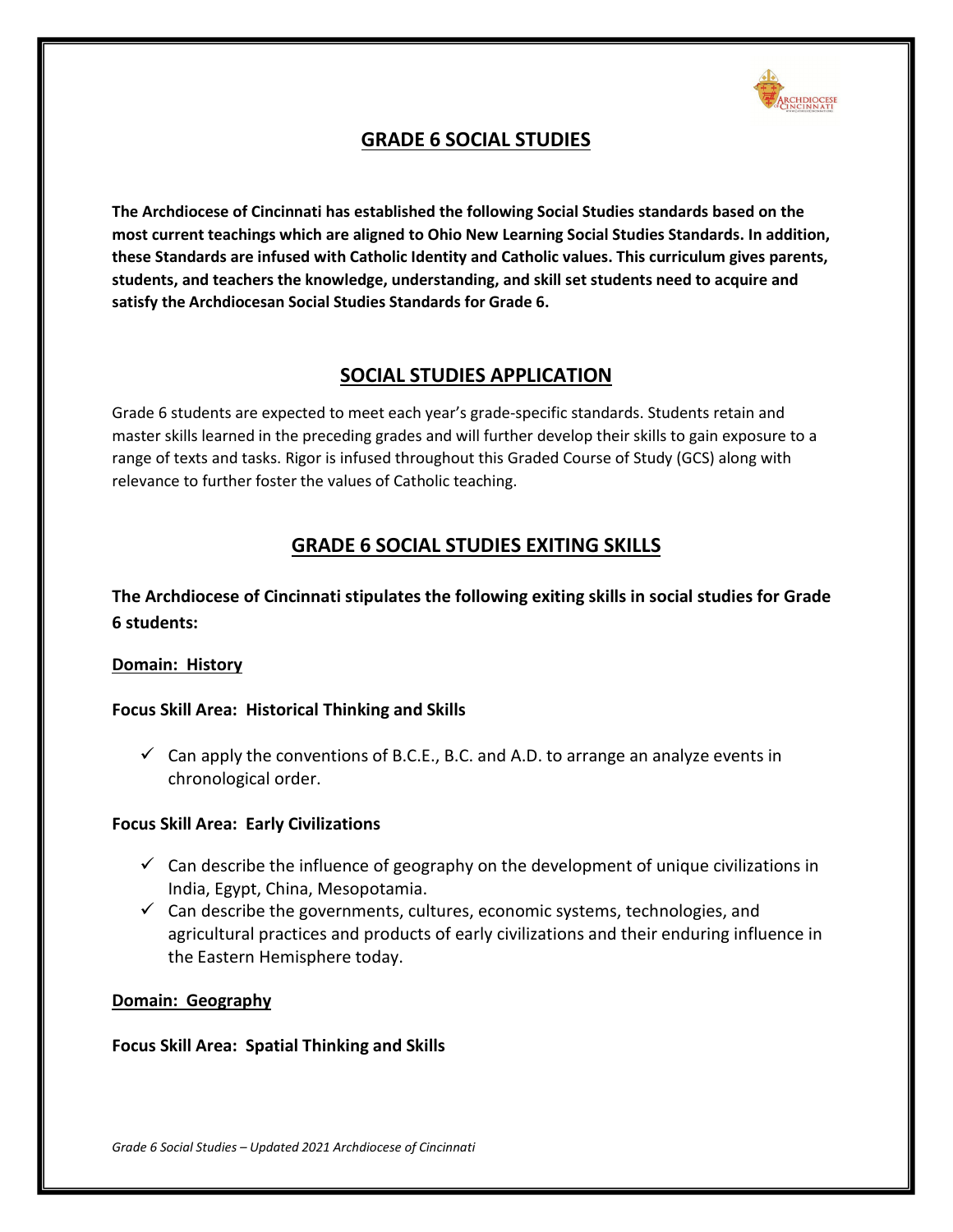

- $\checkmark$  Can use appropriate maps, globes, and geographic tools to gather, process and report information about people, places, and environments.
- $\checkmark$  Can explain that maps are created for specific purposes and represent the context in which they were created.
- $\checkmark$  Can use latitude and longitude coordinates to identify absolute location.

## **Focus Skill Area: Places and Regions**

 $\checkmark$  Can use various criteria to describe, classify and compare regions within the Eastern Hemisphere.

## **Focus Skill Area: Human Systems**

- $\checkmark$  Can explain how variations among physical environments in the Eastern Hemisphere influence human activities.
- $\checkmark$  Can explain political, environmental, social, and economic factors that cause the movement of people, products, and ideas in the Eastern Hemisphere.
- $\checkmark$  Can describe the lasting impact of the movement of people, products, and ideas in the Eastern Hemisphere.
- $\checkmark$  Can explain how tradition and diffusion have influenced modern cultural practices and products in the Eastern Hemisphere.
- $\checkmark$  Can describe the influence of religious diffusion in the modern world.
- $\checkmark$  Can us a variety of historic and contemporary sources to obtain multiple perspectives on a topic.
- $\checkmark$  Can describe the relationship between those in power and individual citizens in a democracy, dictatorship, monarchy, and theocracy.
- $\checkmark$  Can explain that the characteristics of governments often overlap and can misrepresent the actual relationship between those governing and those being governed.

#### **Domain: Government**

## **Focus Skill Area: Civic Participation and Skills**

 $\checkmark$  Can us a variety of historic and contemporary sources to obtain multiple perspectives on a topic.

## **Focus Skill Area: Roles and Systems of Government**

- $\checkmark$  Can describe the relationship between those in power and individual citizens in a democracy, dictatorship, monarchy, and theocracy.
- $\checkmark$  Can explain that the characteristics of governments often overlap and can misrepresent the actual relationship between those governing and those being governed.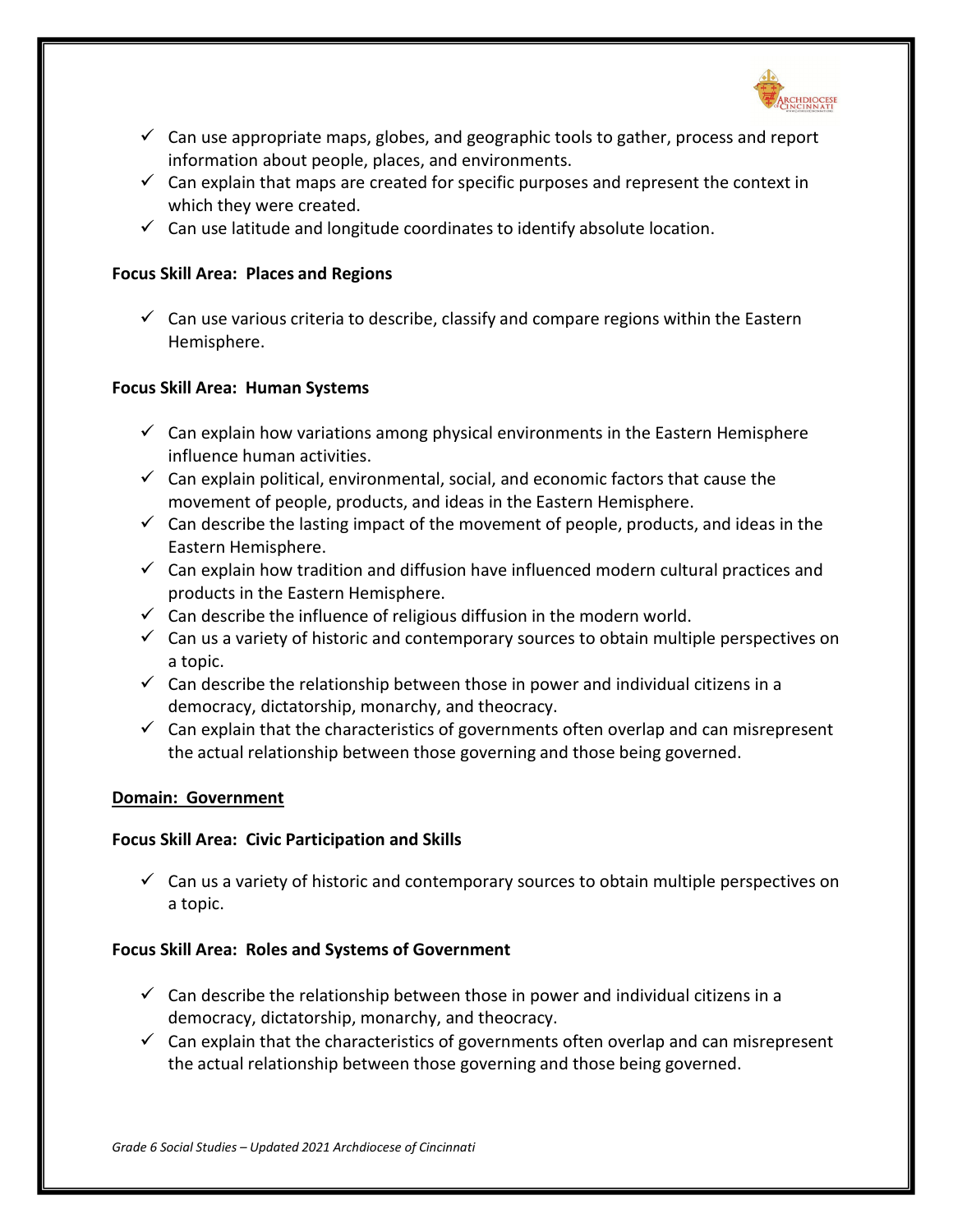

## **Domain: Economics**

## **Focus Skill Area: Economic Decision Making and Skills**

- $\checkmark$  Can compare data sets to identify relationships and draw conclusions.
- $\checkmark$  Can predict the present and future consequences of an economic decision and explain how individuals and societies may evaluate the choice differently.

### **Focus Skill Area: Scarcity**

- $\checkmark$  Can explain how individuals and societies answer the fundamental questions of economics of what to produce, how to produce, and for whom to produce.
- $\checkmark$  Can explain how specialization leads to global trade.

#### **Focus Skill Area: Markets**

- $\checkmark$  Can explain how supply, demand and competition interact to determine price.
- $\checkmark$  Can explain how supply, demand and competition interact to influence quantities of inputs and outputs.

### **Focus Skill Area: Financial Literacy**

 $\checkmark$  Can explain how individuals compare price and quality when selecting goods and services to buy.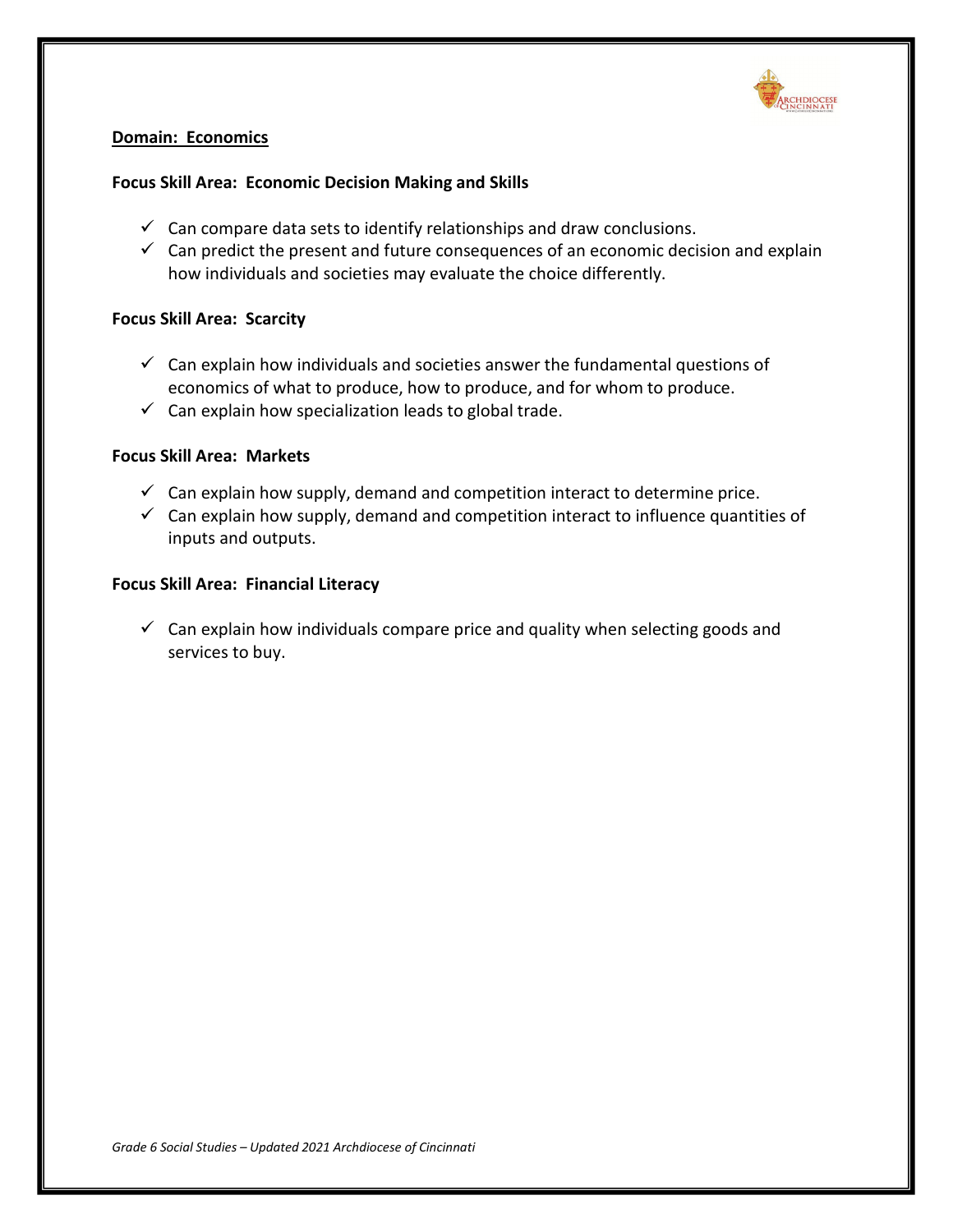

# **GRADE 6 SOCIAL STUDIES**

## **Domain: History – H**

**Focus Skill Area: Historical Thinking and Skills**

### *ANCHOR STANDARD*

**SS H 6.1 Events can be arranged in order of occurrence using the conventions of B.C. and A.D. or B.C.E. and C.E.**

#### *STANDARD*

## SS H 6.1.1 Recognize and explain the following terms:

- $\bullet$  B.C.
- $\bullet$  A.D.
- $\bullet$  B.C.E.
- $\bullet$  C.E.

SS H 6.1.2 Construct a multi-tiered timeline arranging events is a chronological order. Include events that occurred during:

- $\bullet$  B.C.
- $\bullet$  A.D.
- $\bullet$  B.C.E.
- $\bullet$  C.E.
- SS H 6.1.3 Create a timeline that spans from 2000B.C.E. to 2017C.E. Select notable historic and religious events from other countries, continents, and America.

#### **Focus Skill Area: Early Civilizations**

#### *ANCHOR STANDARD*

**SS H 6.2 Early civilizations (India, Egypt, China, Mesopotamia, and Africa) with unique governments, economic systems, social structures, religions technologies, and agricultural practices and products flourished because of favorable geographic characteristics. The cultural practices and products of these early civilizations can be used to help understand the Eastern Hemisphere today.**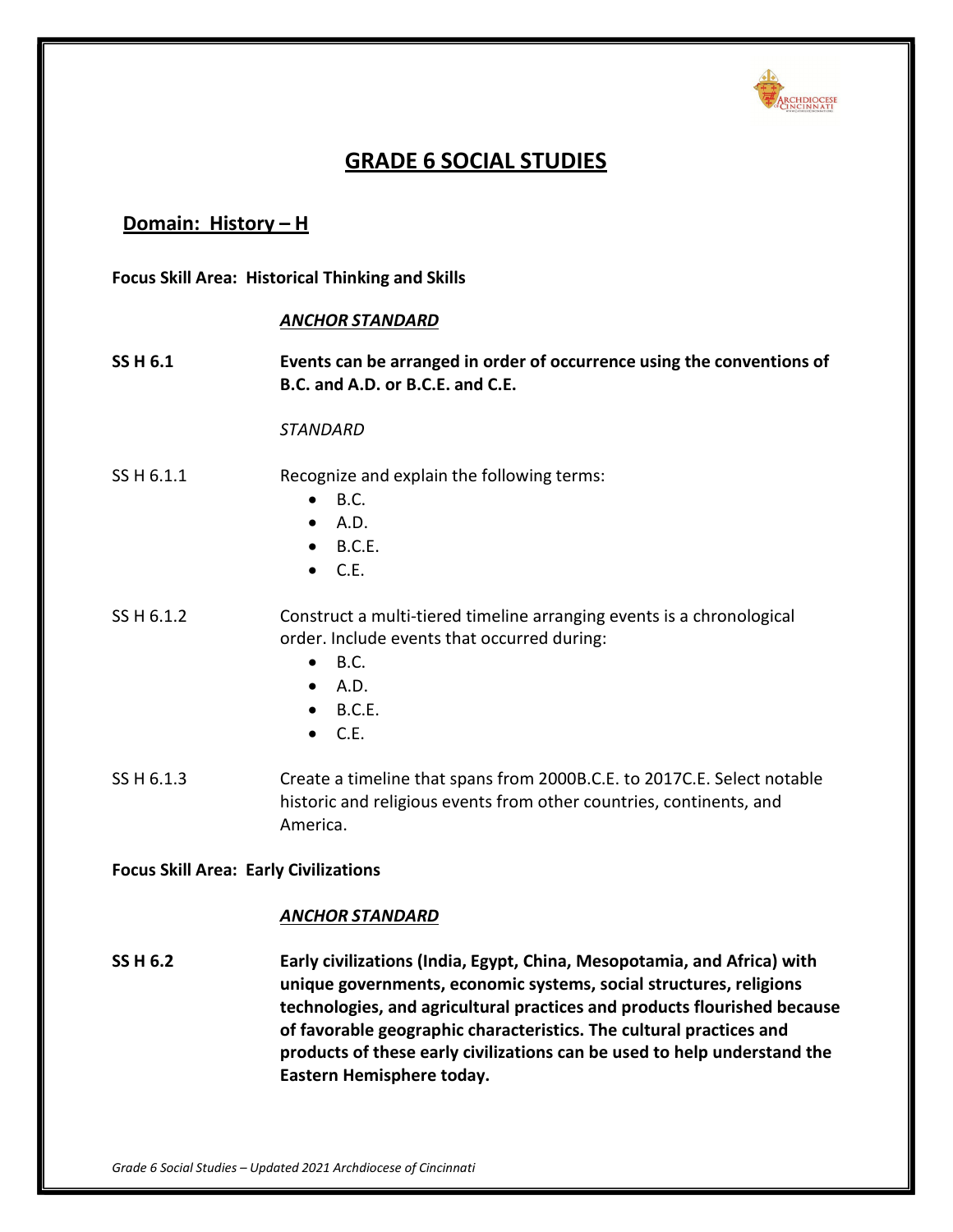

## *STANDARD*

| SS H 6.2.1 | Geographic conditions including locations in "River Valleys" promoted<br>growth of early civilization. Describe the significance of "River Valleys"<br>for: source of water |
|------------|-----------------------------------------------------------------------------------------------------------------------------------------------------------------------------|
|            | • habitat for plants and animals                                                                                                                                            |
|            | transportation<br>$\bullet$                                                                                                                                                 |
|            | protection<br>$\bullet$                                                                                                                                                     |
|            | access to natural resources<br>$\bullet$                                                                                                                                    |
|            | trade                                                                                                                                                                       |

- farming
- population growth
- civilizations
- SS H 6.2.2 Using Primary and Secondary sources and a graphic organizer, research early civilizations (India, Egypt, and Mesopotamia) comparing the characteristics of civilizations.
- SS H 6.2.3 Describe and site examples of "new technology" in the River Valleys during early civilization.
- SS H 6.2.4 Describe the religious beliefs that early civilizations developed to help explain the world around them.
- SS H 6.2.5 Discuss the role that geography played in the development of early civilization.
- SS H 6.2.6 Research the establishment of "social classes" in early civilization.
- SS H 6.2.7 Using primary and secondary sources, research and identify the development of unique attributes and enduring legacies of early civilization that are still practiced and reflected in cultural practices today.

## **Domain: Geography - G**

**Focus Skill Area: Spatial Thinking and Skills**

#### *ANCHOR STANDARD*

**SS G 6.1 Globes and other geographic tools can be used to gather, process, and report information about people, places, and environments.**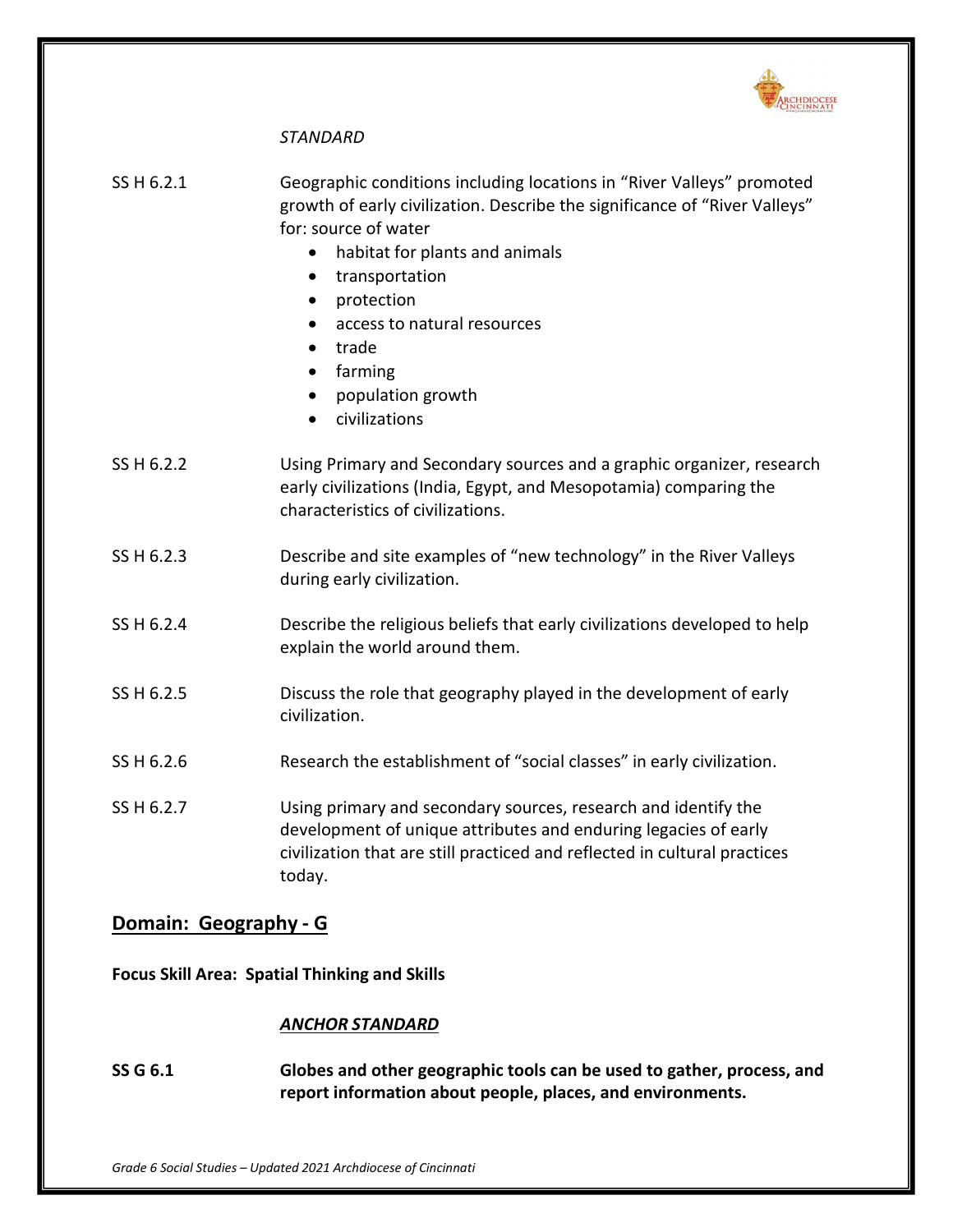

**Cartographers decide which information to include and how it is displayed.**

*STANDARD*

- SS G 6.1.1 Describe how "geographic" information is available to communicate information from a spatial perspective.
- SS G 6.1.2 Identify the kinds of maps and their purposes that cartographers create including the GIS.
- SS G 6.1.3 Use appropriate maps, globes, and geographic tools to gather, process, and report information about people, places, and environments.

### *ANCHOR STANDARD*

**SS G 6.2 Latitude and longitude can be used to identify absolute location.**

*STANDARD*

- SS G 6.2.1 Use coordinates of latitude (including degrees of north and south) and longitude (including degrees of east and west) to identify "absolute location" of a given place.
- SS G 6.2.2 Describe a longitude point's position on Earth's surface in relation to the "Prime Meridian".
- SS G 6.2.3 Describe a latitude point's position on Earth's surface in relation to the "Equator".
- SS G 6.2.4 Use "Google Earth" to identify a place's "absolute" location.

#### **Focus Skill Area: Places and Regions**

### *ANCHOR STANDARD*

**SS G 6.3 Regions can be determined, classified and compared using various criteria (e.g., landform, climate, population, cultural, or economic).**

*STANDARD*

SS G 6.3.1 Use multiple criteria to determine, classify, and compare regions of Asia.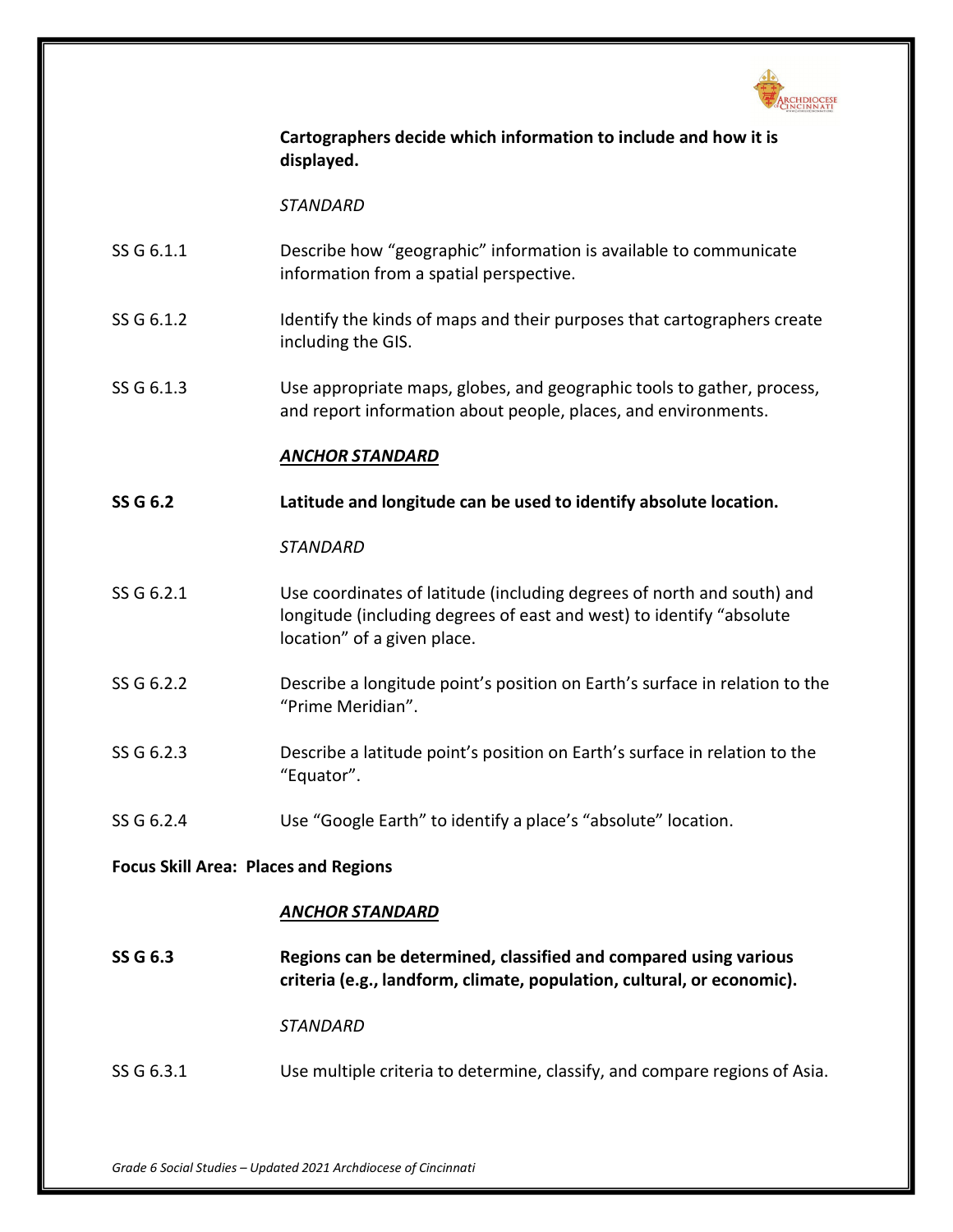

| SS G 6.3.2 | Compare regional criteria across continents considering changes in those |
|------------|--------------------------------------------------------------------------|
|            | regions over time.                                                       |

SS G 6.3.3 Research the following criteria of regions and investigate how it helps identify and organize surface area based on shared characteristics:

- Landforms
- Climate
- Economics
- Natural Resource

**Focus Skill Area: Human Systems**

### *ANCHOR STANDARD*

**SS G 6.4 Variations among physical environments within the Eastern Hemisphere influence human activities. Human activities also alter the physical environment.**

*STANDARD*

- SS G 6.4.1 Analyze and give examples how "Human Activities" develop in response to physical environments.
- SS G 6.4.2 Describe how humans adapt to the environment when the environment restricts human activity.
- SS G 6.4.3 Research and discuss examples of "unintended consequences" of human activities to natural habitat.

## *ANCHOR STANDARD*

**SS G 6.5 Political, environmental, social and economic factors cause people, products and ideas to move from place to place in the Eastern Hemisphere in the past and today.**

- SS G 6.5.1 Discuss and give reasons for why the people in the Eastern Hemisphere move from place to place.
- SS G 6.5.2 Analyze the "diffusion of cultures" and give examples of how it has influenced the following:
	- Religion
	- Politics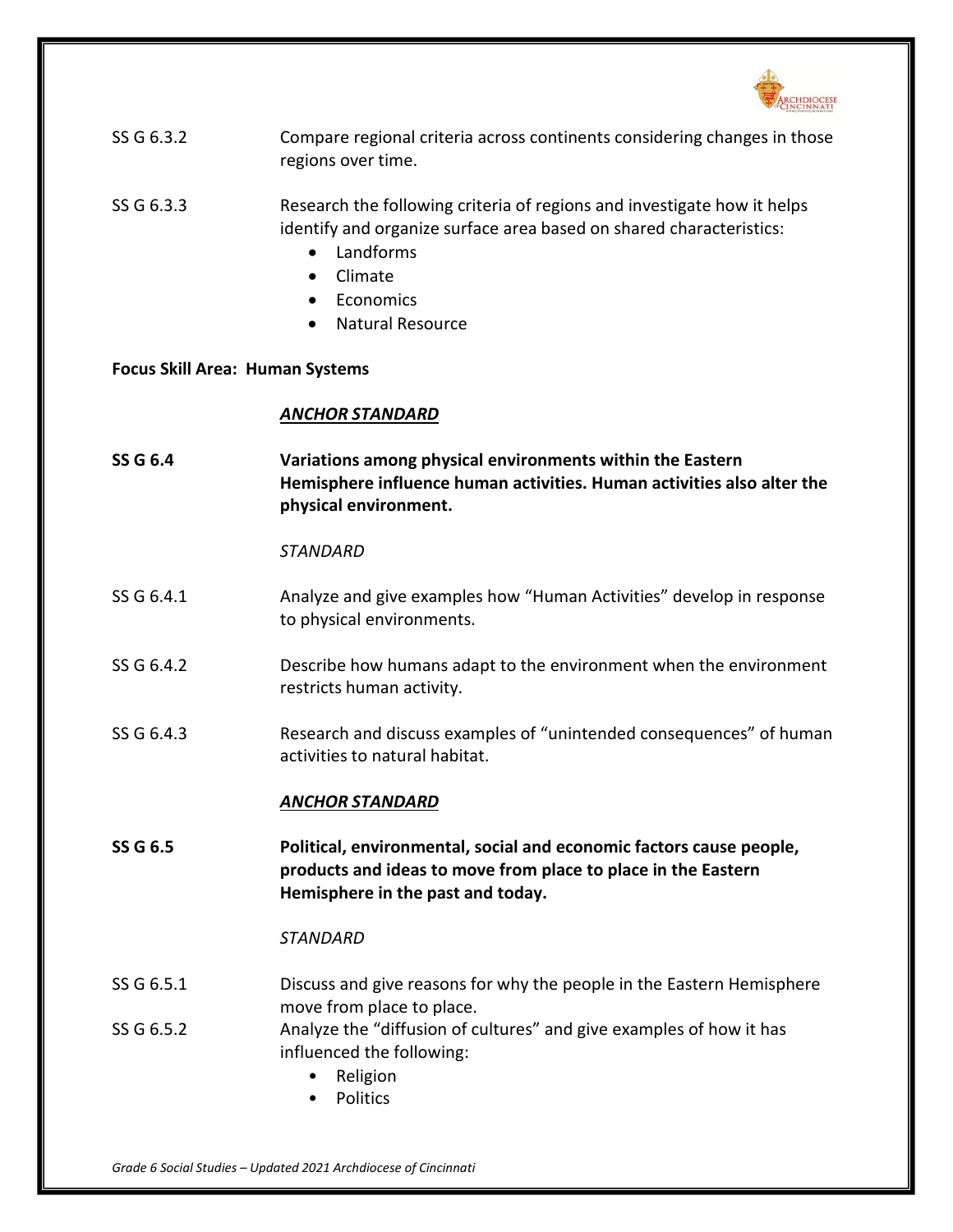

- **Environment**
- Climate
- Economics
- SS G 6.5.3 Investigate how current migration patterns in the Eastern Hemisphere affect:
	- Economics
	- Religious Freedoms
	- Population
	- Languages
	- Cultures
	- Discrimination
	- **Intolerance**

## *ANCHOR STANDARD*

**SS G 6.6 Modern cultural practices and products show the influence of tradition and diffusion including the impact of major world religions (Buddhism, Christianity, Hinduism, Islam, and Judaism).**

### *STANDARD*

- SS G 6.6.1 Describe how modern cultural practices and products in the Eastern Hemisphere have been influenced by both cultural traditions and "diffusion".
- SS G 6.6.2 Using Primary and Secondary sources research the cultural practices and products of the "river civilizations" and site evidence of their influence on modern culture practices and products.
- SS G 6.6.3 Identify the geographic origins, founding leaders, and teachings of the following:
	- Buddhism
	- Christianity
	- Hinduism
	- Islam
	- Judaism

## SS G 6.6.4 Produce evidence of the lasting influence of religious diffusion in the modern world. Include Catholicism.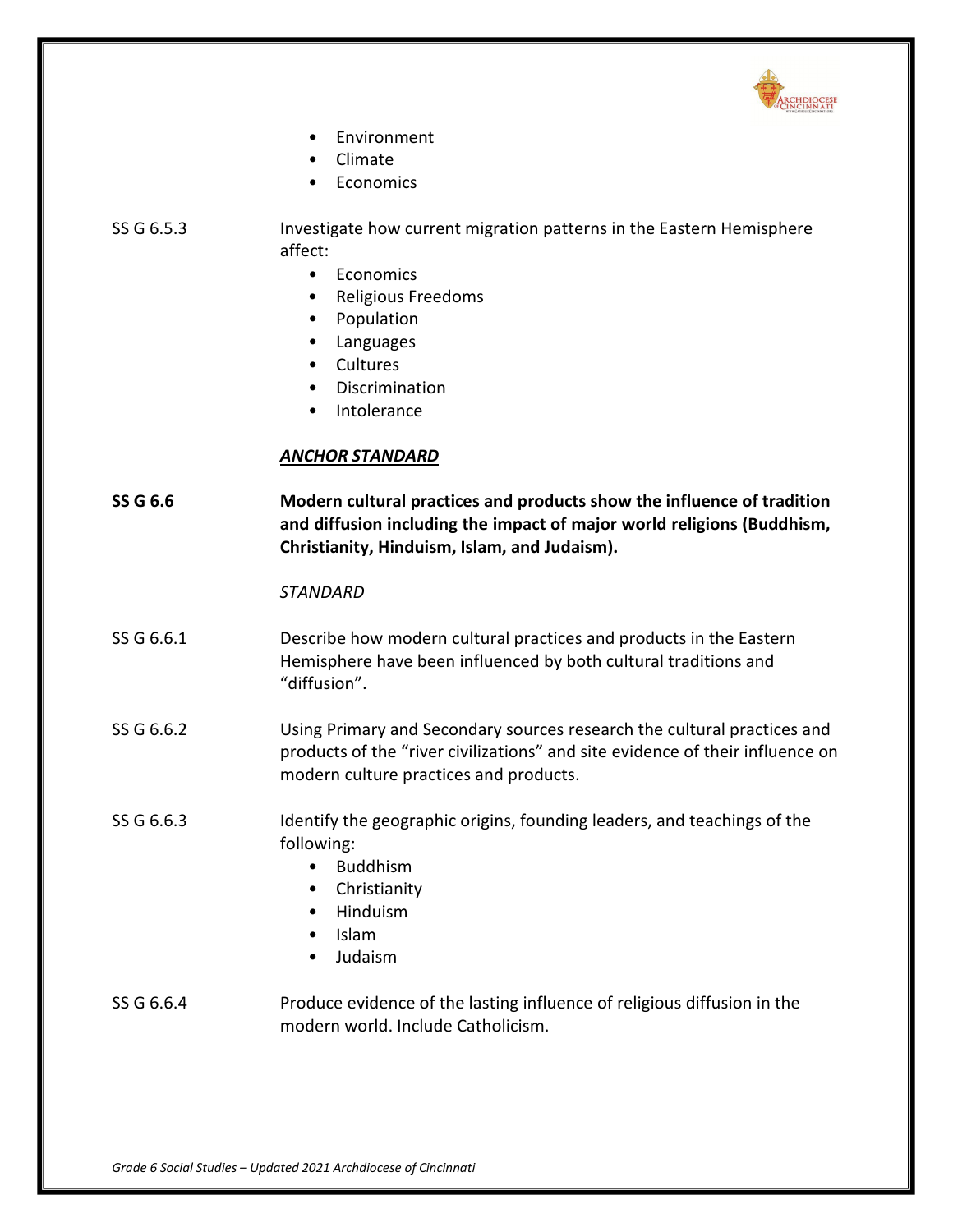

## **Domain: Government - GV**

**Focus Skill Area: Civic Participation and Skills**

## *ANCHOR STANDARD*

**SS GV 6.1 Different perspectives on a topic can be obtained from a variety of historic and contemporary sources. Sources can be examined for accuracy.**

*STANDARD*

- SS GV 6.1.1 Describe the purpose and benefits of "civic participation".
- SS GV 6.1.2 Using historic and contemporary sources form a student discussion group to reflect, analyze and discuss specific viewpoints or perspectives on a given historic topic.
- SS GV 6.1.3 Discuss the components of effective group communications. Discuss the importance and purpose of the following skills for group discussion:
	- Negotiation
	- Compromise
	- Collaboration
- SS GV 6.1.4 Compare two sources of a current event for facts, dialogue, details, perspectives, and opinions expressed.

**Focus Skill Area: Roles and Systems of Government**

## *ANCHOR STANDARD*

**SS GV 6.2 Governments can be categorized as monarchies, theocracies, dictatorships, or democracies, but categories may overlap, and labels may not accurately represent how governments function. The extent of citizens' liberties and responsibilities varies according to limits of governmental authority.**

- SS GV 6.2.1 Identify and give examples of countries (yesterday and today) that have the following types of government:
	- Monarchy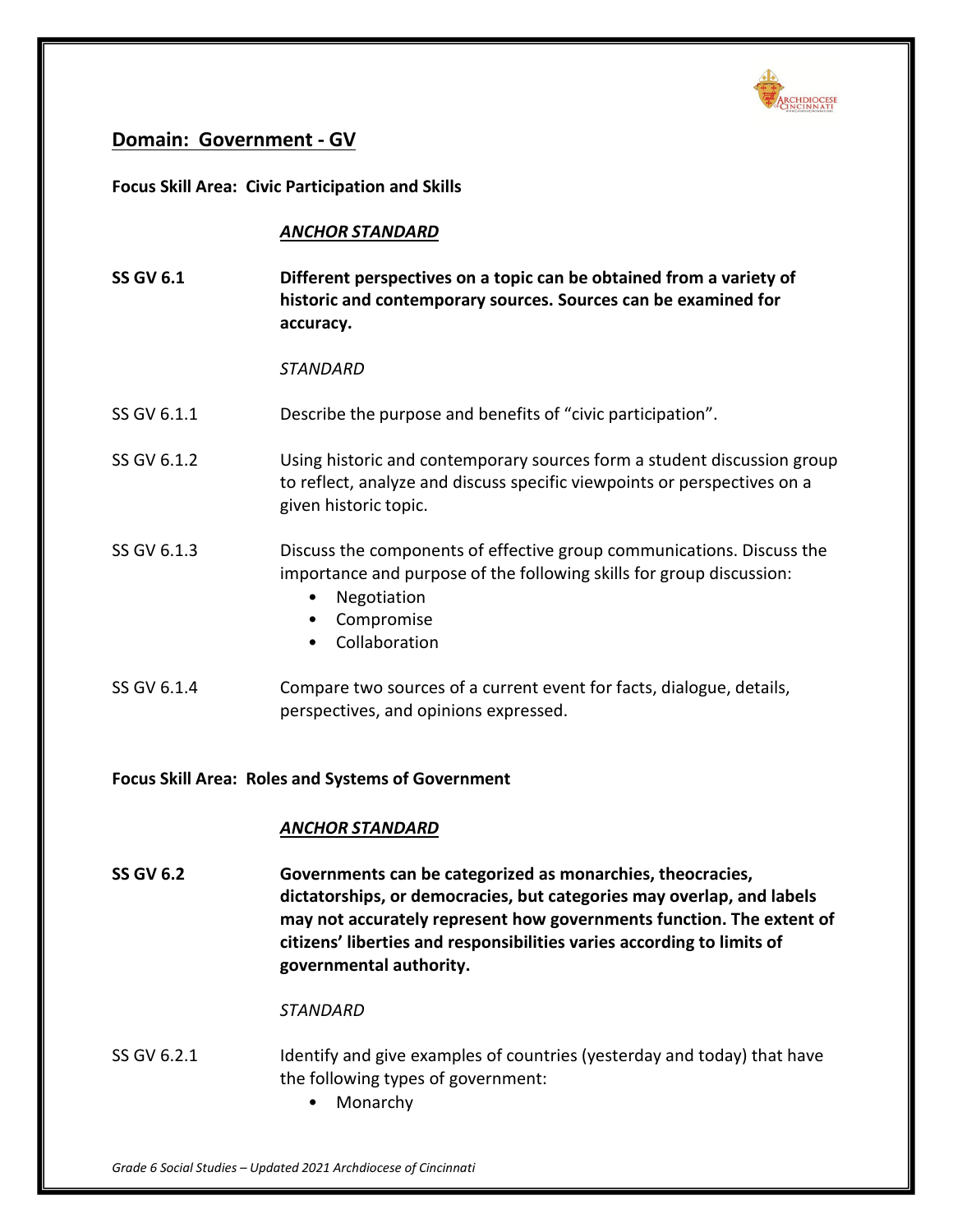

- Dictatorship
- Democracy
- Theocracy
- SS GV 6.2.2 Discuss how power is attained and held in systems of government.
- SS GV 6.2.3 Analyze the relationships between those governing and those being governed in systems of government.
- SS GV 6.2.4 Explain how and why characteristics of government often overlap and can be inconsistent.

## **Domain: Economics – E**

**Focus Skill Area: Economic Decision Making and Skills**

### *ANCHOR STANDARD*

**SS E 6.1 Economists compare data sets to draw conclusions about relationships among them.**

#### *STANDARD*

- SS E 6.1.1 Compare sets of data for international trade and population to draw conclusions to:
	- exports
	- imports
	- natural resources
	- oil reserves
	- income
	- birth rate

## SS E 6.1.2 Create a chart to identify the geographic features of the country/ies comparing location, physical features, economic activities, imports/exports. Include:

- how countries capitalize on natural resources
- why certain countries specialize in certain products
- import only countries versus export only countries
- how countries utilize available resources
- compare/contrast a developed country with a developing country.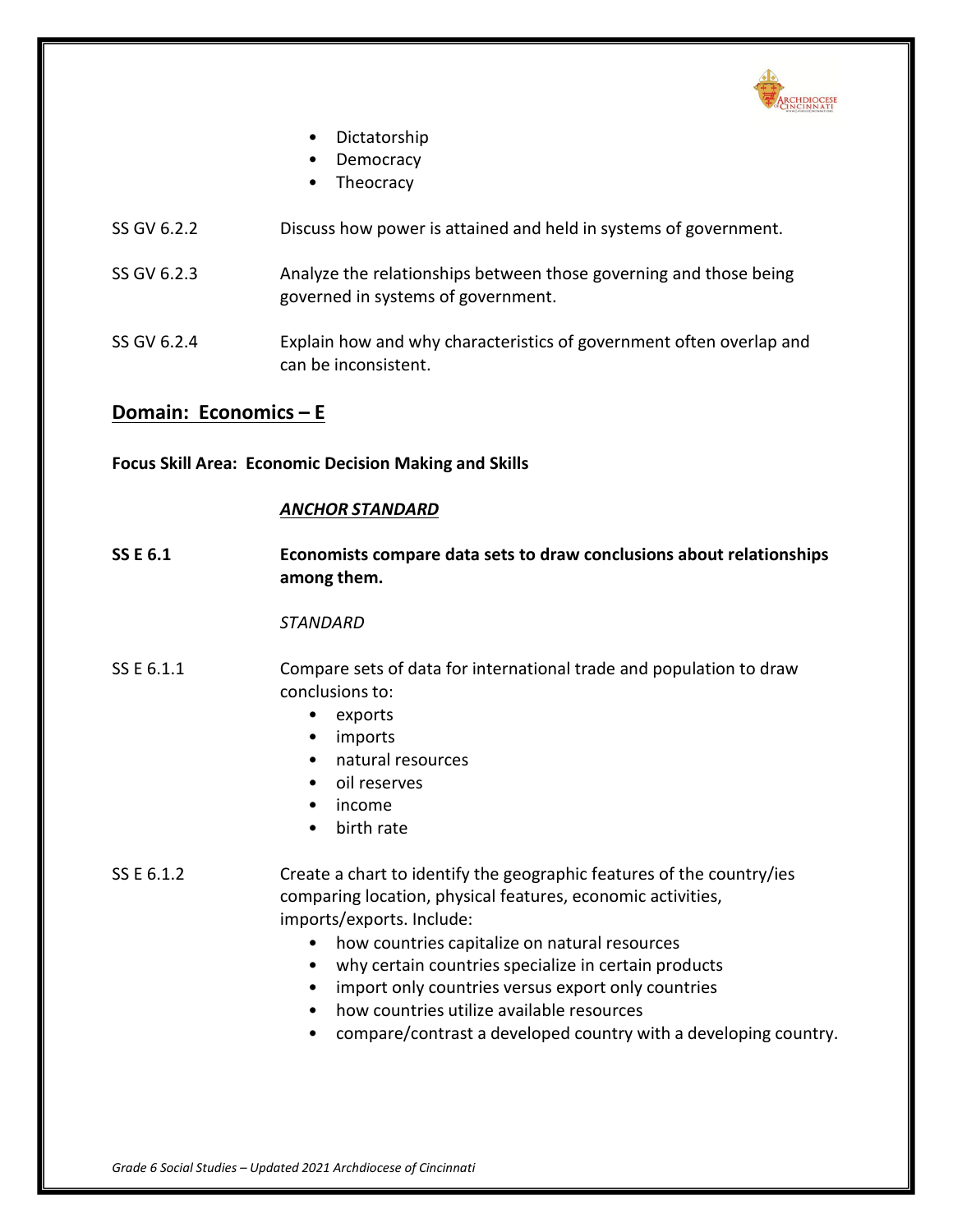

## *ANCHOR STANDARD*

| SS E 6.2                          | The choices people make have both present and future consequences.<br>The evaluation of choices is relative and may differ across individuals and<br>societies. |
|-----------------------------------|-----------------------------------------------------------------------------------------------------------------------------------------------------------------|
|                                   | <b>STANDARD</b>                                                                                                                                                 |
| SS E 6.2.1                        | Explain how economic choices have a direct effect on economic<br>consequences.                                                                                  |
| SS E 6.2.2                        | Predict the present and future consequences of:<br>personal economic choice<br>collective economic choice                                                       |
| SS E 6.2.3                        | Explain how and why individuals and societies may evaluate choices<br>differently.                                                                              |
| <b>Focus Skill Area: Scarcity</b> |                                                                                                                                                                 |
|                                   | <b>ANCHOR STANDARD</b>                                                                                                                                          |
| <b>SS E 6.3</b>                   | The fundamental questions of economics include what to produce, how<br>to produce, and for whom to produce.                                                     |
|                                   | <b>STANDARD</b>                                                                                                                                                 |
| SS E 6.3.1                        | Explain the three fundamental questions of economics and their<br>limitations.                                                                                  |
| SS E 6.3.2                        | Describe "Demand" and "Means of Distribution" and the significance<br>they play to "produce".                                                                   |
|                                   | ANCHOR STANDARD                                                                                                                                                 |
| <b>SS E 6.4</b>                   | When regions and/or countries specialize, global trade occurs.                                                                                                  |
|                                   | <b>STANDARD</b>                                                                                                                                                 |
| SS E 6.4.1                        | Describe the term "Specialization" and its effect on trade.                                                                                                     |
| SS E 6.4.2                        | Explain the reasons individuals and societies specialize on the production<br>of "goods" and "services".                                                        |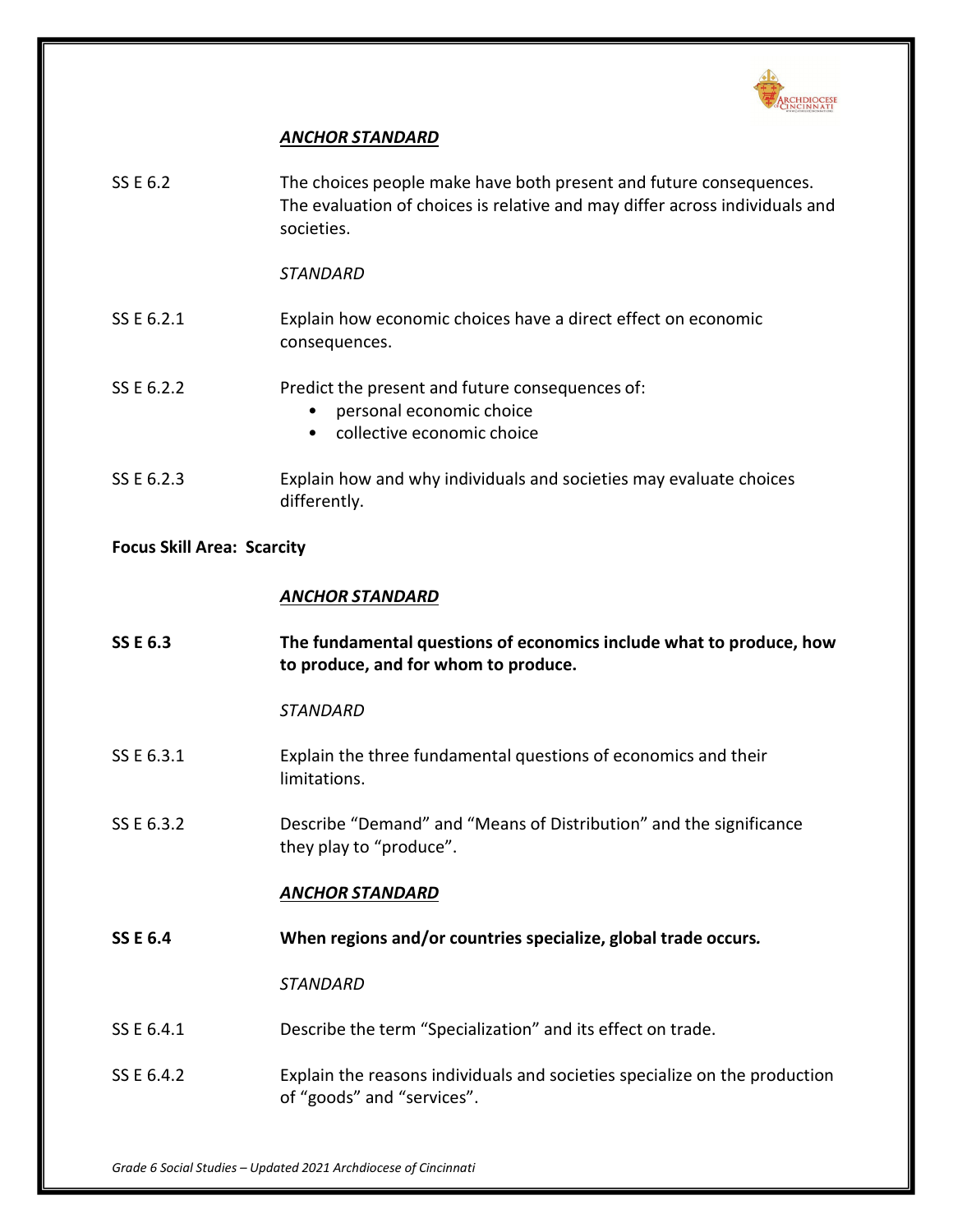

| SS E 6.4.3                                  | Analyze and explain how limited "productive resources" lead to<br>"specialization".                                                                                                                                                                                      |
|---------------------------------------------|--------------------------------------------------------------------------------------------------------------------------------------------------------------------------------------------------------------------------------------------------------------------------|
| SS E 6.4.4                                  | Using economic data, investigate examples of trade in the Eastern<br>Hemisphere tracking:<br>Production and sales of goods and services of oil and                                                                                                                       |
| SS E 6.4.5                                  | agricultural products. (coffee, soybeans)<br>Using economic data, investigate examples of trade in Eastern<br>Hemisphere tracking:<br>Production and consumption of manufactured items. (toys,<br>٠<br>clothing)                                                         |
| <b>Focus Skill Area: Markets</b>            |                                                                                                                                                                                                                                                                          |
|                                             | <b>ANCHOR STANDARD</b>                                                                                                                                                                                                                                                   |
| <b>SS E 6.5</b>                             | The interaction of supply and demand, influenced by competition, helps<br>to determine price in a market. This interaction also determines the<br>quantities of outputs produced and the quantities of Inputs (human<br>resources, natural resources, and capital) used. |
|                                             | <b>STANDARD</b>                                                                                                                                                                                                                                                          |
| SS E 6.5.1                                  | Analyze and explain the interactions of "supply and demand," and its<br>influence on competition.                                                                                                                                                                        |
| SS E 6.5.2                                  | Analyze and explain the influence of "supply and demand" and how it<br>interacts to determine "price".                                                                                                                                                                   |
| SS E 6.5.3                                  | Explain how "price" influences competition.                                                                                                                                                                                                                              |
| SS E 6.5.4                                  | Define the following:<br>Outputs<br>Inputs<br>٠<br>Explain how the interaction of supply, demand, and competitions<br>influences "outputs and inputs".                                                                                                                   |
| <b>Focus Skill Area: Financial Literacy</b> |                                                                                                                                                                                                                                                                          |
|                                             | <b>ANCHOR STANDARD</b>                                                                                                                                                                                                                                                   |
| <b>SS E 6.6</b>                             | When selecting items to buy, individuals can compare the price and<br>quality of available goods and services.                                                                                                                                                           |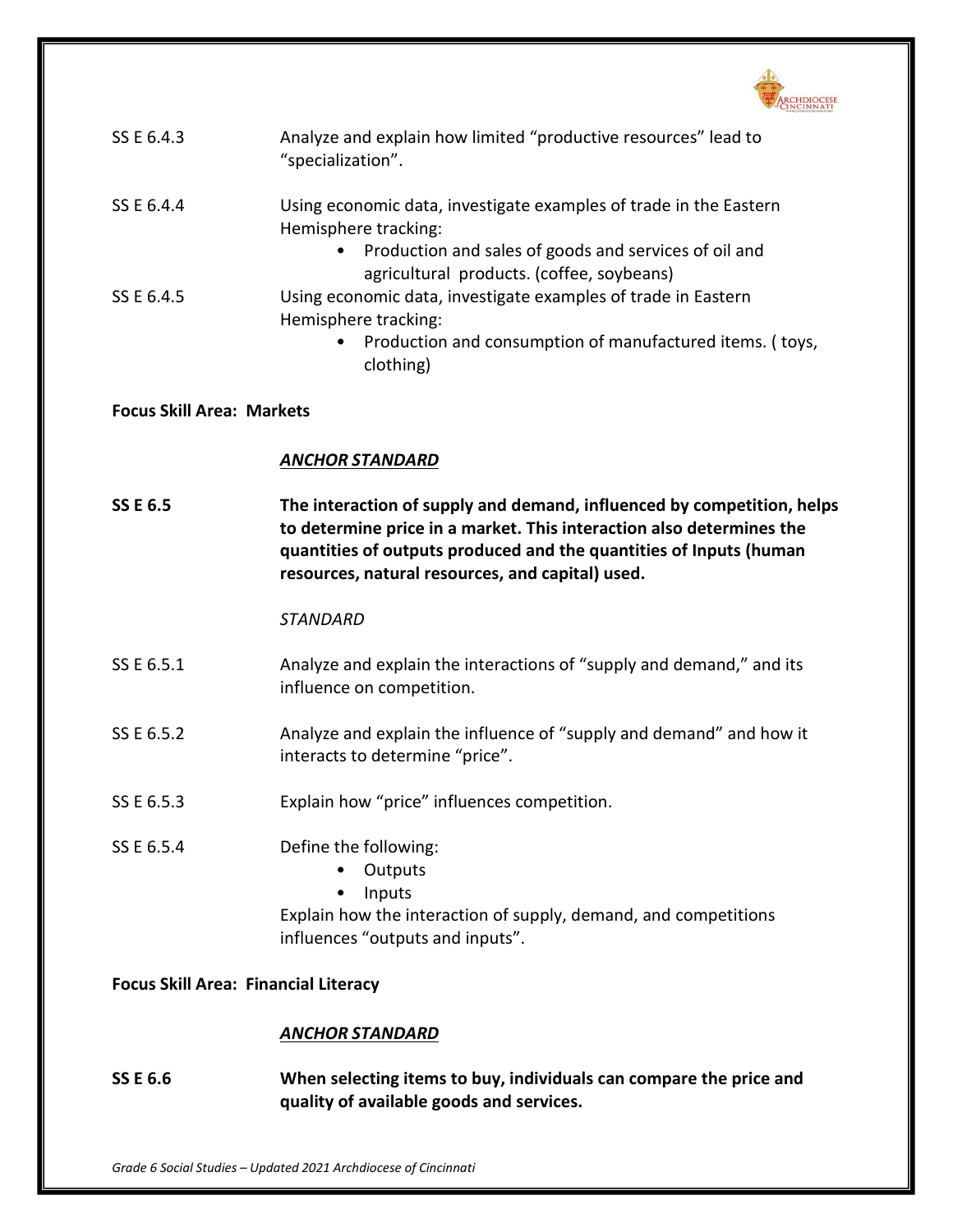

| SS E 6.6.1 | Describe "financial Literacy" and how it interacts with financial resources<br>and financial security.                   |
|------------|--------------------------------------------------------------------------------------------------------------------------|
| SS E 6.6.2 | Explain and give examples how and why consumers should compare<br>prices and quality of goods and services.              |
| SS E 6.6.3 | Describe how consumers can gather information on price and quality.                                                      |
| SS E 6.6.4 | Explore and give reasons why products produced in Asia have lower<br>prices than products produced in the United States. |
| SS E 6.6.5 | Discuss and chart the "pros" and "cons" of purchasing foreign made<br>products.                                          |
| SS E 6.6.6 | Discuss and chart the "pros" and "cons" of purchasing American made<br>products.                                         |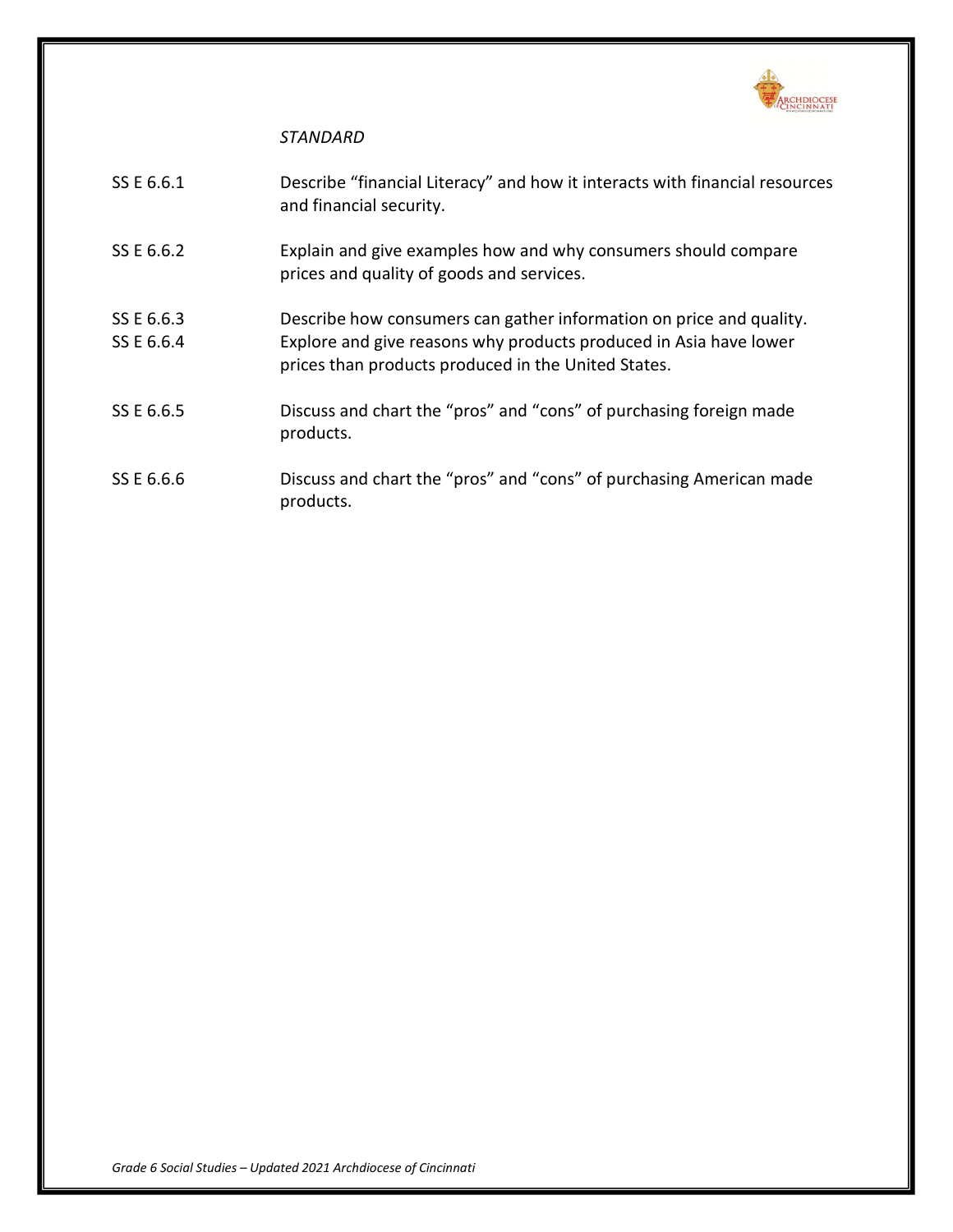

# **GRADE 7 SOCIAL STUDIES**

**The Archdiocese of Cincinnati has established the following Social Studies standards based on the most current teachings which are aligned to Ohio New Learning Social Studies Standards. In addition, these Standards are infused with Catholic Identity and Catholic values. This curriculum gives parents, students, and teachers the knowledge, understanding, and skill set students need to acquire and satisfy the Archdiocesan Social Studies Standards for Grade 7.**

## **SOCIAL STUDIES APPLICATION**

Grade 7 students are expected to meet each year's grade-specific standards. Students retain and master skills learned in the preceding grades and will further develop their skills to gain exposure to a range of texts and tasks. Rigor is infused throughout this Graded Course of Study (GCS) along with relevance to further foster the values of Catholic teaching.

# **SOCIAL STUDIES STANDARDS for Grade 7**

## *WORLD STUDIES FROM 750 B.C. TO 1600 A.D.: ANCIENT GREECE TO THE FIRST GLOBAL AGE*

*The seventh-grade year is an integrated study of world history, beginning with ancient Greece and continuing through global exploration. All four social studies strands are used to illustrate how historic events are shaped by geographic, social, cultural, economic and political factors. Students develop their understanding of how ideas and events from the past have shaped the world today.*

# **GRADE 7 SOCIAL STUDIES EXITING SKILLS**

**The Archdiocese of Cincinnati stipulates the following exiting skills in social studies for Grade 7 students:**

## **Domain: History**

## **Focus Skill Area: Historical Thinking and Skills**

- $\checkmark$  Can explain the roles of historians and archaeologists.
- $\checkmark$  Can explain describe events from the perspectives of the time period.
- $\checkmark$  Can interpret primary sources information from a given time period.
- $\checkmark$  Can define current norms and values.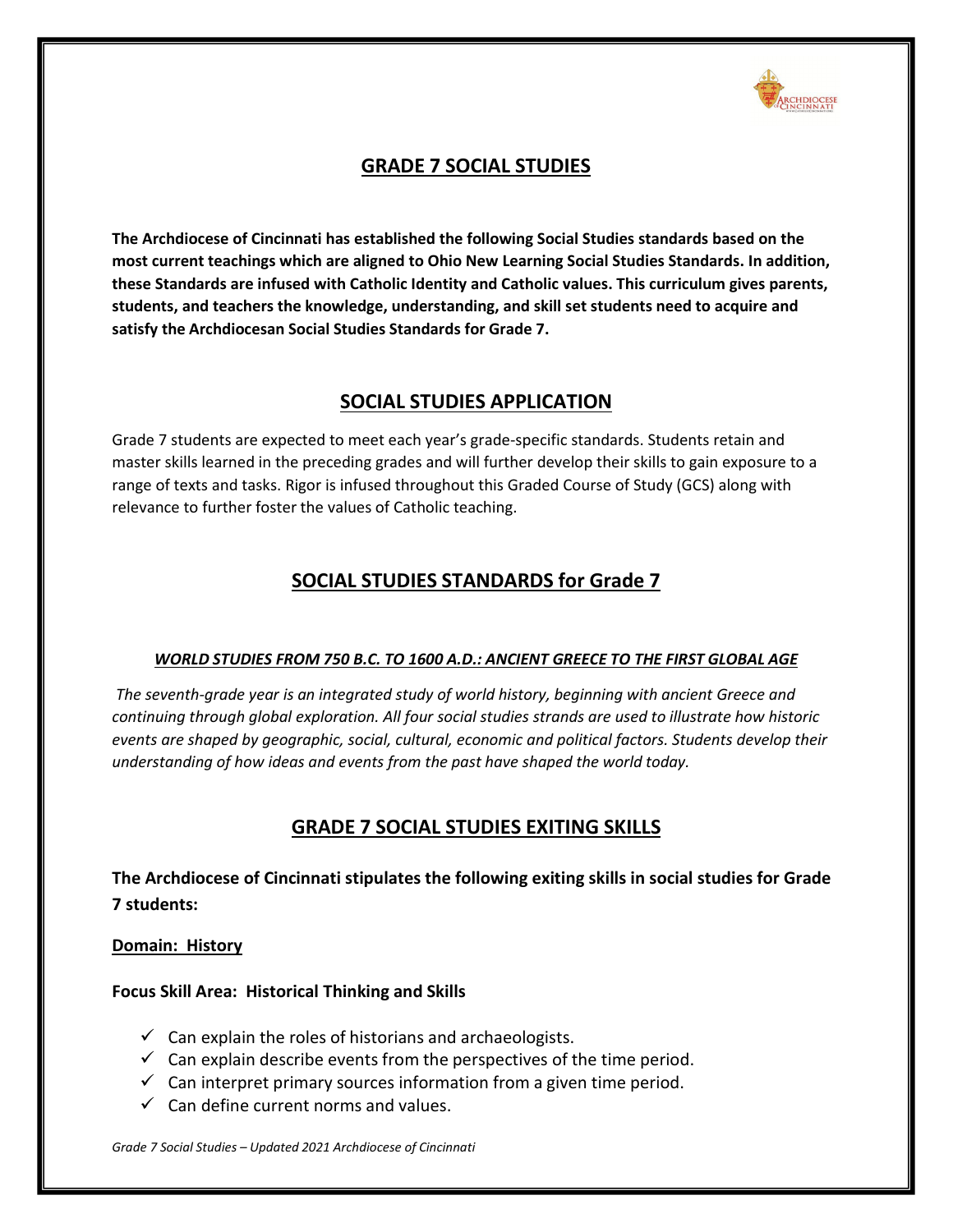

## **Focus Skill Area: Early Civilizations**

- $\checkmark$  Can describe several technology legacies of the Ancient Greeks and Ancient Romans.
- $\checkmark$  Can explain the difference between direct democracy and representative democracy.
- $\checkmark$  Can summarize the four key factors of the government for the Roman republic.
- $\checkmark$  Can summarize Rome's contribution to the spread of Christianity.
- $\checkmark$  Can explain examples of impacts of the Ancient Greeks and Ancient Romans on later civilizations.

## **Focus Skill Area: Feudalism and Transitions**

- $\checkmark$  Can explain the role of Germanic invasions to the fall of Rome.
- $\checkmark$  Can compare and contrast the similarities and differences of the feudal and manorial system.
- $\checkmark$  Can describe the Byzantine Empire as a civilization.
- $\checkmark$  Can describe the impact of the Mongols to the destruction of the Byzantine Empire by the Turks.
- $\checkmark$  Can explain the role of the Mongol dynasties in uniting China and Korea.
- $\checkmark$  Can describe how the Mongols failed to conquer Japan.
- $\checkmark$  Can explain how Japan remained a feudal system to the 9<sup>th</sup> century.
- $\checkmark$  Can describe Islamic contributions to medicine, science, mathematics, and geography.
- $\checkmark$  Can explain the impact of the decline of the Golden Age of Islam.
- $\checkmark$  Can define the Renaissance.
- $\checkmark$  Can explain the cultural, scientific, and social changes resulting from the Renaissance.
- $\checkmark$  Can explain the impact of the Renaissance on the 21<sup>st</sup> century.
- $\checkmark$  Can define the term Reformation.
- $\checkmark$  Can explain significant causes for the Reformation.
- $\checkmark$  Can explain significant religious results of the Reformation.
- $\checkmark$  Can summarize the results of the Protestant Faith on the social influence of the Roman Catholic Church.
- $\checkmark$  Can summarize the results of the Protestant faiths on the political power of the Roman Catholic Church.

#### **Focus Skill Area: First Global Age**

- $\checkmark$  Can locate West African empires on a map and explain the benefit of their geographical location for trade.
- $\checkmark$  Can describe the economic impact of trade between West Africa and Europe.
- $\checkmark$  Can summarize the impact of scholars from Timbuktu.
- $\checkmark$  Can describe the influence of trade and success of the Byzantine Empire.
- $\checkmark$  Can locate the Ottoman Empire on a map.
- $\checkmark$  Can summarize Mogul Empire influences on art, architecture, and culture.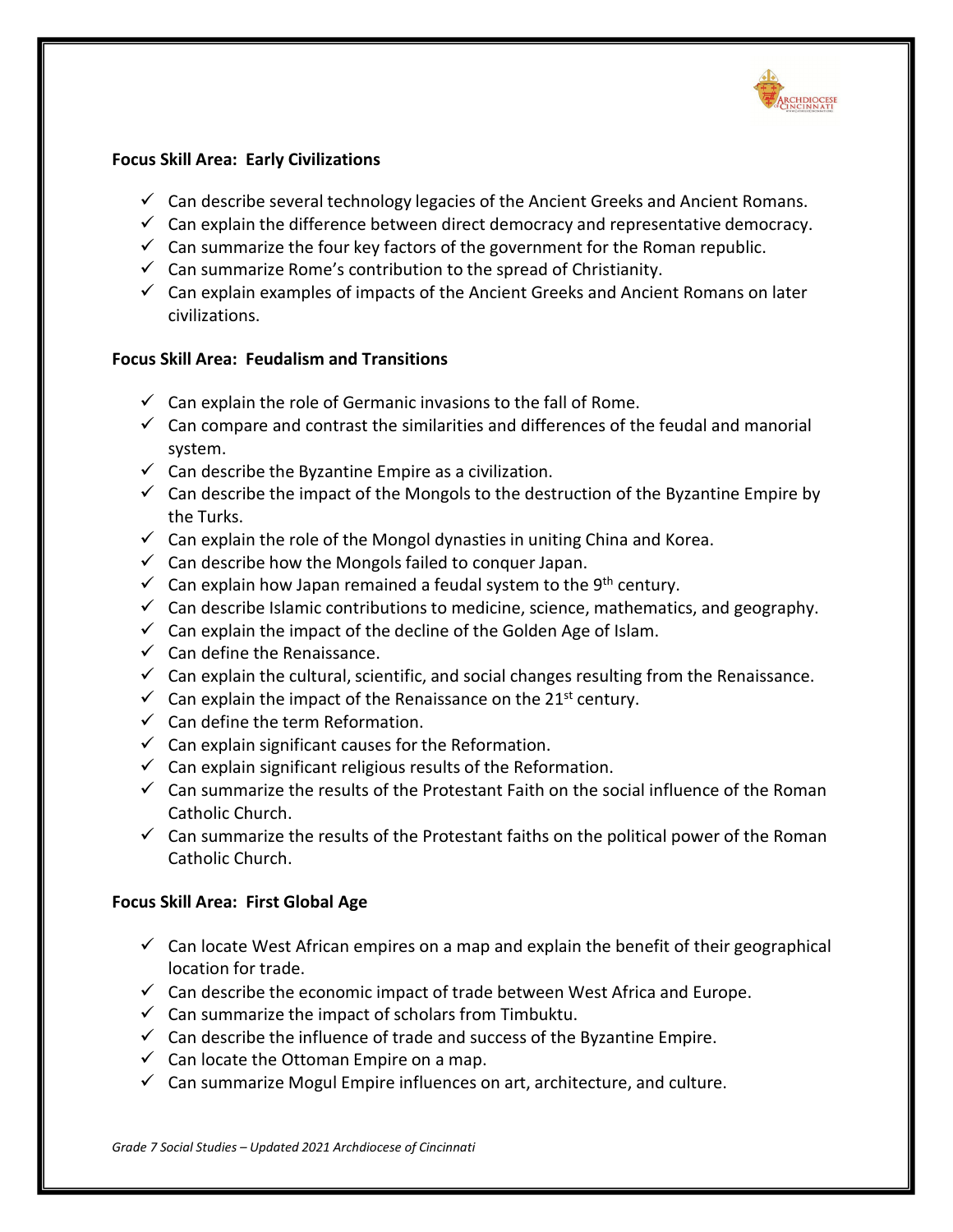

- $\checkmark$  Can explain the impact of trade routes in the development of commercial and cultural centers.
- $\checkmark$  Can describe the existence of African slavery before the arrival of Europeans.
- $\checkmark$  Can describe the characteristics of trans-Saharan slavery in Africa.
- $\checkmark$  Can summarize the characteristics of Atlantic slave trades.
- $\checkmark$  Can explain the influence of trans-Saharan slavery on receiving societies.
- $\checkmark$  Can define transoceanic linking and indigenous people.
- $\checkmark$  Can explain how transoceanic linking impacted indigenous people.
- $\checkmark$  Can identify the major European powers of the First Global Age.
- $\checkmark$  Can summarize the economic influence of exploration, conquests, and colonization.
- $\checkmark$  Can summarize the cultural influences of exploration, conquests, and colonization.
- $\checkmark$  Can define the Columbian Exchange.
- $\checkmark$  Can identify and give examples of fauna, flora, and pathogens from the Columbian Exchange.
- $\checkmark$  Can explain the significance of the horse and potato in the Columbian Exchange.
- $\checkmark$  Can explain lasting impacts of the Columbian Exchange.

## **Domain: Geography**

### **Focus Skill Area: Spatial Thinking and Skills**

- $\checkmark$  Can define geospatial thinking.
- $\checkmark$  Can identify and use geospatial technologies to explain the effect of relationships on human settlements over time. (Trade routes, transportation networks, and political boundaries).

## **Focus Skill Area: Human Systems**

- $\checkmark$  Can explain the difference between promote and impede.
- $\checkmark$  Can identify geographic features that impact the movement of people, products, and ideas.
- $\checkmark$  Can identify major push-pull factors that impact the movement of people, products, and ideas.
- $\checkmark$  Can explain why trade routes resulted in the exchanges of technology and religions.
- $\checkmark$  Can explain how Christianity was spread by Roman trade routes and the Silk Road.
- $\checkmark$  Can describe the exchanges resulting from trade along the Silk Road.
- $\checkmark$  Can explain how Muslims spread Islam along trade routes to African Kingdoms.
- $\checkmark$  Can explain how Buddhism was spread from India to China over trade routes.
- $\checkmark$  Can define cultural diffusion.
- $\checkmark$  Can identify and give examples how transportation, technology and communication contributed to cultural diffusion.
- $\checkmark$  Can explain how the printing press supported the cultural diffusion of the Protestant Reformation.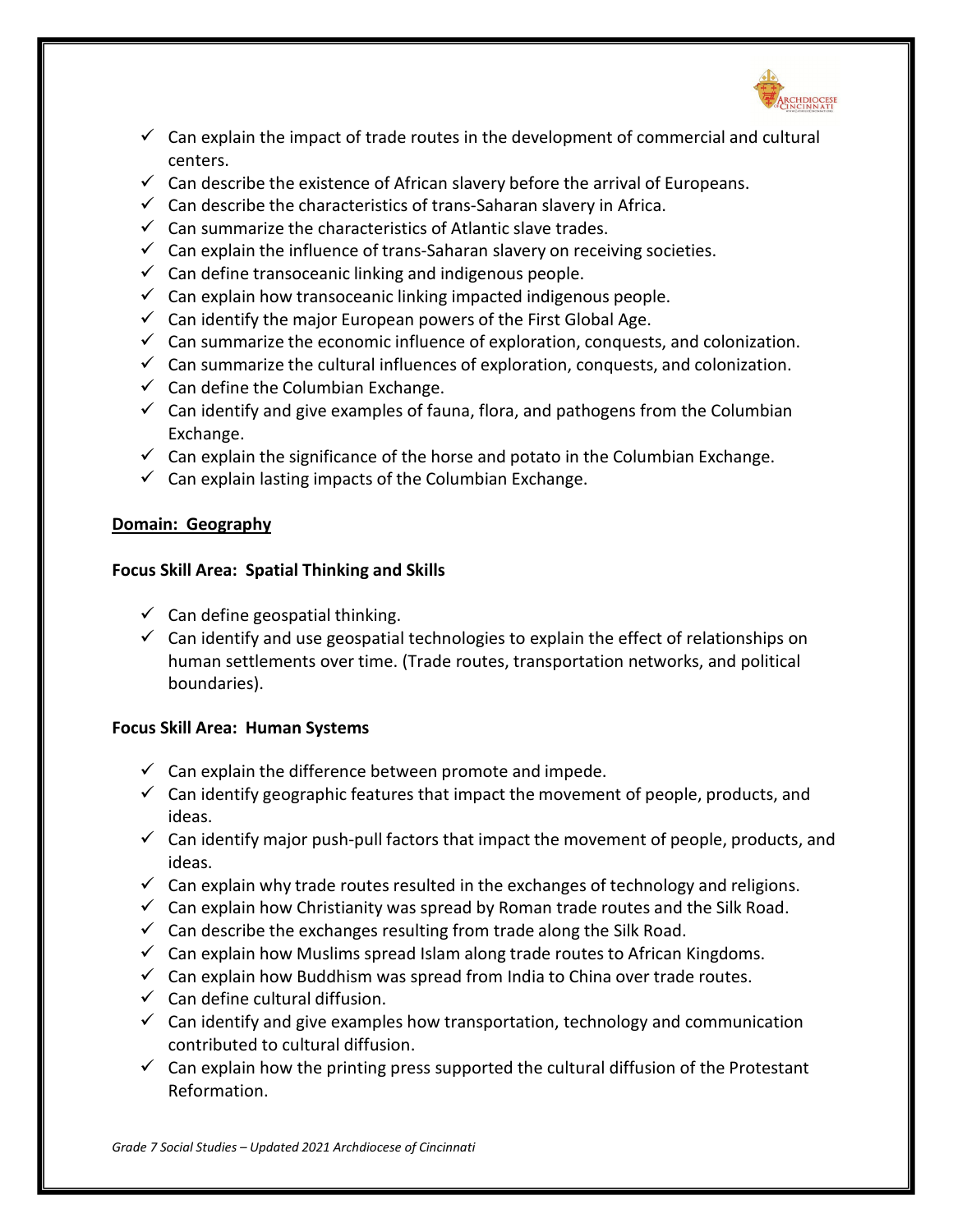

## **Domain: Government**

## **Focus Skill Area: Civic Participation and Skills**

- $\checkmark$  Can define multiple perspectives
- $\checkmark$  Can identify the multiple perspectives for a given historic or modern issue.
- $\checkmark$  Can explain the importance of analyzing multiple perspectives.

## **Focus Skill Area: Roles and Systems of Government**

- $\checkmark$  Can summarize why the Athenian government was a direct democracy.
- $\checkmark$  Can summarize why the Roman Republic was a representative democracy.
- $\checkmark$  Can identify the criteria for who was considered a Roman citizen.
- $\checkmark$  Can describe the responsibility of a Roman citizen to his/her government.
- $\checkmark$  Can compare/contrast Greek and Roman governments to monarchies and theocracies.
- $\checkmark$  Can explain the impact of Greek and Roman governments on modern democracies.
- $\checkmark$  Can summarize several causes for the decline of feudalism.
- $\checkmark$  Can describe the characteristics of a sovereign territorial unit.
- $\checkmark$  Can explain the role of the Magna Carta to lessen the king's authority with democratic principles.
- $\checkmark$  Can explain the connection between the Magna Carta and the Declaration of Independence.
- $\checkmark$  Can explain the impact of declining feudal systems and the rise of nation states.

## **Domain: Economics**

## **Focus Skill Area: Economic Decision Making and Skills**

- $\checkmark$  Can define a cost-benefit analysis.
- $\checkmark$  Can explain typical cost-benefit analysis situations used by governments.
- $\checkmark$  Can explain the process of "economic decisions" and who makes these decisions.

## **Focus Skill Area: Scarcity**

- $\checkmark$  Can define and explain productive resources.
- $\checkmark$  Can explain the cause and effect of productive resources and its connection to trade, specializations, and interdependence.

## **Focus Skill Area: Markets**

- $\checkmark$  Can summarize how the growth of cities and empires encouraged more markets.
- $\checkmark$  Can explain how increased demand for goods and services encouraged specialization.
- $\checkmark$  Can describe a barter-based system.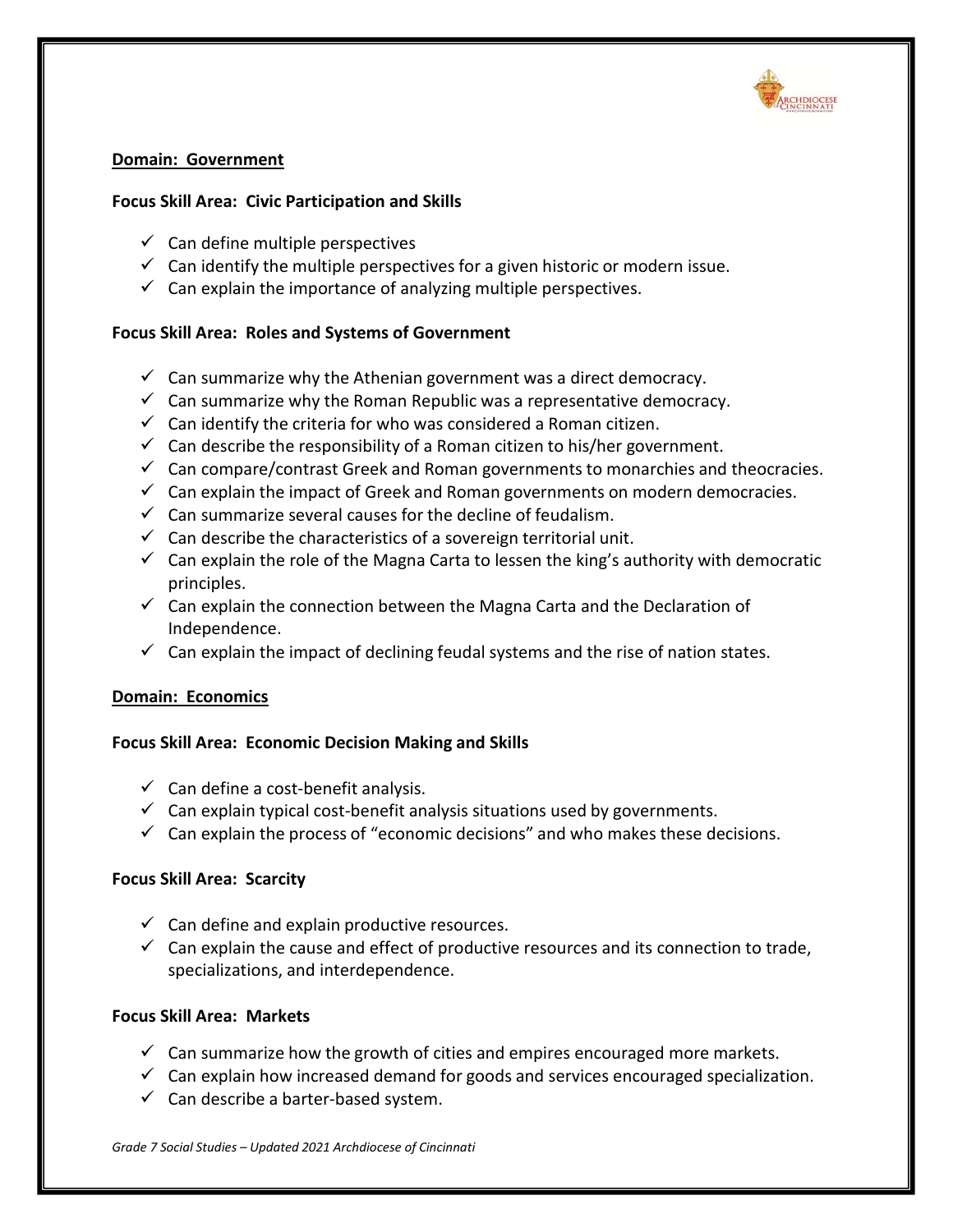

- $\checkmark$  Can describe a money-based system.
- $\checkmark$  Can explain why the growth of markets brought a decline to the barter system and supported the money-based system.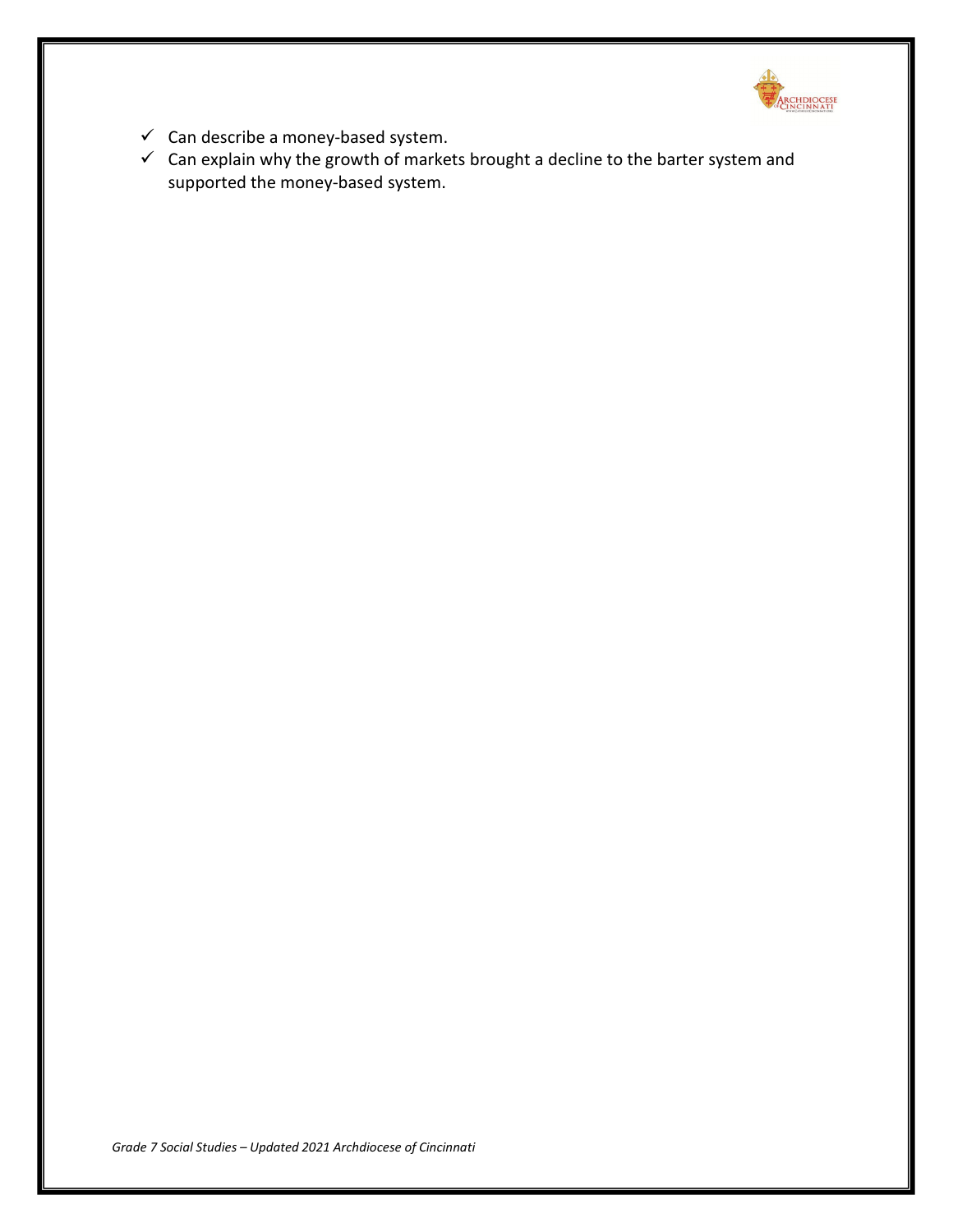

# **GRADE 7 SOCIAL STUDIES**

**Domain: History – H**

**Focus Skill Area: Historical Thinking and Skills**

### *ANCHOR STANDARD*

**SS H 7.1 Historians and archaeologists describe historical events and issues from the perspectives of people living at the time to avoid evaluating the past in terms of today's norms and values.**

#### *STANDARD*

- SS H 7.1.1 Examine a variety of primary sources such as historical accounts, paintings, maps, diaries, and personal accounts to describe an historical event or period.
- SS H 7.1.2 Create a written record of an historical event as if the creator of this record was alive and living during this time.
- SS H 7.1.3 Advertise an historical event or inventions from the perspective of people living at that time.

#### **Focus Skill Area: Early Civilizations**

## *ANCHOR STANDARD*

**SS H 7.2 The civilizations that developed in Greece and Rome had an enduring impact on later civilizations. This legacy includes governance and law, engineering and technology, art, and architecture, as well as literature and history. The Roman Empire also played an instrumental role in the spread of Christianity.**

- SS H 7.2.1 The legacy of ancient Greece and Rome is embedded in Western culture. Examine how the ideas of governance and law were impacted by the concepts of citizenship and democracy.
- SS H 7.2.2 Analyze the technological creations of the Greeks and the impact it still has today in the Western culture in the 21st century.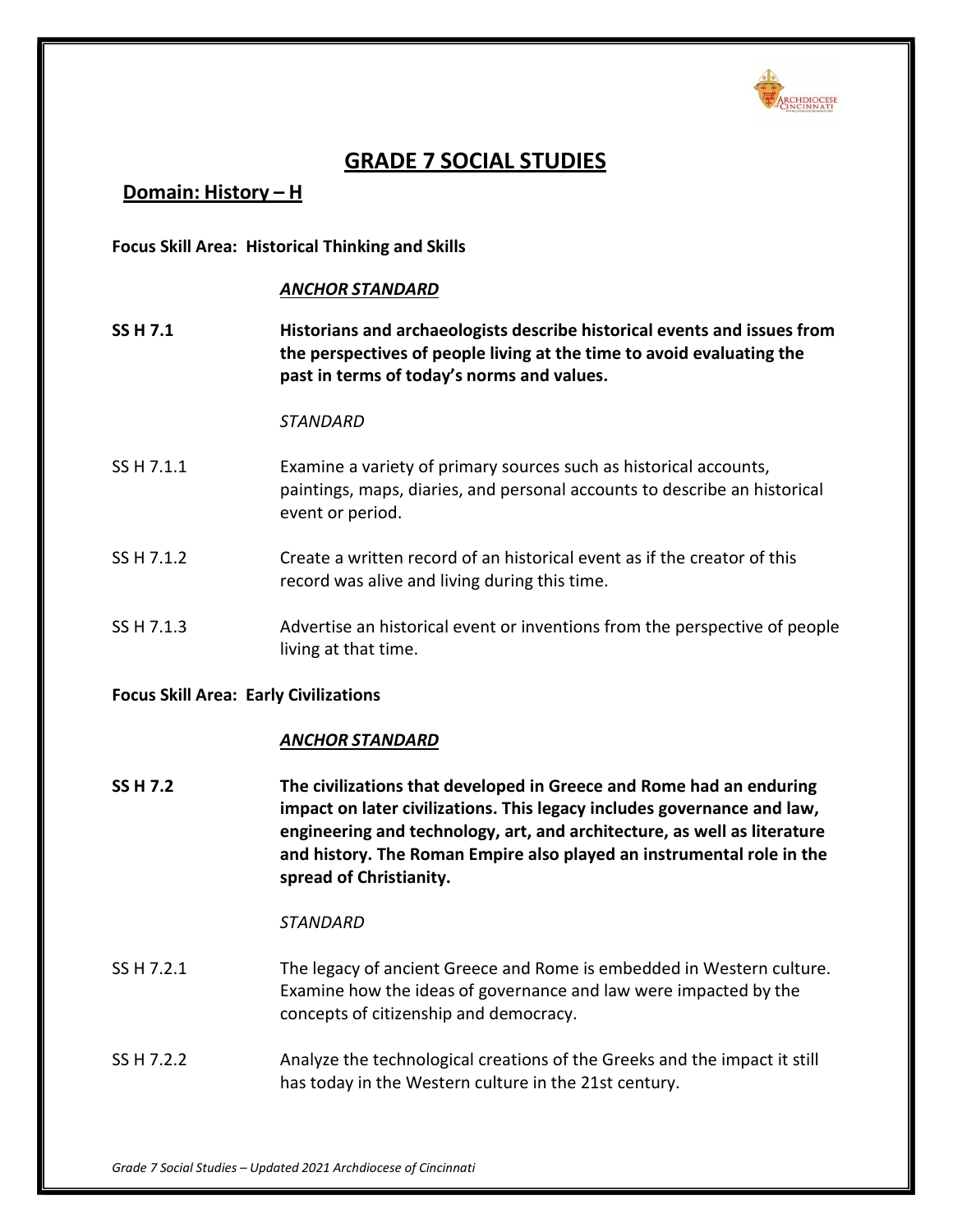

| SS H 7.2.3 | Explain how Greek literature inspired the Romans and other writers over<br>the centuries.                                                     |
|------------|-----------------------------------------------------------------------------------------------------------------------------------------------|
| SS H 7.2.4 | Rome created the first republic and a system of laws. Research and<br>report how this influenced and laid the foundation of many governments. |
| SS H 7.2.5 | Rome created the "tripartite government", describe how this is used in<br>the U.S. government today.                                          |
| SS H 7.2.6 | Describe the contributions the Romans have made in architecture that is<br>still visible in todays' society.                                  |
| SS H 7.2.7 | Research and examine how the Roman Empire played an instrumental                                                                              |

## **Focus Skill Area: FEUDALISM AND TRANSITIONS**

#### *ANCHOR STANDARD*

**SS H 7.3 Germanic invasions helped to break up the Roman Empire and set the stage for the development of feudal and manorial systems. Later invasions helped establish Mongol dominance in central Asia and led to the destruction of the Byzantine Empire by the Turks.**

#### *STANDARD*

SS H 7.3.1 Compare and contrast "feudal and manorial" systems.

role in the spread of Christianity.

- SS H 7.3.2 Explain the meaning and function of "feudalism".
- SS H 7.3.3 Evaluate the economic relationship of the "manorial system".
- SS H 7.3.4 Construct a digital multi-tiered timeline of the invasion of the Mongols in the 13c, and the invasion of the Byzantine Empire.
- SS H 7.3.5 Research using secondary sources the factors that designated Constantinople the ultimate goal for the Turks.

#### *ANCHOR STANDARD*

**SS H 7.4 Mongol influence led to unified states in China and Korea, but the Mongol failure to conquer Japan allowed the feudal system to persist.**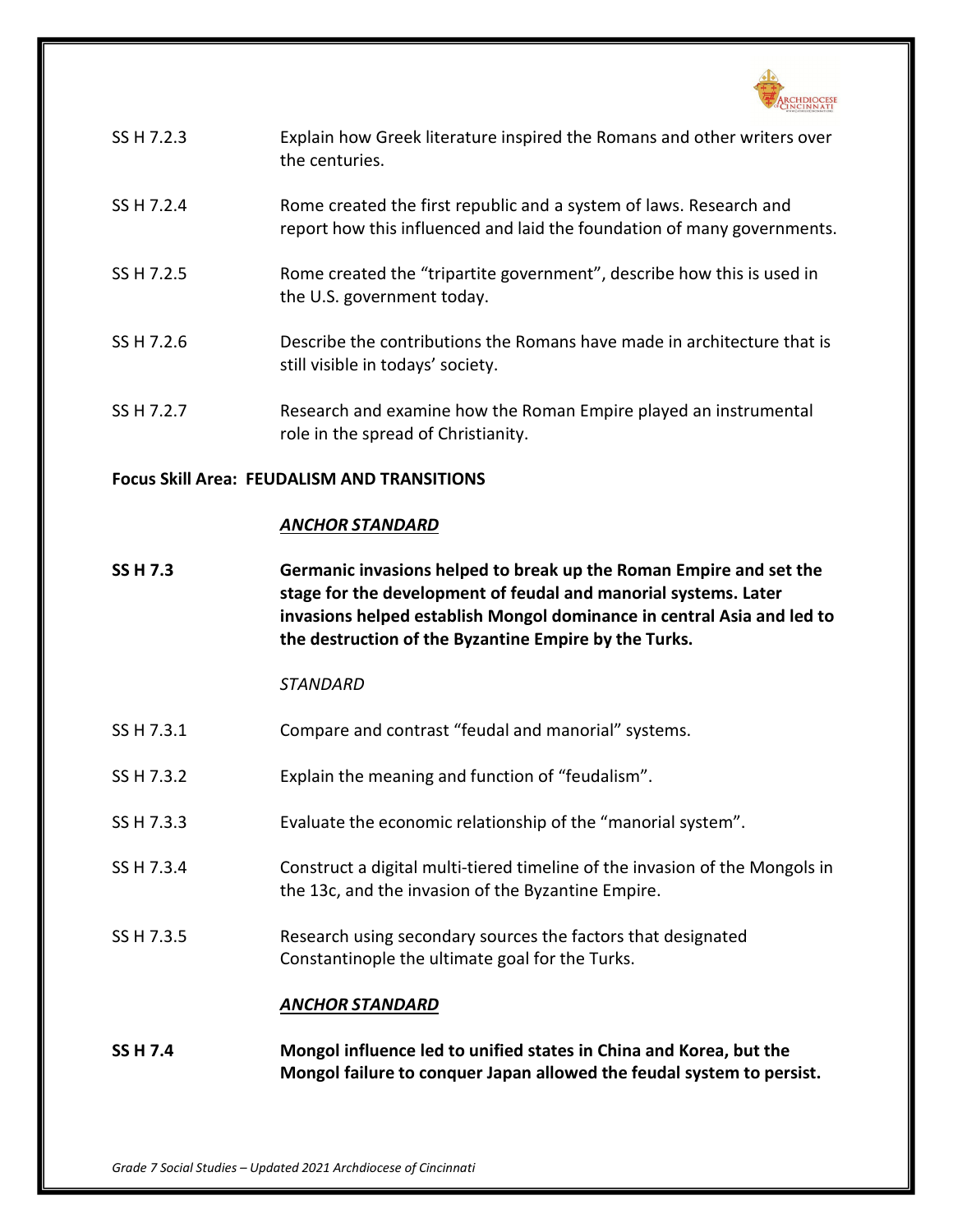

## *STANDARD*

| SS H 7.4.1 | Analyze the strength and influence the Mongol Empire had in China |
|------------|-------------------------------------------------------------------|
|            | during the 13th and 14th centuries.                               |

- SS H 7.4.2 Using primary and secondary sources draw conclusions among events and relationships that resulted in the overthrow of Mongolia.
- SS H 7.4.3 Analyze and draw conclusions why Japan's system of feudalism persisted over time to an isolated society.

### *ANCHOR STANDARD*

**SS H 7.5 Achievements in medicine, science, mathematics, and geography by the Islamic civilization dominated most of the Mediterranean after the decline of the Roman Empire. These achievements were introduced into Western Europe because of the Muslim conquests, Crusades, and trade, influencing the European Renaissance.**

#### *STANDARD*

- SS H 7.5.1 Describe the influence and impact the Islamic civilization had on the European Renaissance.
- SS H 7.5.2 List the contributions made in the sciences by the Muslims.
- SS H 7.5.3 Explain some of the contributions of Islamic achievements and their influence on trade in the Middle East.
- SS H 7.5.4 Explain and discuss some of the reasons for the waning of Islamic influence in the 15th century.

## *ANCHOR STANDARD*

**SS H 7.6 The Renaissance in Europe introduced revolutionary ideas leading to cultural, scientific, and social changes.**

- SS H 7.6.1 Explain the Greco-Roman period, and how it impacted culture in Europe.
- SS H 7.6.2 Create a digital chart describing the birth and rebirth of the Renaissance.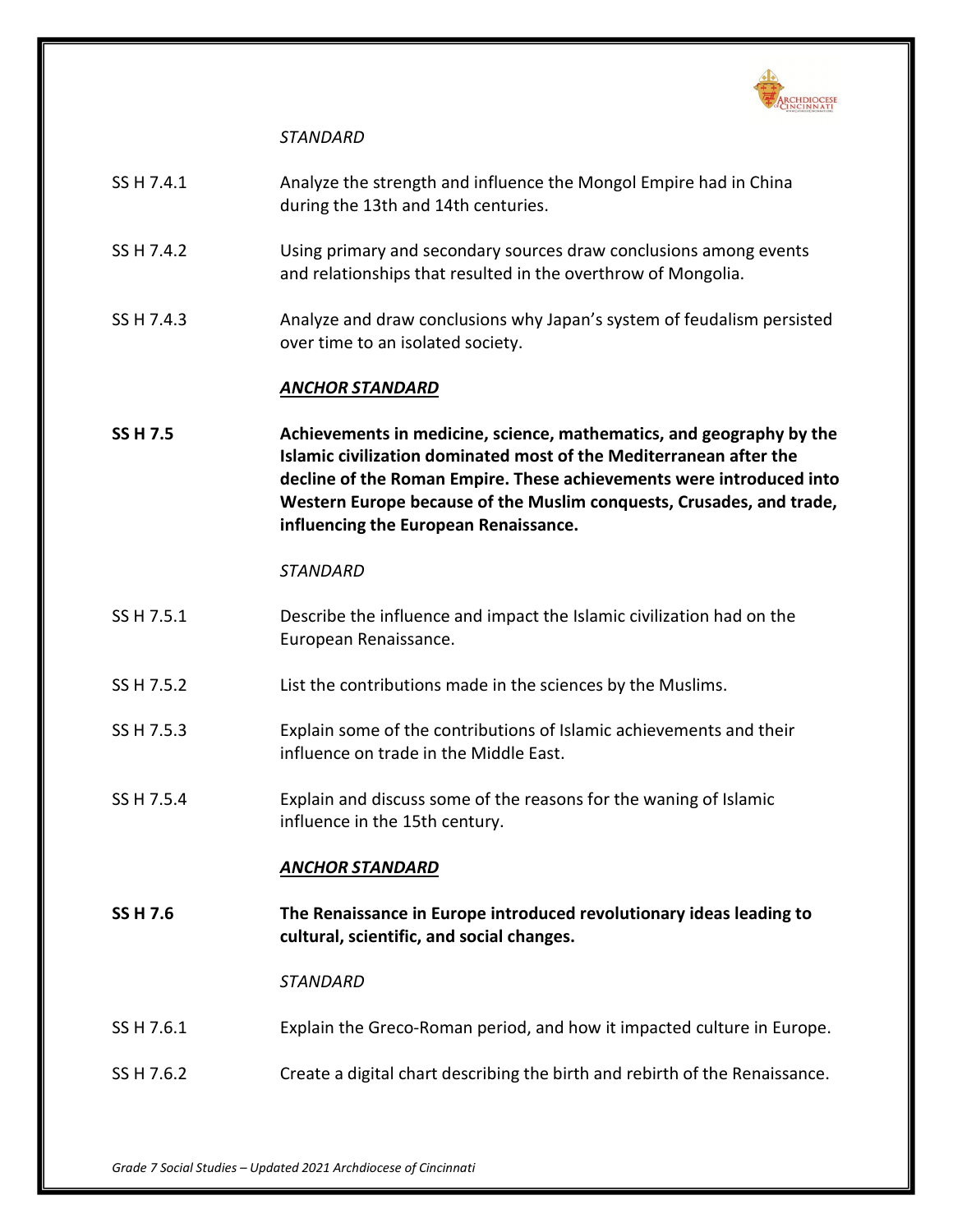

| SS H 7.6.3 | Generate a chart elaborating the painters, sculptors, and writers and |
|------------|-----------------------------------------------------------------------|
|            | their works during the rebirth of the Renaissance.                    |

- SS H 7.6.4 Explain what was meant by "perspective" during the Renaissance era.
- SS H 7.6.5 Discuss the idea of "reforming society" and "scientific theories".
- SS H 7.6.6 **Analyze and explain how the ideas of creation during the Renaissance** conflicted with the Roman Catholic Church.

#### *ANCHOR STANDARD*

**SS H 7.7 The Reformation introduced changes in religion including the emergence of Protestant faiths and a decline in the political power and social influence of the Roman Catholic Church.**

#### *STANDARD*

- SS H 7.7.1 Describe how the Reformation led to the decline of political power and social influence of the Roman Catholic Church.
- SS H 7.7.2 Analyze the origin of the Reformation (where it began) and explain its attempt in reforming policies and doctrines about the Roman Catholic Church.
- SS H 7.7.3 Explain the resistance that the Catholic Church displayed during the Reformation and what was created as a result.
- SS H 7.7.4 Analyze how the rise of the Protestant faith during the Reformation resulted in a decline of political power and social influence of the Roman Catholic Church.

#### **Focus Skill Area: First Global Age**

#### *ANCHOR STANDARD*

**SS H 7.8 Empires in Africa (Ghana, Mali, and Songhai) and Asia (Byzantine, Ottoman, Mogul and China) grew as commercial and cultural centers along trade routes.**

*STANDARD*

SS H 7.8.1 Analyze why "trade" was so important to the economy and development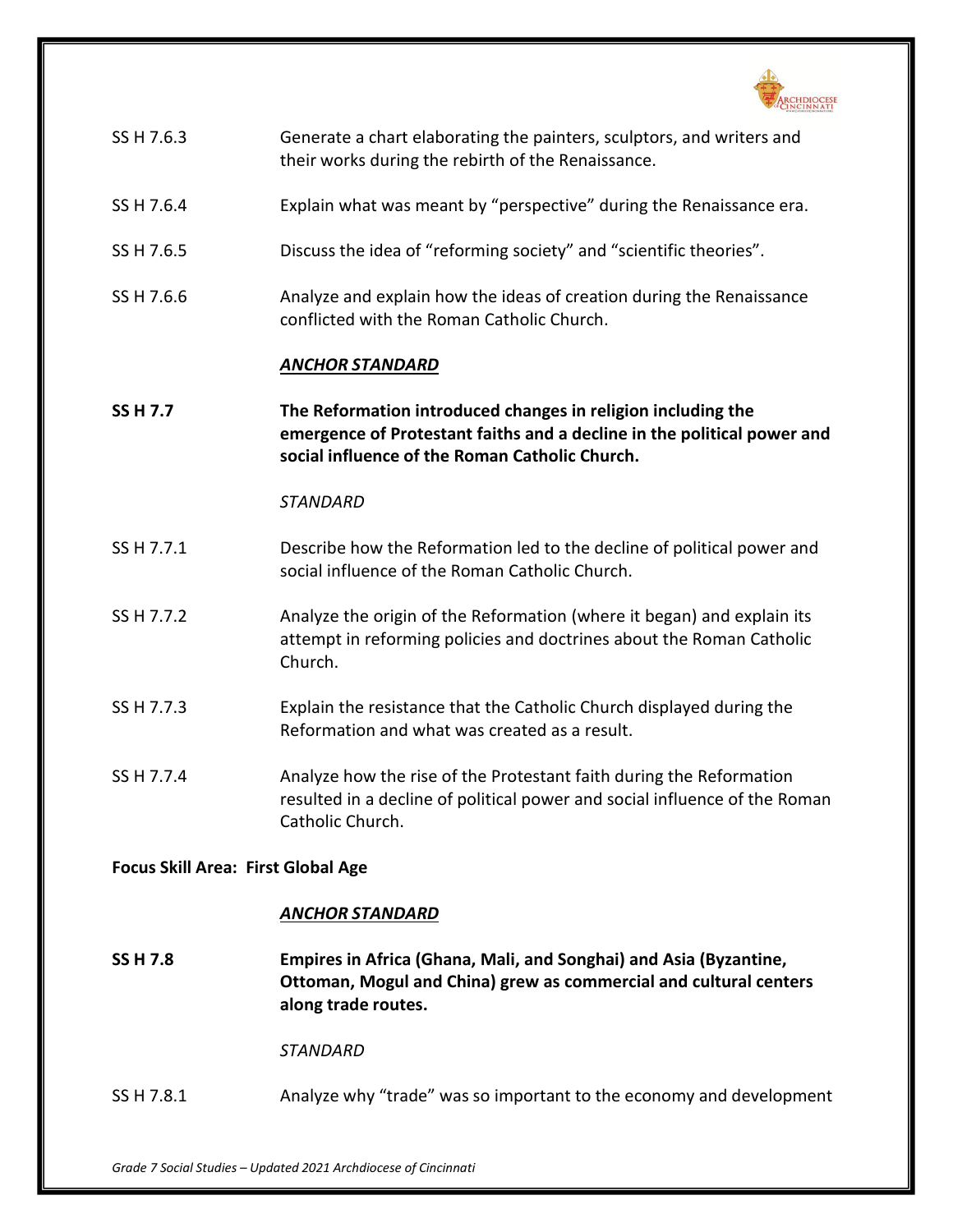

of the West African kingdoms.

| SS H 7.8.2      | Describe how Islam was introduced to the West African Empires.                                                                                                                    |
|-----------------|-----------------------------------------------------------------------------------------------------------------------------------------------------------------------------------|
| SS H 7.8.3      | Explain the Byzantine Empire and its importance as a trade center.                                                                                                                |
| SS H 7.8.4      | Create a digital trail of the Silk Road indicating all landmarks.                                                                                                                 |
| SS H 7.8.5      | Create a digital map of the Ottoman Empire labelling all geographic areas<br>it encompassed.                                                                                      |
| SS H 7.8.6      | Explain and discuss the contributions of the arts that the Mughal Empire<br>produced.                                                                                             |
| SS H 7.8.7      | Digitally trace the Khyber Pass and analyze its importance as a "trade<br>route".                                                                                                 |
| SS H 7.8.8      | Explain why the Silk Road established China as significant for commercial<br>and cultural centers.                                                                                |
|                 | <b>ANCHOR STANDARD</b>                                                                                                                                                            |
| <b>SS H 7.9</b> | The advent of the trans-Saharan slave trade had profound effects on                                                                                                               |
|                 | both West and Central Africa and the receiving societies.                                                                                                                         |
|                 | <b>STANDARD</b>                                                                                                                                                                   |
| SS H 7.9.1      | Research and be able to explain the following:<br>Slavery before the arrival of the Europeans<br>Reasons for slavery in Africa<br>The role of Arab traders regarding slavery<br>٠ |
| SS H 7.9.2      | Define the terms of "slavery" and "indentured servant" and explain why<br>it was not race-based.                                                                                  |
| SS H 7.9.3      | Compare/contrast the role and conditions of North African slaves versus<br>slaves that were brought to America.                                                                   |
| SS H 7.9.4      | Digitally trace and follow the "trans-Saharan slave trade" to the<br>developments of powerful African states in the southern fringes of the<br>Sahara.                            |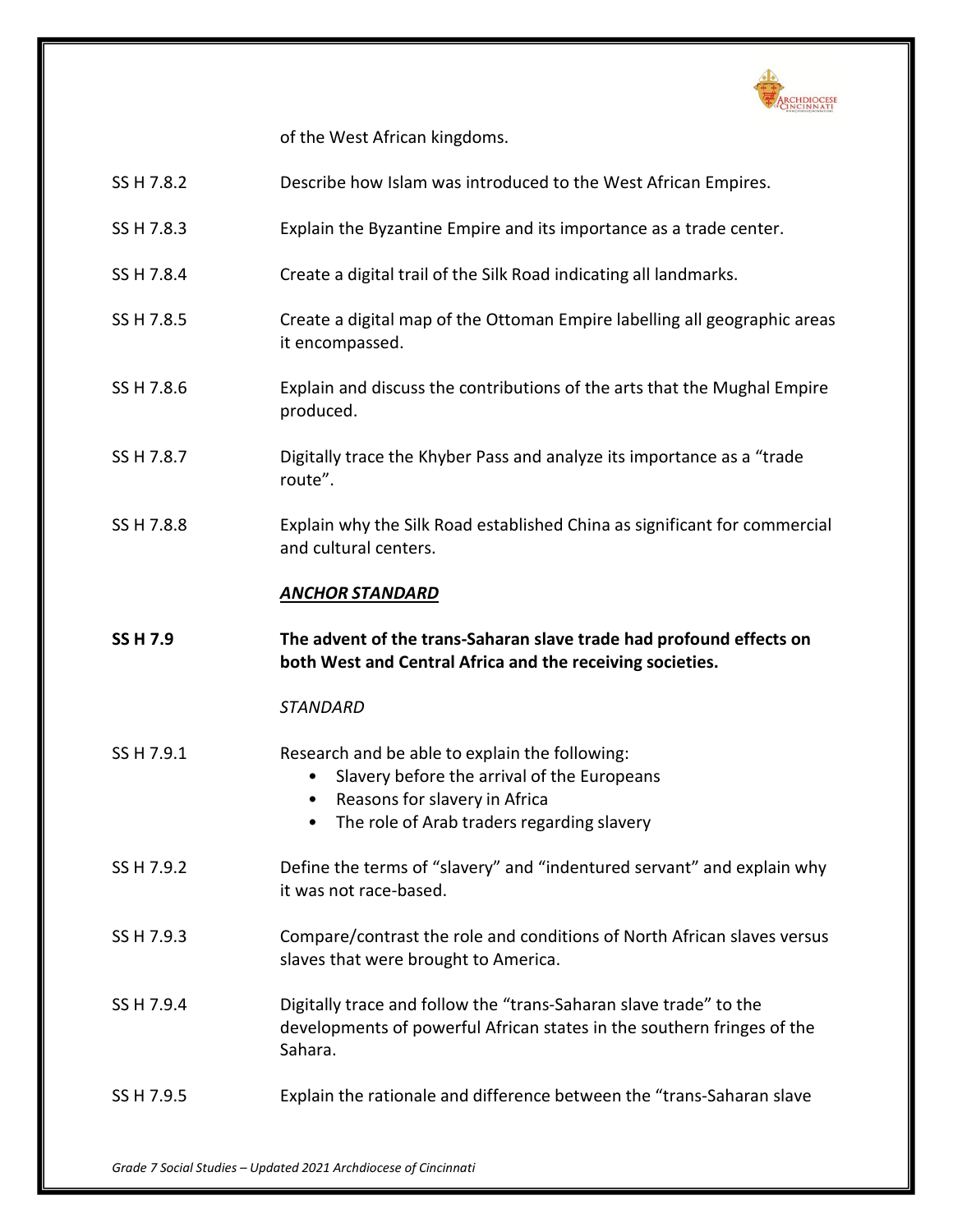

trade" to the European "trans-Atlantic slave trade".

## *ANCHOR STANDARD*

| SS H 7.10 | European economic and cultural influence dramatically increased |
|-----------|-----------------------------------------------------------------|
|           | through explorations, conquests, and colonization.              |

- SS H 7.10.1 Create a digital map with a timeline of the new territories claimed by European powers.
- SS H 7.10.2 **Analyze and explain how the European powers gained new wealth** through:
	- Explorations
	- Conquests
	- Colonization

#### SS H 7.10.3 Describe and explain the European transformation of new colonies for:

- Government structures
- Religious conversions
- Language
- **Technology**
- SS H 7.10.4 Describe the reasons for established cultures weakening and supplanting because of the European transformation.

## *ANCHOR STANDARDS*

**SS H 7.11 The Columbian Exchange (e.g., the exchange of fauna, flora, and pathogens) between previously unconnected parts of the world reshaped societies in ways still evident today.**

- SS H 7.11.1 Research and explain the "Columbian Exchange".
- SS H 7.11.2 Analyze the cultural and biological global impacts of the "Columbian Exchange".
- SS H 7.11.3 Compare/contrast the communicable diseases and their impact brought to America from Europe versus brought to Europe from America.
- SS H 7.11.4 Describe and give examples of how cultures on both continents (Europe and America) adapted to the "exchanges of life".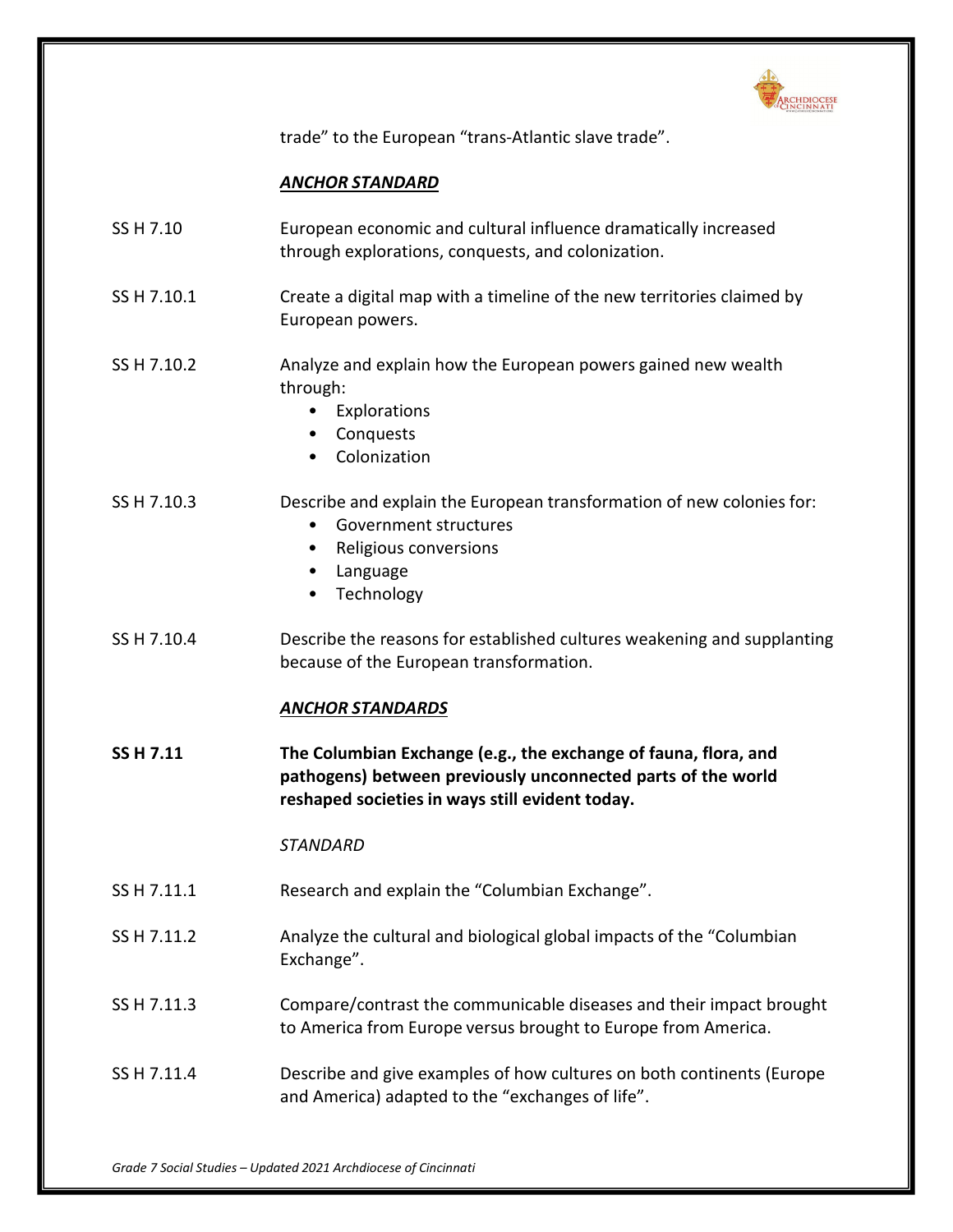

SS H 7.11.5 Give examples of the impact of society from the Columbian exchange that is still evident today.

## **Domain: Geography - G**

**Focus Skill Area: Spatial Thinking and Skills**

#### *ANCHOR STANDARD*

**SS G 7.1 Maps and other geographic representations can be used to trace the development of human settlement over time.**

### *STANDARD*

- SS G 7.1.1 Explain how geographic representations can be used to trace the development of human settlement.
- SS G 7.1.2 Describe what tools can be used to show the "spatial relationships" among regions.
- SS G 7.1.3 Analyze and explain how "spatial relationships" have affected human settlements over time.
- SS G 7.1.4 Trace and identify some primary "trade routes" during the ancient Roman and Greek eras.
- SS G 7.1.5 Analyze and explain how "population density" varies in relation to resources and type of land.

#### **Focus Skill Area: Human Systems**

## *ANCHOR STANDARD*

**SS G 7.2 Geographic factors promote or impede the movement of people, products, and ideas.**

- SS G 7.2.1 Describe and analyze how "geographic factors" can contribute to or impede the movement of people, products, and ideas.
- SS G 7.2.2 Explain how "geographic factors" include the ability to engage in trade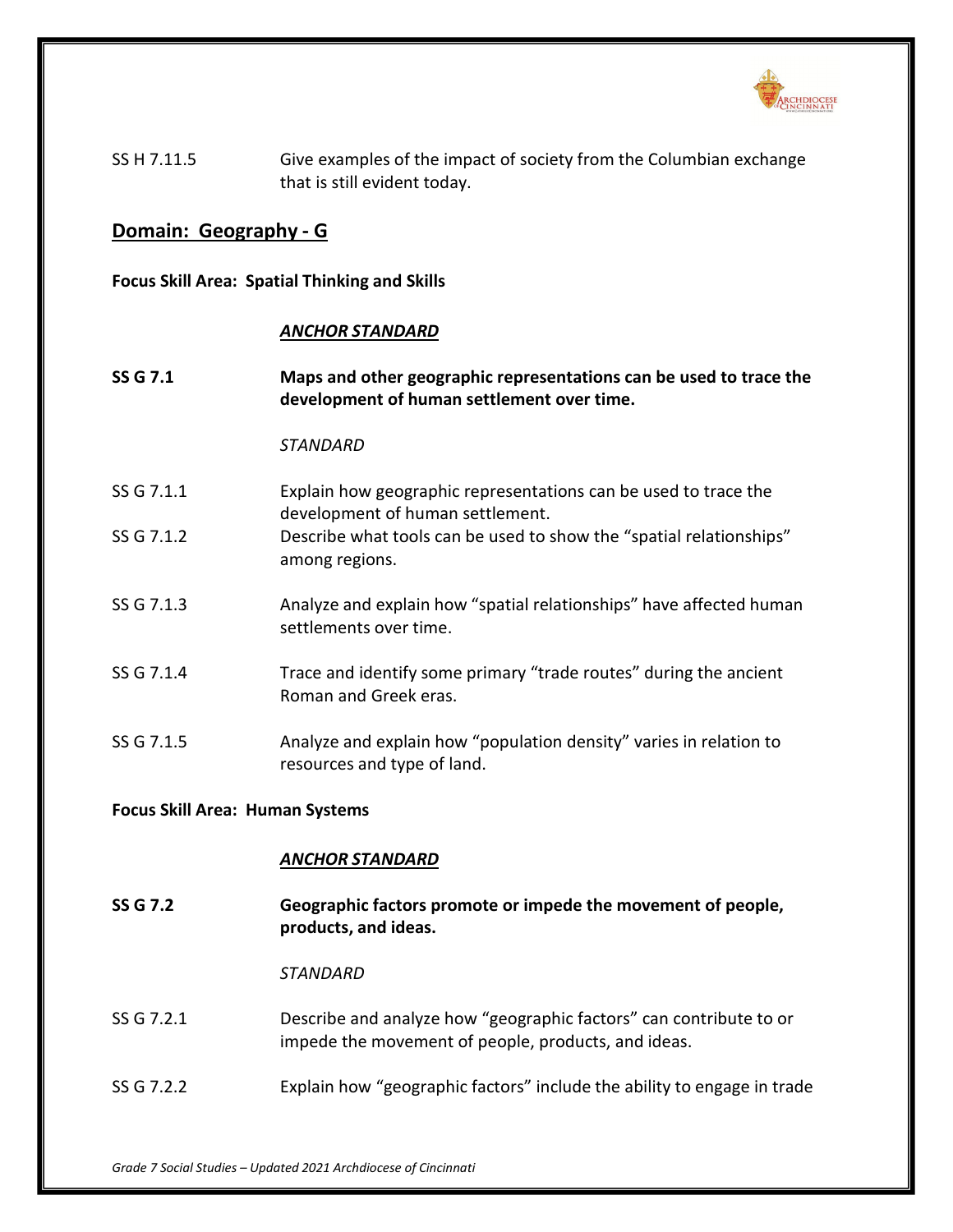

and in war.

- SS G 7.2.3 Examine how "geographic factors" played a part in exploring and colonizing new lands for settlements.
- SS G 7.2.4 Analyze how "geographic factors" helped spread religion.
- SS G 7.2.5 Summarize how "geographic factors" set the framework for governing.

### *ANCHOR STANDARD*

**SS G 7.3 Trade routes connecting Africa, Europe and Asia fostered the spread of technology and major world religions.**

### *STANDARDS*

- SS G 7.3.1 Electronically sketch out and explain the "trade routes" of Africa, Asia, and Europe.
- SS G 7.3.2 Generate a map of the "Silk Road" that Muslim traders travelled on to Asia and Africa.
- SS G 7.3.3 Explain how the "trade routes" spread the ideas of religion both with Christianity and Buddhism.

## *ANCHOR STANDARD*

**SS G 7.4 Improvements in transportation, communication and technology have facilitated cultural diffusion among peoples around the world.**

#### *STANDARD*

- SS G 7.4.1 Examine "cultural diffusion" and cite instances where it spread traits, ideas, and products of a culture.
- SS G 7.4.2 Chart the improvements in transportation, communication and technology that facilitated the improvements with "cultural diffusion".

## **Domain: Government - GV**

## **Focus Skill Area: Civic Participation and Skills**

## *ANCHOR STANDARD*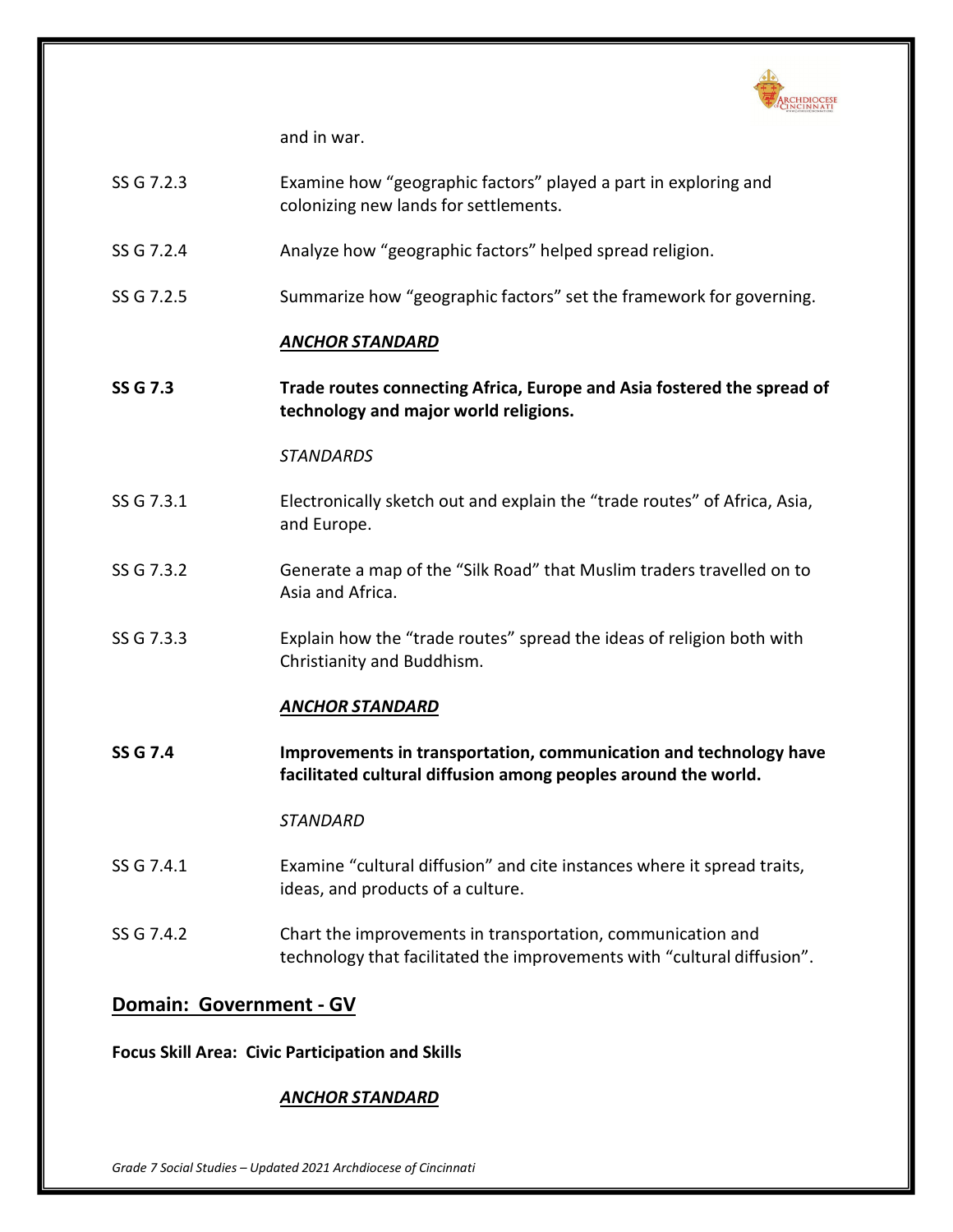

| <b>SS GV 7.1</b> | The ability to understand individual and group perspectives is essential<br>to analyzing historic and contemporary issues. |
|------------------|----------------------------------------------------------------------------------------------------------------------------|
|                  | STANDARD                                                                                                                   |
| SS GV 7.1.1      | Investigate and explain issues of "multiple perspectives" that individuals<br>or groups may have.                          |

- SS GV 7.1.2 Explain the dynamics of the "trans-Atlantic slave trade".
- SS GV 7.1.3 Analyze the perspective of the "colonial Power" and the "colonized".

# **Focus Skill Area: Roles and Systems of Government**

## *ANCHOR STANDARD*

| <b>SS GV 7.2</b> | Greek democracy and the Roman Republic were radical departures<br>from monarchy and theocracy, influencing the structure and function of<br>modern democratic governments. |
|------------------|----------------------------------------------------------------------------------------------------------------------------------------------------------------------------|
|                  | <b>STANDARD</b>                                                                                                                                                            |
| SS GV 7.2.1      | Explain the term "Direct Form of Democracy".                                                                                                                               |
| SS GV 7.2.2      | Analyze and describe how the Athenian form of democracy was a direct<br>form of democracy.                                                                                 |
| SS GV 7.2.3      | List and describe the powers of the Roman government.                                                                                                                      |
| SS GV 7.2.4      | Name the three divisions of the Roman government and their role in<br>government.                                                                                          |
| SS GV 7.2.5      | List and explain the criteria of Roman citizenship.                                                                                                                        |
| SS GV 7.2.6      | List the expectations of all Roman citizens during the Roman Republic.                                                                                                     |
| SS GV 7.2.7      | Explain how "Representative Democracy" is connective to the United<br>States democracy.                                                                                    |
| SS GV 7.2.8      | Compare and contrast the similarities and differences between monarchy<br>and theocracy.                                                                                   |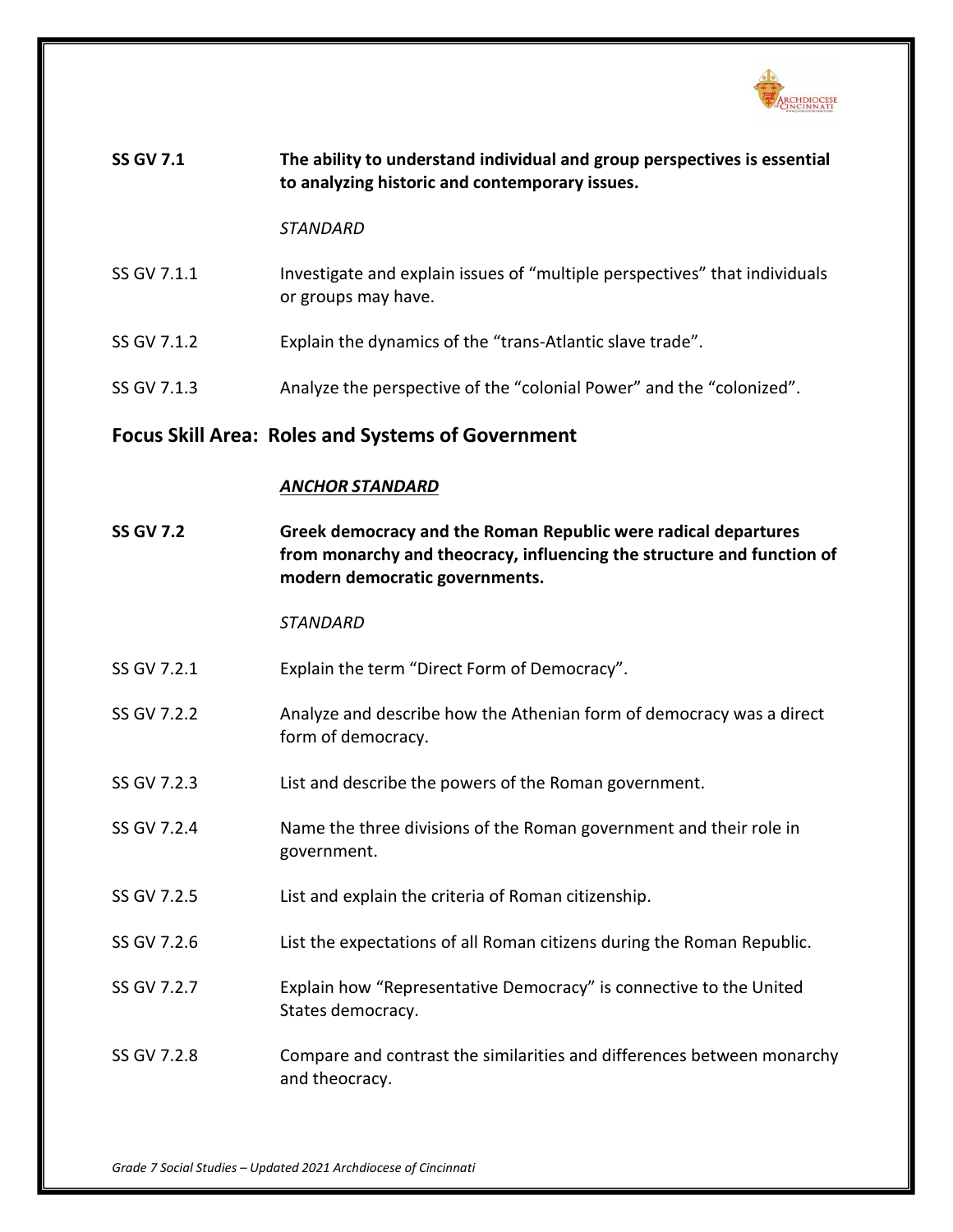

## *ANCHOR STANDARD*

**SS GV 7.3 With the decline of feudalism, consolidation of power resulted in the emergence of nation states.**

#### *STANDARD*

- SS GV 7.3.1 Define and explain the meaning of "feudalism" and "crusade".
- SS GV 7.3.2 Analyze the decline of feudalism in Western Europe.
- SS GV 7.3.3 Compare and contrast land-based economy to money-based economy.
- SS GV 7.3.4 Define the Magna Carter and explain the limited powers it gave the Kings of England.

## **Domain: Economics – E**

**Focus Skill Area: Economic Decision Making and Skills**

## *ANCHOR STANDARD*

**SS E 7.1 Individuals, governments and businesses must analyze costs and benefits when making economic decisions. A cost-benefit analysis consists of determining the potential costs and benefits of an action and then balancing the costs against the benefits.**

## *STANDARD*

- SS E 7.1.1 Explain the terms "Costs" and "Benefits" and their importance in making economic decisions.
- SS E 7.1.2 Describe the process of "economic decisions" and who plays the part in making these decisions.
- SS E 7.1.3 Describe "cost balance analysis" and its importance with making economic decisions.

## *Focus Skill Area: Scarcity*

## *ANCHOR STANDARD*

**SS E 7.2 The variability in the distribution of productive resources in the various**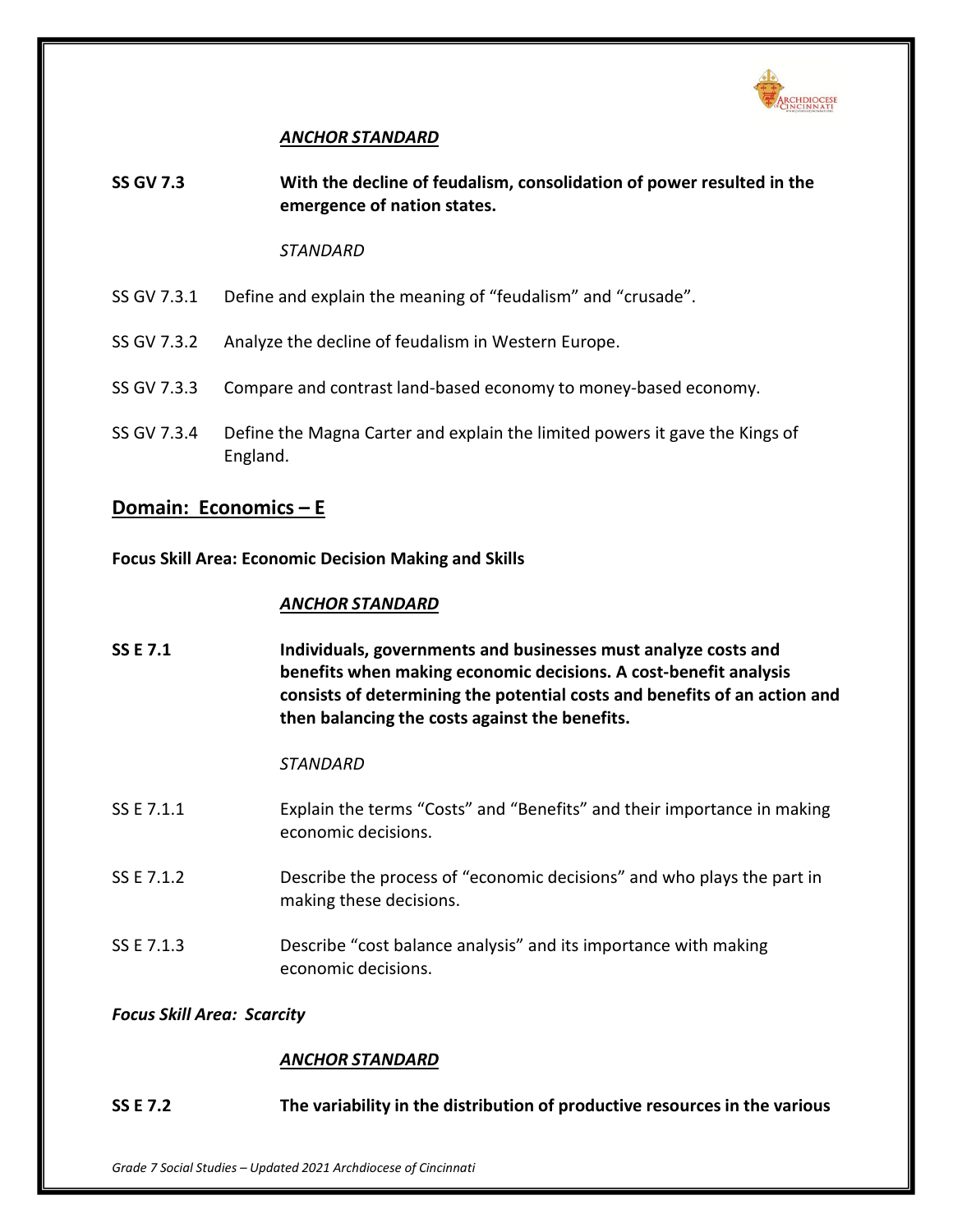

## **regions of the world contributed to specialization, trade and interdependence.**

*STANDARD*

- SS E 7.2.1 Explain what factors are included in the term "productive resources."
- SS E 7.2.2 Analyze and give examples why "productive resources" are not distributed equally.
- SS E 7.2.3 Explain the cause and effect of "productive resources" and its connection to trade and interdependence.

## *Focus Skill Area: Markets*

## *ANCHOR STANDARD*

**SS E 7.3 The growth of cities and empires fostered the growth of markets. Market exchanges encouraged specialization and the transition from barter to monetary economies.**

- SS E 7.3.1 Analyze and explain how the growth of markets encourages "specialization" of "goods and services."
- SS E 7.3.2 Compare and contrast the "barter-system" to "money-base-system."
- SS E 7.3.3 Analyze "city growth" and the effect it plays in "market growth."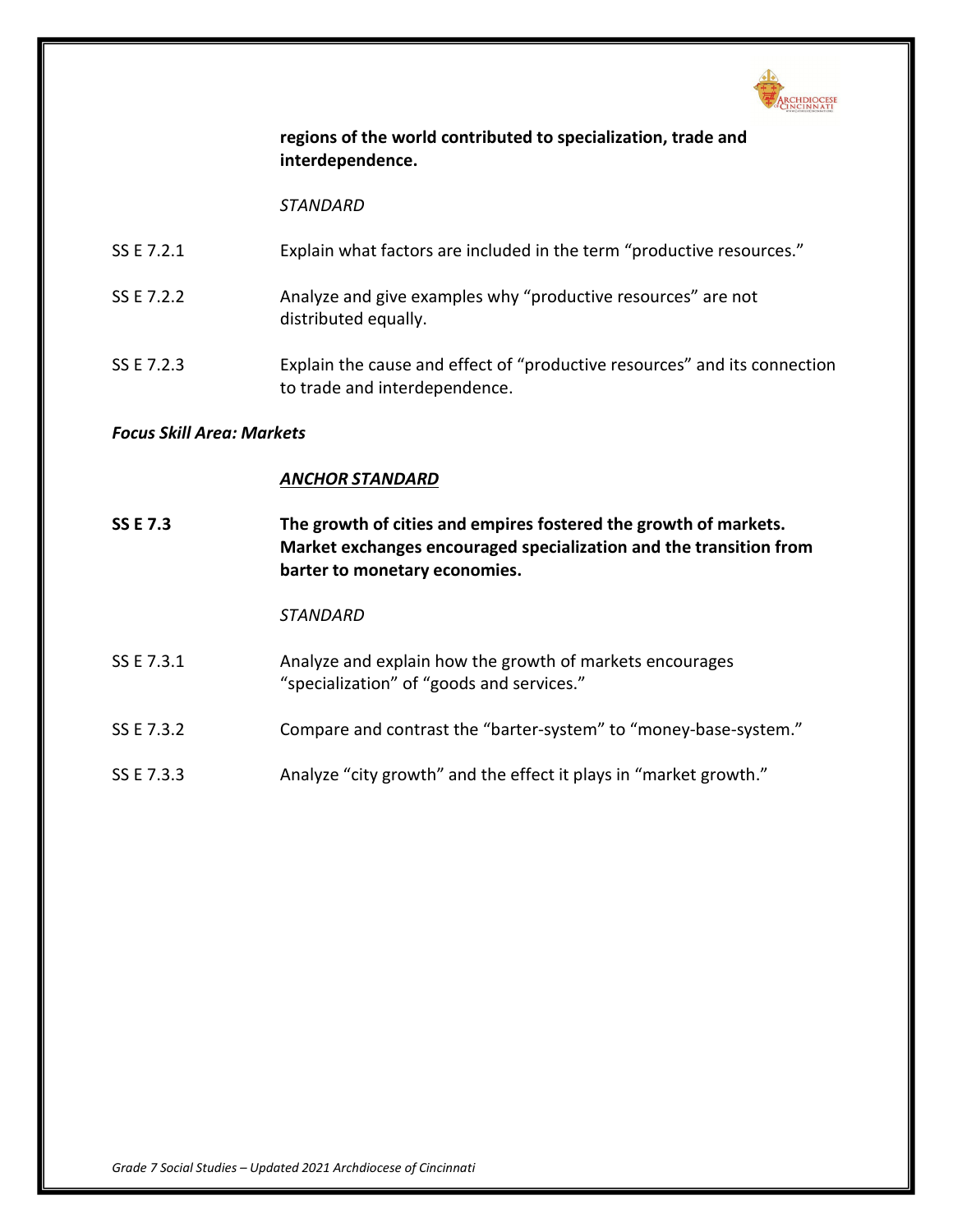

## **GRADE 8 SOCIAL STUDIES**

**The Archdiocese of Cincinnati has established the following Social Studies standards based on the most current teachings which are aligned to Ohio New Learning Social Studies Standards. In addition, these Standards are infused with Catholic Identity and Catholic values. This curriculum gives parents, students, and teachers the knowledge, understanding, and skill set students need to acquire and satisfy the Archdiocesan Social Studies Standards for Grade 8.**

## **SOCIAL STUDIES APPLICATION**

Grade 8 students are expected to meet each year's grade-specific standards. Students retain and master skills learned in the preceding grades, and will further develop their skills to gain exposure to a range of texts and tasks. Rigor is infused throughout this Graded Course of Study (GCS) along with relevance to further foster the values of Catholic teaching.

# **SOCIAL STUDIES STANDARDS for Grade 8**

### *U.S. STUDIES FROM 1492 TO 1877: EXPLORATION THROUGH RECONSTRUCTION*

*The historical focus continues in the eighth grade with the study of European exploration and the early years of the United States. This study incorporates all four social studies strands into a chronologic view of the development of the United States. Students examine how historic events are shaped by geographic, social, cultural, economic and political factors.*

## **GRADE 8 SOCIAL STUDIES EXITING SKILLS**

## **The Archdiocese of Cincinnati stipulates the following exiting skills in social studies for Grade 8 students:**

#### **Domain: History**

## **Focus Skill Area: Historical Thinking and Skills**

- $\checkmark$  Can define and distinguish primary and secondary sources.
- $\checkmark$  Can identify statements as facts, opinions, or mixed statements.
- $\checkmark$  Can define perspective and describe various perspectives concerning the same event.
- $\checkmark$  Can analyze different perspectives on an issue and select one to defend.

#### **Focus Skill Area: Colonization to Independence**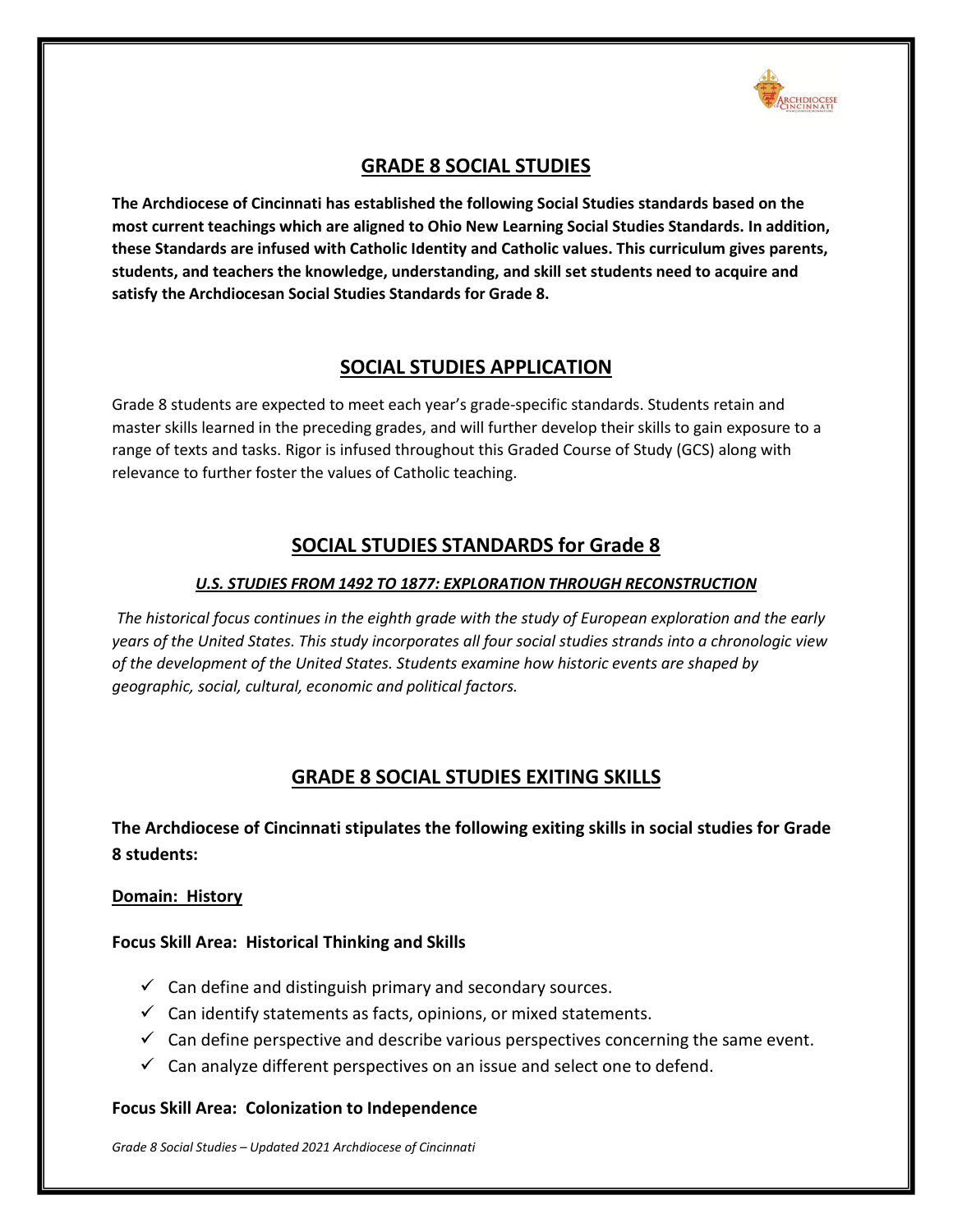

- $\checkmark$  Can define the push and pull factors that move people, products, and ideas.
- $\checkmark$  Can identify the three major reasons for European exploration of North America.
- $\checkmark$  Can distinguish the difference between the quest for gold/silver and newly discovered products.
- $\checkmark$  Can describe the difference of push and pull factors for religious reasons. (Includes utopia)
- $\checkmark$  Can explain why each of these three major reasons motivated Europeans to colonize North America.
- $\checkmark$  Can identify competing European countries who wanted control of North America.
- $\checkmark$  Can summarize how exploiting resources contributed to the competition and can describe how competition led to a series of wars.
- $\checkmark$  Can explain how competition led to conflicts among European countries including French and Indian War.
- $\checkmark$  Can distinguish race-based slavery from other types of slavery. (religious, gender, etc.)
- $\checkmark$  Can explain the role of slaves in the Southern agricultural colonies and their cash crops.
- $\checkmark$  Can summarize various legacies of African American cultures.
- $\checkmark$  Can explain the relationship between forced migration and race-based slavery.
- $\checkmark$  Can define and paraphrase the Enlightenment. (natural rights, reason, rights of citizens and popular government)
- $\checkmark$  Can summarize the social ideas, political ideas, and economic ideas of Enlightenment.
- $\checkmark$  Can connect the French and Indian War to British action to control the colonists.
- $\checkmark$  Can identify four key principles in the Declaration of Independence.
- $\checkmark$  Can summarize the connection of these four key principles of the Enlightenment to the Declaration of Independence.
- $\checkmark$  Can explain why the Declaration of Independence started the American Revolution.

Focus Skill Area: A New Nation

- $\checkmark$  Can define the Articles of Confederation
- $\checkmark$  Can explain issues of citizens' rights, a national church, and slavery issues faced by each state.
- $\checkmark$  Can explain major flaws in the confederation, including currency, banking and trade issues.
- $\checkmark$  Can explain the purpose of Northwest Ordinance of 1787 and the key issues it addressed.
- $\checkmark$  Can analyze the political, social and economic relationships of American citizens and the American Revolution.
- $\checkmark$  Can identify and explain the major weaknesses in the Articles of Confederation.
- $\checkmark$  Can identify and explain the major issues debated in writing the U.S. Constitution.
- $\checkmark$  Can summarize the viewpoints of the Federalists and Anti-Federalists.
- $\checkmark$  Can explain the debate over adopting the U.S. Constitution.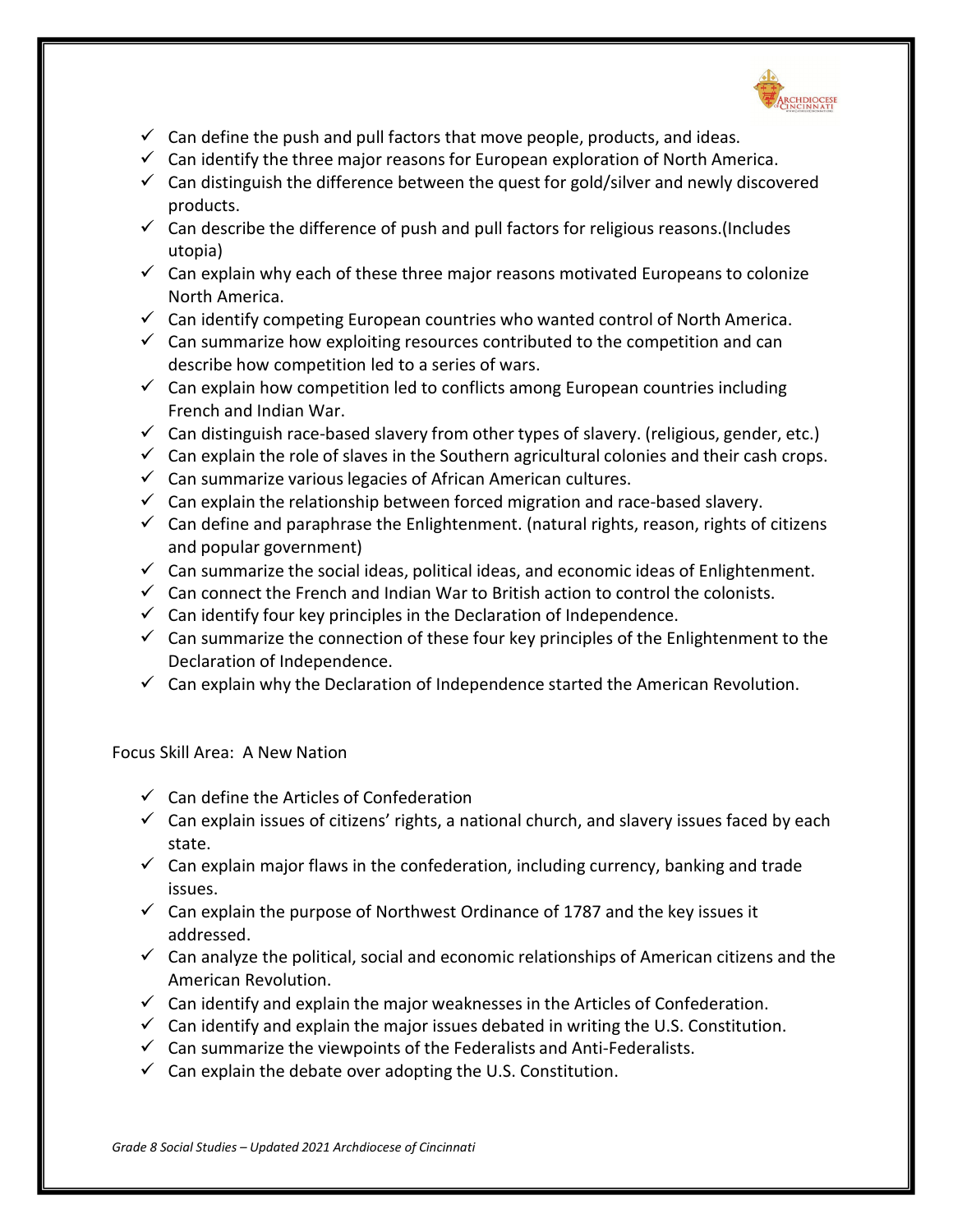

- $\checkmark$  Can explain what George Washington did to establish a strong federal government, and a peaceful transition of power.
- $\checkmark$  Can explain what John Adams did to establish a strong federal government.
- $\checkmark$  Can explain what Thomas Jefferson did to expand the U.S. territory.
- $\checkmark$  Can explain what James Madison did to repel a foreign invasion and created stability in U.S. banking.
- $\checkmark$  Can explain what James Monroe did to strengthen the U.S. in the Western Hemisphere.

## **Focus Skill Area: Expansion**

- $\checkmark$  Can describe how the following treaties and purchases expanded the boundaries of the United States:
	- o Adam-Onis Treaty
	- o Webster-Ashburton Treaty
	- o Oregon Treaty
	- o Treaty of Guadalupe Hidalgo
	- o Louisiana Purchase
	- o Gadsden Purchase
	- o Purchase of Alaska
- $\checkmark$  Can explain how the westward expansion contributed to:
	- o Economic and industrial development
	- o Sectional issues (Annexation of Texas, War with Mexico)
	- $\circ$  Displacement of American Indians (Treaty of Greenville and the Indian Removal Act)
	- $\circ$  Manifest Destiny concept, and the social, political, and economic impacts of the Manifest Destiny.

## **Focus Skill Area: Civil War and Reconstruction**

- $\checkmark$  Can compare the positions of states' rights in the Virginia and Kentucky Resolution of 1789-99.
- $\checkmark$  Can compare positions concerning tariffs and national banks between Northern and Southerners.
- $\checkmark$  Can compare positions concerning the sale of public lands between Westerners and Northerners.
- $\checkmark$  Can compare positions concerning slavery between Northerners and Southerners.
- $\checkmark$  Can compare positions concerning:
	- o Tariff of Abominations
	- o Webster-Hayne Debate of 1830
	- o Wilmot Proviso
	- o Compromise of 1850
	- o Kansas-Nebraska Act
- $\checkmark$  Can explain how sectional issues contributed to tensions between competing positions.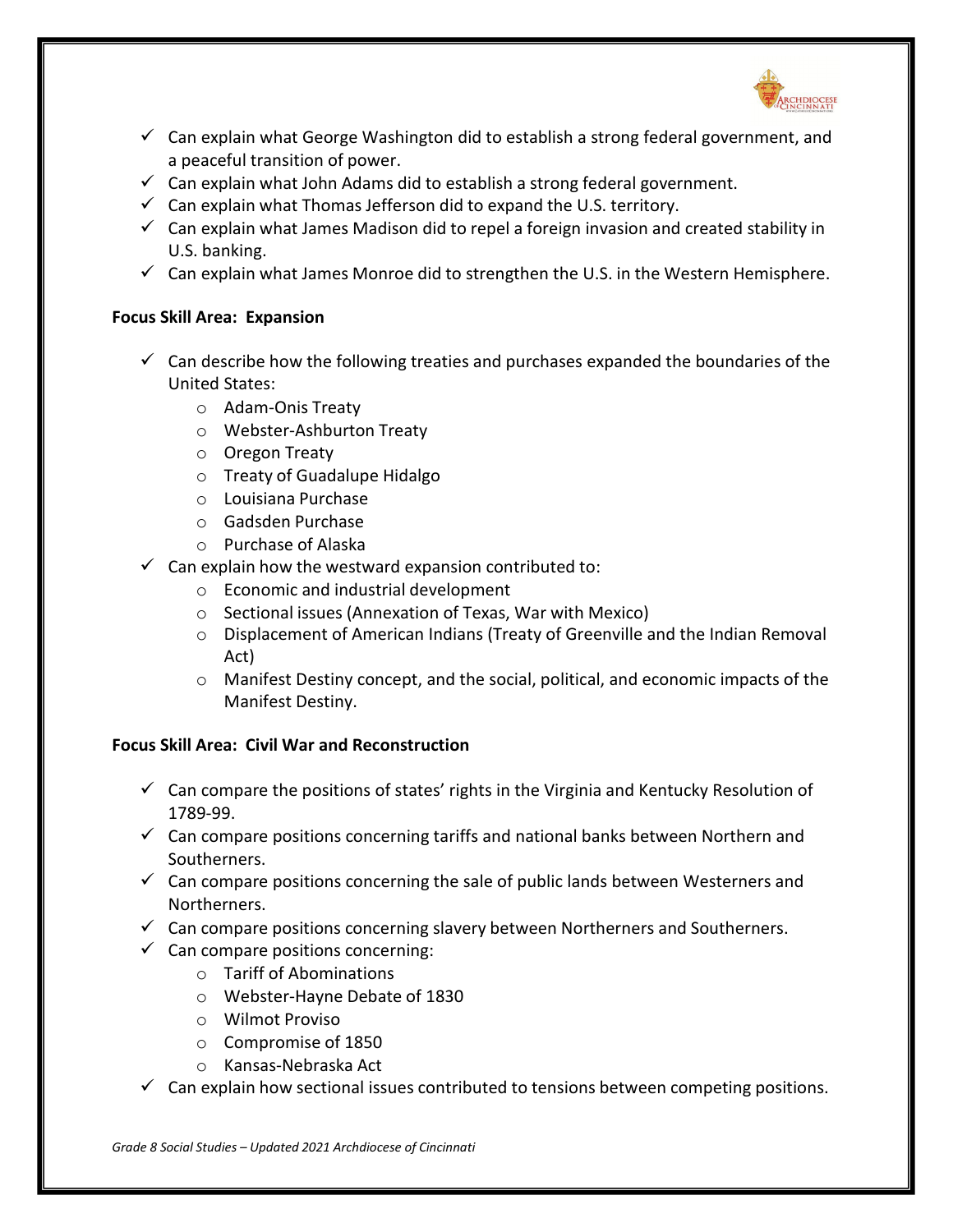

- $\checkmark$  Can explain how the nature of federalism and sectional issues led to the American Civil War.
- $\checkmark$  Can describe the resulting changes of the 13<sup>th</sup>, 14<sup>th</sup>, and 15<sup>th</sup> Amendments to the U.S. Constitution.
- $\checkmark$  Can identify the purpose of:
	- o Military Reconstruction in the South following the Civil War
	- o Black Codes
	- o Ku Klux Klan
	- o Carpetbaggers
- $\checkmark$  Can describe the affirmation of federal authority during Reconstruction
- $\checkmark$  Can describe lingering social and political differences between the North and South after Civil War.

## **Domain: Geography**

## **Focus Skill Area: Spatial Thinking and Skills**

- $\checkmark$  Can explain the purpose for various geographic tools such as GPS, GIS, and RSI.
- $\checkmark$  Can analyze sectionalism and unification changes over time using geographic tools.
- $\checkmark$  Can analyze the movement of people over time using geographic tools.
- $\checkmark$  Can use each of the three geographic tolls to analyze an historical event and maps.
- $\checkmark$  Can explain how natural resources contributed to the geographic and economic expansion of the United States.
- $\checkmark$  Can explain the impact of canals and railroads to the economic expansion of the United States.
- $\checkmark$  Can explain the unintended environmental consequences of the expansion of the United States.

## **Focus Skill Area: Human Systems**

- $\checkmark$  Can explain the impact of push and pull factors on the movement of people, products, and ideas.
- $\checkmark$  Can define "human systems".
- $\checkmark$  Can describe the benefits and consequences created by" human systems".
- $\checkmark$  Can explain the impact of the Land Ordinance of 1785 and the Northwest Ordinance of 1787 on the movement of people, products, and ideas.
- $\checkmark$  Can explain the economic and political impacts of shifting settlement patterns on the development of the United States.
- $\checkmark$  Can define and identify examples of :
	- o cultural Bias
	- o stereotyping
	- o prejudice
	- o social bias,
	- o political bias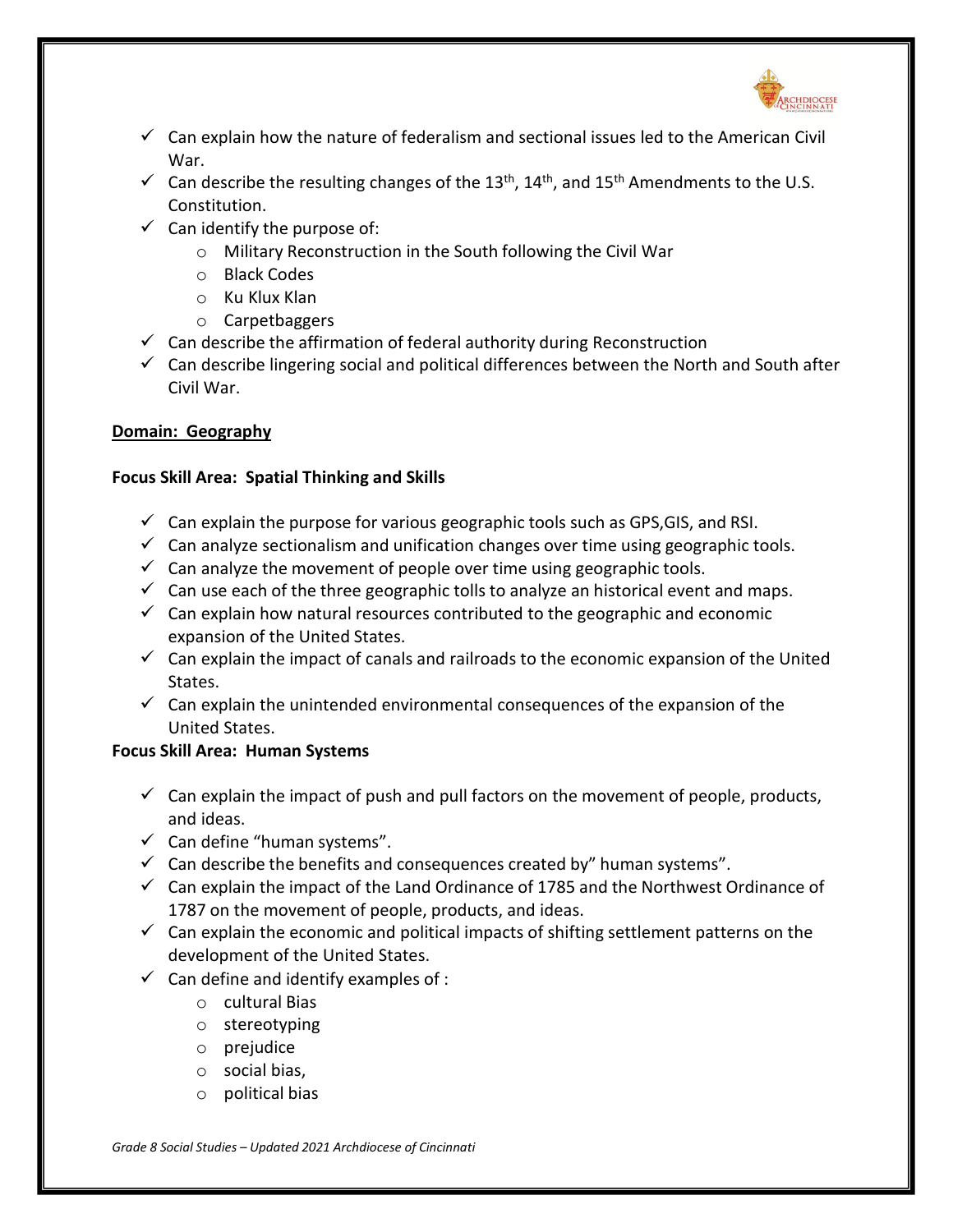

- o and economic bias
- $\checkmark$  Can give examples of consequences of social, political, and economic bias.
- $\checkmark$  Can list and define the four democratic ideals that formed our national identity.
- $\checkmark$  Can identify what helped to form the selection of the four democratic ideals.
- $\checkmark$  Can explain why these ideals are part of the Bill of Rights.
- $\checkmark$  Can explain how public education supported the democratic ideals.
- $\checkmark$  Can explain why immigrants were assimilating into the national identity.
- $\checkmark$  Can explain how the democratic ideals became push-pull factors for immigrants coming to the United States.

### **Domain: Government**

### **Focus Skill Area: Civic Participation and Skills**

- $\checkmark$  Can identify social groups, civic groups, and public goals.
- $\checkmark$  Can explain how public goals lead to the formation of social groups, and the formation of civic groups.
- $\checkmark$  Can identify four major examples of media and communication technology through the 1877. (mail, printing, newspaper, and telegraph)
- $\checkmark$  Can define emotional appeal and propaganda.
- $\checkmark$  Can explain how media and communication technology supported arguments, emotional appeal, and propaganda.
- $\checkmark$  Can explain historic examples how public opinion was influenced by the media.
- $\checkmark$  Can explain the influence of the telegraph and compare it to modern forms of communication. (social media, Twitter, etc.)
- $\checkmark$  Can explain how media and communication technology influence public opinion.

## **Focus Skill Area: Roles and Systems of Government**

- $\checkmark$  Can identify four major goals of the U.S. Constitution.
- $\checkmark$  Can explain the two major division of the federal system of government.
- $\checkmark$  Can explain the characteristics of a representative democracy.
- $\checkmark$  Can give historic examples of the system of checks and balances.
- $\checkmark$  Can summarize the major separation of powers and job responsibilities for the three branches of government.
- $\checkmark$  Can explain how the U.S. Constitution and the Bill of Rights protected the rights of citizens and limited the power of the government.
- $\checkmark$  Can explain the purpose for bills of attainder/ex post facto laws.
- $\checkmark$  Can explain the purpose of the writs of habeas corpus.
- $\checkmark$  Can explain the three major parts of due process of law.
- $\checkmark$  Can summarize the basic rights in the 13<sup>th</sup>, 14<sup>th</sup> and 15<sup>th</sup> amendments.

## **Domain: Economics**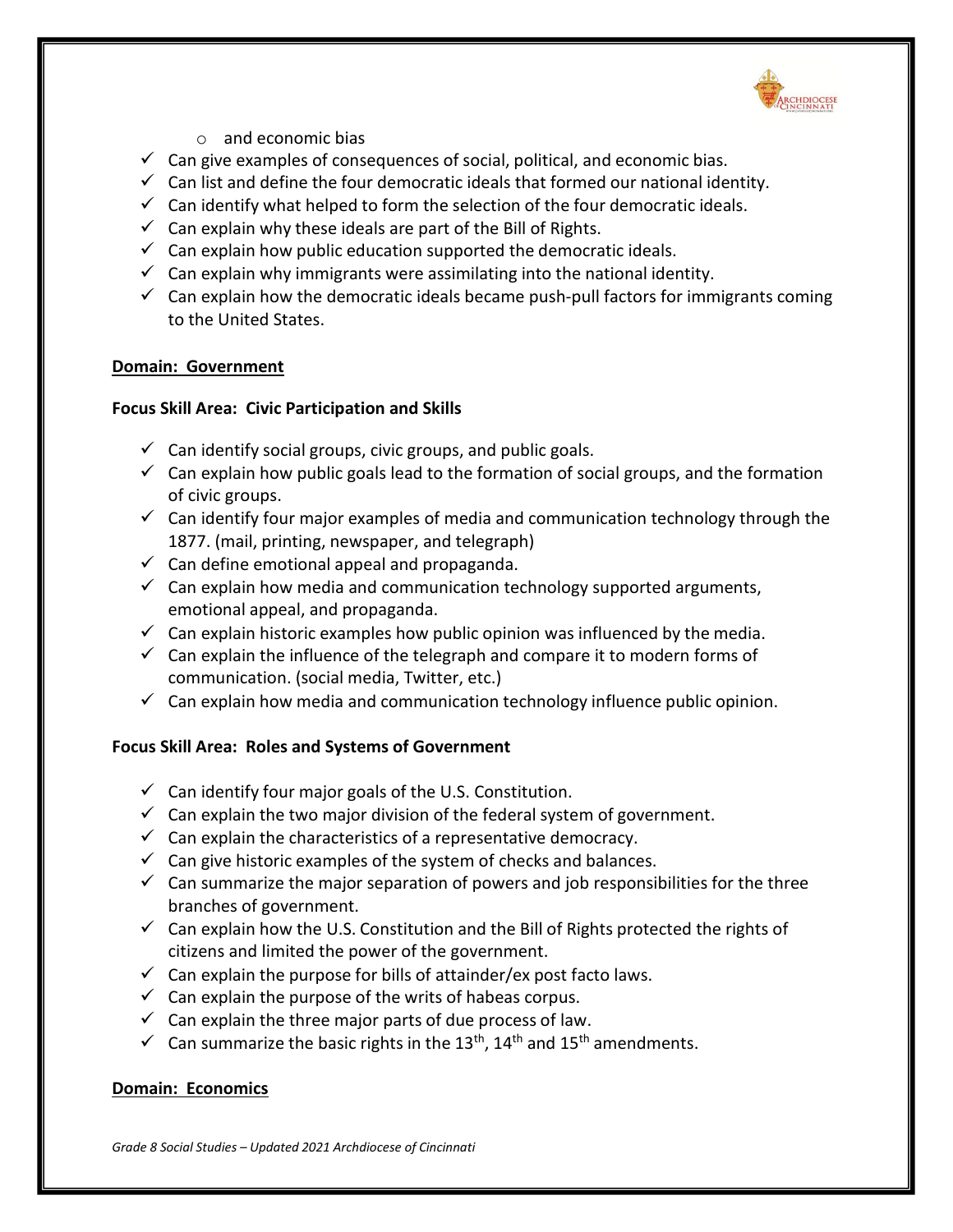

## **Focus Skill Area: Economic Decision Making and Skills**

- $\checkmark$  Can tell why people must make economic choices.
- $\checkmark$  Can summarize a personal economic choice and predict future consequences.
- $\checkmark$  Can summarize government's economic choice and its present and future consequences.
- $\checkmark$  Can analyze the immediate and future impact of raising and lowering revenue through tax and tariff policies.
- $\checkmark$  Can analyze how choices made by individuals, businesses, and governments have both present and future consequences.

## **Focus Skill Area: Production and Consumption**

- $\checkmark$  Can define the first Industrial Revolution.
- $\checkmark$  Can explain the difference between craftwork and factory work.
- $\checkmark$  Can summarize how technology increased production of goods during the Industrial Revolution.
- $\checkmark$  Can identify and explain the importance of new power sources in increasing productions of goods. (steam engine, cotton gin, sewing machine, etc.)
- $\checkmark$  Can explain the benefits of interchangeable parts and mass production.

## **Focus Skill Area: Markets**

- $\checkmark$  Can list four ways governments can impact markets.
- $\checkmark$  Can summarize examples of government spending and government regulations and its impact on the market.
- $\checkmark$  Can identify the purpose of a tariff.
- $\checkmark$  Can summarize an example of a government imposed tariff and its impact on the market.
- $\checkmark$  Can identify the purpose for a trade barrier.
- $\checkmark$  Can summarize an example pf a government trade barrier and its impact on the market.

## **Focus Skill Area: Financial Literacy**

- $\checkmark$  Can list the three basic banking services. (savings, checking and credit)
- $\checkmark$  Can summarize a connection between the First Bank of the U.S. and financial decisions.
- $\checkmark$  Can give a reason for using banking services and credit.
- $\checkmark$  Can explain the difference between a saving's account short-and long-term financial goal.
- $\checkmark$  Can define interest and explain a positive and negative consequence.
- $\checkmark$  Can explain the connections between a checking account and service fees, overdrafts, and interest.
- $\checkmark$  Can define a loan.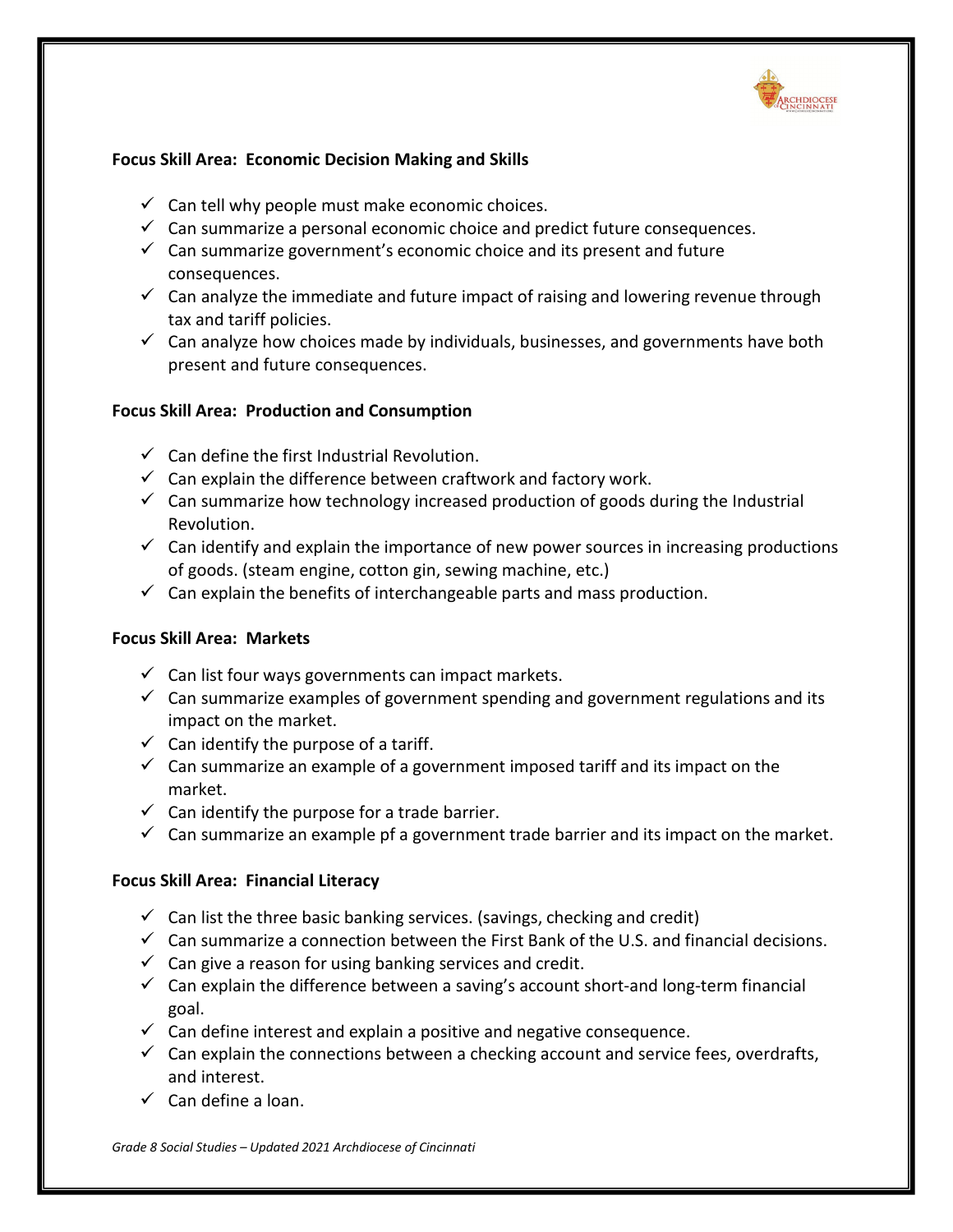

- $\checkmark$  Can explain how a credit card is a type of loan.
- $\checkmark$  Can summarize the connections between credit cards and service fees and interest payments.
- $\checkmark$  Can manage a simulated basic banking service to identify strengths and weaknesses of decisions made.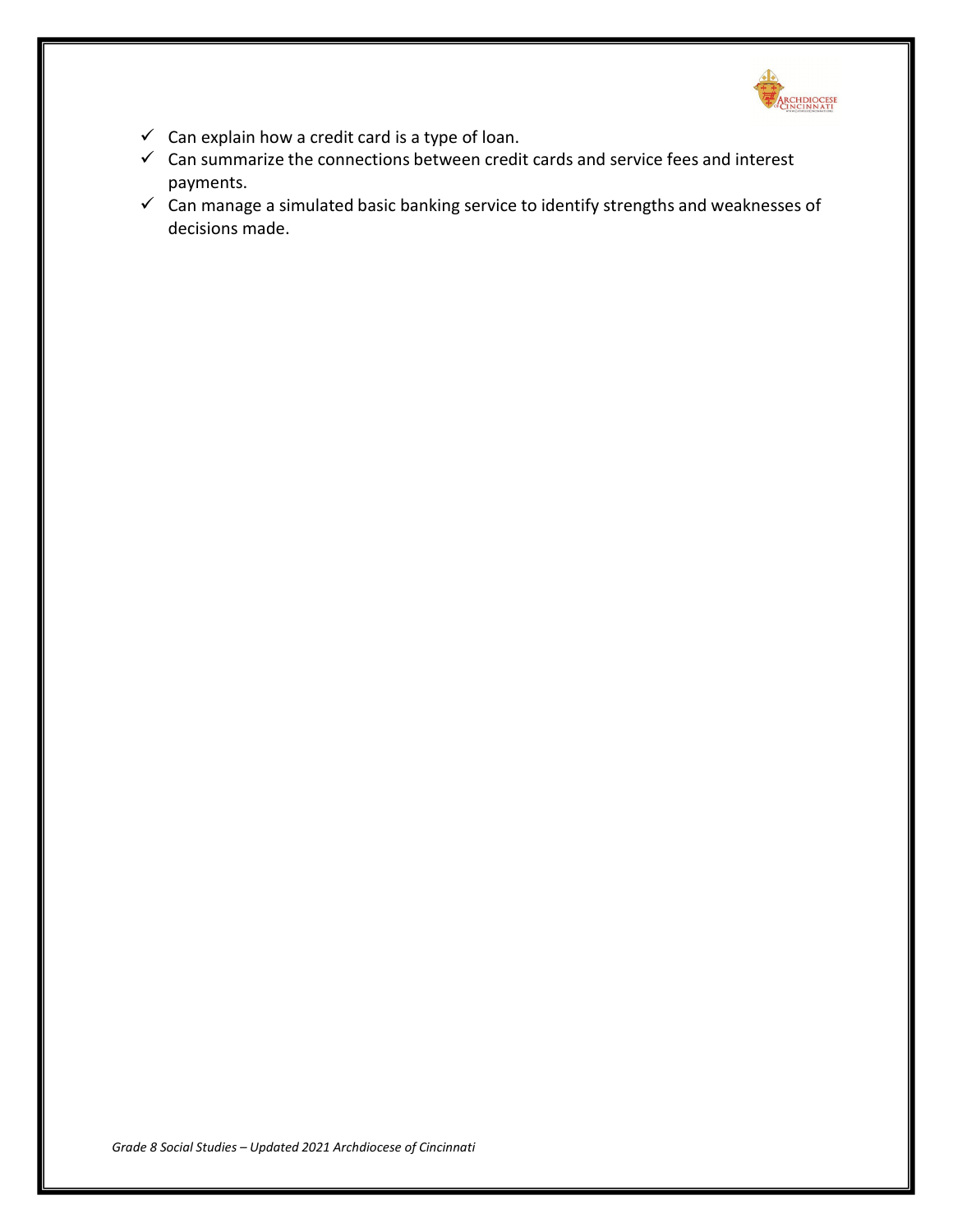

# **GRADE 8 SOCIAL STUDIES**

# **History – H**

# *Historical Thinking and Skills*

### *ANCHOR STANDARD*

| <b>SS H 8.1</b> | Primary and secondary sources are used to examine events from<br>multiple perspectives and to present and defend a position. |
|-----------------|------------------------------------------------------------------------------------------------------------------------------|
|                 | STANDARD                                                                                                                     |
| SS H 8.1.1      | Examine historical documents and artifacts for perspective and point of<br>view.                                             |
| SS H 8.1.2      | Describe the different perspectives between Primary and Secondary<br>sources.                                                |
| SS H 8.1.3      | Analyze and explain how historical documents separate information from<br>opinion or fiction.                                |
| SS H 8.1.4      | Describe how to construct debates based on Primary and Secondary<br>source.                                                  |

# *Colonization to Independence*

### *ANCHOR STANDARD*

| <b>SS H 8.2</b> | North America, originally inhabited by American Indians, was explored,<br>and colonized by Europeans for economic and religious reasons. |
|-----------------|------------------------------------------------------------------------------------------------------------------------------------------|
|                 | STANDARD                                                                                                                                 |
| SS H 8.2.1      | List and describe different American Indian cultures in North America<br>prior to the arrival of Europeans.                              |
| SS H 8.2.2      | Analyze and list the major economic reasons behind European<br>explorations in North America.                                            |
| SS H 8.2.3      | Analyze and list the major religious reasons that brought Europeans to<br>North America.                                                 |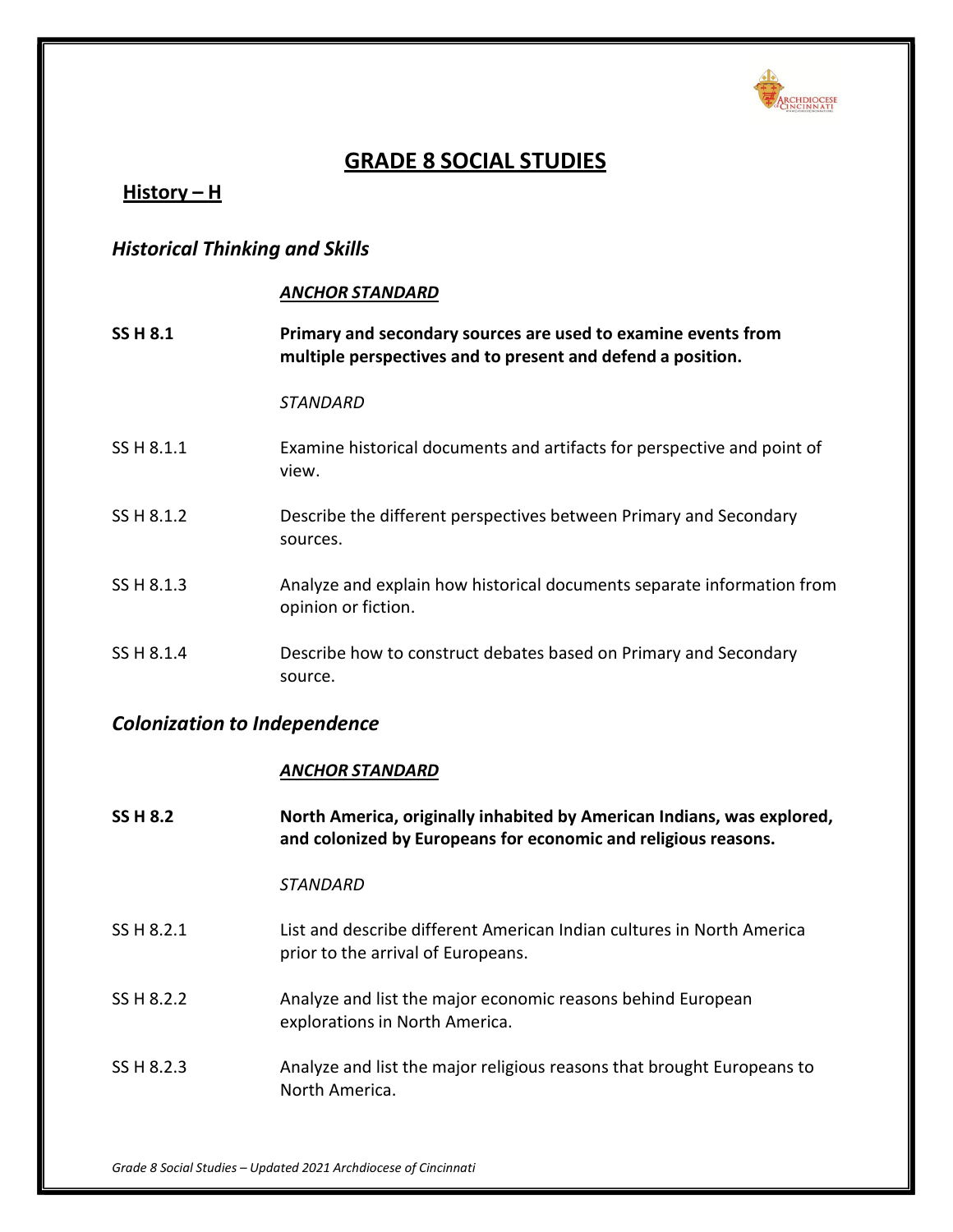

### *ANCHOR STANDARD*

| <b>SS H 8.3</b> | Competition for control of territory and resources in North America led<br>to conflicts among colonizing powers.                                                                                                     |
|-----------------|----------------------------------------------------------------------------------------------------------------------------------------------------------------------------------------------------------------------|
|                 | <b>STANDARD</b>                                                                                                                                                                                                      |
| SS H 8.3.1      | Explain why and how powerful European countries used land claims to<br>explore resources of the Western Hemisphere.                                                                                                  |
| SS H 8.3.2      | List the five major European countries that struggled with each other for<br>settlement and control of North America territories.                                                                                    |
| SS H 8.3.3      | Explain how competition for territorial control and resources led to<br>conflicts among colonizing powers.                                                                                                           |
| SS H 8.3.4      | Explain how and why the quest for freedom and control has<br>consequences.                                                                                                                                           |
|                 | <b>ANCHOR STANDARD</b>                                                                                                                                                                                               |
| <b>SS H 8.4</b> | The practice of race-based slavery led to the forced migration of<br>Africans to the American colonies. Their knowledge and traditions<br>contributed to the development of those colonies and the United<br>States. |
|                 | <b>STANDARD</b>                                                                                                                                                                                                      |
| SS H 8.4.1      | Analyze and discuss the perspective of the European viewing the black<br>African being inferior and uncivilized.                                                                                                     |
| SS H 8.4.2      | Describe why the European's perspective of black African being inferior<br>led to the forced relocation of hundreds of thousands of Africans to the<br>American colonies.                                            |
| SS H 8.4.3      | Explain the term "enslavement" and how slavery was "race-based" and<br>economically motivated.                                                                                                                       |
| SS H 8.4.4      | Research and report how African slaves were intricately involved in the<br>economic development of the colonies.                                                                                                     |
| SS H 8.4.5      | Explain how the "Maritime Trade" involved slaves and "freed Africans" in<br>the northern and southern colonies.                                                                                                      |
|                 |                                                                                                                                                                                                                      |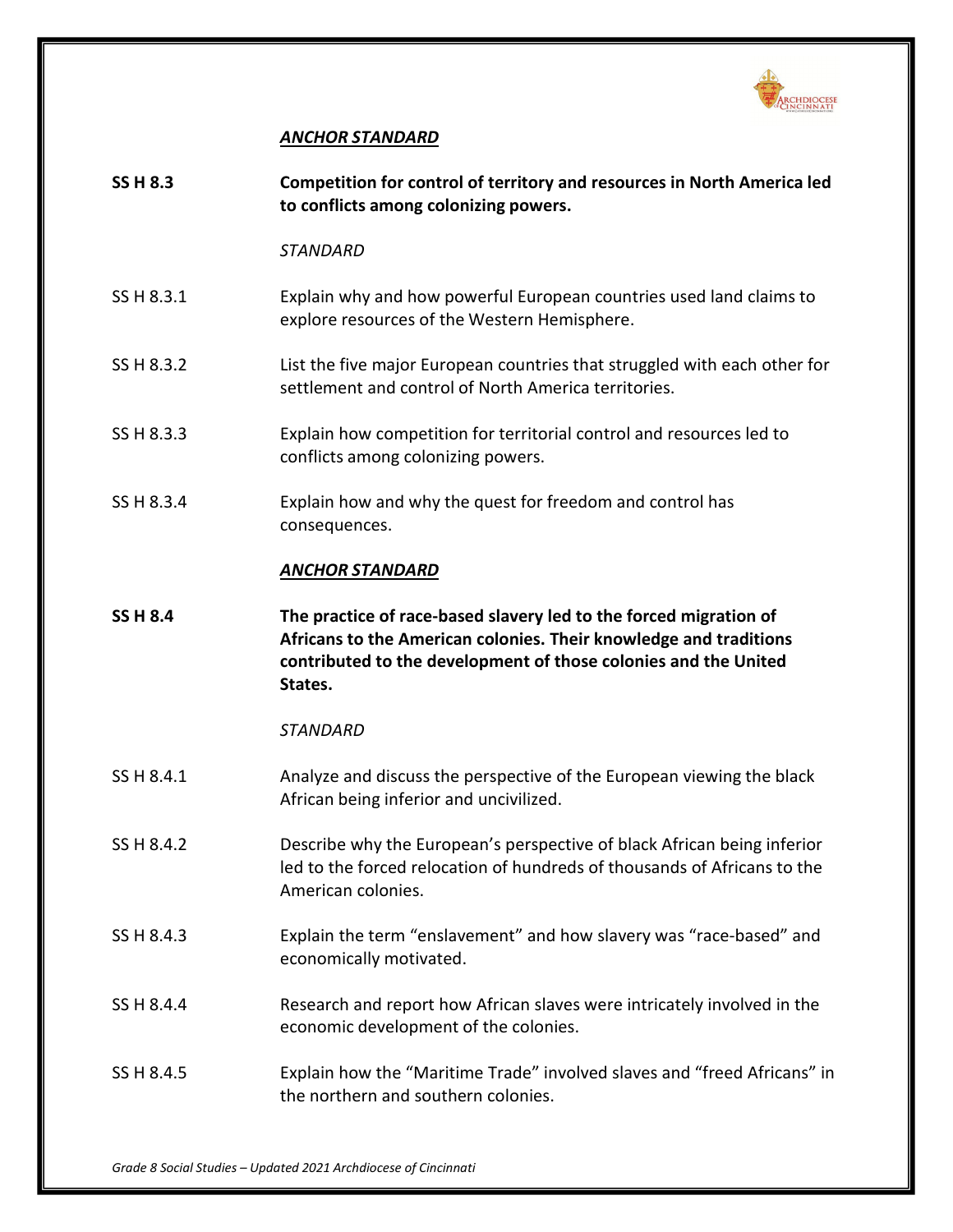

| SS H 8.4.6 | Using primary and secondary sources produce in writing facts that       |
|------------|-------------------------------------------------------------------------|
|            | support that slavery was the foundation of the "agricultural system" in |
|            | the Southern colonies.                                                  |

SS H 8.4.7 List and discuss some of the "cultural contributions" of American slavery.

#### *ANCHOR STANDARD*

**SS H 8.5 The ideas of the Enlightenment and dissatisfaction with colonial rule led English colonists to write the Declaration of Independence and launch the American Revolution.**

- SS H 8.5.1 Define and explain the ideas of Enlightenment.
- SS H 8.5.2 Explain how the ideas of Enlightenment made the American Revolution possible.
- SS H 8.5.3 After the French and Indian War, the British government instituted actions on the American colonies. Describe the following actions:
	- Proclamation Act of 1765
	- Sugar Act
	- Tea Act
	- Quartering Act
	- Stamp Act
	- Townshend Acts
	- Coercive Acts
	- Quebec Act
- SS H 8.5.4 Explain how the ideas of Enlightenment influenced the writing of the Declaration of Independence.
- SS H 8.5.5 Explain the reasons why the Declaration of Independence emphasized the following:
	- Natural Rights
	- Limitations on the power of the government
	- Social contract
	- Consent of the governed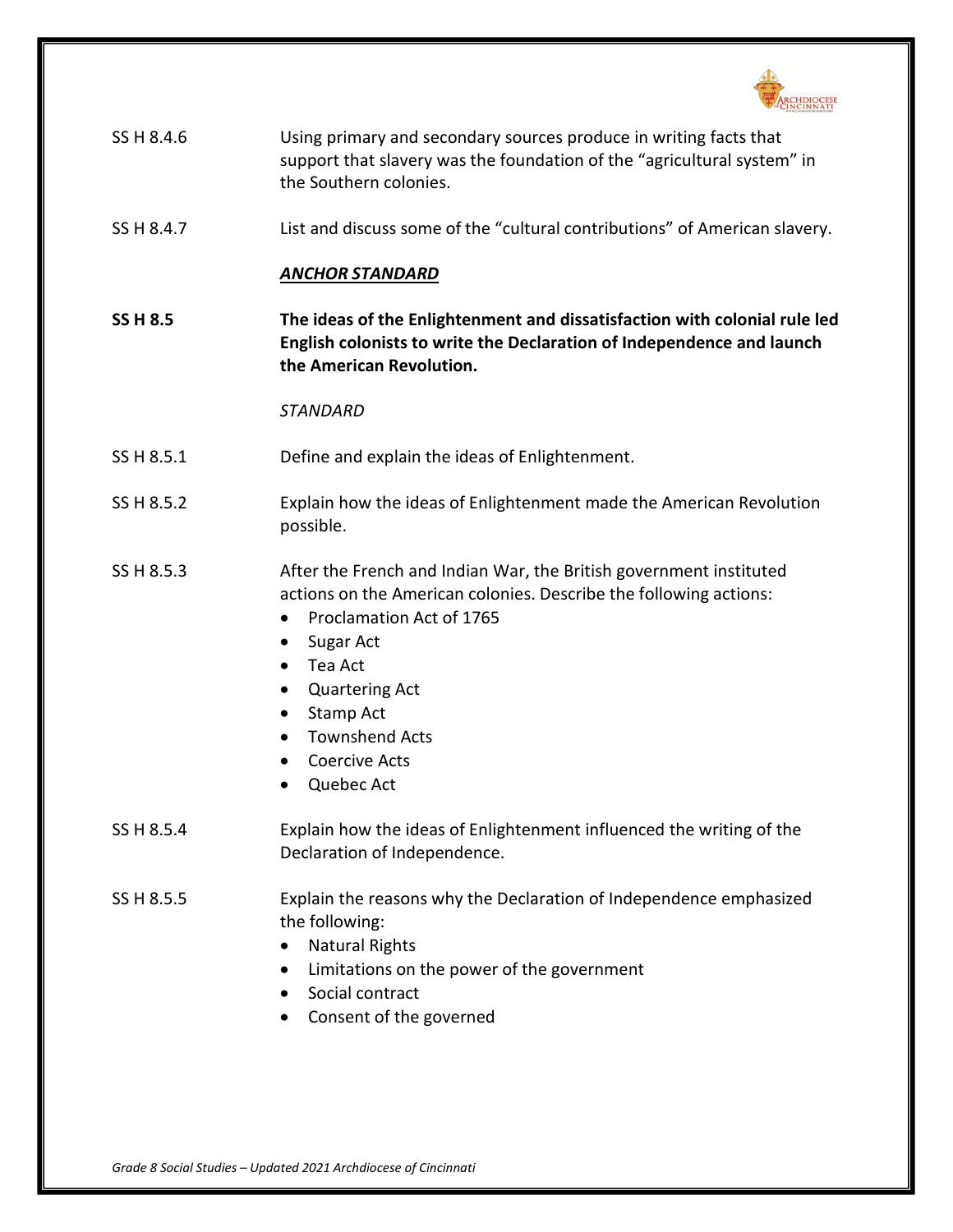

| <b>A New Nation</b> | <b>ANCHOR STANDARD</b>                                                                                                                                                                                                                                                                                                                                                 |
|---------------------|------------------------------------------------------------------------------------------------------------------------------------------------------------------------------------------------------------------------------------------------------------------------------------------------------------------------------------------------------------------------|
| <b>SS H 8.6</b>     | The outcome of the American Revolution was national independence<br>and new political, social, and economic relationships for the American<br>people.                                                                                                                                                                                                                  |
|                     | <b>STANDARD</b>                                                                                                                                                                                                                                                                                                                                                        |
| SS H 8.6.1          | Describe the importance of the Articles of Confederation. Describe the<br>strengths and weaknesses of the Articles of Confederation.                                                                                                                                                                                                                                   |
| SS H 8.6.2          | Using primary and secondary sources describe the transitioning problems<br>of the 13 sovereign states.                                                                                                                                                                                                                                                                 |
| SS H 8.6.3          | Explain the important of the passage of the Northwest Ordinance in<br>1787, and what it protected.                                                                                                                                                                                                                                                                     |
| SS H 8.6.4          | Analyze the new political, social, and economic relationships for the<br>American people because of the American Revolution.                                                                                                                                                                                                                                           |
|                     | <b>ANCHOR STANDARD</b>                                                                                                                                                                                                                                                                                                                                                 |
| <b>SS H 8.7</b>     | Problems arising under the Articles of Confederation led to debate over<br>the adoption of the U.S. Constitution.                                                                                                                                                                                                                                                      |
|                     | <b>STANDARD</b>                                                                                                                                                                                                                                                                                                                                                        |
| SS H 8.7.1          | Analyze the following flaws in the Articles of Confederation:<br>maintaining national security<br>stable economic system<br>paying war debts<br>collecting revenue<br>regulating trade<br>correcting flaws in the central government                                                                                                                                   |
| SS H 8.7.2          | Using primary and secondary resources, write a narrative essay on the<br>challenges for ratifying the U.S. Constitution. Include the following:<br>powers of central government vs. the states<br>representation of the states vs. the people<br>$\bullet$<br>the extent of democratic participation<br>$\bullet$<br>the continued institution of slavery<br>$\bullet$ |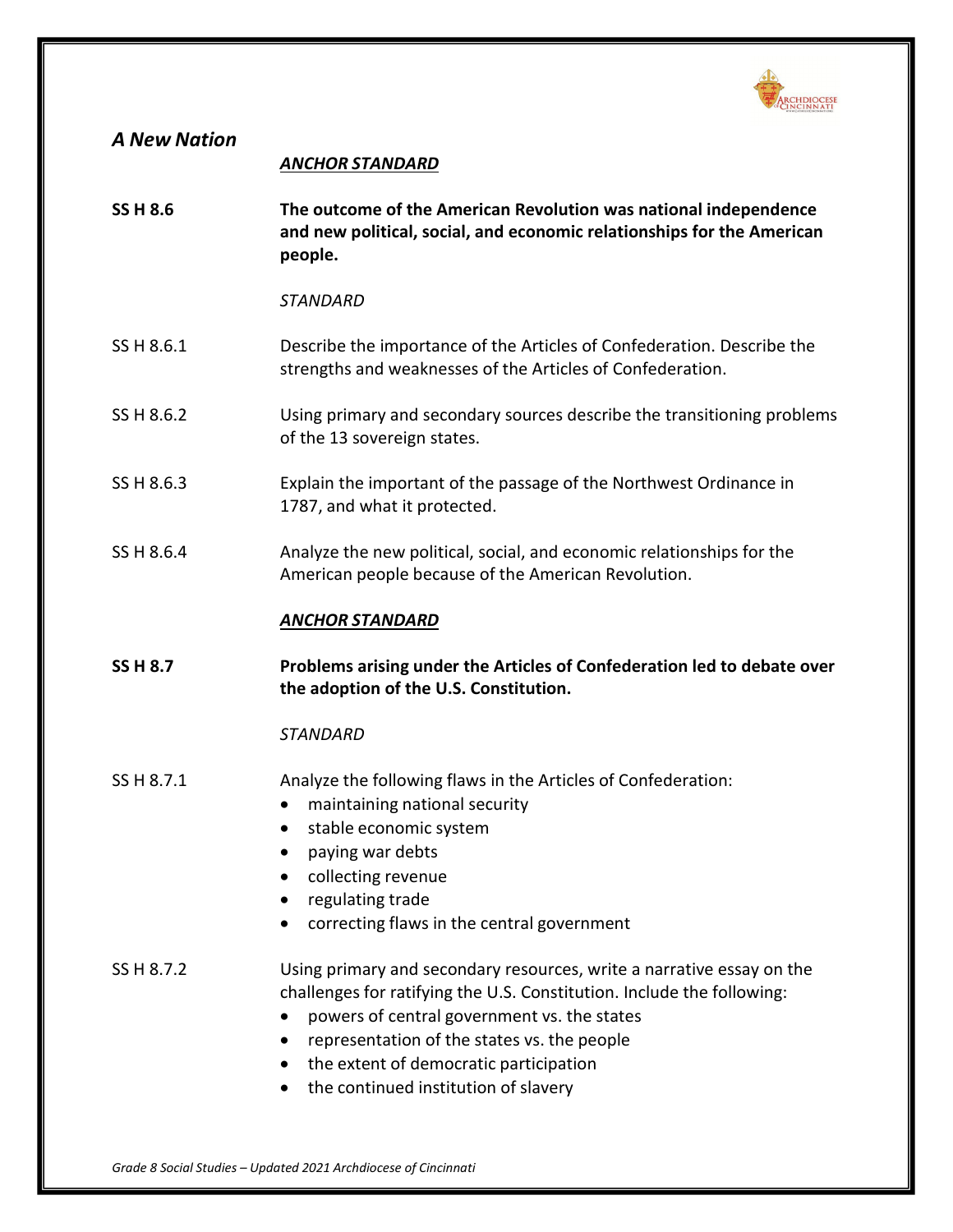

| SS H 8.7.3       | Compare/contrast the views and opinions of the Federalist vs. the Anti-<br>Federalists.                                                                                                                                                                                                                                                                                                                                                                                                                                                                                                            |
|------------------|----------------------------------------------------------------------------------------------------------------------------------------------------------------------------------------------------------------------------------------------------------------------------------------------------------------------------------------------------------------------------------------------------------------------------------------------------------------------------------------------------------------------------------------------------------------------------------------------------|
|                  | <b>ANCHOR STANDARD</b>                                                                                                                                                                                                                                                                                                                                                                                                                                                                                                                                                                             |
| <b>SS H 8.8</b>  | Actions of early presidential administrations established a strong<br>federal government, provided peaceful transitions of power, and<br>repelled a foreign invasion.                                                                                                                                                                                                                                                                                                                                                                                                                              |
|                  | <b>STANDARD</b>                                                                                                                                                                                                                                                                                                                                                                                                                                                                                                                                                                                    |
| SS H 8.8.1       | Using primary and secondary resources create a power point<br>presentation of early presidential administrations' accomplishments to<br>establish a strong federal government. Include the following issues:<br>assuming state debts<br>$\bullet$<br>creating a national bank<br>٠<br>the conclusion of the Whiskey Rebellion<br>$\bullet$<br>The Treaty of Paris<br>٠<br>negotiating the Jay Treaty<br>٠<br>creation of the Navy Department<br>Louisiana Purchase<br>$\bullet$<br>War of 1812<br>$\bullet$<br>McCulloch vs. Maryland<br>$\bullet$<br>Instituting the Monroe Doctrine<br>$\bullet$ |
| SS H 8.8.2       | Explain President Washington's creation of a "two-term" limit of power.                                                                                                                                                                                                                                                                                                                                                                                                                                                                                                                            |
| <b>Expansion</b> | <b>ANCHOR STANDARD</b>                                                                                                                                                                                                                                                                                                                                                                                                                                                                                                                                                                             |
| <b>SS H 8.9</b>  | The United States added to its territory through treaties and purchases.                                                                                                                                                                                                                                                                                                                                                                                                                                                                                                                           |
|                  | <b>STANDARD</b>                                                                                                                                                                                                                                                                                                                                                                                                                                                                                                                                                                                    |
| SS H 8.9.1       | Research and write an informational paper describing how the United<br>States added to its territory through treaties and purchases. Include the<br>following information:<br>The Adams-Onis Treaty<br>Webster-Ashburton Treaty<br>Oregon Treaty<br><b>Treaty of Guadalupe Hidalgo</b><br>Louisiana Purchase<br>$\bullet$                                                                                                                                                                                                                                                                          |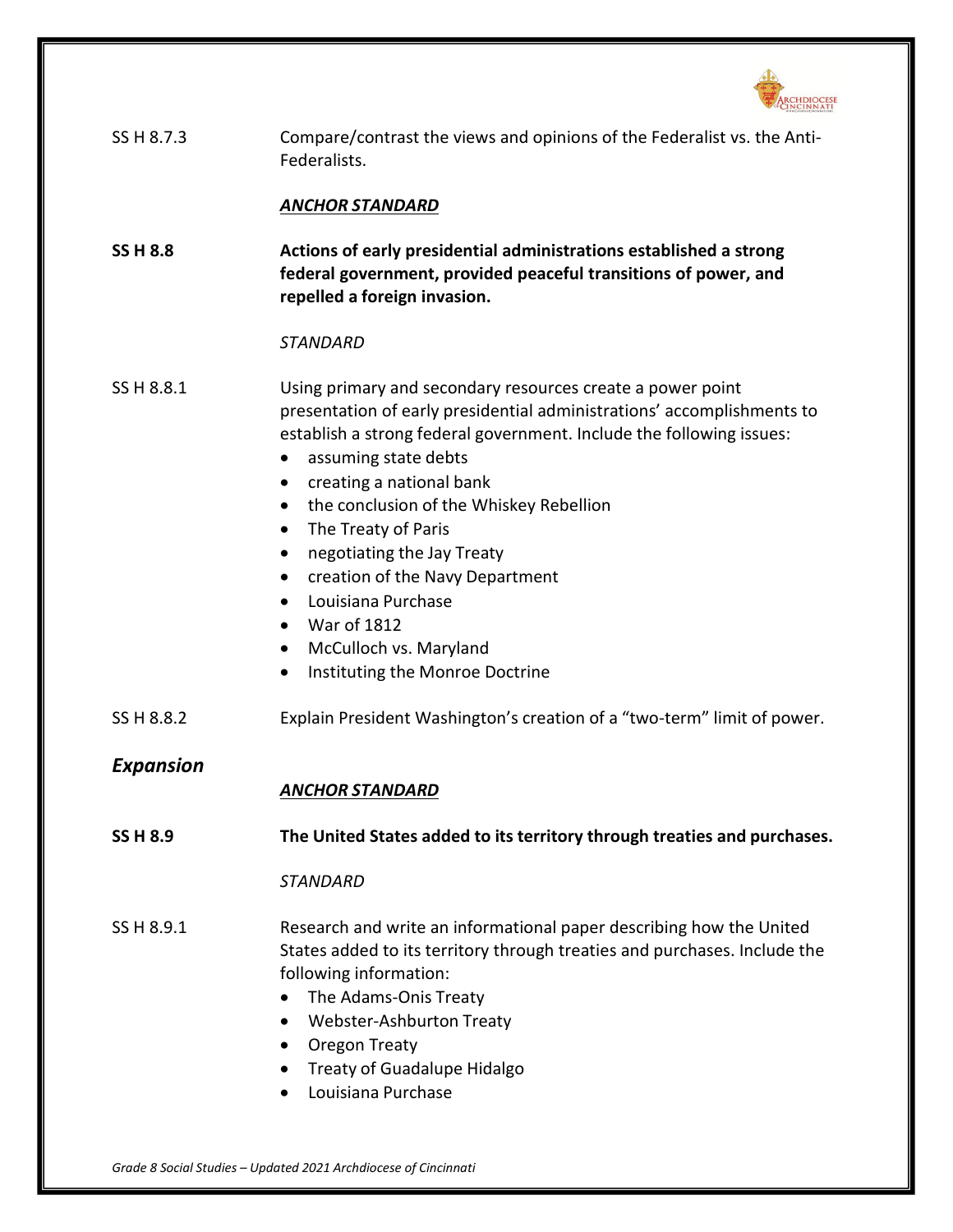

- Gadsden Purchase
- Alaska Purchase

#### *ANCHOR STANDARD*

| <b>SS H 8.10</b> | Westward expansion contributed to economic and industrial           |
|------------------|---------------------------------------------------------------------|
|                  | development, debates over sectional issues, war with Mexico and the |
|                  | displacement of American Indians.                                   |

#### *STANDARD*

- SS H 8.10.1 Analyze and report how the U.S. expansion after the War of 1812 contributed to economic development. Include:
	- providing land for settlers
	- development of transportation networks
	- new resources in the acquired territories
- SS H 8.10.2 Describe the key issues that escalated and were fiercely debated regarding the Westward Expansion.
- SS H 8.10.3 Analyze and explain how the annexation of Texas led to the Mexican War.
- SS H 8.10.4 Using primary and secondary sources, write a narrative summary of why the settlement of the United States led to the displacement of the Native Americans from their native lands.
- SS H 8.10.5 Describe the Treaty of Greenville and the Indian Removal Act and why it was necessary for legal and military actions to be involved.
- SS H 8.10.6 Explain the term Manifest Destiny, and how this term was used to justify continental expansion by the United States.

## *Civil War and Reconstruction*

#### *ANCHOR STANDARD*

**SS H 8.11 Disputes over the nature of federalism, complicated by economic developments in the United States, resulted in sectional issues, including slavery, which led to the American Civil War.**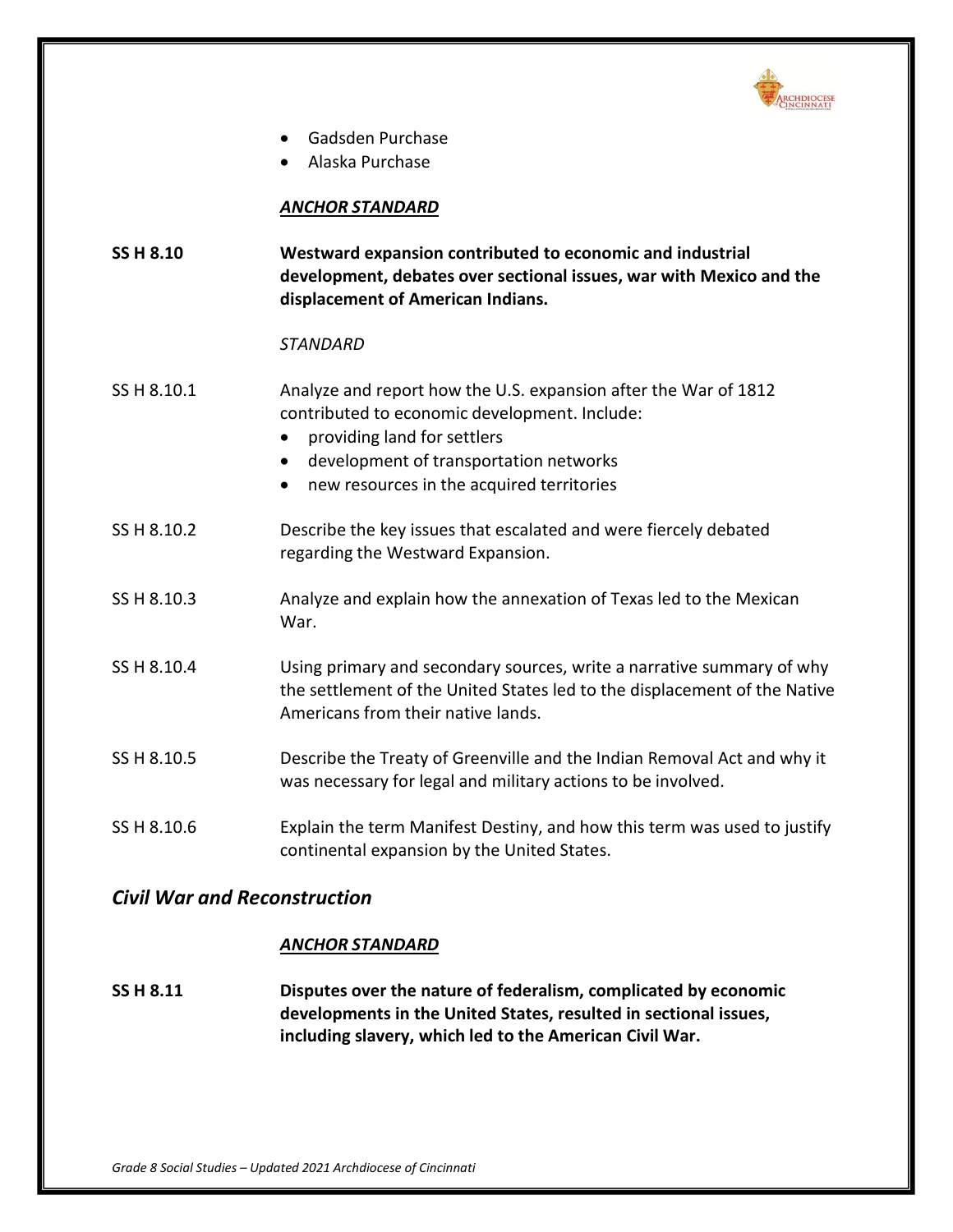

#### *STANDARD*

- SS H 8.11.1 Research and report the Virginia and Kentucky Resolutions of 1798-99 and how it contradicted the powers of the federal government with the powers reserved to the states.
- SS H 8.11.2 Research and create a digital chart depicting the reasons why the newly developed sections of the U.S. held distinct characteristics on key issues. Include: tariff policies, the national bank, internal improvements, sales of public land, and slavery.

#### *ANCHOR STANDARD*

**SS H 8.12 The Reconstruction period resulted in changes to the U.S. Constitution, an affirmation of federal authority and lingering social and political differences.**

#### *STANDARD*

- SS H 8.12.1 Discuss the secessionist states and emancipated slaves at the conclusion of the Civil War.
- SS H 8.12.2 Report on the passages of the 13th, 14th, and 15th amendments. Include the year each was passed, what each amendment specified, and the rights each amendment afforded.
- SS H 8.12.3 Define "Military Reconstruction" and what actions needed to be completed before being readmitted to the Union.
- SS H 8.12.4 Reconstruction brought many resentments and new issues to the United States. Analyze and discuss the following issues after Reconstruction:
	- Black Codes
	- Ku Klux Klan
	- Carpetbaggers

## **GEOGRAPHY - G**

# *Spatial Thinking and Skills ANCHOR STANDARD*

**SS G 8.1 Modern and historical maps and other geographic tools are used to analyze how historic events are shaped by geography.**

*Grade 8 Social Studies – Updated 2021 Archdiocese of Cincinnati*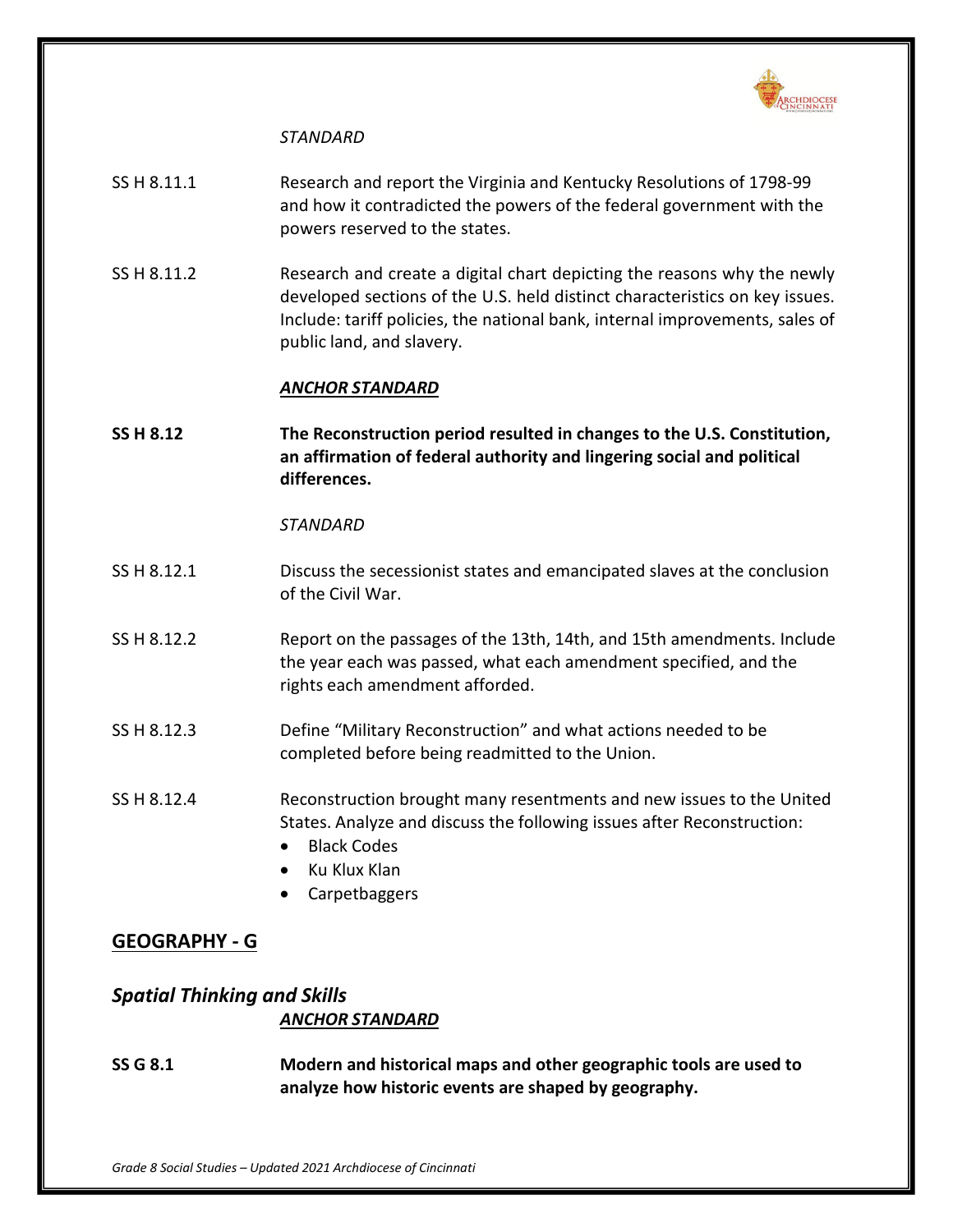

#### *STANDARD*

- SS G 8.1.1 Describe the function and purpose of the Global Positioning System (GPS) and the Global Internet System (GSI), and how it may provide information for the US Military for defense purposes.
- SS G 8.1.2 Analyze the ways in which historical events are shaped by geography using modern and historical maps and other geographic tools.

### **Human Systems**

#### *ANCHOR STANDARD*

**SS G 8.2 The availability of natural resources contributed to the geographic and economic expansion of the United States, sometimes resulting in unintended environmental consequences.**

#### *STANDARD*

- SS G 8.2.1 Explain how U.S. natural resources influenced geographic and economic expansion of the United States.
- SS G 8.2.2 Explain how natural resources resulted in unintended environmental consequences.

#### *ANCHOR STANDARD*

**SS G 8.3 The movement of people, products and ideas resulted in new patterns of settlement and land use that influenced the political and economic development of the United States.**

- SS G 8.3.1 Analyze and demonstrate using a digital map how the development of the colonies reflected the origins of its settlers.
- SS G 8.3.2 Using primary and secondary sources, explain why slavery was not prevalent in the northern colonies.
- SS G 8.3.3 Using primary and secondary sources, discuss the different influences and ideas of the "institution of slavery" between the northern and southern colonies.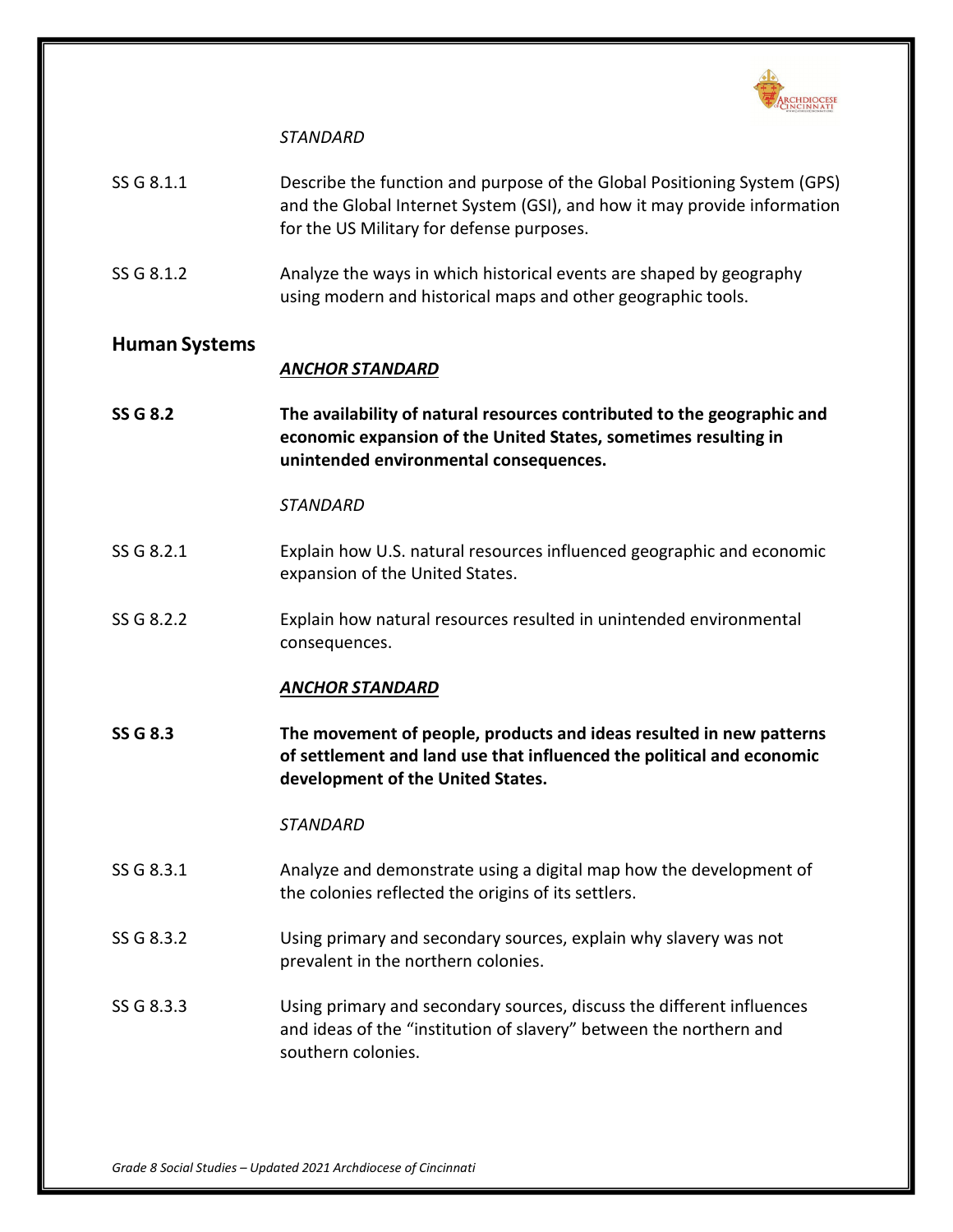

| SS G 8.3.4      | Using primary and secondary sources, write a report on the reasons for<br>the displacement of American Indians, and the sites of relocation.                                                                      |
|-----------------|-------------------------------------------------------------------------------------------------------------------------------------------------------------------------------------------------------------------|
| SS G 8.3.5      | Research and report how the patterns of settlement in the development<br>of the U.S. influenced the passage of the Northwest Ordinance of 1787.                                                                   |
| SS G 8.3.6      | Analyze the impact that the patterns of settlement had on the political<br>and economic development of the United States.                                                                                         |
|                 | <b>ANCHOR STANDARD</b>                                                                                                                                                                                            |
| <b>SS G 8.4</b> | Cultural biases, stereotypes and prejudices had social, political, and<br>economic consequences for minority groups and the population.                                                                           |
|                 | <b>STANDARD</b>                                                                                                                                                                                                   |
| SS G 8.4.1      | Define and explain the following terms:<br>Cultural bias<br>Stereotypes<br>٠<br>Prejudice<br>٠<br>Minority group<br>$\bullet$                                                                                     |
| SS G 8.4.2      | Explain how cultural bias, stereotyping, and prejudices impacted minority<br>groups in the newly established United States.                                                                                       |
| SS G 8.4.3      | Identify some of the social, political, and economic consequences that<br>were placed on minority groups, and the minority population.                                                                            |
|                 | <b>ANCHOR STANDARD</b>                                                                                                                                                                                            |
| SS G 8.5        | Americans began to develop a common national identity among its<br>diverse regional and cultural populations based on democratic ideals.                                                                          |
|                 | <b>STANDARD</b>                                                                                                                                                                                                   |
| SS G 8.5.1      | Identify and explain the four cornerstones of "democratic ideals".                                                                                                                                                |
| SS G 8.5.2      | Describe what "being an American" looked like after the American<br>Revolutionary War.                                                                                                                            |
| SS G 8.5.3      | Using primary and secondary sources create a digital map or graph of the<br>immigrants who came to the Unites States after the American<br>Revolutionary War and include the countries from where they emigrated. |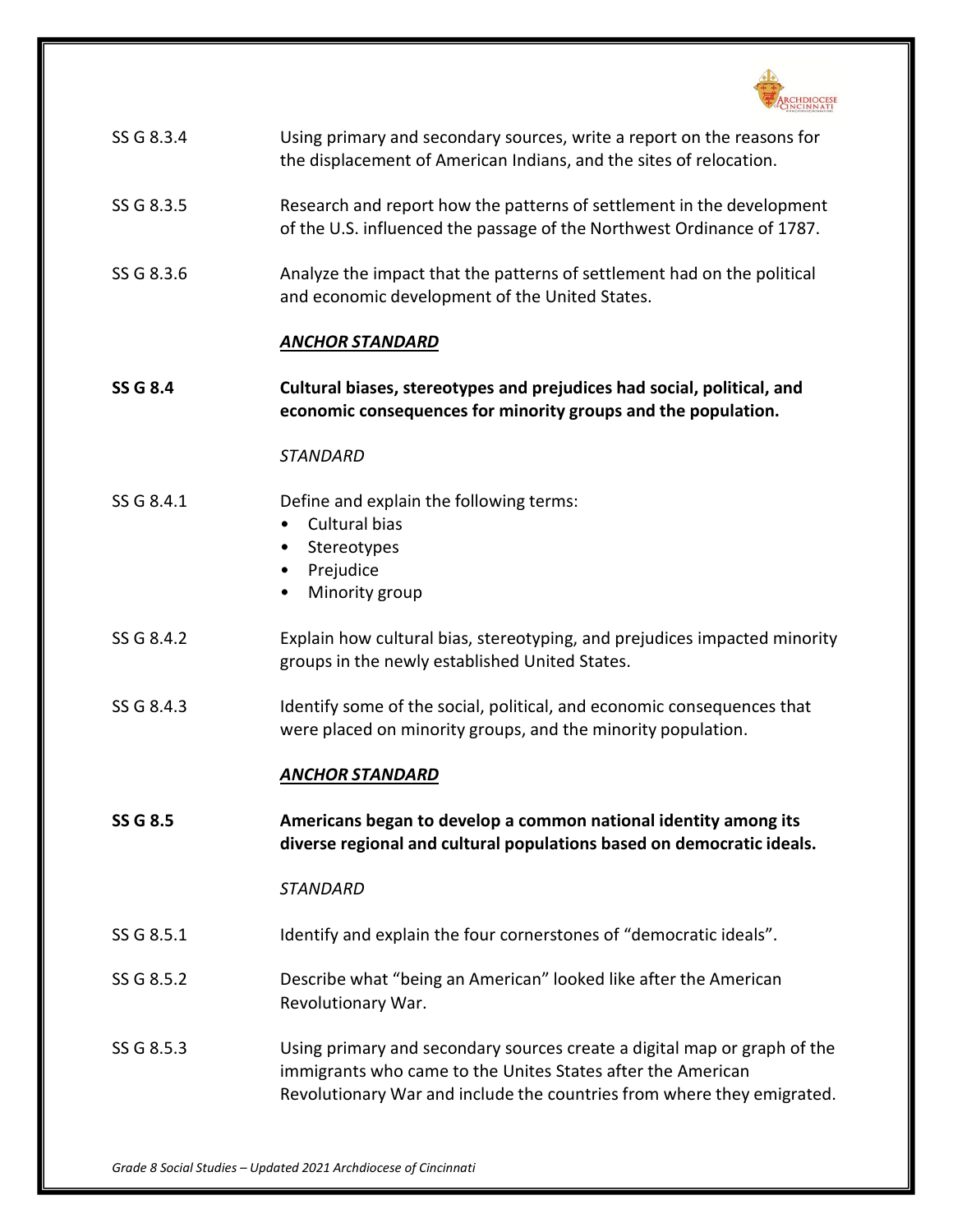

| SS G 8.5.4 | Describe how the creation of the public education system (public schools)<br>helped foster the ideals of "democratic ideals".                                            |
|------------|--------------------------------------------------------------------------------------------------------------------------------------------------------------------------|
| SS G 8.5.5 | Identify the developments that helped bring about a common national<br>identity for Americans and describe the democratic ideals around which<br>that identity is based. |

# **GOVERNMENT - GV**

# *Civic Participation and Skills*

## *ANCHOR STANDARD*

| <b>SS GV 8.1</b> | Participation in social and civic groups can lead to the attainment of<br>individual and public goals.                                                                                                             |
|------------------|--------------------------------------------------------------------------------------------------------------------------------------------------------------------------------------------------------------------|
|                  | <b>STANDARD</b>                                                                                                                                                                                                    |
| SS GV 8.1.1      | Describe the functions of social and civic groups during early America.                                                                                                                                            |
| SS GV 8.1.2      | Create a digital chart of social and civic groups of early Americas and<br>compare it to social and civic groups in the 21st century. List the purpose<br>of each group, and those who are serviced by each group. |
| SS GV 8.1.3      | Explain how the quest for freedom creates changes.                                                                                                                                                                 |
| SS GV 8.1.4      | Explain how participation in social and civic groups can lead to the<br>attainment of individual and public goals.                                                                                                 |
|                  | <b>ANCHOR STANDARD</b>                                                                                                                                                                                             |
| <b>SS GV 8.2</b> | Well informed citizens understand how media and communication<br>technology influence public opinion.                                                                                                              |
|                  | <b>STANDARD</b>                                                                                                                                                                                                    |
| SS GV 8.2.1      | List what media was used to influence public opinion in early America.                                                                                                                                             |
| SS GV 8.2.2      | Using primary and secondary sources describe how the invention of the<br>telegraph transformed the way early citizens received news.                                                                               |
| SS GV 8.2.3      | Defend the statement: "Early American citizens who could read were<br>likely to be well- informed".                                                                                                                |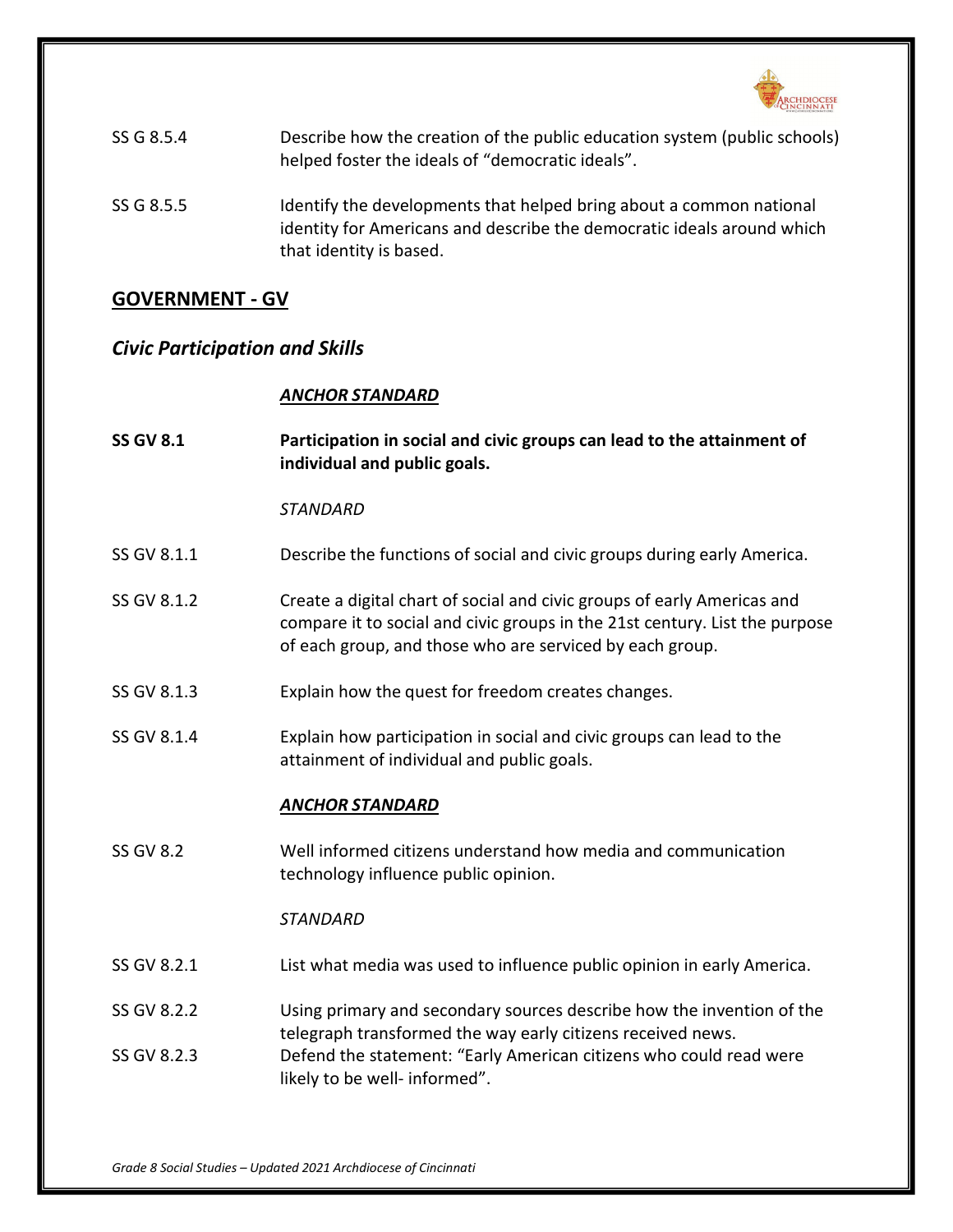

| SS GV 8.2.4 | Using primary and secondary sources create a list of pamphlets, books<br>and newspaper articles from early American publications that influenced<br>public opinion of that era. |
|-------------|---------------------------------------------------------------------------------------------------------------------------------------------------------------------------------|
| SS GV 8.2.5 | Explain the difference between Propaganda and Bias, and how it can<br>manipulate logic and emotions.                                                                            |
| SS GV 8.2.6 | Explain how investigation of reliable information can impact and                                                                                                                |

### **Roles and Systems of Government**

#### *ANCHOR STANDARD*

influence public opinion.

**SS GV 8.3 The U.S. Constitution established a federal system of government, a representative democracy, and a framework with separation of powers and checks and balances.**

#### *STANDARD*

- SS GV 8.3.1 Explain the differences between the federal government and state government.
- SS GV 8.3.2 Describe the reason the US Constitution divided powers between the federal and state governments.
- SS GV 8.3.3 Explain why the U.S. is a republic or representative democracy, and the power rests in its citizens.
- SS GV 8.3.4 Create a digital graph explaining the "Separation of Powers" and the three branches of government.
- SS GV 8.3.5 Analyze and give examples of how the system of Checks and Balances allows the branches of government to function.

#### *ANCHOR STANDARD*

**SS GV 8.4 The U.S. Constitution protects citizens' rights by limiting the powers of government.**

*STANDARD*

SS GV 8.4.1 The U.S. Constitution protects the rights of citizens by limiting the powers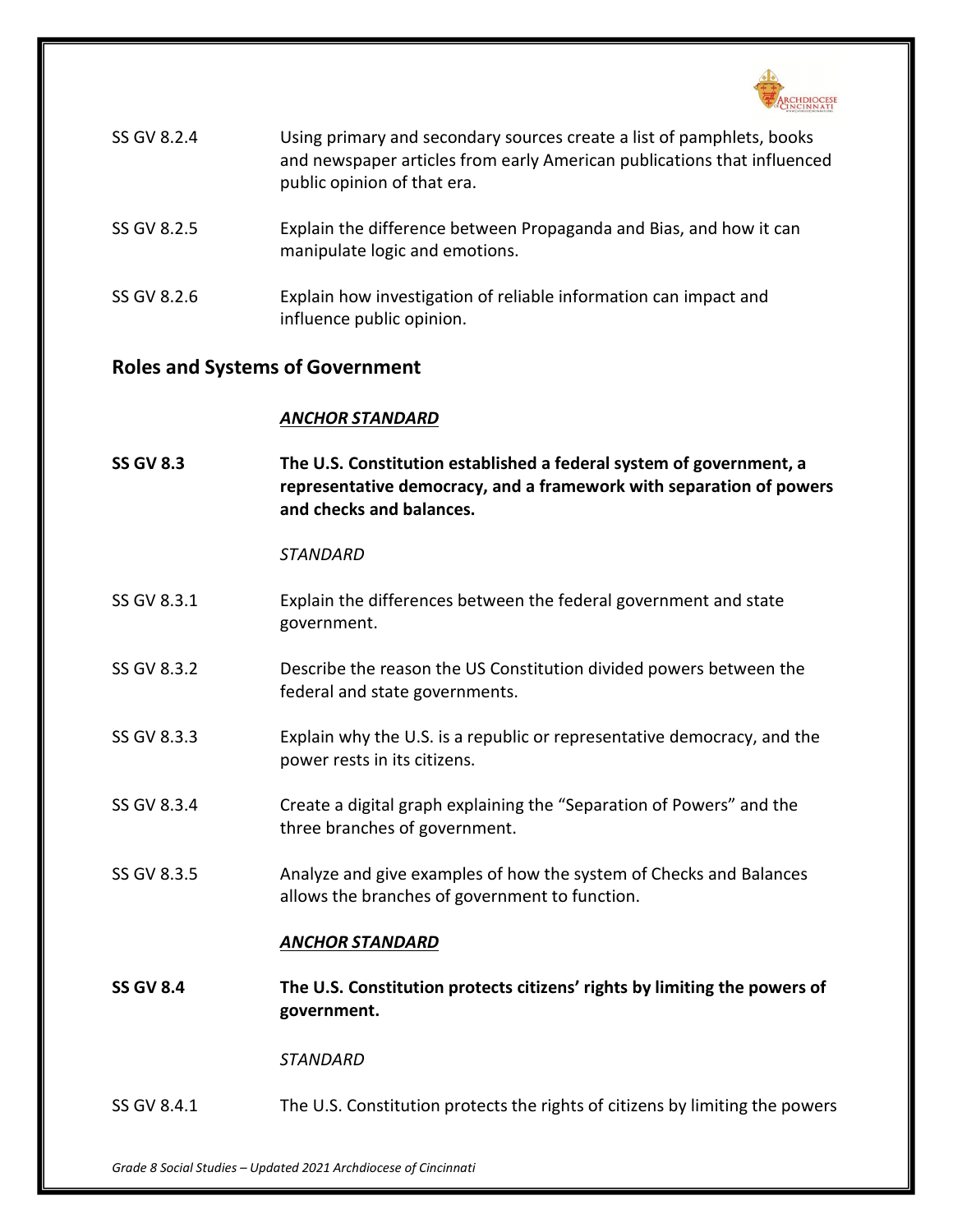

of government. List the first ten amendments—The Bill of Rights and discuss the freedoms that are being protected.

SS GV 8.4.2 Explain due process of law and the three rights that it provides to protect citizens.

# **ECONOMICS – E**

## *Economic Decision Making and Skills*

#### *ANCHOR STANDARD*

| <b>SS E 8.1</b> | Choices made by individuals, businesses and governments have both<br>present and future consequences.              |
|-----------------|--------------------------------------------------------------------------------------------------------------------|
|                 | <b>STANDARD</b>                                                                                                    |
| SS E 8.1.1      | Analyze and explain the three basic economic questions.                                                            |
| SS E 8.1.2      | Explain how economic choices are made.                                                                             |
| SS E 8.1.3      | List some of the consequences that businesses must weigh when making<br>an economic decision.                      |
| SS E 8.1.4      | Discuss how governments need to consider which public goods and<br>services they can offer.                        |
| SS E 8.1.5      | Explain the revenue sources that governments must support, or not<br>support, public goods and services.           |
| SS E 8.1.6      | Analyze how choices made by individuals, businesses, and governments<br>have both present and future consequences. |

# **Production and Consumption**

#### *ANCHOR STANDARD*

**SS E 8.2 The Industrial Revolution fundamentally changed the means of production because of improvements in technology, use of new power resources, the advent of interchangeable parts and the shift from craftwork to factory work.**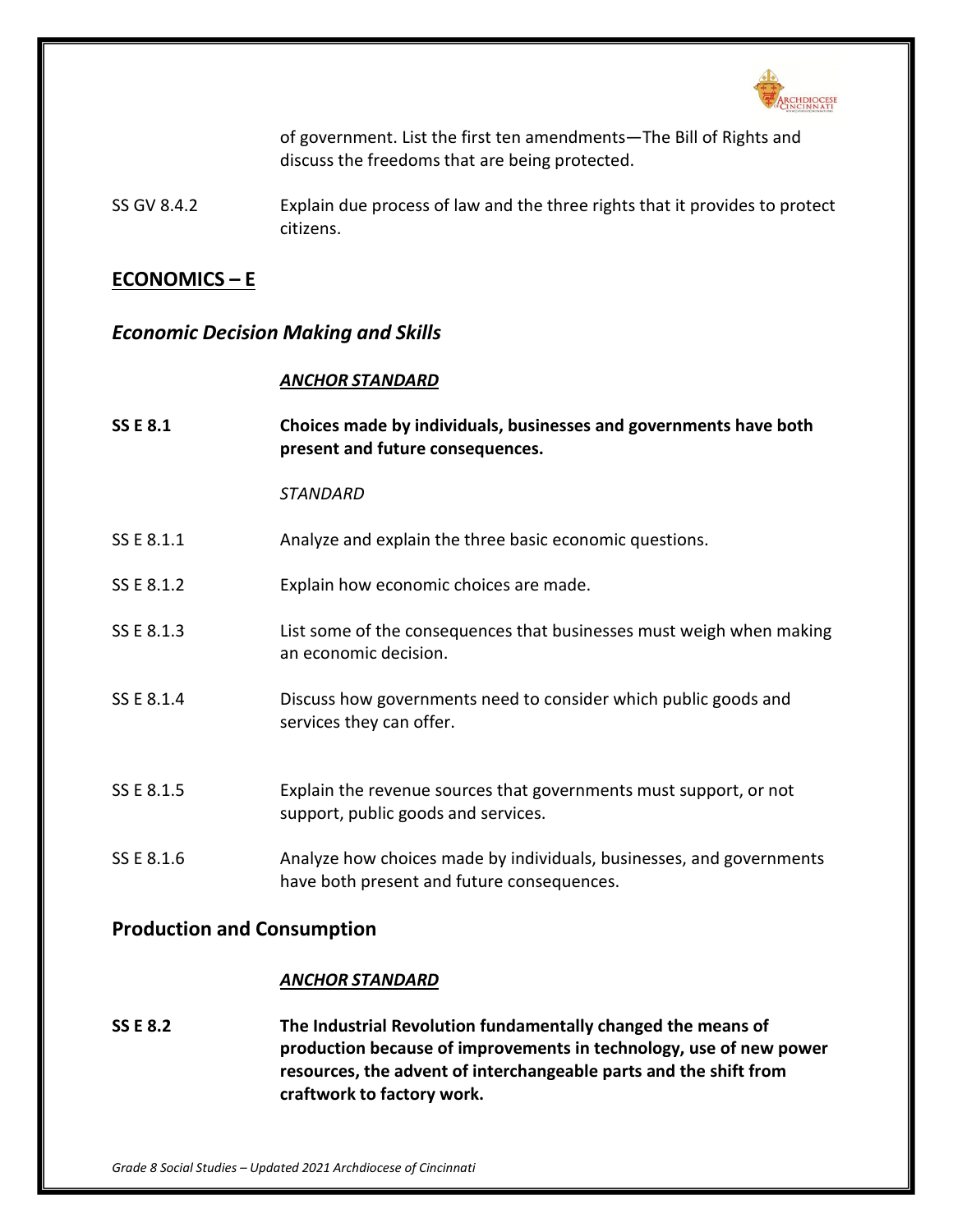

| SS E 8.2.1      | Explain the Industrial Revolution of the late 18th and early 19th century,<br>and how it improved the country's economy.                        |
|-----------------|-------------------------------------------------------------------------------------------------------------------------------------------------|
| SS E 8.2.2      | Describe how the improvements in technology moved the production of:<br>steam engine<br>cotton<br>٠<br>mechanical reaper<br>sewing machine<br>٠ |
| SS E 8.2.3      | Explain how the development of interchangeable parts and mass<br>production techniques brought great efficiency to the production<br>process.   |
| SS E 8.2.4      | Analyze how the Industrial Revolution changed the means of production.                                                                          |
| <b>Markets</b>  | <b>ANCHOR STANDARD</b>                                                                                                                          |
| <b>SS E 8.3</b> | Governments can impact markets by means of spending, regulations,                                                                               |
|                 | taxes, and trade barriers.                                                                                                                      |
|                 | <b>STANDARD</b>                                                                                                                                 |
| SS E 8.3.1      | Give examples of how the U.S. and state governments can impact<br>markets with spending and other areas.                                        |
| SS E 8.3.2      | Analyze why governments have used regulations to control markets for<br>limiting production or exchange of goods (e.g. Navigation Acts).        |
| SS E 8.3.3      | Explain the meaning of a tariff and how a tariff can make goods more<br>competitive (e.g. Tariff of 1828).                                      |
| SS E 8.3.4      | Analyze trade barriers and explain how they are used to prevent certain<br>exchanges of import and export goods (e.g. Embargo Act of 1807).     |